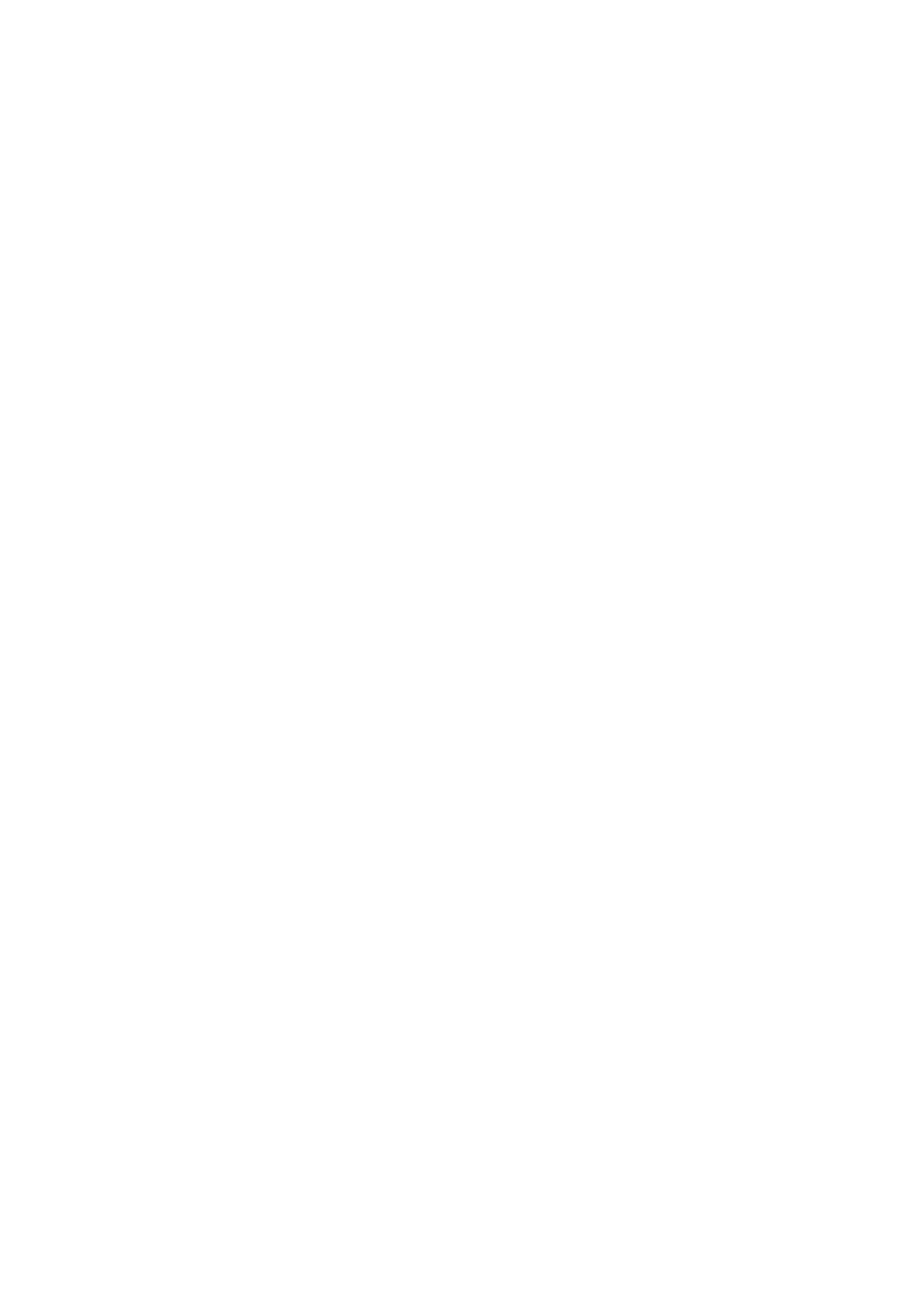# **Contents**

| <b>Executive summary</b><br>1 |                                                                                                                                                                                                                                                                                                                                                                                                                                                                          |                                                    |  |  |
|-------------------------------|--------------------------------------------------------------------------------------------------------------------------------------------------------------------------------------------------------------------------------------------------------------------------------------------------------------------------------------------------------------------------------------------------------------------------------------------------------------------------|----------------------------------------------------|--|--|
| 1.                            | <b>Introduction</b>                                                                                                                                                                                                                                                                                                                                                                                                                                                      | 4                                                  |  |  |
| 2.                            | <b>Risk and affordability</b><br>Deciding on a loan<br>Responsible lending<br>Self-certification<br>Affordability over time<br>How do borrowers understand affordability?<br>Responsible lending and secured loans<br>Responsible lending and right to buy mortgages<br>Conclusions and recommendations                                                                                                                                                                  | 9<br>9<br>13<br>14<br>16<br>18<br>18<br>22<br>24   |  |  |
| 3.                            | Arrears and arrears management<br>Our key principles for good arrears management<br>An overview of regulation of mortgage and secured loans<br>arrears management practices<br>Unwillingness to look for reasonable negotiated settlements<br>Other requests for help<br>Default and other arrears charges<br>Consequences of unduly aggressive arrears management<br>Arrears management: is there a mainstream/<br>sub-prime divide?<br>Conclusions and recommendations | 29<br>29<br>30<br>31<br>33<br>35<br>37<br>39<br>41 |  |  |
| 4.                            | <b>Losing the home</b><br>CAB clients' experience of mortgage possession<br>proceedings<br>What lenders want from court<br>The costs of bad practice<br>The need for a pre-action protocol<br>Judicial remedies and control of practices<br>Mortgage rescue and avoiding repossession<br>Conclusions                                                                                                                                                                     | 43<br>44<br>46<br>47<br>49<br>51<br>55<br>58       |  |  |
| 5.                            | <b>Safety nets</b><br>What's wrong with the existing system of safety nets?<br>Short term support: savings<br>Short term support: flexible mortgages or inflexible lenders<br>Support for borrowers in the medium and long term<br>Insurance take-up<br>State support through means tested benefits                                                                                                                                                                      | 59<br>59<br>60<br>61<br>63<br>63<br>68             |  |  |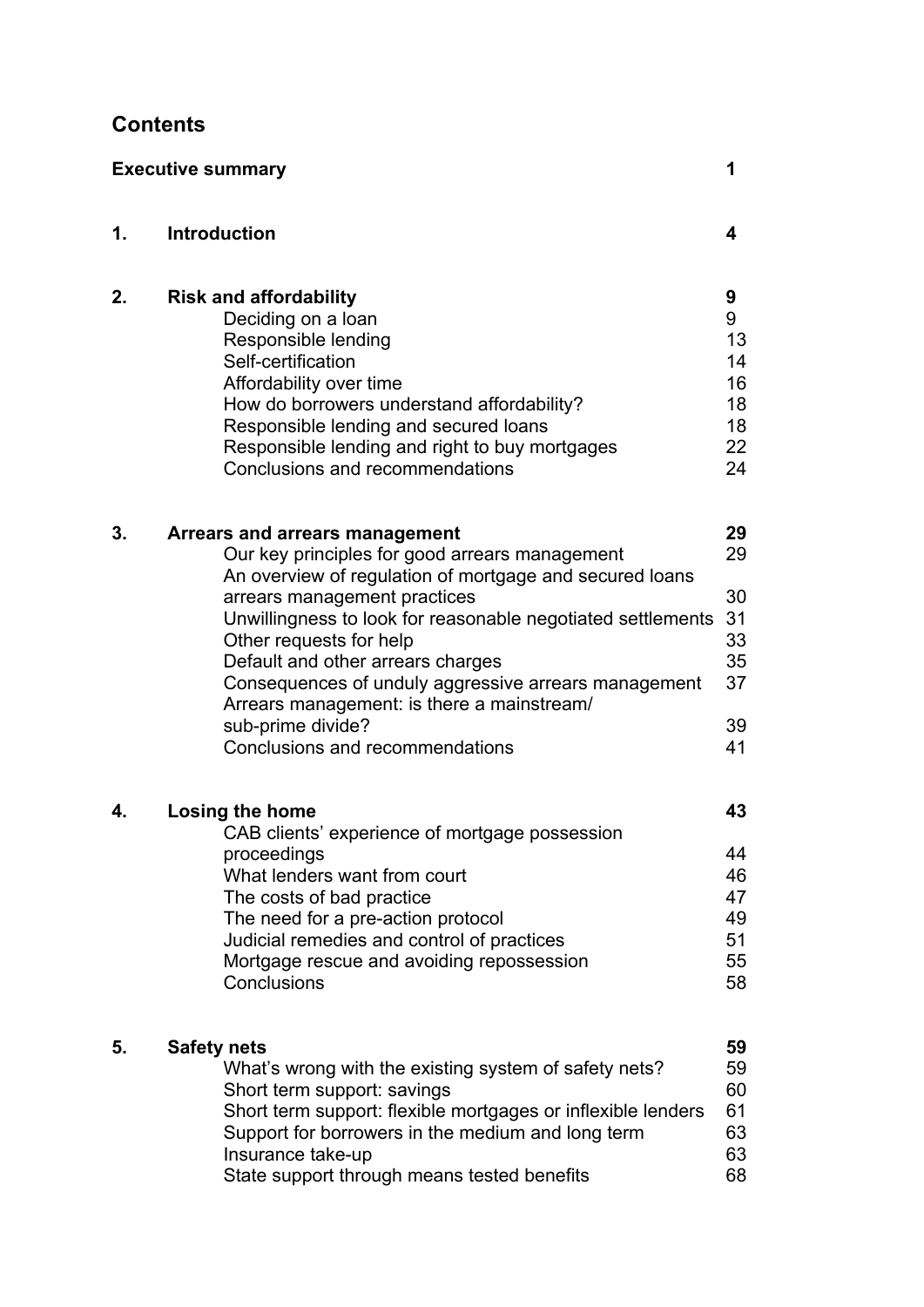|                     | The need for a mortgage benefit<br>Conclusions and recommendations                                                                  | 72<br>73             |
|---------------------|-------------------------------------------------------------------------------------------------------------------------------------|----------------------|
| 6.                  | The lessons for sustainable homeownership<br>More effective regulation<br>How real are the benefits of homeownership?<br>Conclusion | 77<br>78<br>79<br>81 |
| <b>Bibliography</b> |                                                                                                                                     | 82                   |
|                     | <b>Appendix 1</b> List of Citizens Advice Bureaux that submitted evidence                                                           | 85                   |
|                     | <b>Appendix 2</b> List of Citizens Advice Bureaux that participated in<br>research for this report                                  | 88                   |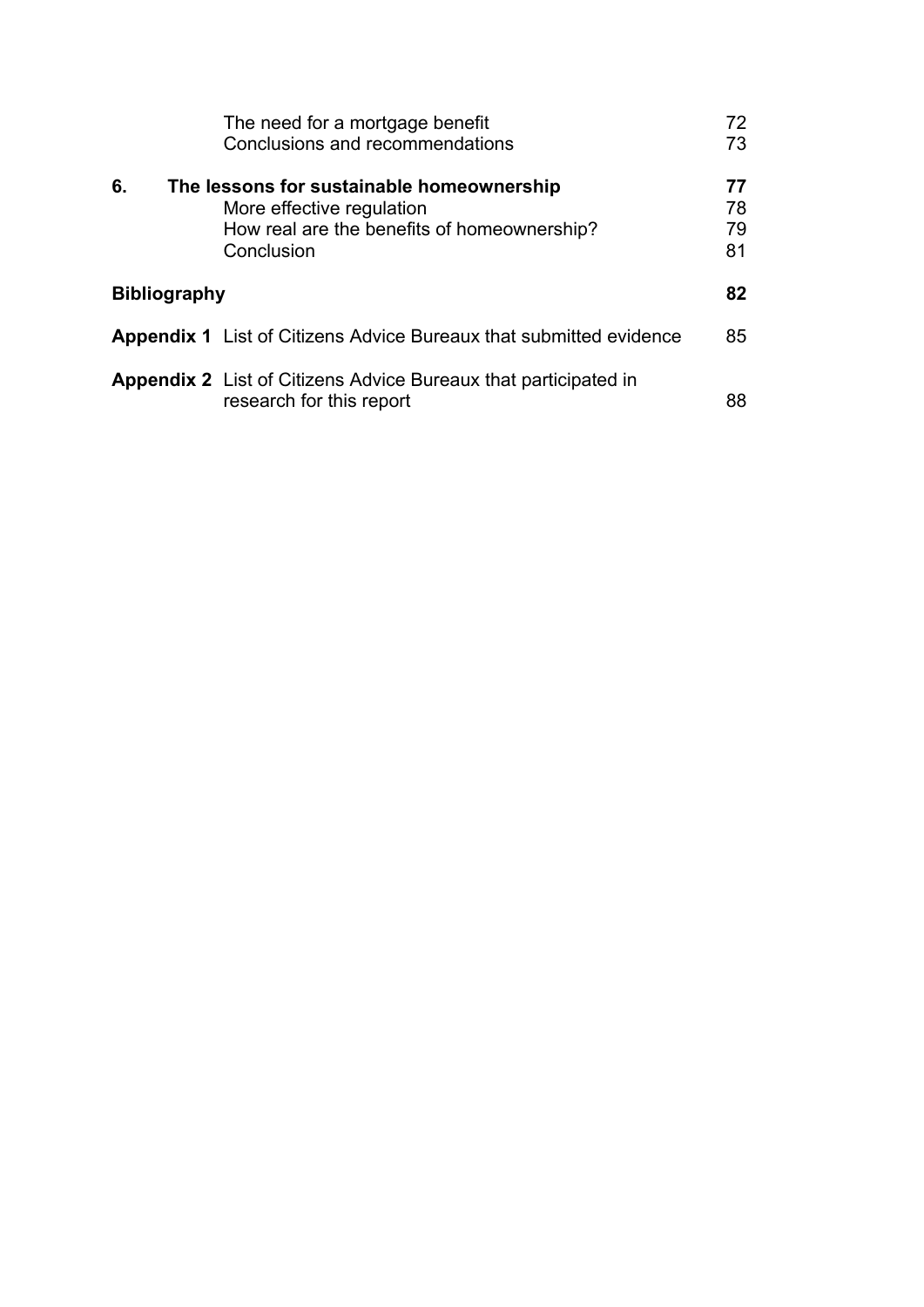# **Executive summary**

- 1. Public policy on homeownership is currently geared towards encouraging more people to get on the housing ladder by tackling affordability. Policy initiatives have focussed on the initial cost of buying the home, rather than the risks of not being able to pay the mortgage over the lifetime of the loan, particularly if circumstances change.
- 2. Citizens Advice Bureaux are now dealing with increasing numbers of mortgage and secured loan arrears problems. In the last year, bureaux dealt with over 57,000 problems about mortgage and secured loan arrears, an 11 per cent increase on the previous year. At the same time, the number of county court possession claims has increased sharply and is now at a similar level to that seen during the mortgage arrears crisis of the 1990s, even though the number of loans in serious arrears is much lower. This suggests that lenders are taking court action more readily and are less willing to help borrowers in arrears.
- 3. This report is based on 1,200 case studies from 360 Citizens Advice Bureaux in England, Wales and Northern Ireland, a survey of CAB clients with mortgage or secured loan arrears and interviews with CAB clients and advisers. We also analysed mortgage possession cases listed in 23 county courts in January 2007.

#### **Main findings**

- 4. Most CAB clients seeking advice on mortgage and secured loan arrears are disproportionately from lower income households. They tend to borrow from sub-prime lenders at a higher rate of interest.
- 5. In many cases, CAB clients do not shop around for a good deal. Instead they rely on the recommendations made a broker. Often, they ended up with inappropriate and unaffordable mortgages and secured loans. Some of the people buying their council homes received particularly poor advice from brokers on the suitability of the loans they take out.
- 6. CAB evidence shows that many lenders and brokers do not ensure that borrowers understand the risks of entering into a mortgage, or that they can afford to make the increased payments when discounted or fixed rates ended. In some cases, lenders do not appear to have checked whether the borrower can afford the mortgage repayments from the outset.
- 7. Some borrowers also take additional secured loans for items such as home improvements or debt consolidation. In some cases, these are as large as their main mortgage. Many clients do not realise the risks and consequences associated with taking out further secured loans.
- 8. When borrowers fall into arrears, lenders should accept reasonable repayment arrangements, rather than repossess the house. But in many cases, lenders' arrears management practices increase the arrears problems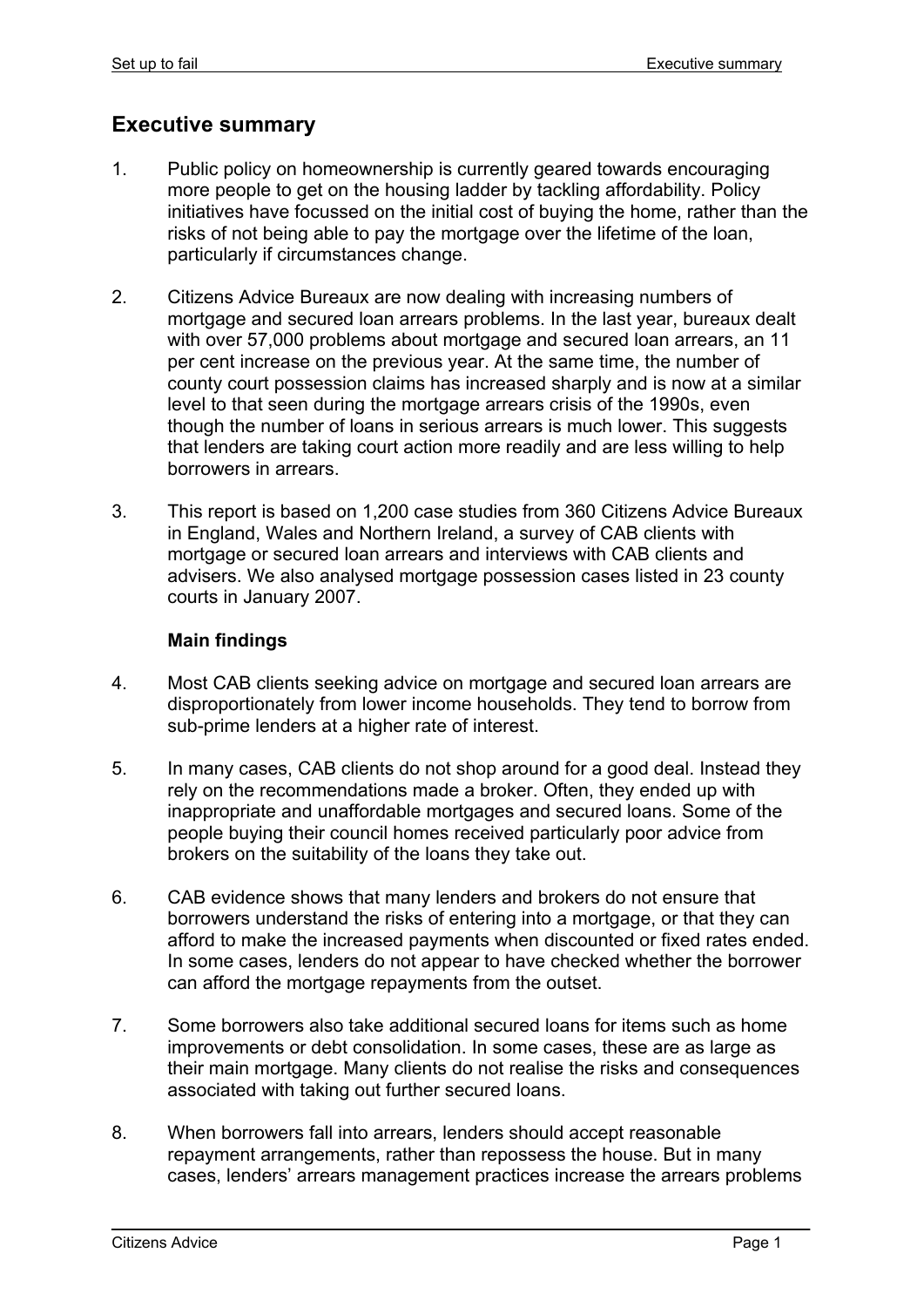borrowers face by taking court action for possession rather than negotiate with the borrower. CAB evidence shows that sub-prime lenders tend to be less willing than mainstream mortgage lenders to negotiate with borrowers in arrears and are more likely to take court action for possession.

- 9. Our research shows that sub-prime lenders are responsible for a level of possession actions substantially above their market share. At possession hearings, courts do not check whether the lender has complied with regulation and may not apply existing legal safeguards and remedies available for borrowers. Lenders have little incentive to consider alternatives to court action, and so can take possession action quickly, adding substantial additional costs to the borrowers' debt.
- 10. The growth of mortgage arrears problems has been accompanied by the development of a new form of 'mortgage rescue'. In these sale and rent back schemes, the borrower sells their property to a private landlord at a discount and in return can rent the property back as a tenant. CAB evidence suggests that homeowners in a financially and emotionally vulnerable situation end up selling their houses for much less than they are worth, in return for a tenancy that offers little security of tenure.
- 11. Safety nets are also failing. Take-up of mortgage payment protection insurance (MPPI) has declined, falling to 22 per cent at the end of 2006, the lowest level since 1999.<sup>1</sup> The Government's income support for mortgage interest payment scheme (ISMI) is the protector of last resort for borrowers in the greatest need of help. However our evidence suggests that the ISMI safety net is failing to keep CAB clients out of serious arrears problems, because of the limited help that it offers. Borrowers have to wait up to 39 weeks, because there is an assumption that MPPI will pay their mortgage during this period. After the waiting period, help is limited to a maximum mortgage size well below current average house prices and to a standard interest rate much lower than the sub-prime rates that many CAB clients have to pay. Furthermore, there is no equivalent of housing benefit to help homeowners in low paid work meet their housing costs, leading to hardship for some CAB clients.
- 12. CAB evidence shows that the current system to protect consumers from unfair business practices in the mortgage and secured loan markets is not adequately dealing with the poor lending and arrears management practices outlined in this report. This is partly because two regulatory regimes apply. Whilst the Financial Services Authority (FSA) rules governing first charge mortgages are extensive, lenders are not always complying with them. Regulation of second charge lending by the Office of Fair Trading (OFT) has not been updated to take account of changes in the marketplace. The OFT also does not have a clear and pro-active compliance strategy.
- 13. Our evidence suggests that sustainable homeownership is a challenge for many low income households. Help with purchase price is important, but the

<sup>1</sup> <sup>1</sup> Statistics from the Council of Mortgage Lenders (CML) website: www.cml.org.uk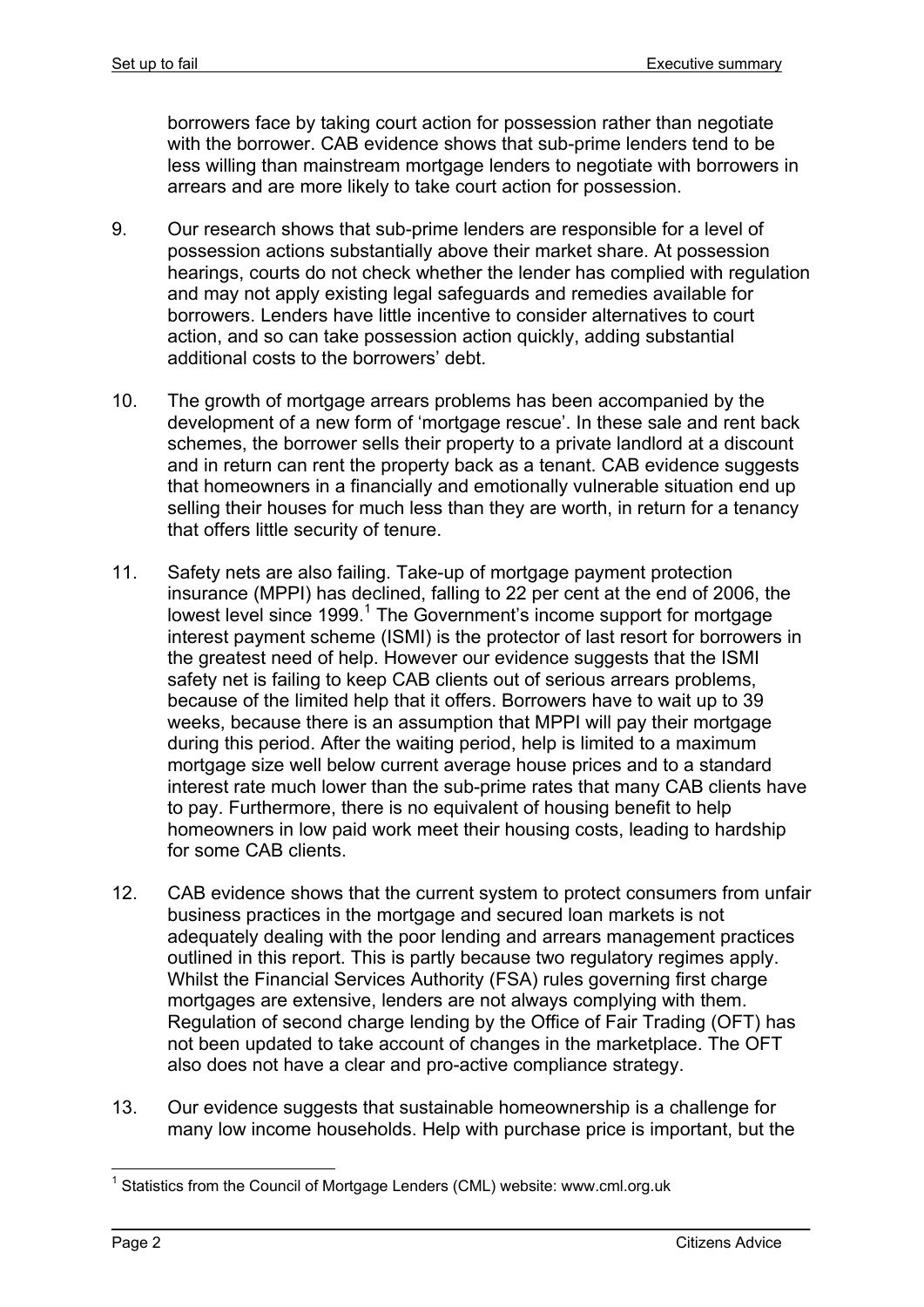effectiveness of safety nets, the court system and regulation of lenders' practices is essential, to prevent these borrowers from being set up to fail. All these elements have to work as a whole if the problems presented in this report are to be addressed. This requires better coordination of government policy and proactive regulation of bad businesses.

#### **Key recommendations**

- **14. All secured lending should be included in a unified regulatory regime that takes the best from the existing regimes.**
- **15. In the meantime, the FSA and the OFT need to ensure that lenders treat borrowers fairly, both when making lending decisions and collecting and enforcing arrears.**
- **16. The Ministry of Justice (MoJ) should develop a pre-action protocol to ensure that mortgage and secured lenders take court action for possession only as a last resort.**
- **17. The Government's strategies for financial inclusion and financial capability should take into account the needs of low income homeowners.**
- **18. The Government should ensure that the help available from the benefit system fits the needs of people borrowing from sub-prime lenders at higher rates of interest.**
- **19. The Government should develop rules for the cost and quality of MPPI for all mortgages and secured loans.**
- **20. The Government should develop a benefit, comparable to housing benefit, for low income homeowners in work.**
- **21. The Government should act to protect people who enter into sale and rent back schemes.**
- **22. The Government should develop a cross-departmental action plan to address the issues raised in this report.**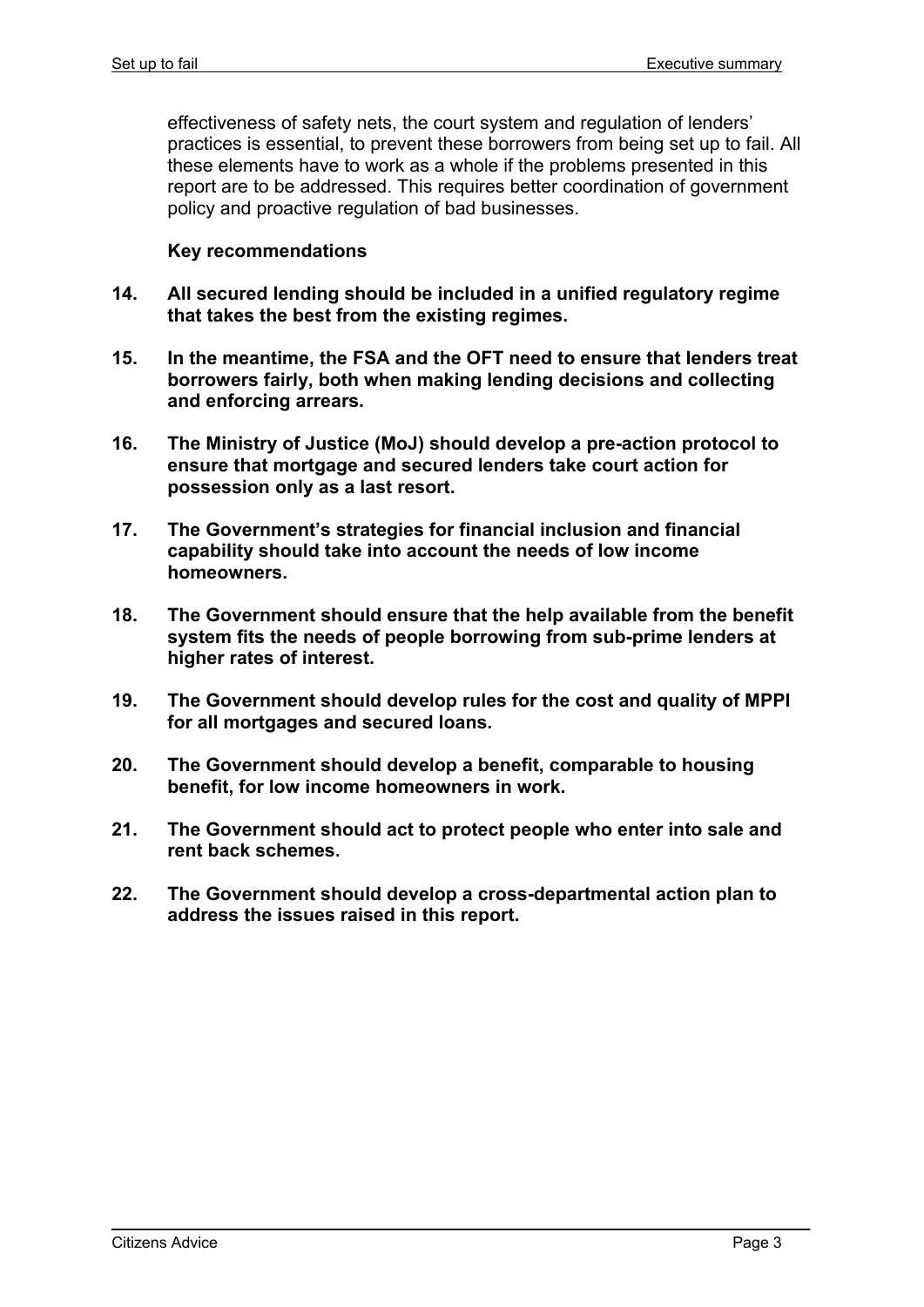## **1. Introduction**

- 1.1 In the UK, around 70 per cent of people own their own homes, and surveys consistently show a high level of aspiration towards homeownership from nonhomeowners. For instance, in an August 2006 survey by NOP GFK for Citizens Advice 76 per cent of non-homeowners said that they would like to own their own home in the future.
- 1.2 Homeownership may not be for everyone, but is strongly linked to aspirations of social mobility, financial independence and family welfare, as the following quote from a CAB client highlights:

"I've owned my own property since my son was three years old... I was a single mother, and I wanted to be independent."

Client G

- 1.3 These themes are echoed in the homeownership policies of both UK and devolved parliaments. For instance, the 2001 *Housing Strategy for Wales*  points out that 'home ownership can make a major contribution in combating social disadvantage',<sup>2</sup> while the Government's 2005 strategy paper Sustainable *Communities: Homes for all* points to a growing wealth gap between home owning and non-home owning households with the later at risk of being left behind and 'missing out on the choices and opportunities that owner-occupiers enjoy'.<sup>3</sup> More recently the 2007 Green Paper for Housing in England reaffirmed the Government's commitment to "back young families' aspirations" to own their own homes.<sup>4</sup> For these reasons, Citizens Advice believes that all UK citizens should have a genuine choice of tenure. We support the goal of increasing access to homeownership, whilst at the same time we would point out that it is vital that people do not feel pressurised into homeownership because of the lack of good alternatives.
- 1.4 In the past 10 years, low interest rates and increased availability of credit have provided favourable conditions for low income households to enter into homeownership. But increasingly over time, rising house prices have made it more difficult and expensive for some first time buyers to get on the housing ladder.
- 1.5 As a result, the focus of government policy has been on finding ways to reduce the house prices faced by first time buyers in particular to help more people onto the housing ladder. Policy initiatives to achieve this have concentrated on increasing the supply of housing, and affordable housing in particular, but also on easing the burden of purchase for specific groups by means of shared equity schemes. At the same time it has continued with the discounts available through the right to buy and right to acquire schemes.

<sup>1</sup> <sup>2</sup> *Better Homes for People in Wales: A National Housing Strategy for Wales*, National Assembly for Wales, 2001.<br><sup>3</sup> Sustainable Communities: Homes for All, Office of the Deputy Prime Minister, 2005.

<sup>&</sup>lt;sup>4</sup> Homes for the future: more affordable, more sustainable: Housing Green Paper, Department for Communities and Local Government (DCLG), 2007.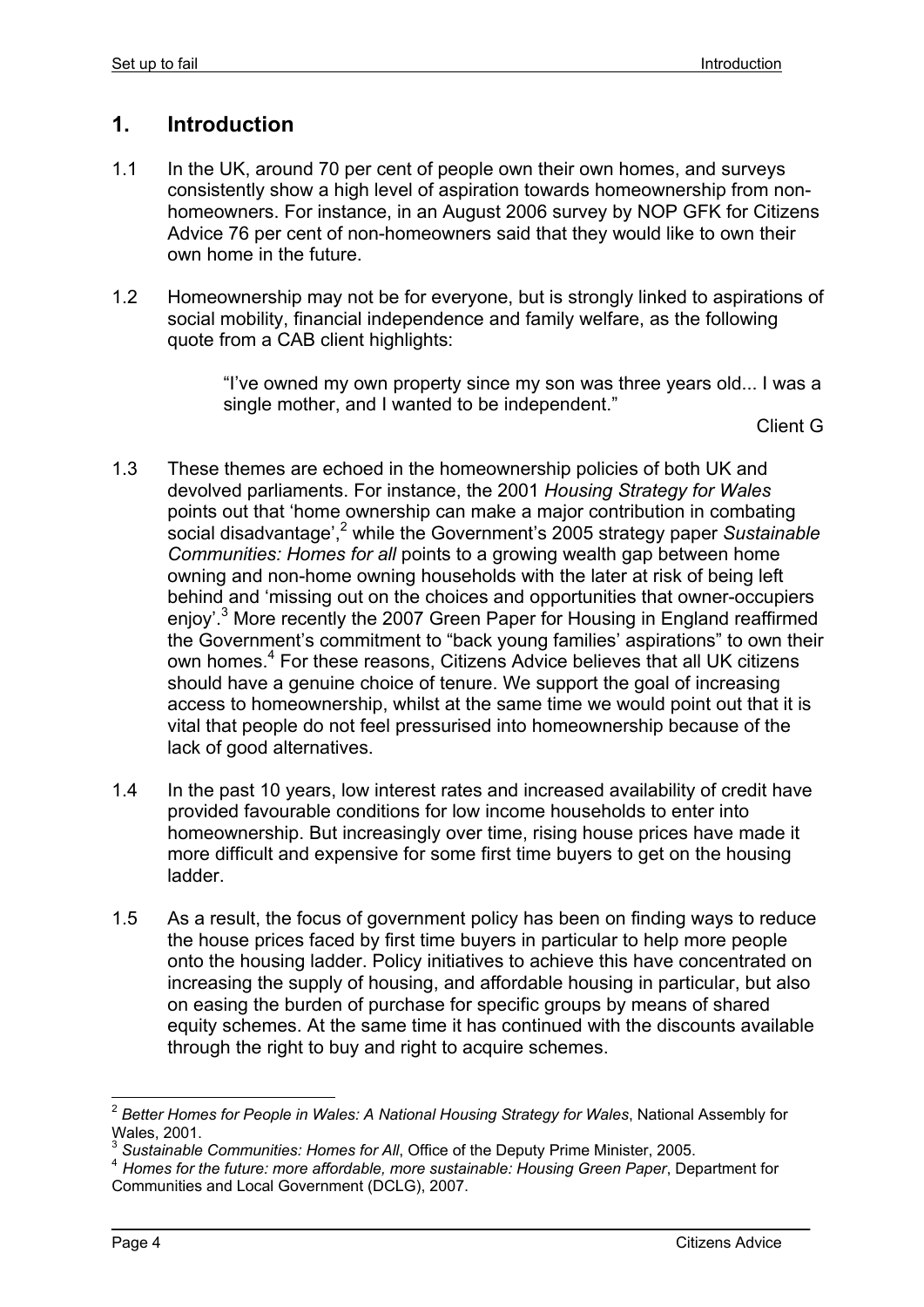- 1.6 Whilst these initiatives are welcome, policymakers have paid little attention to what might happen to borrowers and low income borrowers in particular after they buy their house. This is despite the warning from the UK Government's Home Ownership Task Force on the barriers faced by traditionally disadvantaged groups in accessing and securing home ownership. In its final report, the task force highlights the sustainability of home ownership among such groups as a serious issue of concern, noting that '...the aim must be to ensure that the households who do experience the risks associated with homeownership do not experience unmanageable debt or homelessness as a result.'5
- 1.7 However, this is exactly what seems to be happening now. Since 2005, Citizens Advice Bureaux have been reporting an increase in enquiries about mortgage arrears. In 2005/06 Citizens Advice Bureaux dealt with 51,530 enquiries about mortgage and secured loan debt, and in the following year this had increased by 11 per cent to 57,352. The August 2006 survey by GfK NOP for Citizens Advice suggested that as many as 700,000 people had missed a mortgage or secured loan payment in last 12 months. More recently, a survey by YouGov for ROOF magazine found that six per cent of households relied on credit cards to meet their mortgage or rent payments.<sup>6</sup>
- 1.8 The number of county court actions for mortgage and secured loans has also risen steeply over the last few years. Between 2004 and 2006, the number of mortgage possession claims has increased by nearly 70 per cent and the number of possession orders actually made by 94 per cent.<sup>7</sup> The number of possession actions in 2006 is now similar to that seen at the beginning of the mortgage repossession crisis in 1990. However statistics from the Council of Mortgage Lenders (CML) show that the number of mortgages in arrears of more than six months in 2006 was only about one third of the number in 1990. Similarly the number of repossessed properties in 2006 is only 52 per cent of the number seen in 1990. $8$
- 1.9 There is clearly a relationship between court action and the number of loans in arrears, but this seems to have changed over this period. In the 1990s, the growth of mortgage arrears and repossessions were caused by a substantial increase in interest rates and a major downturn in the economy. In comparison, recent rises in interest rates have been relatively modest and underlying economic conditions have remained benign. Instead it seems that the increase in court actions is being driven by changes in the mortgage market itself.
- 1.10 CAB evidence suggests that many of the people seeking advice about mortgage or secured loan arrears are borrowing from sub-prime lenders, which we define as lenders who specialise in lending to credit impaired and lower income households. Likewise, reports from CAB court advice desks in Kingston and Bradford suggest that a disproportionate number of the mortgage possession cases they have seen were taken by sub-prime lenders. This

<sup>5</sup> *A Home of my own*, Report of the Government's Low Cost Home Ownership Taskforce, 2003. 6

<sup>&</sup>lt;sup>6</sup> Shelter press release, 17 October 2007.

<sup>&</sup>lt;sup>7</sup> Ministry of Justice press release, 3 August 2007.

<sup>&</sup>lt;sup>8</sup> Statistics from the CML website www.cml.org.uk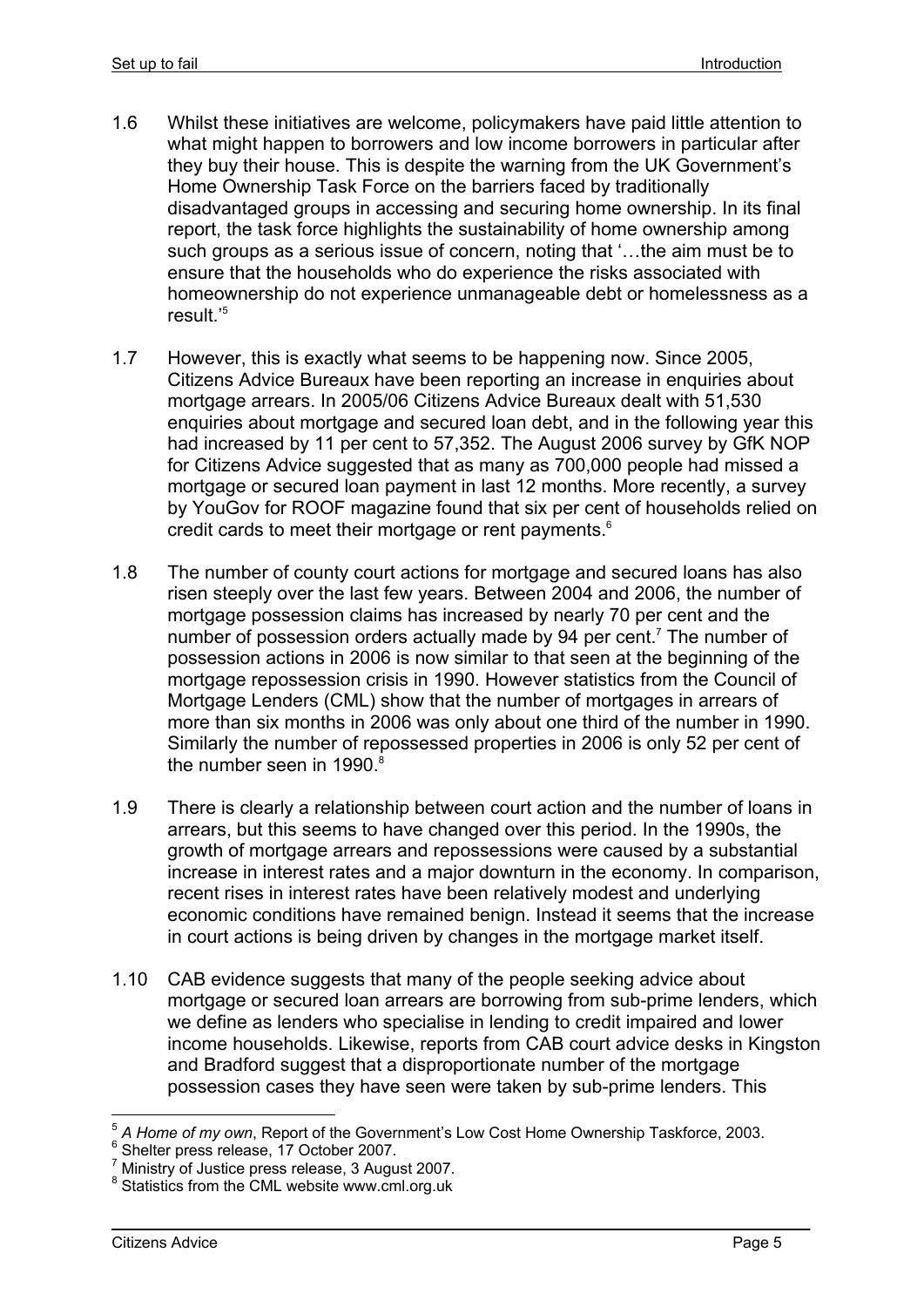seems to be confirmed by research by the CML that found that the rate of mortgage arrears in the sub-prime sector was almost four times higher and possessions ten times higher than amongst mainstream lenders.9

1.11 To gain a fuller picture on the lenders responsible for the increase in mortgage possession actions, we analysed cases listed in the court diary for Possession Claims Online (PCOL) for mortgage possession hearings in January 2007 in 23 county courts where bureaux operated court advice desks. The table below shows the results for the 10 lenders with the most possession actions for which market share data was available. The left hand column for each firm shows the total number of possession actions listed in the survey, and the right hand column shows how this would change if they all had an equal market share. This table clearly demonstrates that sub-prime lenders are taking possession actions that are disproportionate to their market share.

| Lender                         | <b>Actual number of</b><br>possession<br>claims | <b>Number of</b><br>possession claims<br>normalised for<br>market share |
|--------------------------------|-------------------------------------------------|-------------------------------------------------------------------------|
| GE Money (all subsidiaries)    | 165                                             | 1,178                                                                   |
| <b>Halifax</b>                 | 125                                             | 59                                                                      |
| <b>Kensington Mortgages</b>    | 112                                             | 1,018                                                                   |
| Southern Pacific Mortgages Ltd | 106                                             | 1,325                                                                   |
| Abbey plc                      | 94                                              | 97                                                                      |
| <b>GMAC-RFC Ltd</b>            | 92                                              | 383                                                                     |
| Northern Rock plc              | 84                                              | 102                                                                     |
| Mortgage Express               | 51                                              | 255                                                                     |
| <b>Preferred Mortgages</b>     | 39                                              | 975                                                                     |
| Cheltenham & Gloucester plc    | 39                                              | 43                                                                      |

**Possession actions from the PCOL survey normalised for market share**  for the 10 lenders with the most possession actions<sup>10</sup>

- 1.12 So why are sub-prime lenders responsible for so many of the possession actions we are currently seeing? The industry response to this question is that they are lending to borrowers who are more likely to default on their mortgage payments.11 However, CAB evidence in this report will show how the lending and arrears management practices of sub-prime lenders seem to be a key factor in the extent and severity of the mortgage arrears problems experienced by CAB clients.
- 1.13 CAB evidence also suggests that many of the borrowers seeking help were from lower income households. To inform our research, we conducted a snapshot survey of 234 new CAB clients who sought advice about mortgage

<sup>&</sup>lt;sup>9</sup> Housing Finance, CML, July 2007.

<sup>&</sup>lt;sup>10</sup> Source: claimants in 1,487 mortgage possession hearings in January 2007 listed in the 23 county courts whose CAB court desk advisers were interviewed for this report. The information was obtained via the PCOL online court diary. Market gross share statistics from CML relate to 2005.

<sup>11</sup> *Housing Finance*, CML, November 2006.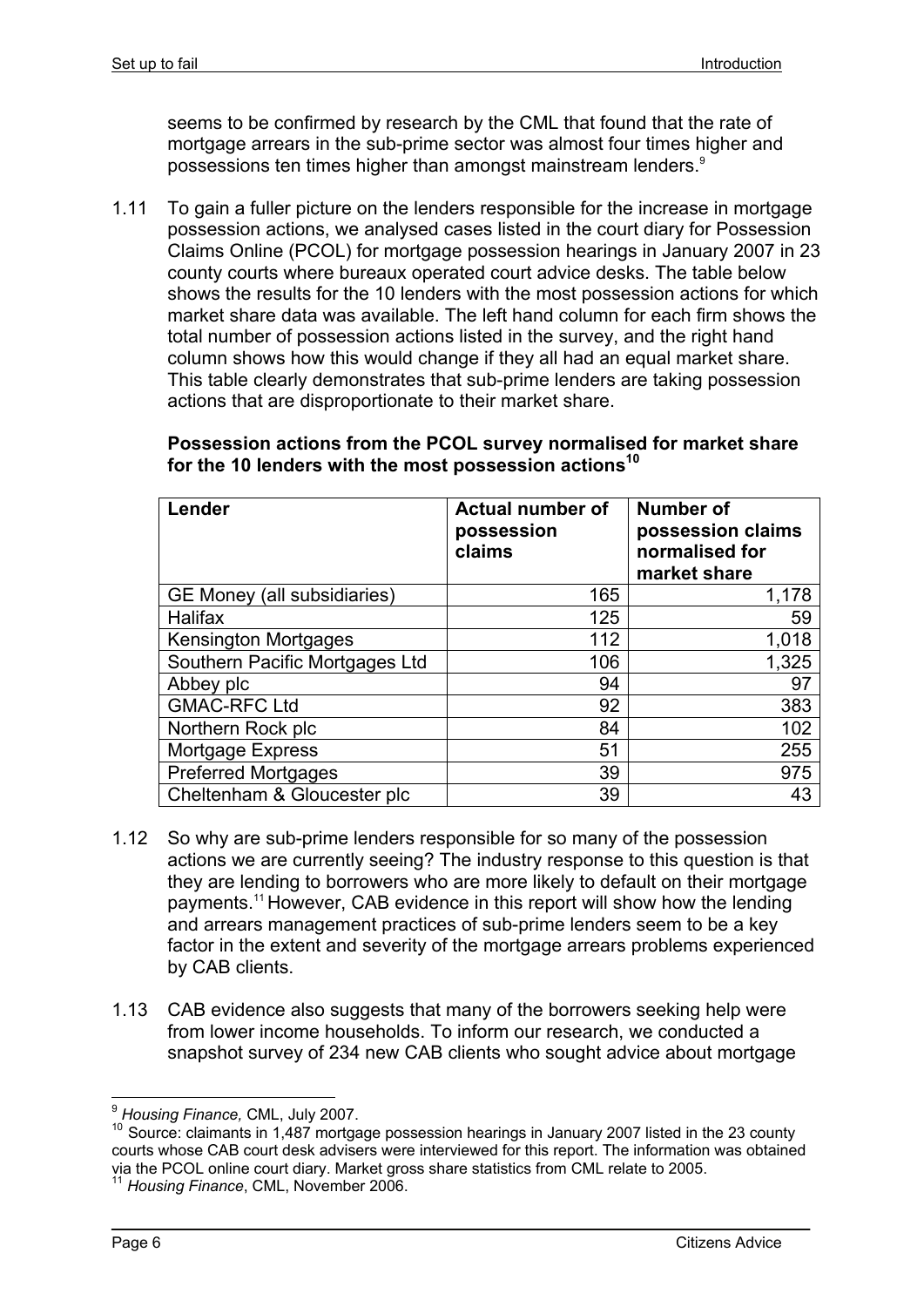and secured loan arrears in September 2006 from 65 bureaux in England and Wales. The survey found that:

- The average net monthly household income of survey respondents was £1,296, compared to the UK average of £1,920.12
- At the time of seeking advice, 35 per cent of survey respondents had incomes below the UK poverty line, compared to 10 per cent of all UK homeowners with a mortgage.<sup>13</sup> By way of comparison we estimate that around 37.5 per cent of all households seeking CAB advice on mortgage arrears in 2006/07 had incomes below the UK poverty line. So the survey is roughly representative of the wider population of CAB mortgage arrears clients.
- Twenty per cent were reliant on means-tested benefits and 24 per cent had their incomes topped up with tax credits.
- The average net monthly household income for survey respondents who were working or self-employed was £1,457.
- Sixteen per cent of the survey respondents were lone parents compared to 7 per cent of UK households.<sup>14</sup> We estimate that around 18.5 per cent of all CAB mortgage arrears clients in 2006/07 were lone parents.
- Fifteen per cent of the borrowers in the survey said that they had bought their home under the right to buy or right to acquire schemes.
- The average estimated value of the respondents' homes was £153,000, which is only 75 per cent of the average UK house price.
- The average size of loans taken out for home purchase by survey respondents was also lower than the average figure for all home purchases in the UK.
- Nearly 70 per cent of the respondents said that they also had outstanding unsecured debt in amounts ranging from a few pounds to £127,000. Amongst these the average owed was around £22,000 and 10 per cent had unsecured debts of £50,000 or over.
- 1.14 The evidence presented suggests that CAB clients seeking mortgage and secured loans tend to have very low incomes at the time they seek advice, but also that they may have lower than average incomes at the time when they bought their house. We have also seen that a large proportion of these borrowers have unsecured debt in addition to their mortgage and secured loan commitments. This strengthens our view that the rise in mortgage and secured loan problems that bureaux are seeing is concentrated among low income and credit impaired borrowers. We believe that this highlights the vital need for effective safety nets when circumstances change.
- 1.15 The main message of this report is that sustainable homeownership is a challenge for many low income households, and this challenge is compounded by the nature of the sub-prime credit market that has developed partly in response to their aspirations for homeownership. While recent government policy has concentrated on purchase price, CAB evidence suggests that this is

<sup>1</sup> <sup>12</sup> Households below average income, Department for Work and Pensions (DWP), 2005/06.

 $13$  ibid

<sup>14</sup> *Social Trends 37,* Office for National Statistics, 2007.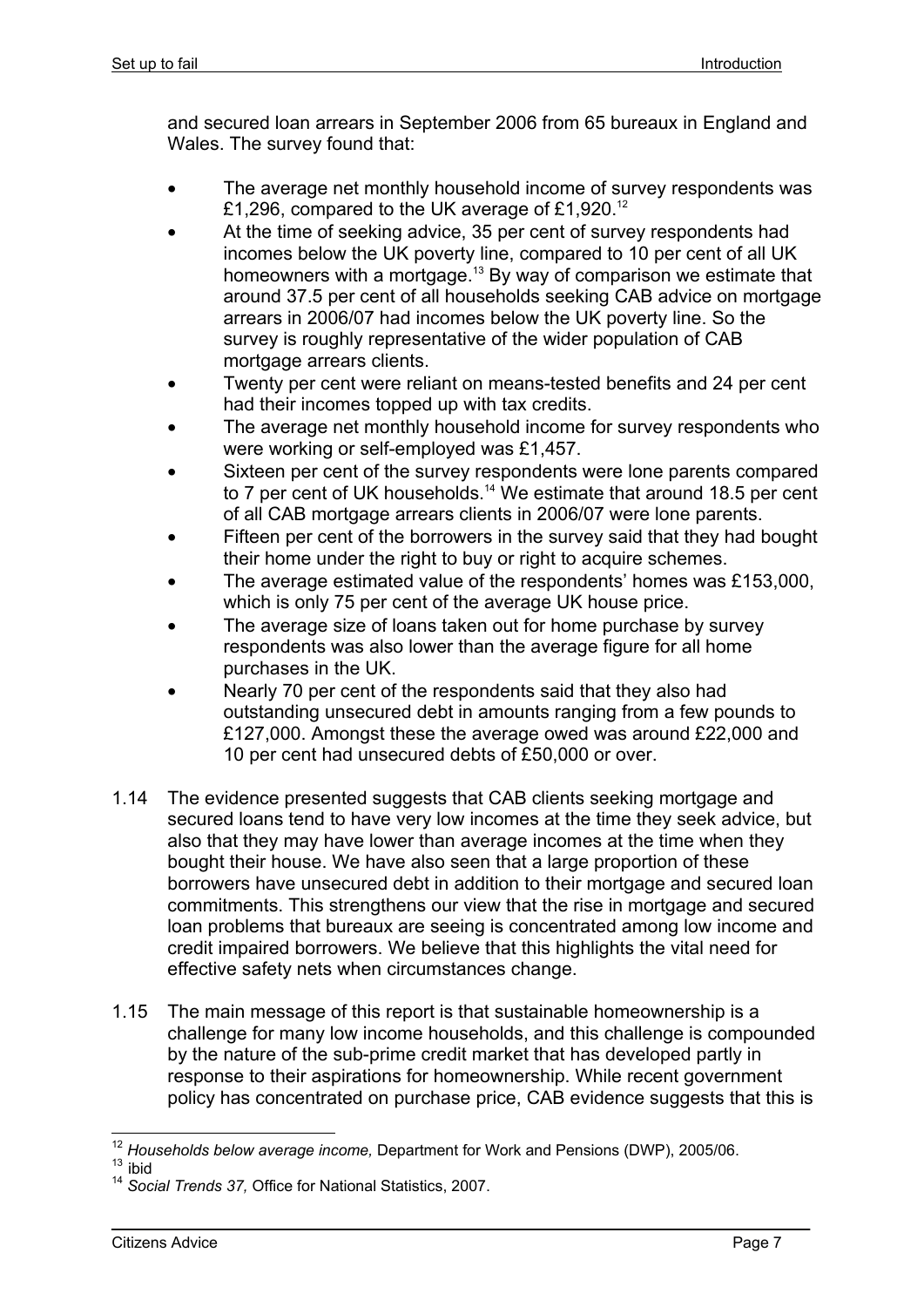not the sole or even main factor in the arrears problems we are currently seeing. Rather it is the effectiveness of safety nets, the court system and regulation of lenders that are essential for sustainable homeownership for people on lower incomes. All these elements have to work as a whole if the problems presented in this report are to be properly addressed. Above all we believe that this requires better coordination of government policy.

#### **About this report**

- 1.16 This report is based on:
	- One thousand two hundred evidence reports from 360 Citizens Advice Bureaux in England and Wales over the period September 2005 to August 2007.
	- In-depth semi-structured interviews with 16 CAB clients with mortgage or secured loan arrears problems.
	- Twenty three semi-structured interviews with CAB advisers working on mortgage possession desks.
	- A short survey of 55 CAB mortgage possession desks in June 2007 to gain further information about some of the outcomes of mortgage possession hearings.
- 1.17 Chapter 2 examines how people take out mortgages and secured loans and lending practices. Chapter 3 looks at arrears management policies and practices and the extent to which these are part of the solution or part of the problem. Chapter 4 concerns court action for possession and other judicial threats to the home and Chapter 5 examines the adequacy of current safety nets designed to prevent this. Chapter 6 concludes on the lessons for sustainable homeownership.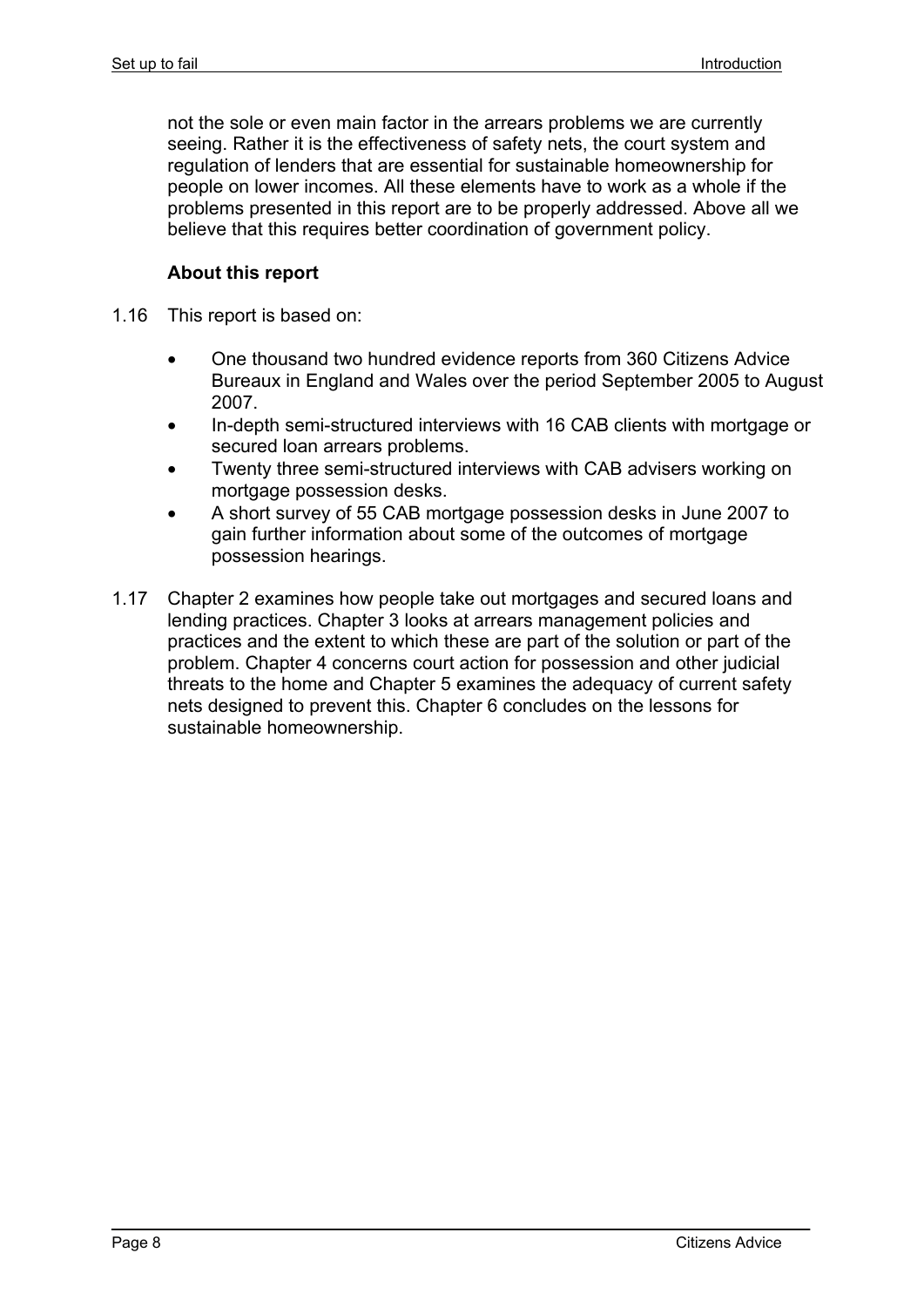# **2. Risk and affordability**

- 2.1 Entering into homeownership involves risks as well as potential benefits. For most people, their mortgage will be the largest financial commitment of their lives. In addition utilising wealth stored up in housing might well mean taking out further secured loans. Every credit agreement involves an inherent risk that the borrower will default on their repayment obligation as a result of circumstances not wholly or even partially within their control. But the size of mortgage and some secured loan agreements and the lenders' right to take possession of the property mean the consequences of this can be very severe. Significant costs, homelessness or even bankruptcy are possible outcomes for borrowers who fall into financial difficulties.
- 2.2 This chapter is about how this risk is understood by lenders and borrowers. For homeownership to be sustainable it is important that borrowers properly understand both the nature of the risk they are taking on and key features of any mortgage or secured loan they take out. But our evidence shows that borrowers can enter into such agreements with very little understanding of either the terms of the mortgage or of their vulnerability to default. Such borrowers are heavily reliant on the advice from lenders and intermediaries on the suitability and affordability of mortgage and secured loans. But in too many of the arrears cases seen by the CAB service, this advice has been poor and, in some cases, the assessment of affordability has been wholly inadequate.

#### **Deciding on a loan**

- 2.3 First charge mortgages taken out on or after 31 October 2004 are regulated by the FSA who require lenders and intermediaries to comply with both high level principles and a rulebook covering business practices: the *Mortgage Conduct of Business* rules (MCOB). Recent research by the FSA on the effectiveness of the MCOB rules suggests that the majority of mortgage borrowers are making informed decisions about the product that they take out.<sup>15</sup> The FSA found that more than three quarters of consumers had shopped around for a mortgage and consumers were able to use the k*ey facts* illustrations provided by lenders under the MCOB rules to help them compare mortgage products and understand the risks involved. For these reasons, Citizens Advice supports the pre-contractual information requirements in the FSA mortgage rules.
- 2.4 However, CAB evidence shows that many of the people seeking advice on arrears problems have neither shopped around nor made independent use of pre contractual information from different lenders in the way described above. Some of the borrowers we interviewed for this report told us how their own strategies for choosing a mortgage or secured loan had been cut short by their impaired credit status.

<sup>15</sup> *Mortgage Effectiveness Review,* stage 1 report, FSA, 2006.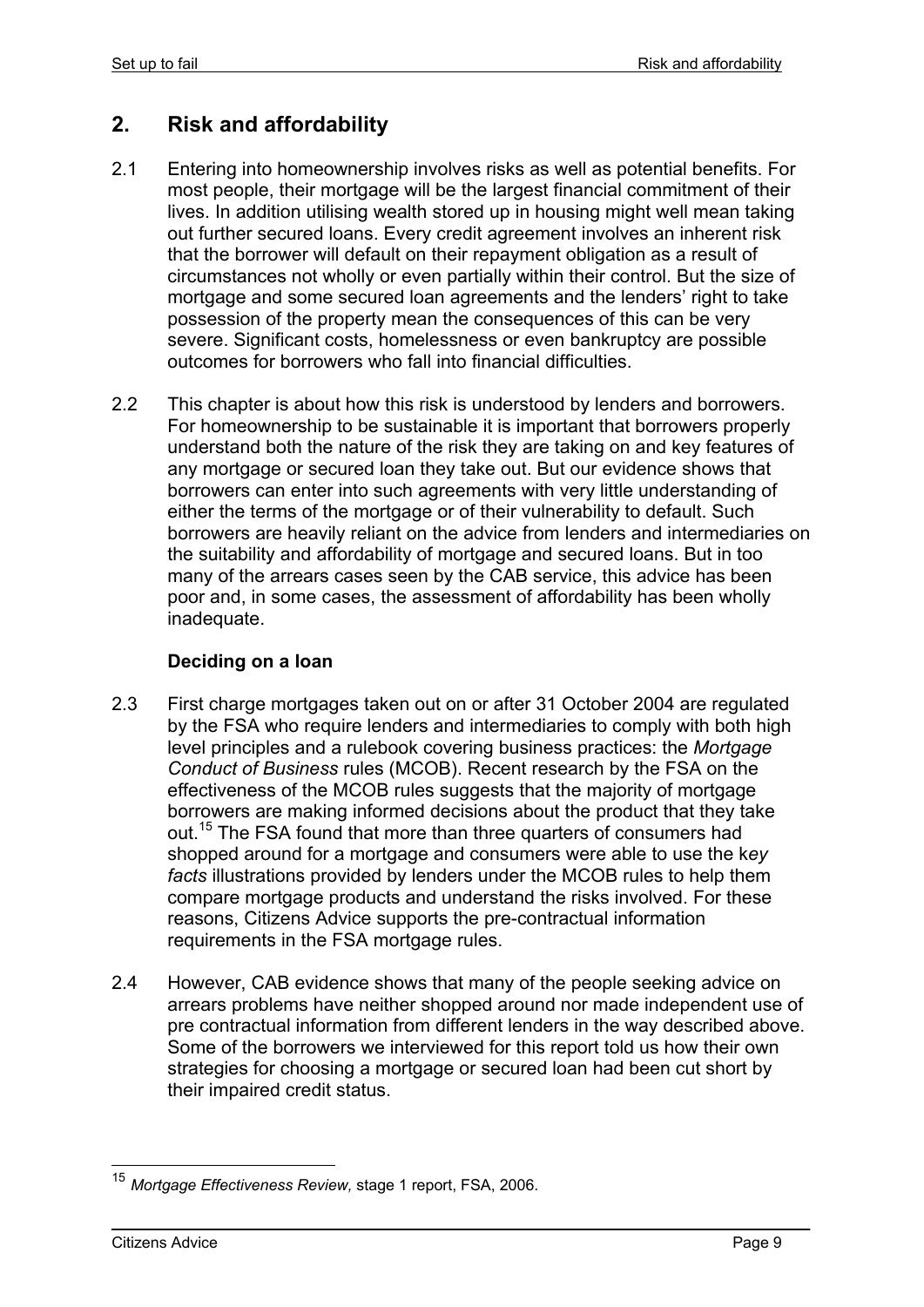"What I did was to go to a high street lender - that was the initial plan. But we were rejected from the main high street lenders; because of a little bit of previous. So then it was a case of looking elsewhere. We looked through the local press, and I saw this company and I got in contact with them and, of course, they said 'sure no problem, we can sort your problems out for you'."

Client N

'When you speak to [high street lender], they say, 'we won't help you because you're high risk, but we'll give you to another company that takes on higher-risk applicants', and then you end up in trouble. But they're part owners of these companies. You're asking them for advice – where do you go, what do you do?"

Client E

2.5 Other evidence suggests that there is a significant proportion of consumers that start out with little or no understanding of even the most fundamental aspects of a mortgage or secured loan agreement. For instance in a survey conducted for Citizens Advice by GfK NOP in August 2006, 11 per cent of respondents said that they thought a secured loan was one where your home was safe if you fell behind with the payments and a further 10 per cent thought it was a loan where the borrower could choose to pay as little or as much as they liked each month.<sup>16</sup> This is highlighted further by CAB evidence showing borrowers who had entered into secured loan agreements without properly understanding the implications of default.

> A CAB in Wiltshire reported that a woman only realised that she had a secured loan when she sought advice about problems paying it. She told the CAB that she already had some small unsecured loans with a company who told her that if she and her partner were house owners they would be able to have a larger loan of £15,000. They were given eight days to decide if they wanted it, but were not sent a copy of the loan agreement during this time. They were then called into the company's office to sign the papers which they did. They did not seem to have realised what they were signing even though the agreement stated clearly that the loan was secured on their home.

> A CAB in south east Wales reported that a couple with multiple nonpriority debts took out a secured consolidation loan for £49,000 with a company recommended by a friend. At the time, they were entirely dependent on benefit income. Within six months of taking out the loan, they were failing to meet the repayments. They had no idea of the implications of a secured loan.

2.6 In common with many of the cases reported by bureaux, it is hard to see how these borrowers could be said to have made an informed decision. Instead

<sup>1</sup>  $16$  The survey was conducted amongst a representative sample of 2,057 adults aged 18+ in Great Britain by GfK NOP for Citizens Advice. The survey was conducted between 3 and 8 August 2006 and conducted face-to-face.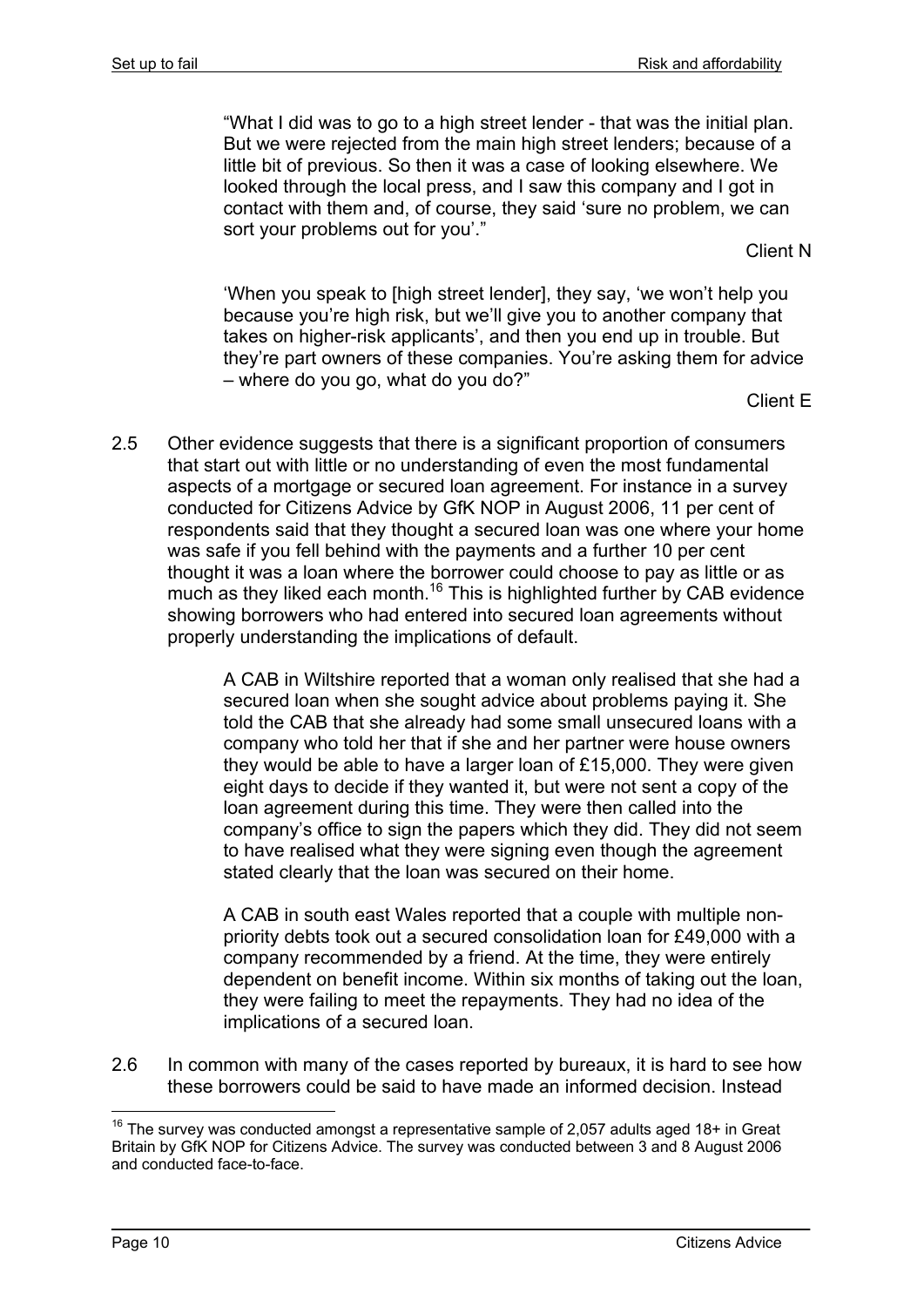they have relied heavily on the choices made by lenders or intermediaries as to whether a product is suitable for them or not. A number of the CAB clients that we interviewed for this report described how they had simply trusted that they were being given good advice.

"Well, my solicitor chose [a mortgage lender] he said they were a good company, so I used them because he advised me to. I just signed when the solicitor asked me to sign."

Client M

"I took their word because it was their recommendation. I trusted them; I went in with my eyes closed."

Client Q

"I went to a mortgage broker and they sorted [a mortgage lender] out for me. They said that that was the best one, and it looked like a good one, to tell you the truth. It was reasonable interest and at a fixed rate, so I just took that one. I don't think they offered me any others."

Client B

2.7 Of course, relying on advice from lenders and intermediaries is not necessarily a bad thing, if the advice is good. However CAB evidence suggests that this reliance becomes a problem if borrowers cannot judge how well that advice really meets their needs and circumstances. Poor advice may only become apparent much later as borrowers reflect upon what went wrong:

> "What they said was, 'Out of all the packages, these people are the best suited for you.' They were the only people at the time we were getting any response from, so I went with them. What I believe is that I was put into that position through my own naivety as much as anything else. If I knew then what I know now, I wouldn't have ventured into it at all."

> > Client N

- 2.8 The potential for mis-selling where consumers lack the experience or capacity to properly assess information about financial products is not a new concern. For instance, the FSA has stated that the complexity of financial products and the relatively low level of consumers' financial capability creates an information imbalance that may mean consumers cannot make informed decisions or exercise much influence on the way that lenders and intermediaries behave  $17$
- 2.9 These concerns have led the FSA to develop the *Treating Customers Fairly*  (TCF) initiative that requires firms to demonstrate that they are meeting six key fairness outcomes in the way that they deal with consumers. However the FSA have also said that, 'so far we have seen little evidence that firms' work on TCF is translating into improved outcomes for retail consumers<sup>', 18</sup> Firms

<sup>1</sup> <sup>17</sup> *Treating customers fairly: progress and next steps*, FSA, 2004.

<sup>18</sup> *Treating customers fairly: measuring outcomes*, FSA, 2007.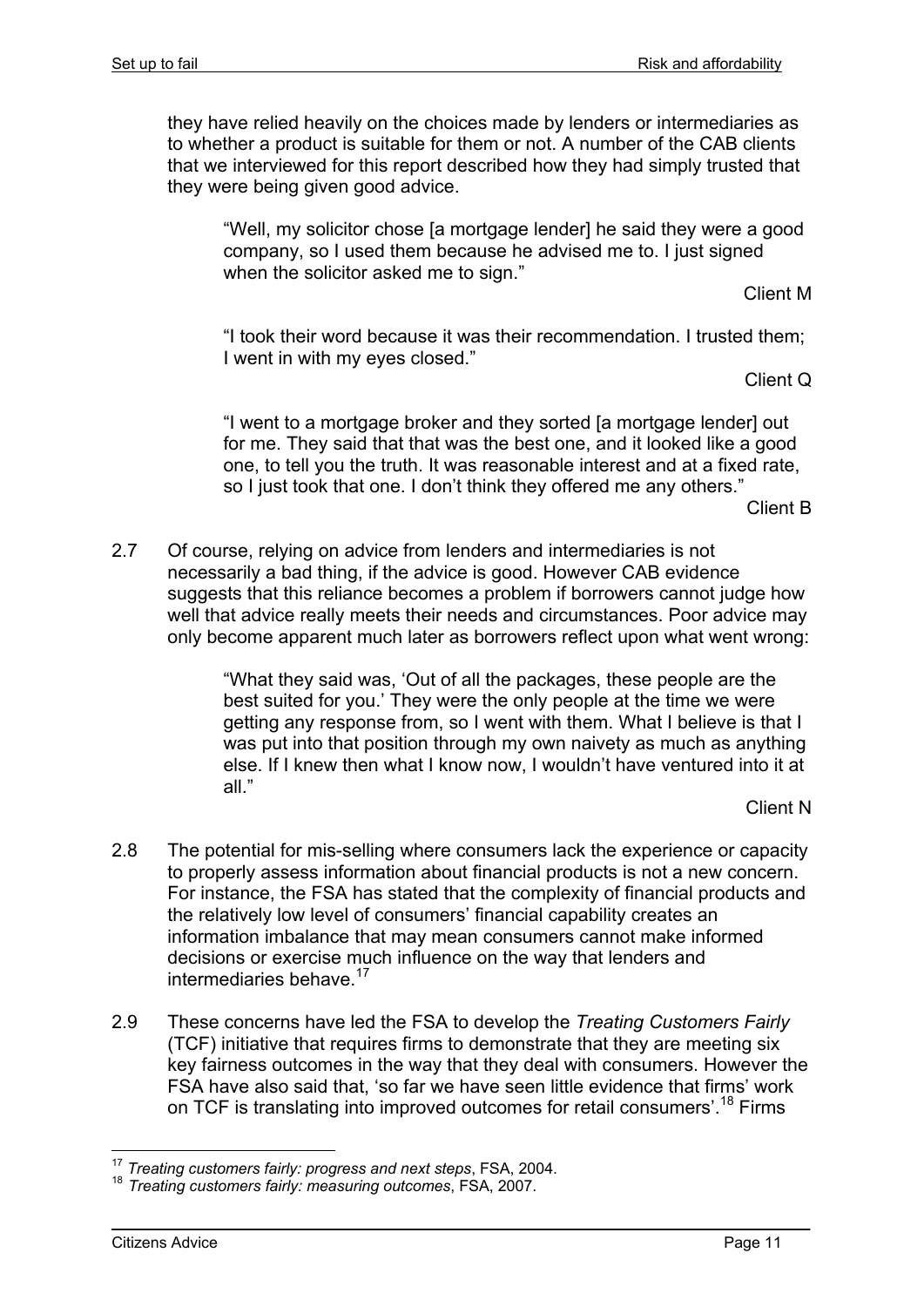have therefore been given to the end of 2008 to demonstrate that they are consistently treating their customers fairly.

2.10 In the meantime CAB evidence shows how this information imbalance still results in some borrowers being advised to enter into mortgage or secured loan agreements that appear to be wholly unsuitable for their needs and circumstances:

> A CAB in Northamptonshire reported that an unemployed lone parent aged 22 had been sold an unusual mortgage which was a tracker linked to the US Libor rate by a broker. The payments had increased from £300 to £800 per month as US interest rates had risen. Unable to pay, the client had been forced to move out and had moved back with her parents. Selling her home would trigger mortgage redemption penalties of £11,000. The CAB commented that this was a high risk mortgage for a borrower in her situation.

> A CAB in Lincolnshire reported that an elderly woman with debt problems took out a loan via a broker who advertises nationally for £37,000 at an interest rate of 9.8 per cent. This was to clear a mortgage from a high street lender of £30,000 at an interest rate of 5.5 per cent. The additional money she used to clear some smaller debts and spent £1,000 on Christmas presents. The client was frail and somewhat confused.

> A CAB in Kent saw a 70 year old man who had taken out a mortgage three years earlier. He said that he wanted to pay off some debts and thought he would take some equity from his property to do this. So he approached a lender who granted him a £50,000 mortgage over 25 years on an interest only basis. The initial payments were £200 per month but these increased to over £300 per month and he started finding it hard to manage. The man had not fully understood the implications of this mortgage product. He had thought that he was buying into an equity release scheme, which, in the event of his death, would allow his wife to stay in the property until she died. He later found out this was not the case and told the CAB that he had not slept properly since because of the worry.

2.11 Here it is also important to point out that poor advice is not necessarily confined to borrowers with limited experience of financial matters. For instance, one of the CAB clients we interviewed for this report had been in business for many years and had taken out a large mortgage when he was 67 to fund his business. The loan was arranged through a broker with a subprime lender even though the client had no obvious credit difficulties. The same broker arranged two further remortgages within the next six months even though the client was starting to show signs of financial difficulty. He ended up with a £359,000 mortgage repayable over 25 years when he would be 103. His lender took him to court for possession. He commented that: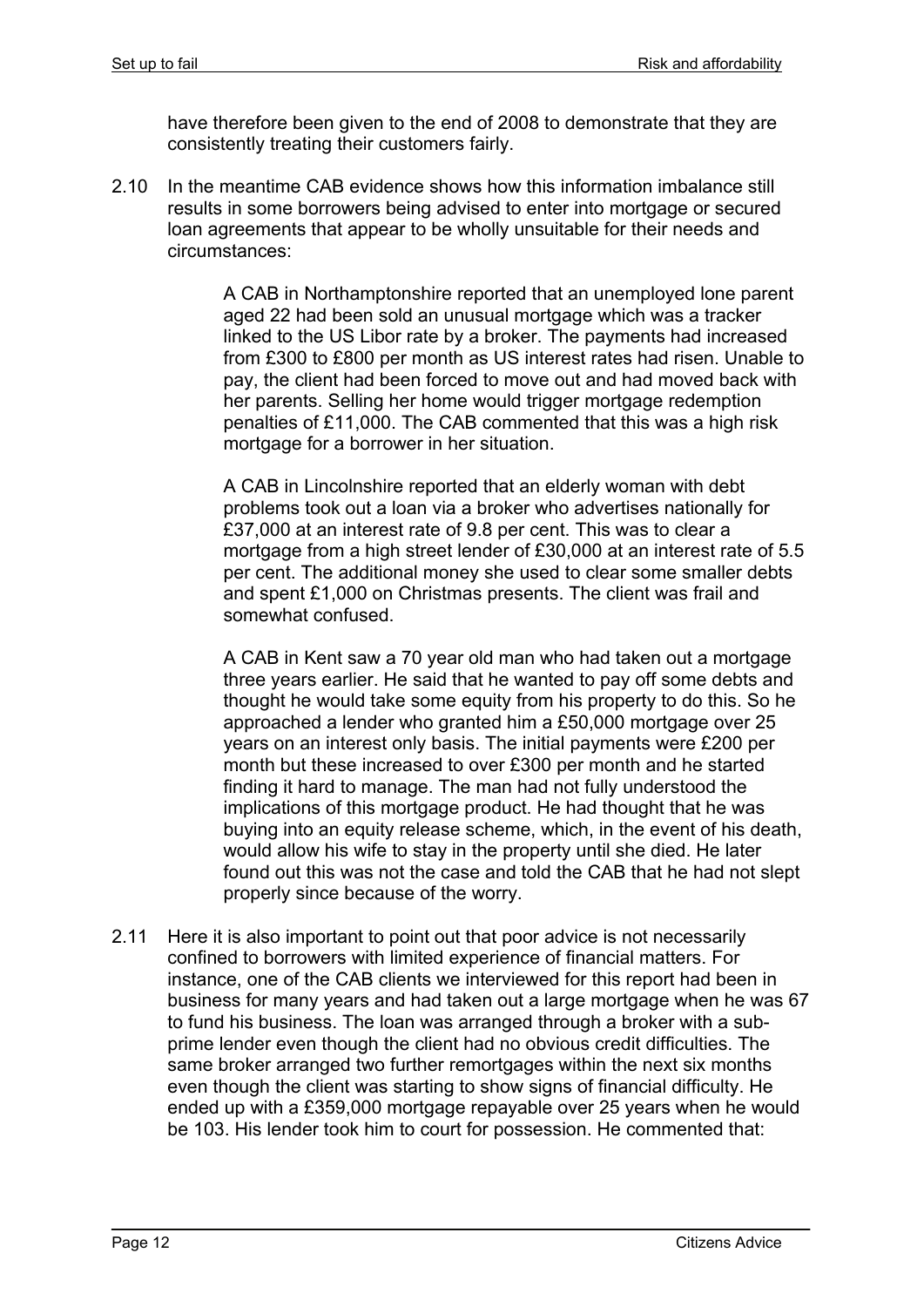"I remember the judge asking the lender, 'Why on earth did you lend that money to [the client]? Why did you lend that sort of money when he was 67 years old? It dumbfounds me. You've put [the client] in a position that he can't afford, pushing up all the interest. It was only to your benefit to push him past the limit', that's what he actually said. It wasn't my fault entirely, but I trusted people."

Client Q

2.12 This highlights how even people with considerable experience of financial affairs may have a poor appreciation of the risks involved with mortgages and secured loan products. This is not to say that they have behaved irrationally or have not tried to seek both information and advice from sources they trust. However, as the cases above show, these sources are not always reliable. As a result we believe that the balance of responsibility has to remain with lenders and intermediaries for the foreseeable future.

#### **Responsible lending**

- 2.13 Perhaps the most severe form of mis-selling arises where borrowers are granted a mortgage or secured loan that they could not afford to repay from the very outset. The potential for detriment is such that both lenders and intermediaries are subject to *responsible lending* rules that require them to verify that borrowers can afford the contractual loan repayments.
- 2.14 Chapter 11 of MCOB is specifically concerned with responsible lending. Its purpose is to ensure that '…customers should not be exploited by firms that lend in circumstances where they are self-evidently unable to repay through income and yet have no alternative means of repayment'.19 Key responsibilities for lenders and brokers include:
	- Before entering into or extending a mortgage, firms must demonstrate that they have taken account of a borrower's ability to pay. Lenders must also make a record of how they did this and retain it for one year. However firms are allowed to rely on borrowers' self-certification of income where this is deemed to be appropriate.
	- Lenders must have and operate in accordance with a written policy that sets out the factors it will take into account in assessing a borrower's ability to repay.
	- Where a borrower is given a recommendation on a particular mortgage product, the firm is also required to establish the suitability of that product.
- 2.15 Yet despite these *responsible lending* rules, bureaux continue to see cases where even a brief investigation into key aspects of the borrowers' circumstances would have alerted the lender to problems with the affordability of the loan. In some of these cases the borrowers either relied wholly or mainly on benefit income or had had such low incomes from employment that the burden of loan repayments would be impossible to maintain for very long

<sup>19</sup> MCOB 11.2.1G.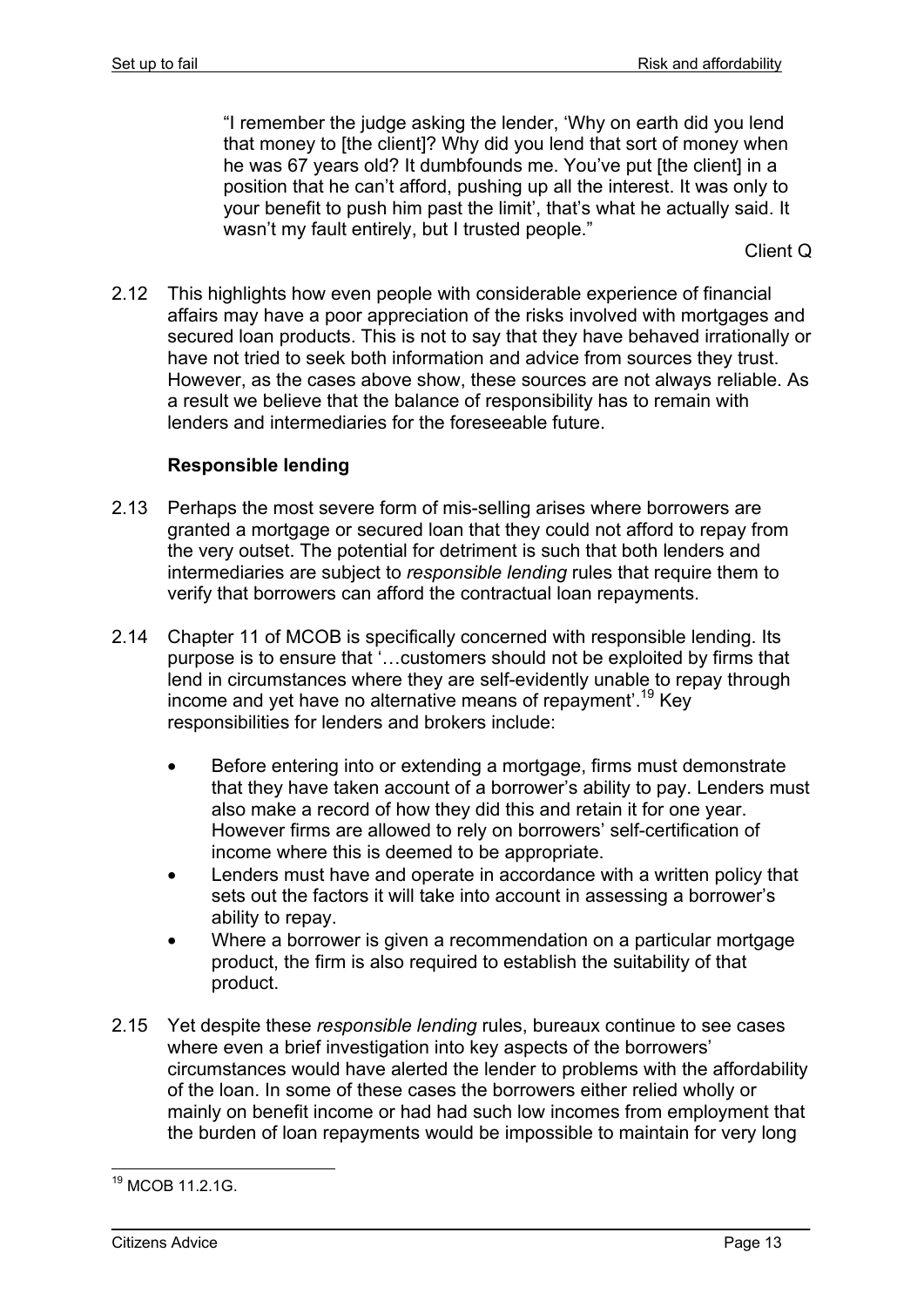A 54 year old man visited a West Midlands CAB about his mortgage arrears. He had been offered a mortgage of £91,000 around two years earlier while he was unable to work for medical reasons and in receipt of income support. The mortgage was from a sub-prime lender and he was paying a higher rate of interest because he was a risk. He fell behind with the repayments due to his circumstances and was taken to court for repossession by his lender.

A CAB in County Durham saw a 41 year old woman who was married with three children aged 17, 14 and 9. Her household lived off one wage, child benefit and child tax credit, totalling £1,278 per month. The woman said that she had not looked for a mortgage but was contacted by the lender and offered a mortgage of £53,000 to buy their local authority home. They were unable to afford the mortgage and had borrowed to keep up with the repayments. The woman said she had county court judgments and liability orders for unpaid council tax and bailiffs had visited her home on numerous occasions.

A CAB in west Yorkshire saw a couple both aged 72 who had income from state retirement pension and a small personal pension totalling £1,000 per month. When they were 71, they were given a 20 year mortgage but became stretched financially as their expenditure exceeded their income by £200 per month. They fell into arrears and their lender started court action for possession.

#### **Self-certification**

- 2.16 CAB evidence also raises a particular concern about the assessment of affordability through a process known as *self-certification* where potential borrowers are able to provide income details with little proof or independent verification. Where a mortgage is regulated by the FSA, the MCOB rules allow for this in *appropriate* cases. These include situations where proof of income would be difficult to obtain, the borrower is on a deadline, or where the borrower is an existing customer with a previous good payment record.<sup>20</sup> While this seems to provide for some reasonable flexibility, FSA rules also make it clear that in relying on a borrower's self-certification of income firms must have regard to the borrower's interests and have no reasonable grounds for doubting the information provided.<sup>21</sup>
- 2.17 Self-certification has given a poor indication of a borrower's ability to afford a loan in a number of cases seen by bureaux. Worryingly, in some of these cases it seems that the borrower has deliberately mis-stated information as a result of prompting by a lender or broker.

A CAB in Surrey saw a 75 year old man who had had a stroke and was in receipt of state retirement pension and disability living allowance. He

<sup>1</sup> <sup>20</sup> MCOB 11.3.3G.

 $21$  MCOB11.3.2R. but see also FSA feedback of the relationship between self-certification mortgages and the suitability rules for advised sales in MCOB 4.7.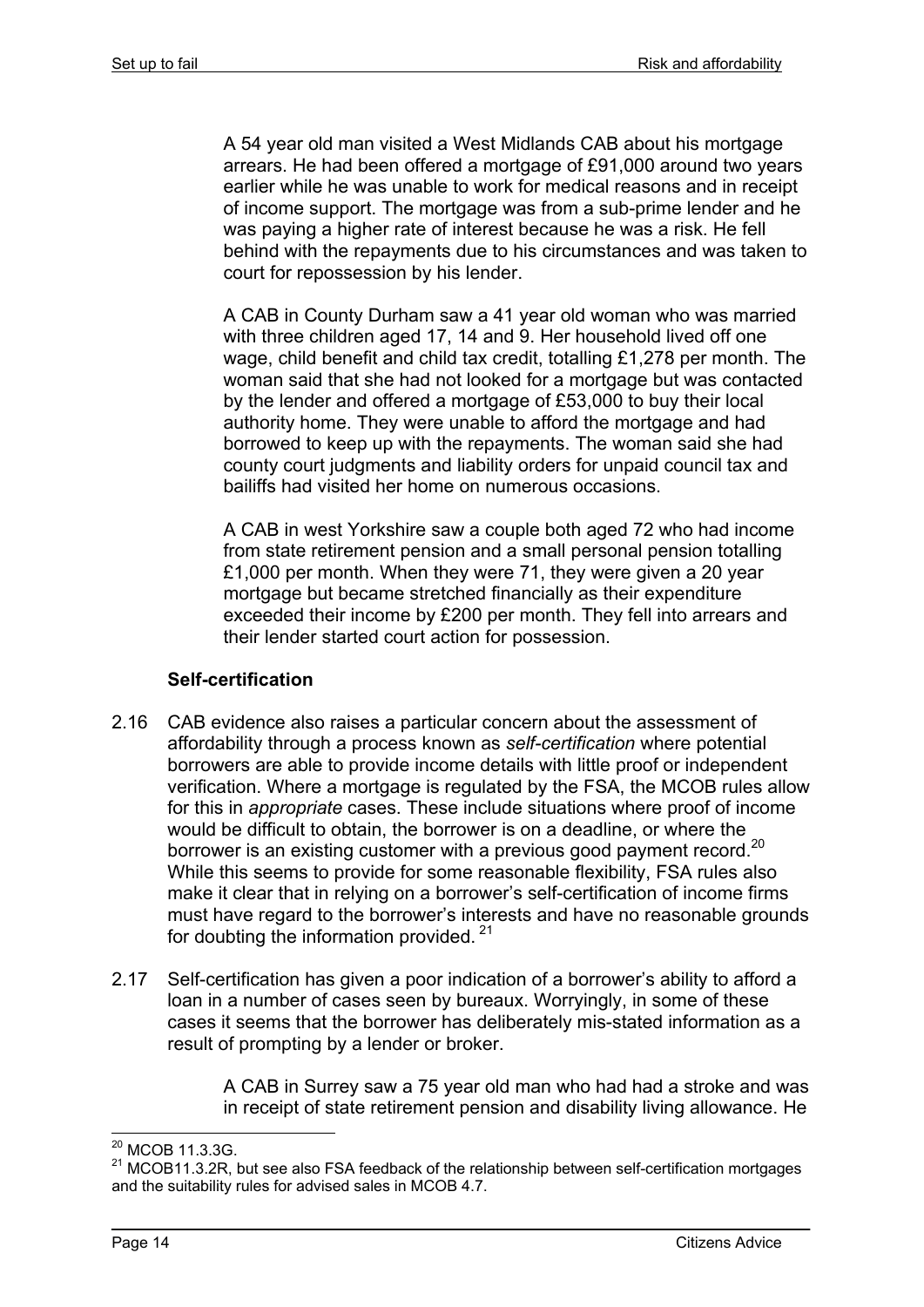had been sold a mortgage by brokers but had not been able to afford the repayments and the property was repossessed. He is now being pursued for a shortfall debt of £18,000. The mortgage application was completed by his daughter who was advised by the broker to falsify information by stating his occupation as an antique dealer.

A CAB in Lincolnshire saw a 42 year old woman who lived with her partner and two dependants. Her income was £800 per month and her partner had an income of about the same. She had been previously granted a mortgage of £160,000 and a secured loan of £33,000 by the same lender on a self-certification basis. At the time of application she had an income of £29,000 but for that year alone. They were unable to keep up with the payments and came to the bureau after being evicted from their home earlier that morning.

- 2.18 Not all of the loans cited above would have been explicitly covered by rules on the use of self certification. But more generally they suggest that the way that some brokers and lenders are using the self-certification system is undermining the principle of responsible lending.
- 2.19 This point has been recognised to some extent in several reviews by the FSA. Qualitative research into self-certification itself found indications that some firms were not asking sufficient questions to establish a full understanding of the potential borrower's circumstances and, in a small number of cases, firms had suggested that borrowers could overstate their incomes.<sup>22</sup> In addition, the FSA found that in over 60 per cent of cases they looked at, the broker had kept insufficient records to establish the grounds on which a product recommendation had been made. In around 10 per cent of cases there was evidence to suggest that data of the income and expenditure of loan applicants had been inflated. $^{23}$
- 2.20 While FSA research suggests that irresponsible use of self-certification is neither widespread nor regular, our concern is that it is more likely to concentrate amongst the most marginal borrowers and those under the greatest financial pressure. So while it could be argued that borrowers who collude in giving misleading information about their income are mainly responsible for default, it is hard to believe that the lenders in these cases were wholly naïve to this possibility. The sense that there is an element of a *game* going on here is captured in the comments of one of the CAB clients we interviewed, who was remortgaging to deal with possession action with his previous lender. He had unsuccessfully tried to get a loan from a high street lender but was successful in a self-certification application to a sub-prime lender. When asked whether the lender discussed his income and what he was able to afford he said:

"Yes. Basically I told a story, but I think also they knew it, because if you're in this much trouble when you're changing your mortgage and

<sup>1</sup> <sup>22</sup> The sale of self-certification mortgages – mystery shopping results. FSA, 2005.

<sup>23</sup> See FSA briefing note *Sub-prime lenders, 2005* at www.fsa.gov.uk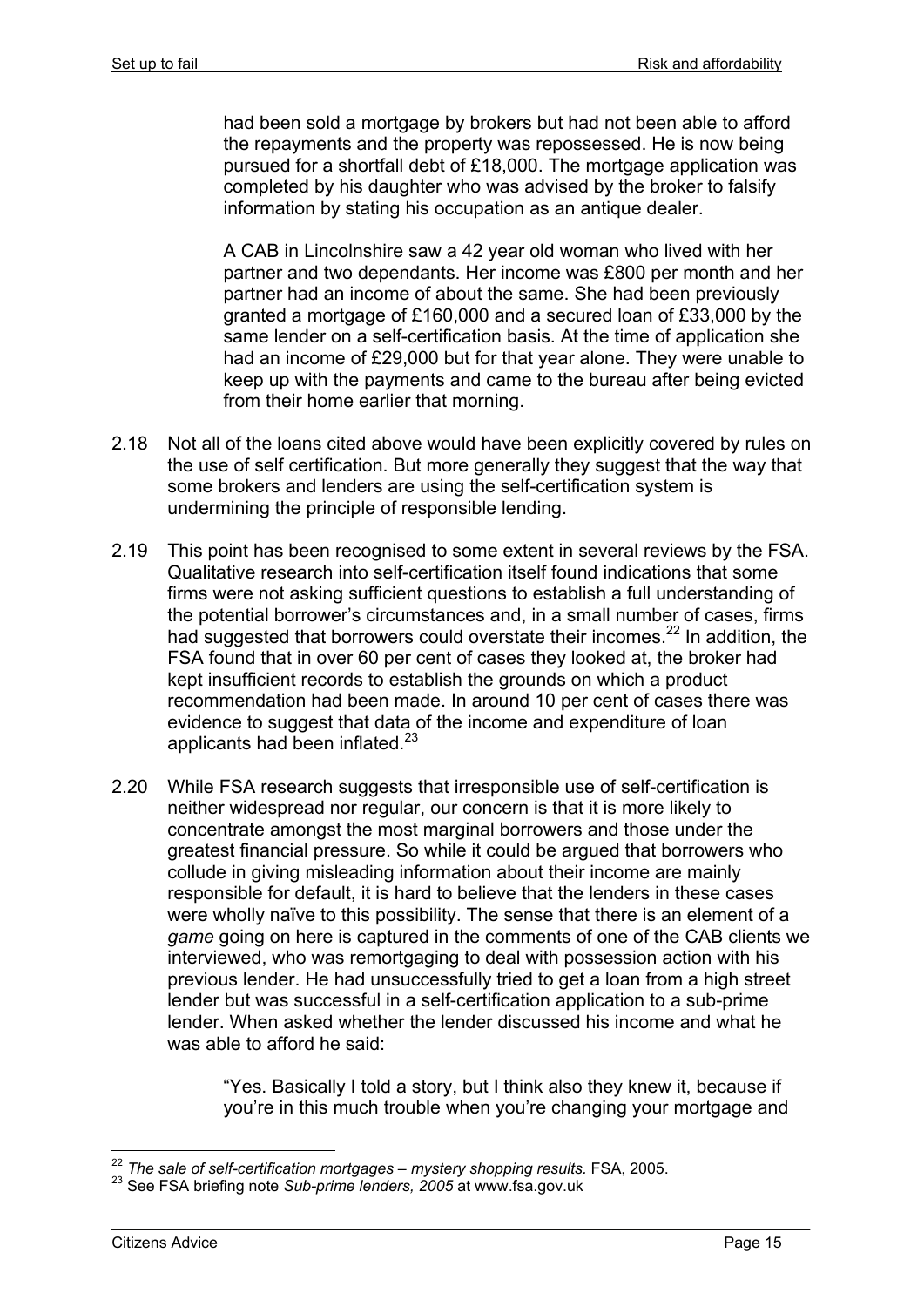you say you're earning 'this' there is a fair amount of responsibility that I should share, but the lender must also take a certain amount of responsibility, and they don't…"

Client E

- 2.21 Lax application of the self-certification rules and an unwillingness by lenders to look behind the information supplied by borrowers makes it easier for people in desperate financial difficulties or with low levels of financial capability to borrow irresponsibly. **With regard specifically to selfcertification Citizens Advice believes that the MCOB rules could be tightened up in a number of respects without losing the necessary element of flexibility that self-certification provides:**
	- **Better specification of the circumstances where self-certification will be taken to meet the requirement of MCOB 11.3.1 R (1). Lenders or intermediaries should be required to do more to demonstrate that they are not using self-certification to avoid the responsible lending rules.**
	- **Firms should be required to do more to demonstrate how they have attempted to verify self-certification information.**
	- **Firms should require potential self-certification borrowers to complete a budget of financial statement, not as a verification tool but as a self-guide to affordability. This might help some borrowers to at least make a better-informed decision.**
	- **Self-certification should not be used where any part of the loan is for debt consolidation or where the loan replaces another mortgage or secured loan in arrears.**

#### **Affordability over time**

2.22 In other cases mortgages had been granted to borrowers who may have been able to afford the loan when it was taken out, but fell into difficulties fairly shortly afterwards for reasons that should have been foreseen by a lender or intermediary. For instance, in some cases borrowers had taken out a mortgage in the period immediately before retiring; a life event clearly associated with changing levels of income:

> A CAB in Berkshire saw a recently retired man who was in receipt of state retirement pension and pension credit. He had been granted a 20 year mortgage for £135,000 18 months earlier by a lender who knew his age and that he was approaching retirement. He fell into arrears and the lender applied to the court for possession.

2.23 Borrowers can also get into difficulties where their monthly repayment increases as a result of a term in the mortgage agreement. Most notably our evidence shows borrowers getting into difficulties when a fixed rate or discounted period comes to an end. Sub-prime mortgage products commonly include a discounted period at the start of the loan where the interest rate will be several percentage points lower than a rate applying for the remainder of the life of the agreement. So after a period ranging from six months to two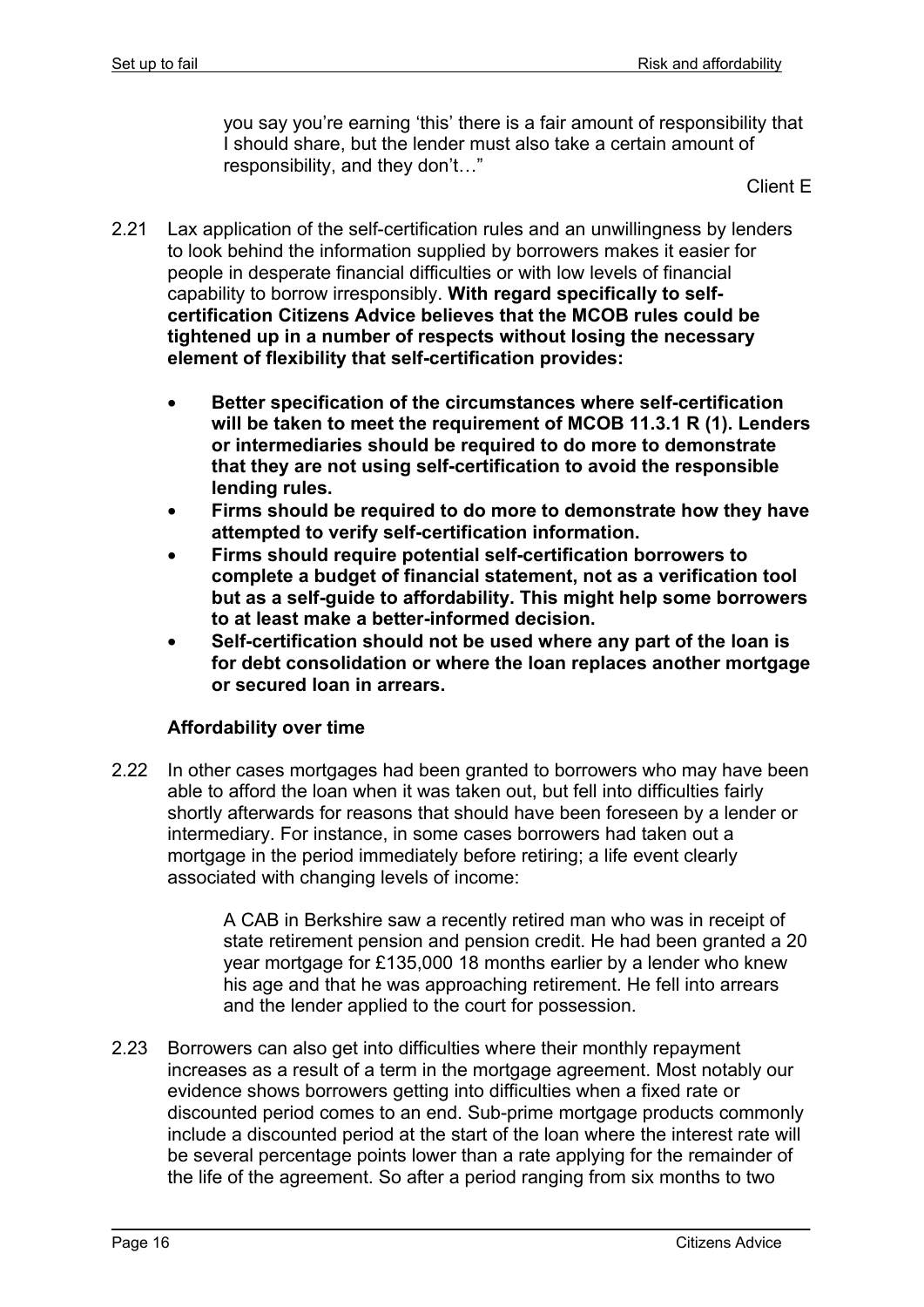years in the cases we have seen, the contractual monthly payment can increase sharply.

2.24 The mortgage agreement should provide information explaining that the monthly repayments are likely to increase when the interest rate jumps to a higher level at the end of the discount period. However CAB evidence highlights how borrowers have struggled to understand how the *jump to* rates in their mortgage agreements would increase their mortgage costs.

> "We found that the payment of our mortgage had risen 12 months earlier than we thought it was going to. It went from £464 to £570. We couldn't afford it."

> > Client J

"I didn't look at the small print properly, because at the end of the two year term which coincided with our problem time as well, our discounted rate went up to nine per cent. This meant that I had an absolutely massive increase in the monthly repayment."

Client N

2.25 This experience seems to be repeated in a number of CAB evidence reports.

An elderly couple living on their pension visited a Surrey CAB after having accumulated mortgage arrears of more than £8,000. They took a mortgage with a sub-prime lender several years before, but fell into arrears when the interest rate rose from 5.5 per cent to 8.2 per cent. This increased their payment to £1,838 per month whilst their total income was a little over £2,000 per month.

A Nottinghamshire CAB saw a client who had taken out a sub-prime mortgage via a broker in December 2004 but had got into arrears when interest rate rose from 7 per cent to 10 per cent. The client said he discovered after he had signed the paperwork that the figure for his wife's earnings had been increased by broker.

A client with mortgage arrears totalling £4,500 visited a Devon CAB after receiving a letter from their lender's solicitors starting possession proceedings. The client had taken out a sub-prime mortgage via a broker. The original repayment was of £750 per month which was affordable, but this had risen to nearly £1,200 per month with an interest rate of 10.5 per cent.

2.26 Responsible lending guidance from the FSA clearly states that lenders must consider whether the borrower will still be able to afford the mortgage after any discount period ends. $^{24}$  Our concern is not only that lenders have failed to apply this guidance in some cases but that this failure has enticed borrowers into loan agreements under a false sense of affordability.

<sup>&</sup>lt;sup>24</sup> MCOB 13.3.5G (2a).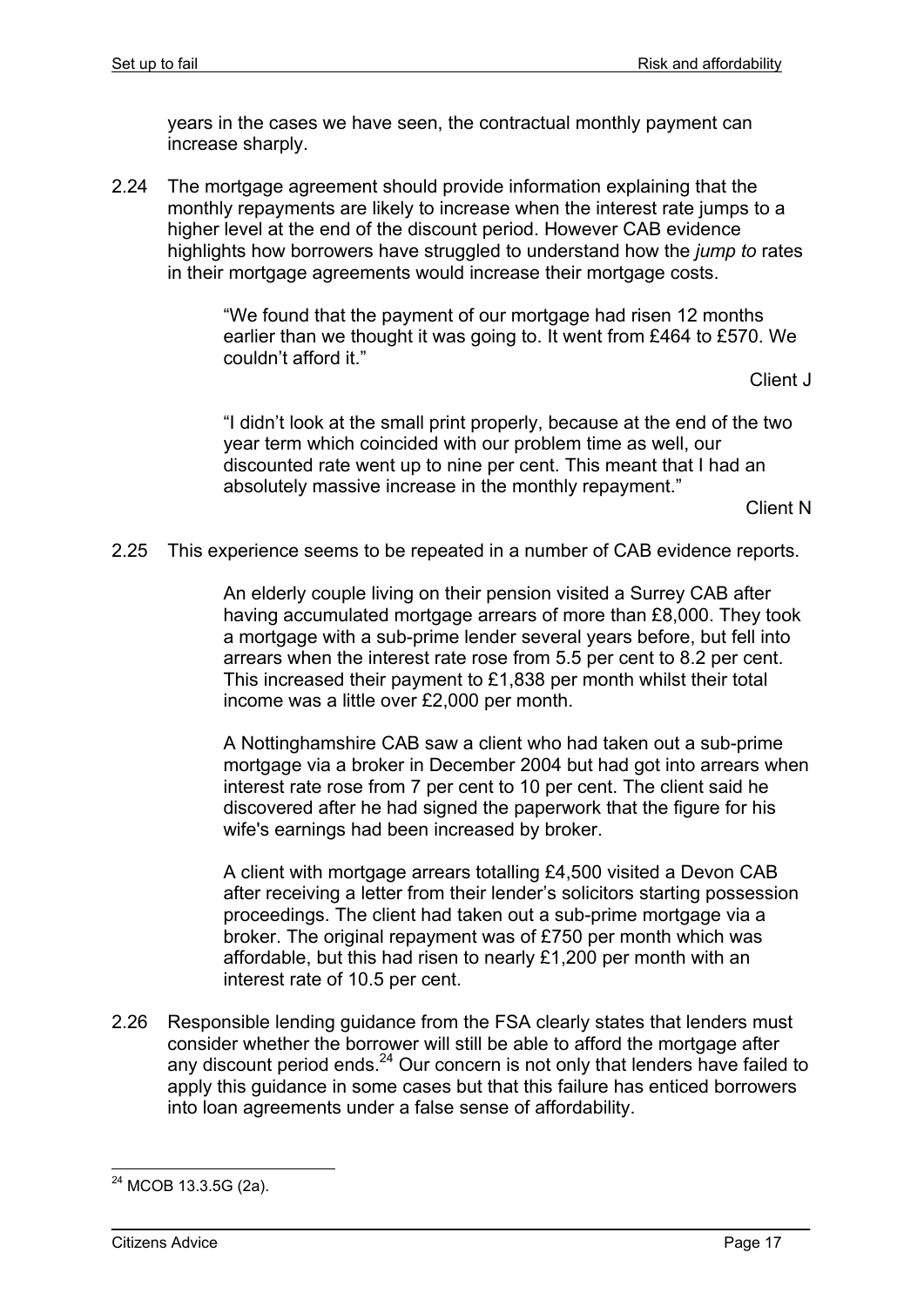#### **How do borrowers understand affordability?**

- 2.27 Our evidence has shown that lenders may not make sufficient efforts to assess how well borrowers can afford the loans being offered. Of course, the counter argument is that borrowers have to take responsibility for this themselves, which we would agree with. Indeed our experience of dealing with debt problems is that people generally enter into loan agreements in the belief that they can afford the repayments. However, given evidence of limited financial capability and reliance on advice from lenders or intermediaries, many borrowers seen by bureaux may not fully appreciate the risks of default on a mortgage until it is too late.
- 2.28 Borrowers might not have a particularly good idea of what will actually prove to be affordable over time. What looks affordable on paper might not prove to be so when other ongoing or intermediate expenditure is taken into account over the longer term. Some of the CAB clients we spoke to put this in the following terms:

"We spoke to people who did the mortgages and things and they lay down some figures which sound fantastic, but once the mortgage has come through they don't actually tell you that life and building insurance is separate, and after the first year it goes up. I feel like I walked into it completely blind."

Client A

"I think people should seriously think about taking on a mortgage. Really look at the pros and the cons. Do a list of for and against and whether you can afford it over the next 20 odd years. At the end of the day if you can't pay it, you get into debt. I'm stuck in the middle and can't see anyway out. It's very hard living through this situation and I don't really want to live to be quite honest."

Client M

2.29 Perhaps this goes someway to explaining a clear pattern that emerged from the snapshot survey of CAB clients in September 2006. In this survey 66 per cent of all the loans in arrears had been taken out on or after 1 January 2003 and over a quarter (28 per cent) had been taken out since the start of 2005. Just over five per cent of the loans in arrears were taken out in 2006, making them less than nine months old when the borrower fell into arrears. Borrowers seem to be far more vulnerable to arrears problems in the early years of a loan. To a large extent this might reflect how people may struggle to adjust to the burden of meeting regular mortgage payments and how they might overestimate their ability to do this. CAB evidence suggests that the models used by lenders to assess affordability and the advice that borrowers receive from intermediaries on this are not currently addressing this.

#### **Responsible lending and secured loans**

2.30 Vulnerability to default is also likely to be both heightened and longer lasting where borrowers have extended their credit commitments by remortgaging or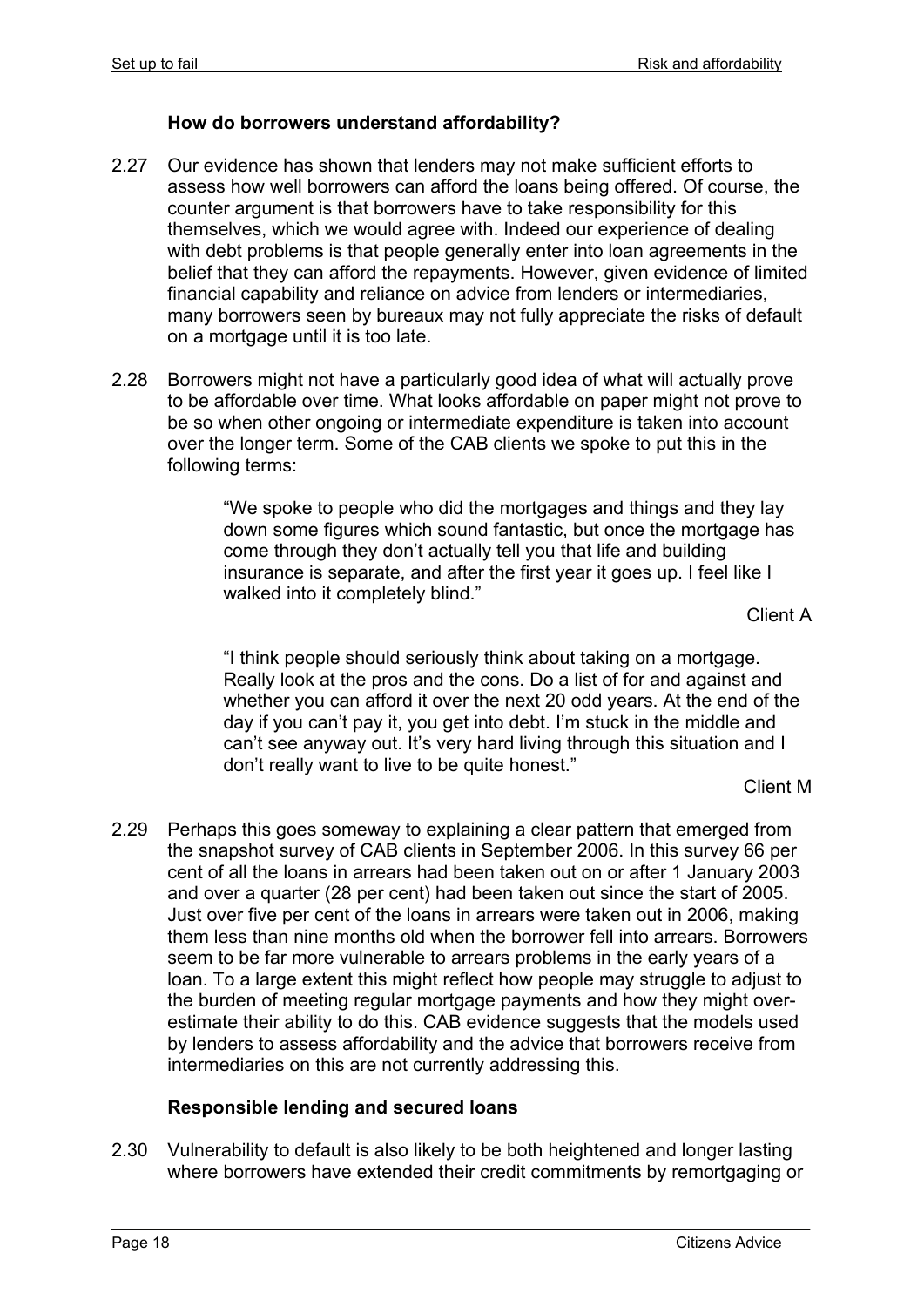taking on additional secured loans. One court desk adviser we spoke to highlighted this as a significant factor in the serious arrears cases they had been dealing with.

"I've seen quite a lot of people who have re-mortgaged in the last three or four years, usually to pay off unsecured debt, and the payments have been larger than they can afford. It is quite often where there are two people working as well, so it's not because their circumstances have changed. It was never really watertight enough that they could actually afford the payments. It was OK as long as everything went fine, but as soon as large household bills, car packing up or something like that happened, then everything goes into meltdown."

A Buckinghamshire CAB

- 2.31 Around a third of the CAB clients in the survey who were working or self employed and who had a total monthly income of more than £1,500 had combined mortgage and secured loan repayments that were more than half their disposable income and around one in 12 had repayments that represented 70 per cent or more of their net income. In contrast, a Fitch Ratings study on how the UK sub-prime market assesses affordability calculated a median mortgage debt to net income ratio of just over 39 per  $cent<sup>25</sup>$
- 2.32 We are particularly concerned about the role of secured loans or *second charge* lending in the build up of some of the arrears problems that bureaux have been dealing with. Around a third of the loans reported by respondents to the September 2006 were second loans, around one in five taken out with a lender that was not the main mortgage lender and so clearly secured by a second charge.
- 2.33 Loans secured by a second or subsequent charge are outside FSA regulation. If the amount of credit granted is £25,000 or less, the secured loan will be regulated by the Consumer Credit Act 1974. At present a second charge loan greater than £25,000 is effectively unregulated. To put this in perspective, around 20 per cent of the second charge loans in the CAB client survey were above the current Consumer Credit Act limit, and the largest was £73,000 – as much as some first charge loans regulated by the FSA. Citizens Advice therefore welcomes the forthcoming changes to consumer credit legislation that will bring virtually all new second charge secured loans taken out after April 2008 into regulation. However this will not be retrospective for existing loans above the current limit.
- 2.34 But while the Consumer Credit Act provides borrowers with a number of powerful rights and protections, it does not provide a framework of responsible lending requirements comparable to the FSA MCOB rules. The consumer credit regulator, the OFT, has published guidance that touches upon responsible lending in the sale of credit agreements, particularly where these are sold to *non-status* borrowers but these have not been updated for

<sup>25</sup> *Assessing affordability in the UK non-conforming residential mortgage market,* Fitch Ratings, 2006.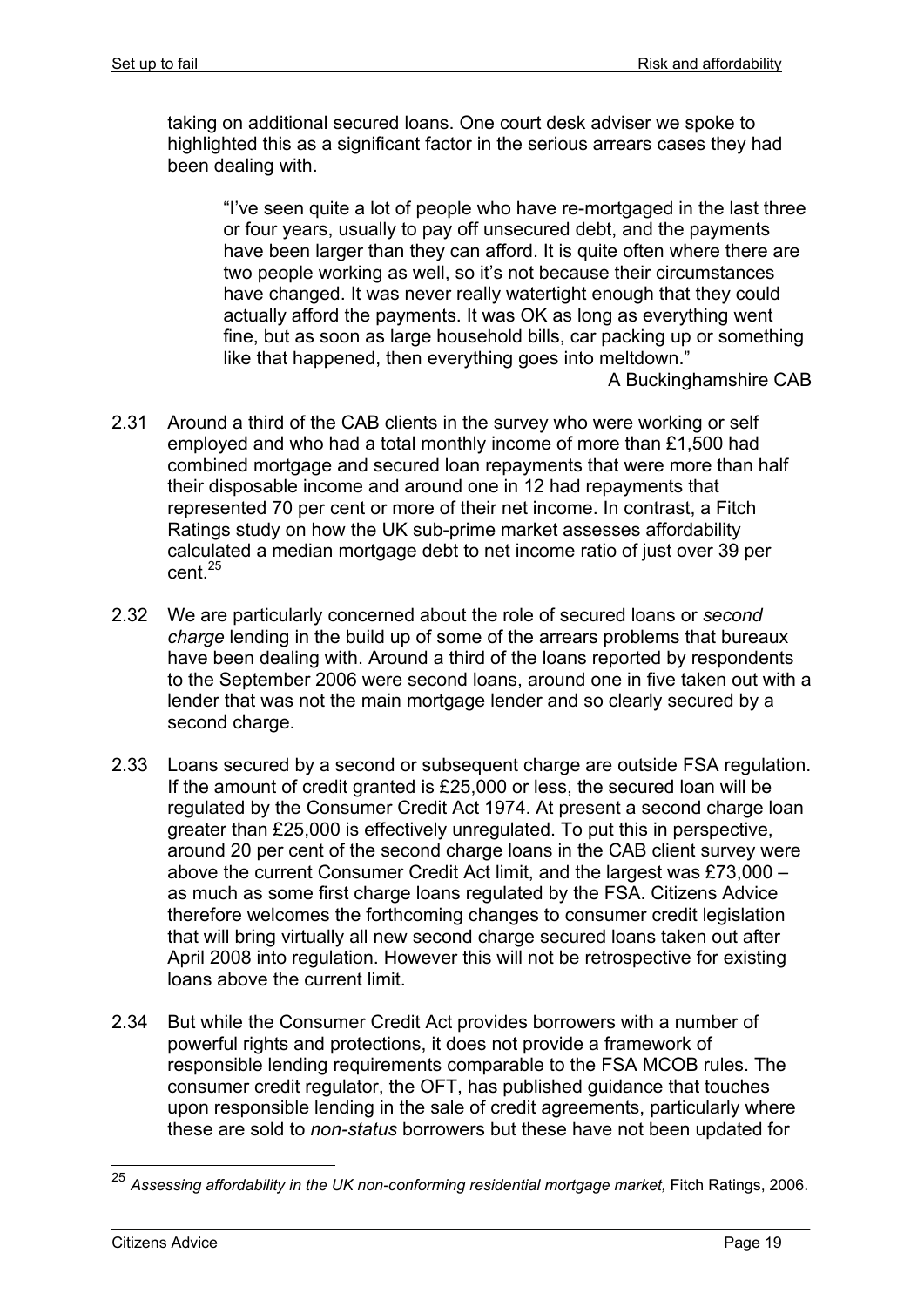ten years.26 In addition Section 29(2) of the Consumer Credit Act 2006 introduces the concept of *irresponsible lending* as an unfair business practice that the OFT can consider when assessing the fitness of consumer credit licence holders. However, this will not take effect until April 2008 and we are currently waiting for further guidance from the OFT on how irresponsible lending will be defined.

2.35 In the meantime CAB evidence shows that some borrowers are entering into secured loan agreements that seem wholly unaffordable from the outset:

> A CAB in Somerset saw a 44 year old man who was married with three children. He took out a secured loan for debt consolidation and the combined payments for this and their first charge mortgage amounted to 70 per cent of their income. They had been incurring further debt to keep up with the secured loan repayments.

> A CAB in Bedfordshire saw a 51 year old single man who had bought his house jointly with his mother in 1993. His problems started in 2004 when she died. He continued paying the interest only mortgage of £107,000 alone, then took out a second mortgage of £71,000 and then took out an unsecured loan. The mortgage and secured loan payments alone formed nearly 80 per cent of his net income. The client told the CAB that he thought that with the house in its current condition was only worth about £140,000. The CAB adviser looked at all the options with the client, but had to tell him that he was going to lose his house.

2.36 The evidence above shows how topping up secured lending, particularly where this is taken out to clear other debt can lead to borrowers losing control over their ability to meet their housing costs. These cases highlight how many of the arrears problems that bureaux are currently seeing are rooted in poor lending decisions by lenders granting additional secured loans. Indeed around 15 per cent of the reasons for arrears problems given by the respondents to our snapshot survey raised this sense of becoming overcommitted. For example:

> "As soon as I got a mortgage, I got letter after letter from sub-prime lenders, about one a week. It started off, 'We'll give you £3,000', then it was £5,000, then they were sending us blank cheques saying, 'We'll give you anything up to £25,000'. Both of us were saying, 'Oh, we can afford this'. Now we're £100,000 in debt and we've lost our jobs."

> > Client L

2.37 Poor second charge lending decisions can also lead to both arrears problems and negative equity; meaning that the borrower cannot trade out of an unaffordable loan.

> A CAB in Leicestershire reported that a couple with numerous debts had secured borrowing totalling £156,000 (a first mortgage and three

<sup>&</sup>lt;sup>26</sup> See for instance *Consumer Credit Licences: guidance for holders and applicants, 2003 and Non-Status Lending: Guidelines for lenders and brokers,* 1997, both published by the OFT and available to download from www.oft.gov.uk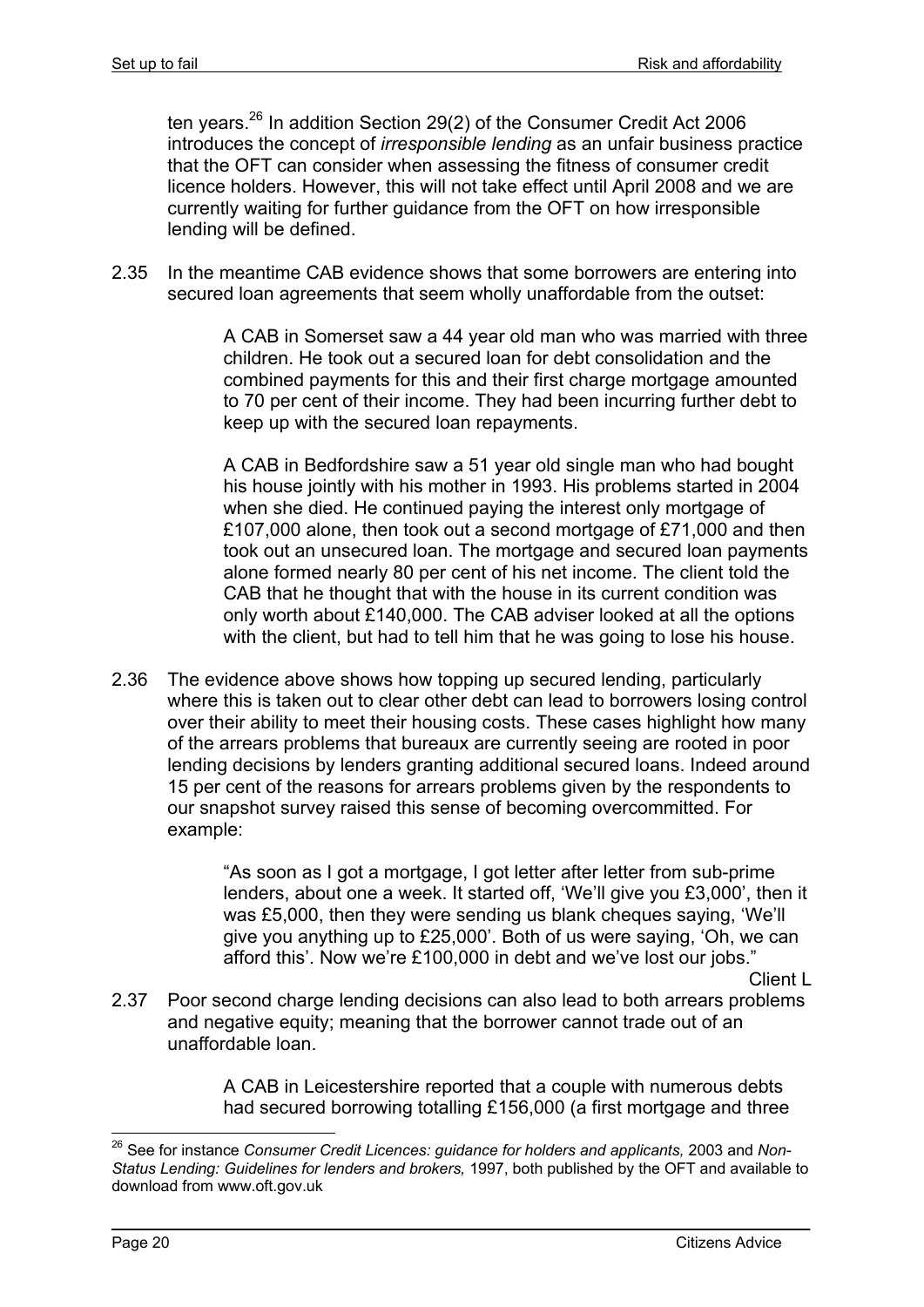secured loans). The property had recently been valued at £120,000. They were in negative equity because one of the secured lenders lent them more than the property was worth. After receiving money advice from the bureau the clients petitioned for bankruptcy.

A CAB in Yorkshire reported that a couple had a first charge mortgage of £59,000 with a sub-prime lender and a secured loan of £68,000. Two years ago, when the secured loan was taken out, the lender had valued the house at £91,000. At the time of seeking advice, the maximum valuation of the clients' home was £93,000. The clients had received an offer on the house of £88,000 but could not sell as they had no means of paying the £39,000 negative equity. The clients were stuck with a house they could not afford but could not sell. They were considering bankruptcy as the only way out.

A CAB in south east Wales reported that a couple with a disabled child were persuaded to take out a £50,000 second mortgage by a door-todoor salesman. This wiped out any equity in the property, and increased their mortgage repayments to £1,300 per month. However their total monthly income was only £1,500 per month. They could not afford the mortgage payments and soon fell into arrears.

2.38 CAB evidence suggests that the current regulatory framework on responsible lending of secured loans is failing. The OFT non-status lending guidance is now 11 years old and the market has changed substantially since it was first published. However, the OFT has announced plans to produce guidance for the credit market to identify practices that they consider to be irresponsible lending.<sup>27</sup> At the time of writing, no such guidance has been published. As nearly all second charge secured lending to consumers will be included in the Consumer Credit Act regime from April 2008 there is a crucial opportunity for the OFT to update its guidance and bring lending practices under control. **Therefore Citizens Advice recommends that the OFT prioritise producing guidance for consumer credit licence holders on unfair business practices in secured lending. This guidance needs to be accompanied with a compliance and monitoring strategy if it is to have any effect.** The lack of such a strategy has been a major weakness with the existing non-status lending guidance.

<sup>27</sup> *Consumer Credit Licensing, general guidance for licensees and applicants – draft guidance on fitness and requirements consultation*, OFT, 2007.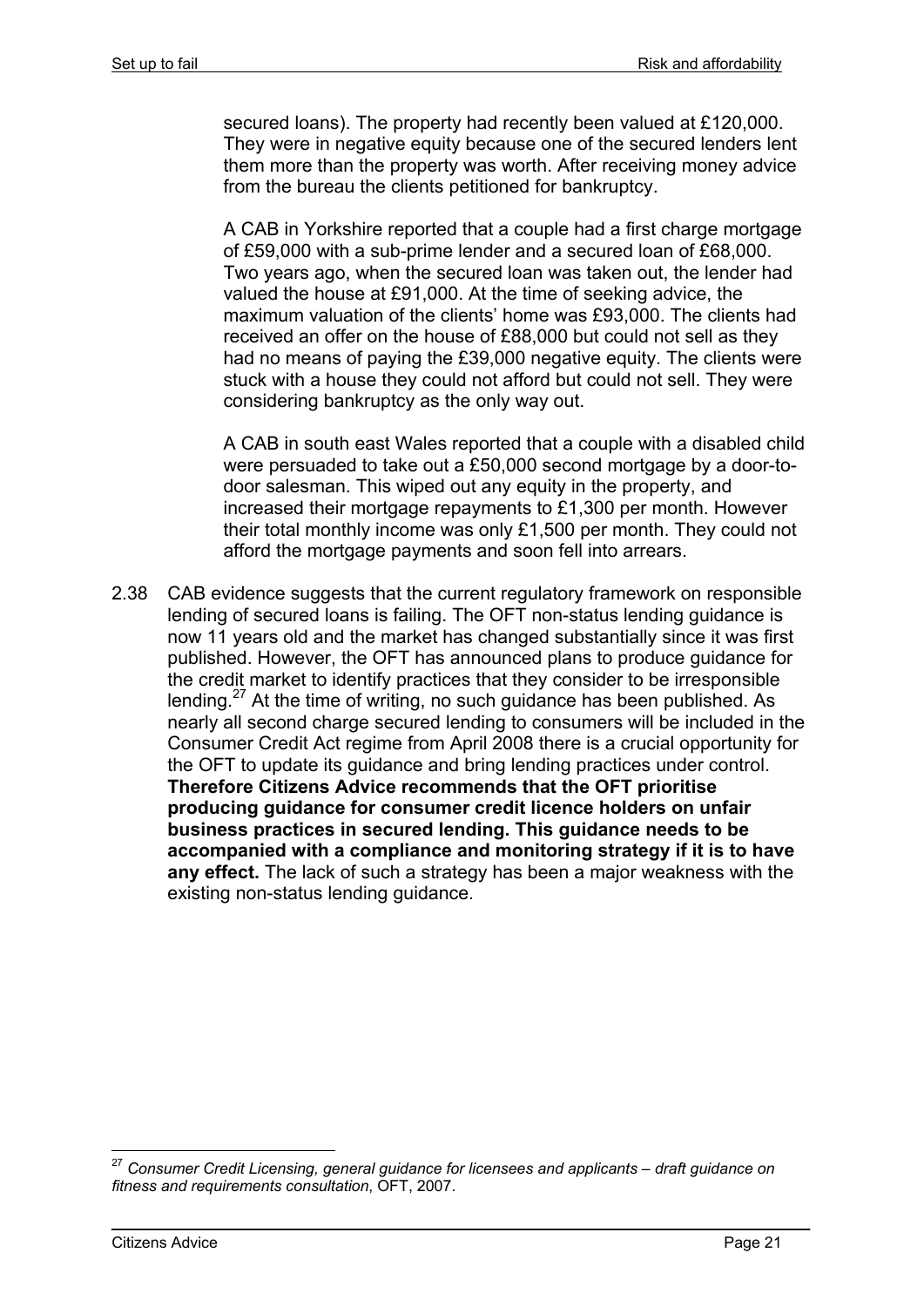#### **Responsible lending and right to buy mortgages**

2.39 The themes we have described above are all particularly prevalent in CAB evidence on people who have taken out a mortgage in order to exercise their right to buy their council or housing association home. The borrowers are often in receipt of persistent low incomes, have little knowledge of financial products and are often also vulnerable because of their age, state of mental health, physical disability, literacy or language difficulties. Given these circumstances one might expect lenders and intermediaries to take extra care to check that any mortgage is affordable and suitable for the potential borrowers' needs and circumstances. However, in some cases seen by bureaux, it is hard to see any evidence of any such checks being made at all.

> A CAB in south London saw a 71 year old single man whose first language was not English. He had been living in a one bedroom council flat since 1999 and said he had been managing well on state retirement pension, a small Merchant Navy pension, and benefits until he exercised his right to buy. In 2004 he was approached on his doorstep by an agent for a mortgage lender, and persuaded to borrow £75,000 over 20 years to buy his council flat at the age of 68. He had apparently received no independent advice, and there was no attempt to check that he could afford to pay the mortgage. His total monthly income was £520 and the mortgage payments were £455 per month, nearly 90 per cent of his income. The man was also persuaded to borrow £15,000 over and above the discounted cost of the property. When this ran out, he got into arrears and was subsequently evicted.

> A CAB in Bedfordshire saw a 42 year old woman who had been in receipt of disability living allowance and income support for some years. She exercised the right to buy her council house using a £98,000 interest only mortgage arranged by a broker and taken out with a sub-prime lender. The interest rate was set at nine per cent and the monthly payment was consequently around £735. Although she received some help towards the mortgage payments from income support she still had to find around £400 per month from benefit meant for living expenses. This seemed unsustainable over the longer term. She was unlikely to be able to work in the future and also had no way of paying off the capital owed at the end of the mortgage.

2.40 In other cases reported by bureaux, it appears that lenders or intermediaries had actively encouraged borrowers to enter into unaffordable mortgages through poor advice. This includes cases where intermediaries appear to have either prompted borrowers to give false information on mortgage applications or have submitted false information apparently without the borrowers' knowledge.

> A CAB in Staffordshire saw a couple with poor basic skills. A neighbour had told them about buying their housing association house and took them to see a mortgage broker to discuss this. The husband told the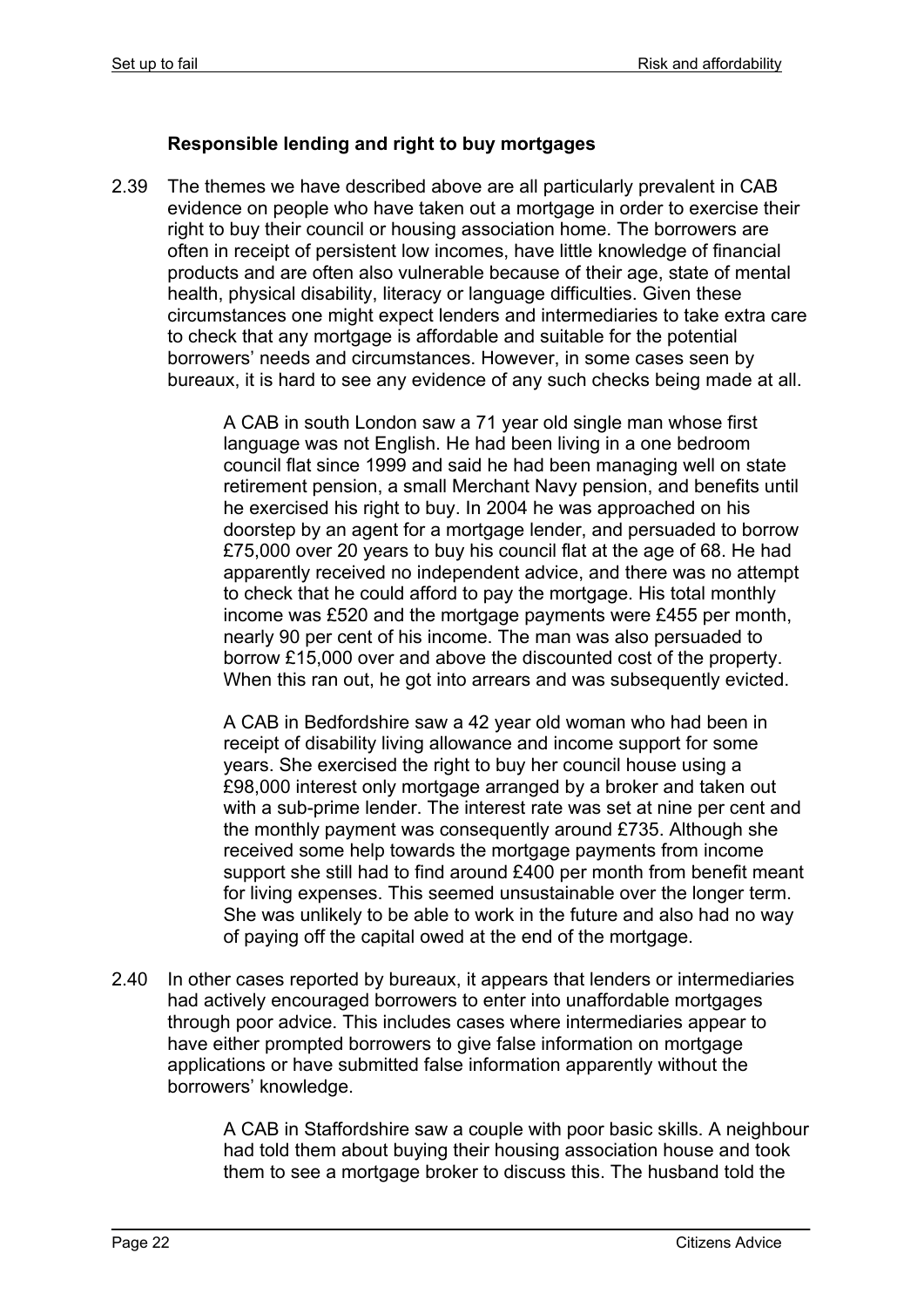CAB that the broker asked them a lot of questions and asked to provide evidence of their income. He said that they had told the broker that his wife had not worked for over 30 years and were surprised when their CAB adviser pointed out that the key facts document prepared by the broker stated that his wife was a cleaner. The purchase price of the property was £49,000, but they also had debts and county court judgments totalling £13,600. These were consolidated into the mortgage proposal that came to £64,750 including fees and legal costs. The couple were told by the broker that their monthly mortgage payment would be around £400. However they subsequently received a letter from the mortgage lender saying that the payment would be £780 per month. They returned to the broker to query this but were told it was correct. But by this time they had set things in motion and did not want to change their minds. The sale was completed some time later and virtually straight away the couple ran into difficulties paying. As a result they also defaulted on their council tax bill and borrowed money to repay this. Their cooker broke and they took out a small loan to replace it. They took out further secured loans that they used to try to meet their outgoings. When the couple finally realised that their situation was unsustainable, they went back to the broker to ask for help and were shouted at. The wife recently tried to commit suicide because of their current situation.

A CAB in Yorkshire saw a 47 year old man who had severe mental health problems. He had previously been a local authority tenant, but had exercised his right to buy after being visited by a doorstep canvasser. At the time he was in receipt of incapacity benefit and disability living allowance but was advised by the mortgage broker to apply as 'self employed'. He agreed to this at the time but he was not in a fit state of mind. Some months after completion of the sale the mortgage interest rate increased. The man said that he thought that a discounted period must have ended, but this had not been made clear to him at the outset. He was unable to keep up with the repayment and the lender took court action for possession. He faced the prospect of homelessness and a residual debt.

- 2.41 These cases suggest that neither FSA rules nor the Approved Lending Institution scheme established under section 156 of the Housing Act 1985 protects consumers against bad advice from intermediaries. As many of the *right to buy* problems that bureaux see relate to sub-prime lenders that channel their products wholly or predominantly through intermediaries, this is a matter of particular concern.
- 2.42 We believe that this may mean looking at whether FSA rules should treat *right to buy* lending as a high risk sector requiring additional safeguards. It also means looking at the wider advice needs of potential r*ight to buy* borrowers, including both generic financial advice on mortgage and other products and advice on broader areas such as how a change in tenure status might affect entitlement for benefits. The following cases show the possible importance of these points.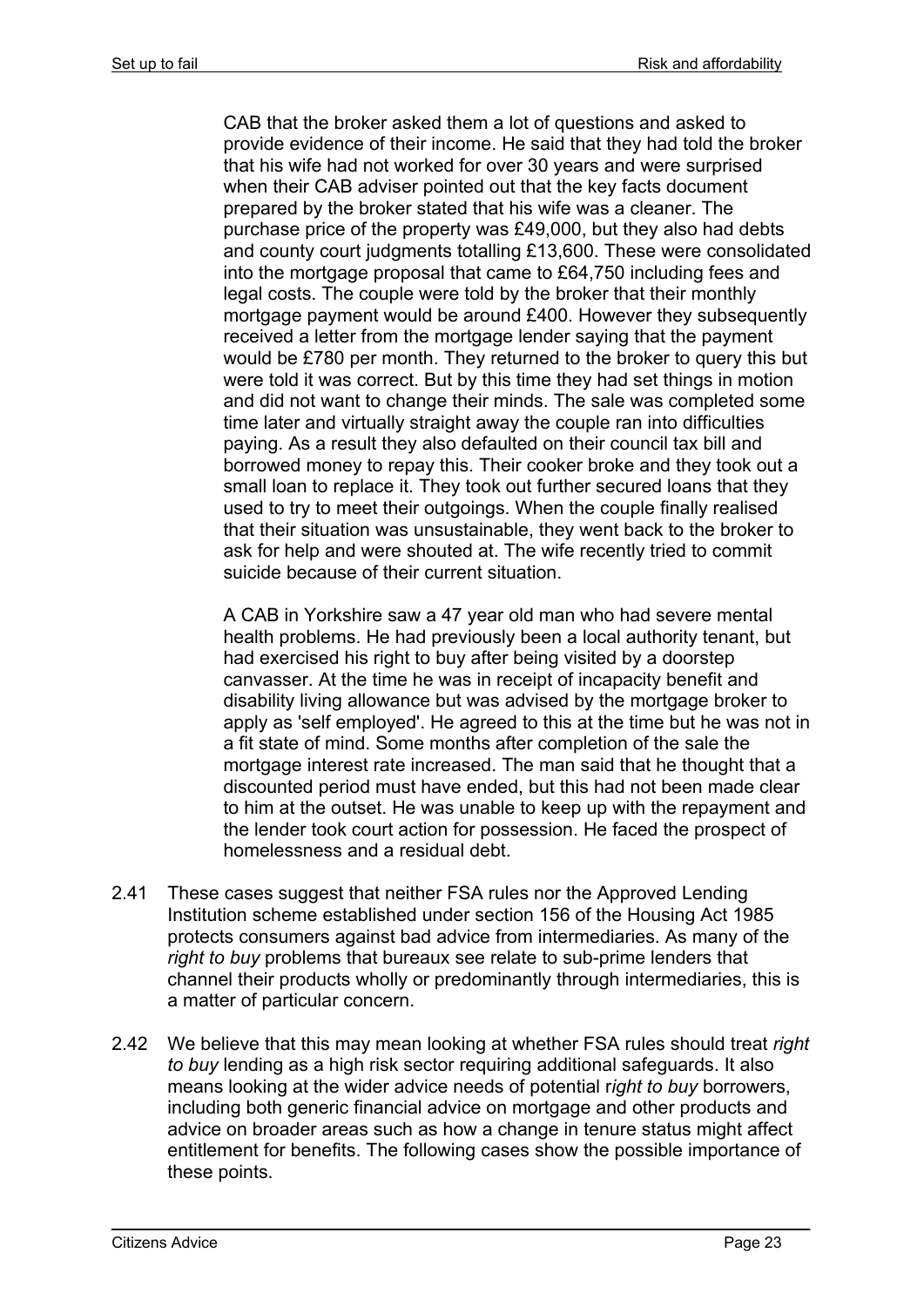A CAB in south west Wales saw a 60 year old woman who, with her partner, had bought their council house. They had responsibility for bringing up their two grand children and their sole income was benefits. Prior to the granting of the mortgage, they were in receipt of full housing benefit, but the level of help available from income support to assist with monthly mortgage interest repayments was capped. The lender had apparently taken no account of this. The couple were sold an interest only mortgage without any repayment vehicle. Even the repayments for the interest only element were beyond their means. They had little experience of financial products and the woman had limited literacy skills. They did not realise that they had an interest only mortgage until several months into the transaction.

A CAB in east London saw an elderly man who had bought his property from the local authority on the right to buy scheme. He told the CAB that neither he nor his wife understood that they would not be entitled to housing benefit once they had bought the property. He said that if they had known this, they would not have bought the property. They had lived there for 40 years and did not want it taken away from them if they could not afford the mortgage.

#### **Conclusions and recommendations**

- 2.43 In this chapter, we have highlighted how choice of mortgages and secured loans is constrained by the capacity of consumers and by the practices of people they trust and rely on. In particular, CAB evidence shows that lenders and intermediaries have not paid enough attention to the needs and circumstances of borrowers even where the relevant information was readily available. Consequently borrowers were sold unaffordable mortgage or secured loan products in a manner that could be described as irresponsible lending.
- 2.44 If this was the extent of the problems we are seeing with the assessment of affordability then a package of measures to improve and coordinate existing regulatory safeguards would probably be sufficient to address most of our concerns. Indeed we believe that the worst of the irresponsible lending cases bureaux have been reporting could be effectively headed off if three broad reforms were put in place.
	- A unified selling regime that covered both mortgages and secured loans.
	- A more proactive compliance strategy by regulators focusing on the highest risk areas.
	- Tighter restrictions on the ability of lenders to enforce loans that have been granted irresponsibly (which we will consider in chapter four).

#### *A unified selling regime that covered both mortgages and secured loans*

2.45 Even after the 2006 reforms, Consumer Credit Act regulated loans are still subject to a less rigorous selling regime than mortgages regulated by the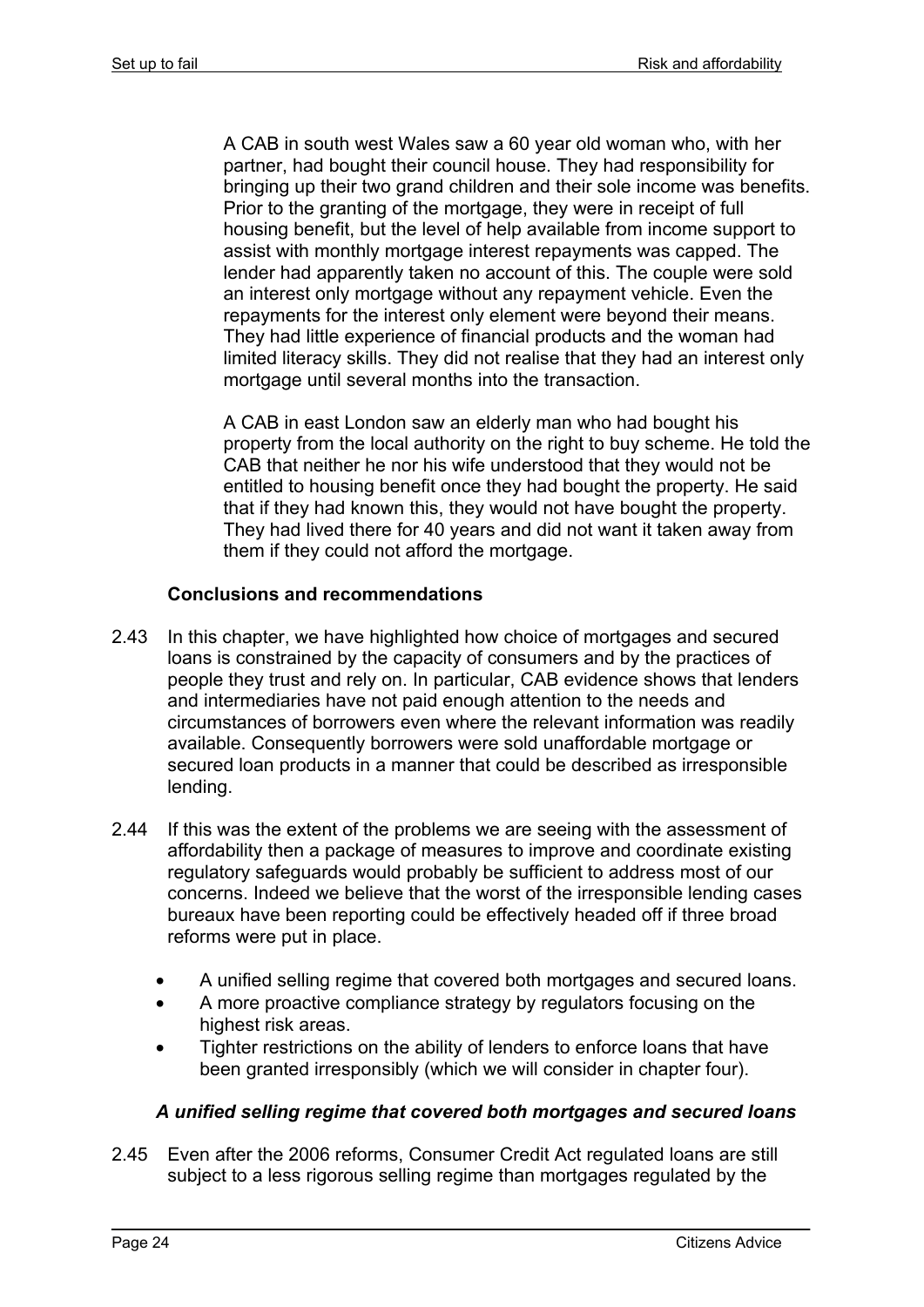FSA. Given the size of some of the second charge lending reported in this chapter the logic of such a legislative divide seems both outdated and arbitrary. Indeed in terms of risk, even a small second charge secured loan can lead to court action for possession. In the CAB client survey seven borrowers reported that one of their lenders had taken possession action for second charge secured loans for less than £10,000.

2.46 This divide in the way credit agreements are regulated is not a new concern and was recently discussed by government and industry stakeholders in the wake of the 2005 Hampton report into regulatory efficiency. This questioned whether the consumer credit functions of the OFT should be passed to the FSA.<sup>28</sup> There was no general consensus that this would bring benefits to either consumers or business and so the idea was not taken further. **However Citizens Advice recommends that HM Treasury and the Department for Business, Enterprise and Regulatory Reform (BERR) should review the case for taking all secured lending into a unified selling regulatory regime that takes the best from the existing FSA and OFT jurisdictions.**

#### *A more proactive compliance strategy by regulators focusing on high risk areas*

- 2.47 Creating a unified regulatory regime will take some time, so in the short term, further action is needed by both regulators. **Citizens Advice recommends that the FSA and OFT should prepare and publish a joint strategy aimed at tackling irresponsible lending practices in the mortgage and secured loan markets as a priority.**
- 2.48 One of the attractions of the FSA regulatory regime is its detailed rules in key areas of potential detriment. However the FSA has published plans to move to more principles-based regulation.<sup>29</sup> **Citizens Advice therefore urges the FSA to consider carefully how any move from a rules-based to a principles based regulatory approach might affect the quality of lending decisions in the market.** CAB evidence suggests that the current provisions contained in MCOB 11 (and indeed MCOB 4.7.6.R) are currently being either breached or poorly applied in some cases. We would therefore be concerned if lenders were given more flexibility to interpret how responsible lending provisions should be applied. **Instead we recommend that the FSA should, as a priority, commit additional resources to monitoring lenders' and intermediaries' compliance with MCOB responsible lending and advice requirements. The FSA should also ensure that monitoring is backed up by a determined policy of enforcement as an effective deterrent to further bad practice.**
- 2.49 Research by the CML highlights how lenders currently have the flexibility to employ a variety of methods to assess affordability.<sup>30</sup> Some rely predominately on credit scoring models, others on debt to income models,

<sup>28</sup> *Reducing Administrative Burdens: effective inspection and enforcement* (the Hampton Review), HM Treasury, 2005.

<sup>29</sup> *Principles-based regulation, focussing on the outcomes that matter,* FSA, 2007.

<sup>30</sup> *UK mortgage underwriting*, CML, 2006.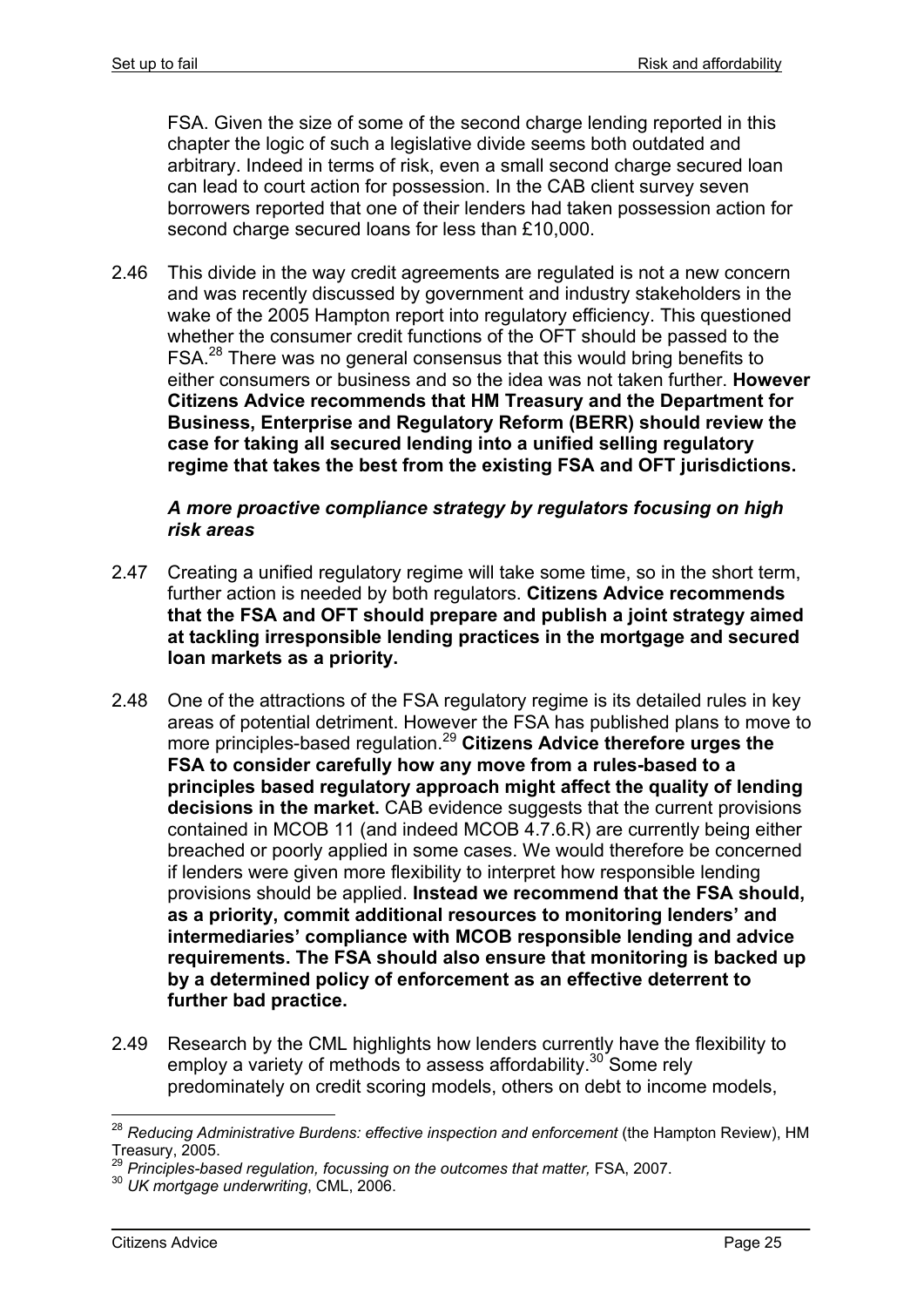and others on income multiple models. Certainly it seems that automated assessment is increasingly replacing more hands on underwriting in the industry. But the evidence presented above suggests that these methods are failing to protect borrowers on a systematic basis. We would therefore argue that responsible lending needs to move on, with the FSA and OFT taking a much more proactive and prescriptive role in identifying best practices and encouraging all lenders to adopt these.

#### *Specific rules and safeguards for right to buy lending*

- 2.50 Citizens Advice believes that right to buy lending is a sector of the mortgage market that can involve particularly vulnerable consumers and which carries a particularly high risk of consumer detriment. Equally the discount on market price that people exercising their right to buy are entitled to represents a large public subsidy for some homeowners. Currently Section 156 of the Housing Act 1985 affords a lender with approved lending institution status a first charge priority over a local authority's right to recover any discount if the borrower sells the property in the prescribed period following the right to buy transfer. Clearly, irresponsible practices by lenders can cause loss and detriment both to vulnerable borrowers and the public purse.
- 2.51 The approved lending institutions (ALI) scheme was designed as a safeguard against this before the advent of FSA regulation. The Department for Communities and Local Government (DCLG) recently consulted on whether this scheme should continue in its current form. It proposed that FSA authorisation should passport lenders to approved status for the purposes of  $s156^{31}$
- 2.52 CAB evidence shows that the current ALI scheme has failed to provide any sort of safeguard against bad lending practices by firms which are already regulated and authorised by the FSA. Consequently, a firm that lends irresponsibly or manages arrears in an overly aggressive manner can find itself rewarded by a first charge over the equity created by the right to buy discount. In addition, borrowers who are repossessed or forced to sell because of arrears early in the life of their loan may face additional early settlement charges that can be as high as six per cent of the balance repaid in some sub-prime mortgage agreements. This can translate into additional charges on the borrower's (or indeed local authority's) equity of £10,000 or more.
- 2.53 We believe that right to buy lending is a high risk area and needs targeted attention by the FSA. **Citizens Advice recommends that the FSA should introduce specific rules for right to buy lenders. This must include a specific additional approval or authorisation to engage in right to buy lending for the purposes of Section 156 of the Housing Act 1985 that gives an approved lender a first charge preference over the local authority.**

<sup>31</sup> *Clarifying the right to buy rules*, DCLG, 2007.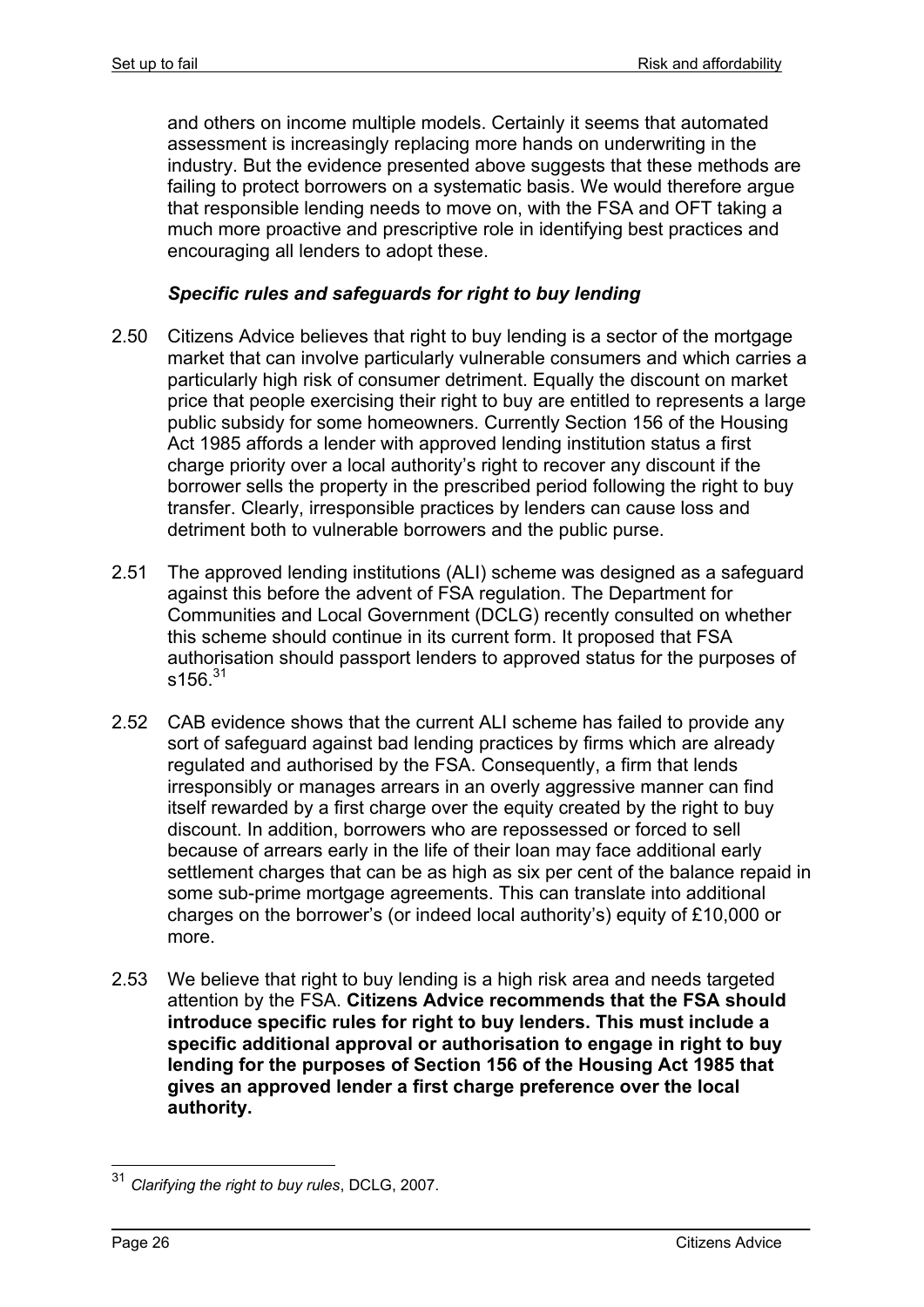2.54 **Citizens Advice recommends that this first charge priority should be conditional on the quality of lending and arrears management practices at the discretion of the court in any proceedings to enforce possession during the five year period set out in Section 155 Housing Act 1985**.

#### *The need for good advice*

- 2.55 This chapter has also highlighted a number of failures in the delivery of advice on mortgage and secured loan products. In many of the cases reported by bureaux, borrowers were given poor advice by a broker that resulted in them entering into a wholly unaffordable agreement. Evidence of such advice being given to low income borrowers exercising their right to buy is particularly worrying. Because around 60 per cent of mortgages are now sold via an intermediary rather than directly through the lender and nearly all sub-prime and self-certificated loans are sold in this way, a key priority for the FSA and the OFT should be improving the regulation of mortgage and secured loan intermediaries.<sup>32</sup>
- 2.56 However we should also make it perfectly clear that we have no reason to believe that most advice given by mortgage and secured loan intermediaries is anything other than a high quality, impartial and professional service. But CAB evidence on mortgage arrears problems also highlights that many borrowers have entered into mortgage or secured loan markets before they were ready or properly confident to do so. This means it can be difficult for consumers to tell good advice from bad until it is too late. Citizens Advice would welcome the opportunity to work more closely with the mortgage and secured loan intermediary sector to find ways to better equip borrowers to understand the risks and benefits associated with secured credit and to be in a better position to properly understand and interrogate the advice they might receive from a broker.
- 2.57 However, it is not just about mortgage advice. CAB evidence shows that lower income consumers may have very complex needs. Their aspirations to build up assets, gain financial security and increase their choices are the same as anyone else. But their ability to meet these choices can be severely budget constrained. In practical terms this may mean not just 'solving' the consumer's problem by finding the only sub-prime lender who will have them, but considering alternative asset building strategies. This may also mean considering how financial assets are dealt with in the benefits system.
- 2.58 With little experience of financial products and a high vulnerability to debt, some borrowers need access to advice and support to help them weigh up options, understand the benefits and costs of home ownership (as well as whether similar benefits can be achieved in other ways), interpret and decide on mortgage and other financial products and navigate the home buying process. This means ensuring that potential borrowers can access *generic financial advice* to develop a wider understanding of their financial needs before they actually enter into the market place for a right to buy mortgage.

<sup>1</sup>  $32$  Intermediary Mortgage Lenders Association (IMLA), press release, 9 October 2007.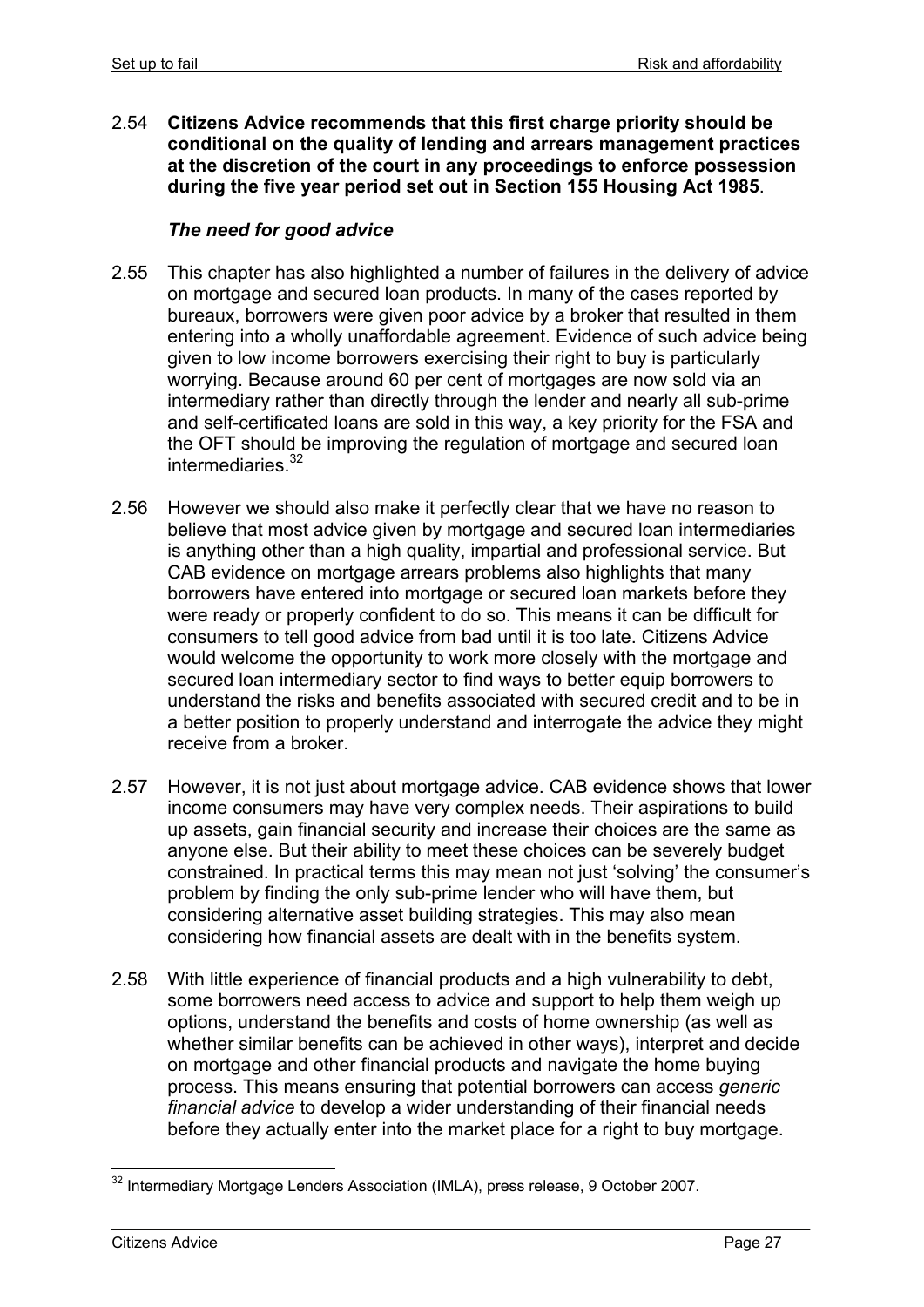- 2.59 Citizens Advice believes that this means ensuring that lower income consumers can access to a full range of holistic advice on all their financial and other welfare needs. It is here that the debate turns to building consumers' financial capability. Citizens Advice is engaged in a strategy of building local capacity to deliver financial capability and generic financial advice through bringing together a range of service providers to ensure that low income consumers are getting the range of advice and support that they need.
- 2.60 For homeownership amongst lower income borrowers to be viable and sustainable, regulators, government and the financial services industry should consider a strategy for advice that meets the wider needs of these borrowers. **Citizens Advice recommends that government strategies for both financial capability and financial inclusion currently under development take into account the needs of low income homeowners.**
- 2.61 **Citizens Advice believes that the DCLG has a key role in local authorities with sufficient resources and guidance to promote financial capability in their communities. More specifically, local authorities must ensure that tenants with the right to buy are enabled to make properly informed decisions about entering into homeownership.** This means support on wider money matters and generic financial advice to enable them to confidently enter the mortgage market.
- 2.62 The next chapter will look at the problems experienced by borrowers when these risks materialise and they fall into mortgage or secured loan arrears.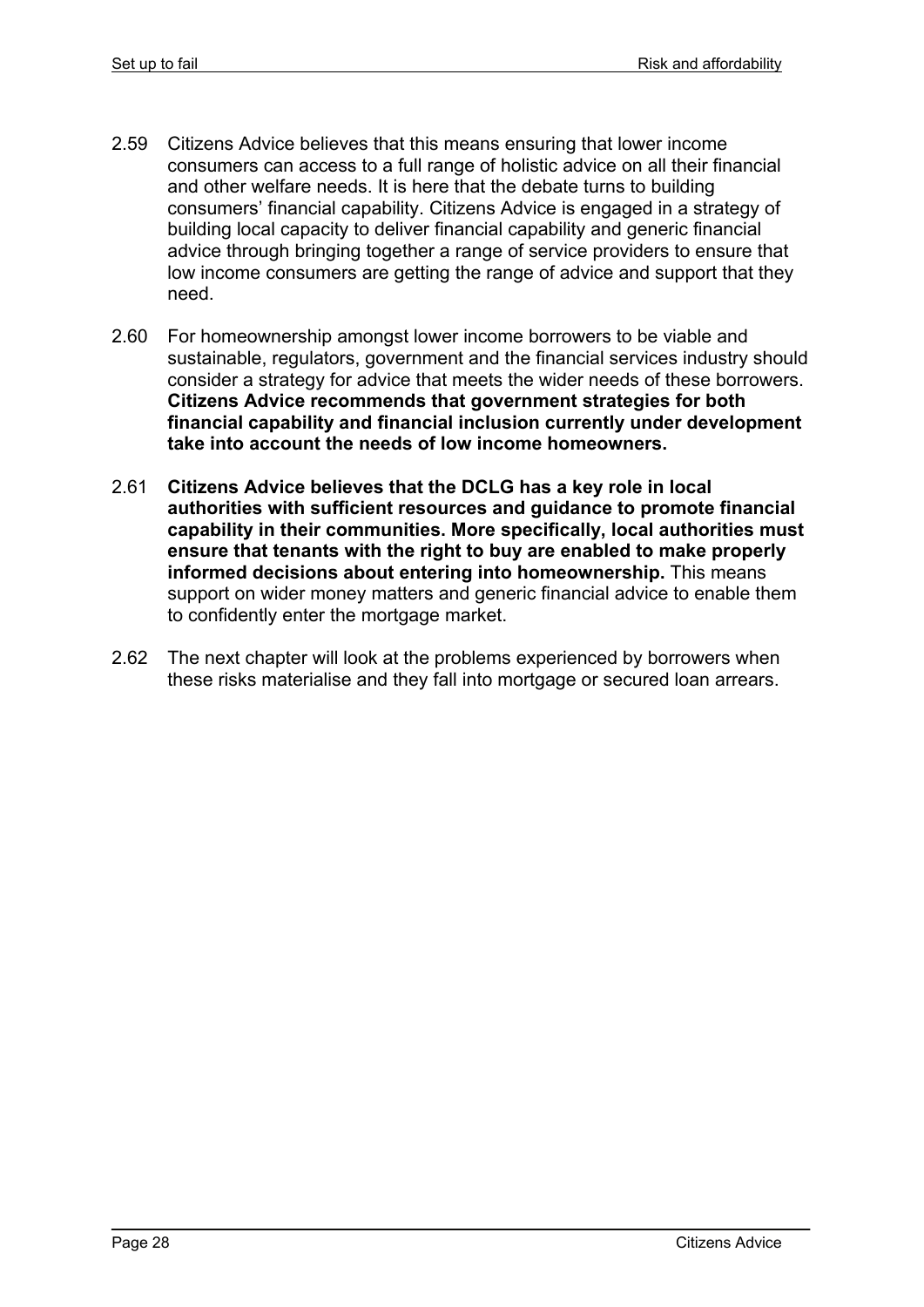### **3. Arrears and arrears management**

3.1 It should be obvious by now that the majority of mortgage or secured loan problems that bureaux deal with are about the problems that borrowers have meeting repayments. It is therefore vital to examine how lenders deal with mortgage or secured loan arrears problems. In this chapter we will examine CAB evidence on arrears management practices and question whether these practices tend to help borrowers or simply add to their problems.

#### **Citizens Advice's key principles for good arrears management**

- 3.2 In many respects, mortgage and secured loan debts raise broadly similar issues to the rest of the 1.7 million debt problems dealt with by the CAB service in 2006/07. So we can start by introducing some key general principles for good arrears management practice that we believe lenders (or any agents to whom they outsource arrears administration) should adhere to:
	- Good arrears management starts with minimising the credit risks that borrowers face from the outset on the loan.
	- Understand that your debt may be just one of a complicated set of related problems experienced by the borrower. A better solution might be available, but it might require patience and listening, and the borrower might require independent advice.
	- Financial difficulties might be temporary in the context of the loan term  $$ are you allowing the borrower enough time to recover?
	- Do not unnecessarily increase the costs of debt.
	- Do not take court action or otherwise enforce debt when a reasonable negotiated settlement is possible.
- 3.3 Failure to follow principles such as these is likely to seriously undermine sustainable homeownership and to hit the most vulnerable borrowers particularly hard. Indeed it is difficult to appreciate just how hard borrowers can find the stress, uncertainty and sense of powerlessness that can accompany the threat of losing their home. Some of the CAB clients we interviewed for this report gave us an insight as to how the arrears problems affected their health and wider well-being:

"You can't give them what you don't have, can you? It's horrible - it's one of the worst things we've ever experienced."

Client D

"It's driven my wife to the ends of despair. It's brought me to the point where I'm now on medication for depression."

Client N

"I cried on losing my house…I was totally gutted. Why? Because I keep thinking I've failed."

Client K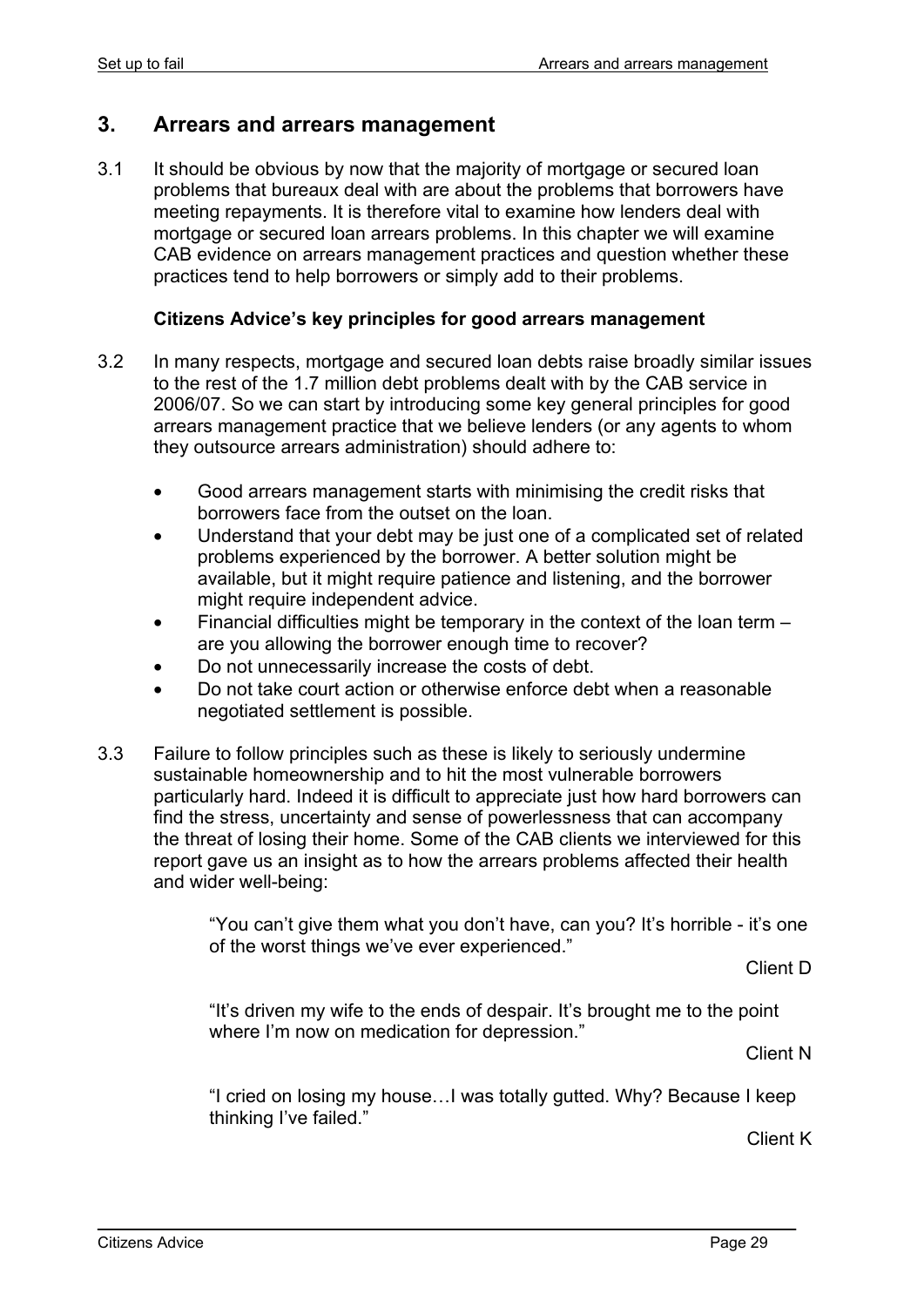"I'm fortunate that just my hair fell out. There's a lot of people who feel totally suicidal, day in, day out."

Client E

#### **An overview of regulation of mortgage and secured loan arrears management practices**

- 3.4 There are also two sets of regulation for mortgage and secured loan arrears practices – the FSA for first charge mortgages, and the OFT for second charge mortgages subject to the CCA limit.
- 3.5 The FSA rules flow from a series of high-level principles that the firms must have regard to in the way they conduct their business. Perhaps most relevant for arrears management is principle six which requires firms to 'pay due regard to the interests of their customers and treat them fairly'. This suggests that firms should balance their own interests against the interests of their customers by exercising forbearance when dealing with borrowers in arrears.
- 3.6 This expectation is amplified by Chapter 13 of the FSA's MCOB rules that provides a series of procedural and substantive safeguards on the conduct of lenders. Rule 13.3.1 (2) requires firms to 'put in place and operate in accordance with a written policy and procedures' to ensure that they comply with the duty to treat customers in arrears fairly. Guidance flowing from this requires lenders to:
	- make reasonable efforts to come to agreement with the borrower as to how and over what period arrears might be repaid
	- liaise with a third party advice agency if the customer makes arrangements for this
	- not unreasonably refuse a request from the customer to change the due payment date or method of payment
	- repossess the property only when all other reasonable attempts to resolve the position have failed.<sup>33</sup>
- 3.7 Regulation of arrears practices by the OFT also flows from the high level requirement for lenders (or third party collectors) to be fit to hold a consumer credit licence under section 25 of the Consumer Credit Act 1974. Evidence of business practices that are unfair, deceitful or oppressive should bring into question fitness to hold a licence. The OFT has periodically published both general and sector specific guidance for licence holders to set out both practices it considers to be unfair and, in some cases, good practice standards. The 1997 guidelines for lenders and brokers involved in secured non-status lending touched upon arrears management practices amongst other issues.<sup>34</sup> This told lenders that they must deal with borrowers in arrears 'sympathetically and positively', but without spelling out in detail what this means in practice. The guidance does state that lenders should 'not seek to repossess the borrower's property except as a last resort and also warns against harassment through

<sup>1</sup> <sup>33</sup> MCOB 13.3.2E.

<sup>34</sup> *Non-Status Lending: Guidelines for lenders and brokers,* OFT, 1997.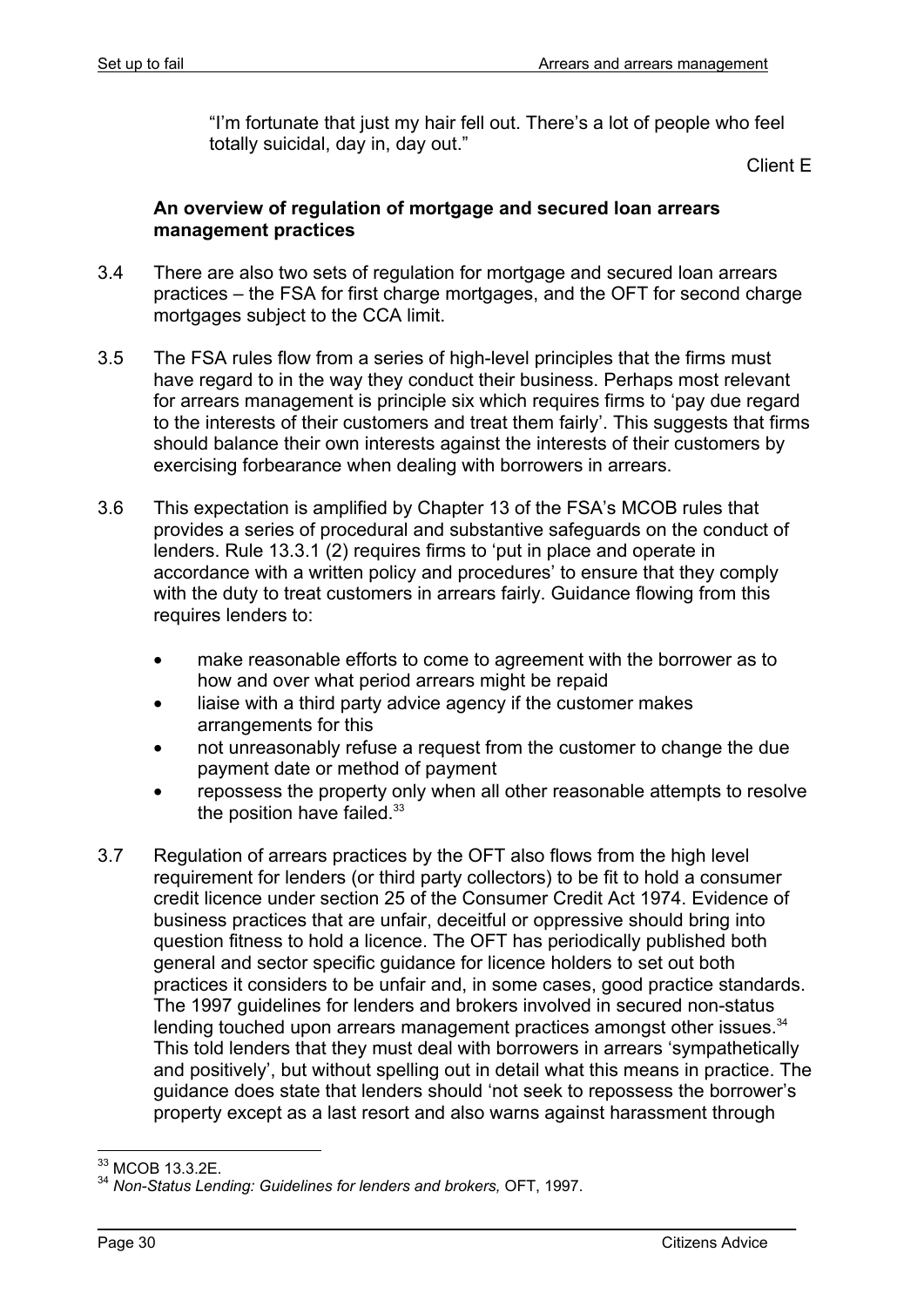excessive calls or correspondence. Although these safeguards are rather vague, if they were to be read together with the OFT's excellent and comprehensive 2003 *Debt Collection Guidance*, they might provide a framework capable of holding lenders to account.

3.8 The OFT guidelines also make it clear that evidence of unfair business practices may lead them to question the fitness of the licence holder even when these have arisen in connection with unregulated credit business. In contrast, the FSA's MCOB rules only apply to regulated mortgage contracts, and so practices connected to mortgages taken out before November 2004 will not be covered.

#### **Unwillingness to look for reasonable negotiated settlements**

3.9 A prominent trend in CAB evidence on mortgage arrears problems is a lack of willingness by lenders to accept the offers and requests that borrowers make to try and resolve the situation. In some of these cases, borrowers have made what appear to be reasonable offers which lenders have refused. Instead they choose to take court action for possession.

> A CAB in Leicestershire saw a 38 year old woman who had two children aged six and nine years. Her husband earned £220 a week and the woman earned £300 a month from part time work. Her husband had been in and out of work with back problems and their income fell as a result, leaving them unable to maintain the full monthly mortgage repayments. By the time he returned to work, they had arrears equivalent to five months' payments. As their income had improved, they were able to offer to pay an extra £50 a month but this was refused. Their lender wanted the arrears paid back in 12 months and initiated a claim for possession.

A CAB in the West Midlands advised a lone parent whose income ranged between £1,000 and £1,500 per month. She had been in financial difficulties since splitting up with her husband and her father's death and she was not receiving any maintenance for her children. She had outstanding mortgage arrears of £2,610 and her mortgage lender wanted her to pay this back within six months. When she could not do this the lender took possession action.

3.10 In this last case the bureau argued that the lender was acting unfairly because the law allows borrowers of mortgages or secured loans not regulated by the Consumer Credit Act 1974 to pay back the arrears over a 'reasonable period'.<sup>35</sup> This is defined in case law as up to the remaining lifetime of the mortgage.<sup>36</sup> As mortgages and secured loans are long term products, it is reasonable to let borrowers repay arrears over an extended period, as long as this is what is needed and granting this time does not seriously weaken the lender's position.

 $35$  Section 36 Administration of Justice Act 1970 as amended by Section 8 Administration of Justice Act 1973.

<sup>36</sup> *Cheltenham & Gloucester Building Society v Norgan*, 1996, 1 All ER 449.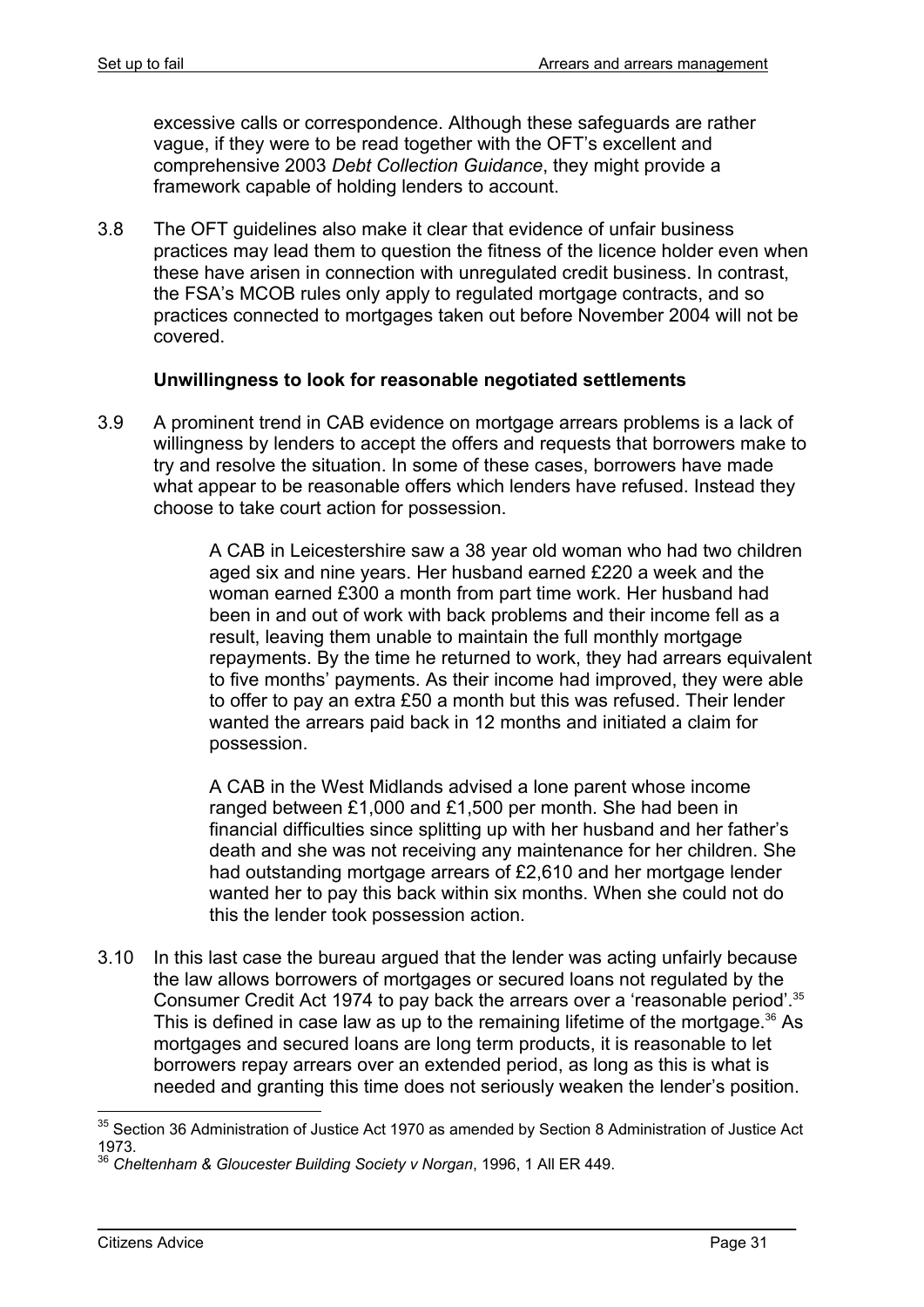Of course, the respective lenders in these cases would have been well aware of both the legal position and the requirements of MCOB 13, but still pursued court action with the attendant additional costs and stress to the borrowers.

3.11 In other cases reported by bureaux, lenders have taken court action for relatively small amounts of arrears. They seem to have no interest in trying to come to an agreement with borrowers in financial difficulties, even where these had followed the standard advice to tell the lender about their problem early on.

> A CAB in Cleveland saw a couple after one of them became ill and as a consequence lost their job. They went to sign on for Jobseekers Allowance but there were some delays. During this time they missed two monthly payments on their mortgage. When payments resumed, they paid £150 extra towards the arrears that had built up. The client had, on the CAB's advice, attempted to negotiate a payment plan within weeks of missing the first payment. However after numerous letters and telephone calls, the lender refused to negotiate any payment plan whatsoever and insisted that the full arrears were paid forthwith and went ahead and issued possession proceedings. There was equity in the property and the couple had a previously good payment history.

A CAB in Derbyshire reported the case of a couple who were taken to court by their lender when they only had two months arrears on their mortgage and then their lender took them to court. Although they were paying the normal monthly mortgage repayment they were unable to make a payment towards the arrears for three months whilst council tax arrears were being collected via an attachment of earnings order. Despite the couple explaining their situation, the lender refused to give them any time and proceeded to court action anyway.

A CAB in Surrey saw a 38 year old man whose business got into difficulties. As a result he missed some of his mortgage payments, but had less then three months arrears. He was able to restart his business and his wife was also working and had started her own business. They resumed mortgage repayments and were confident that they could pay off all the arrears in six months. In spite of this the lender sought repossession of the property.

3.12 The survey of CAB clients also found evidence of lenders taking court action on relatively low levels of arrears. Over three quarters of the loans reported in the survey were in arrears. In over a third of the loans the lender had started possession action and a half of all the possession actions were in respect of loans that were five or fewer months in arrears. While no lenders had taken action where arrears represented less than two months payments, court proceedings had started in 18 per cent of loans reported as being two months in arrears and a third of loans reported as being three months in arrears. Of course the lenders may have had very good reasons for taking possession action in these cases, but the evidence above suggests that some lenders are too quick to take possession action.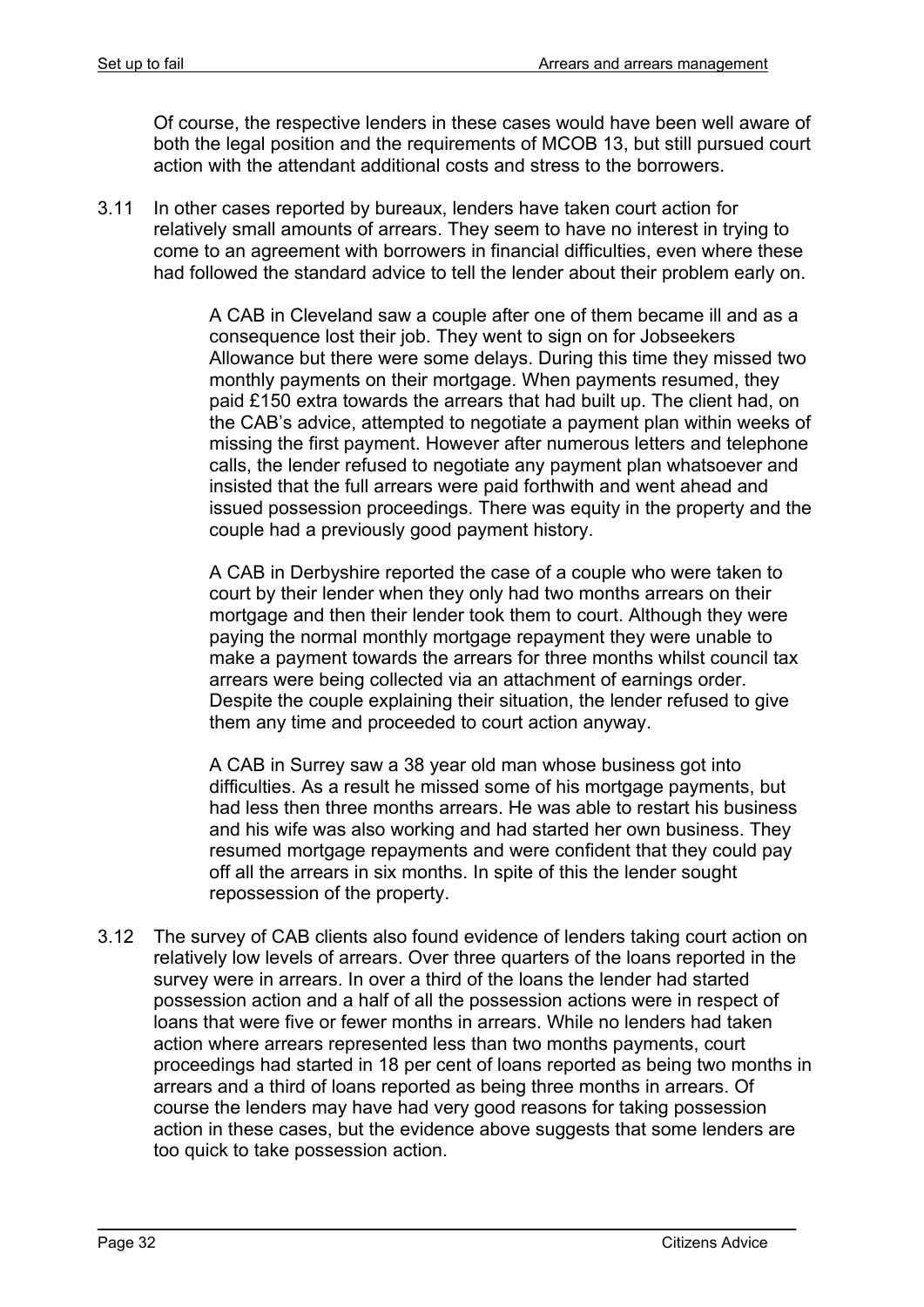3.13 Some of the CAB clients that we interviewed for the report also told us that they had tried to negotiate affordable arrears payments, but had found lenders to be unhelpful and unwilling to listen.

> "Well, the girl I spoke to said, 'pay whatever you can and we'll see what we can do. But I can't accept the payment offer that you've made. It's outside the boundaries I can work with'. The problem with some of these larger companies is that they don't empower their staff enough to go, 'Yeah, ok'. We did pay off what we could but it wasn't within the amount they wanted, so they took us to court."

> > Client F

"We were having some difficulties trying to negotiate with the mortgage company. They weren't listening to me and they weren't being sympathetic to the position we were in. All the time they were saying the same old thing, 'We are happy to help', but they weren't."

Client N

3.14 Some of the CAB advisers we interviewed reported similar experiences:

"What seems to be occurring is that sub-prime lenders are using possession action as the first resort, despite FSA regulation saying the opposite. When borrowers are trying to make repayment arrangements, they can't get through to anyone in a position to make decisions on their offer."

A CAB in the south west of England

A CAB in north east Wales reported that they were unable to contact a sub-prime lender to discuss repayment of mortgage arrears. The CAB reported that when they phoned the company by telephone, they were held in a queue which was never answered and automatically terminated after a set time. This included the direct contact lines, operator assisted contact line and all available contact numbers. When eventually an answer service was reached, no action was taken on the message. This made it extremely difficult to discuss any details with the lender and avoid possession proceedings for their client.

### **Other requests for help**

3.15 It is not just the level and duration of arrears repayments where borrowers find lenders to be inflexible and unwilling to help. Guidance from the FSA quoted above states that lenders should not reasonably refuse a request to change the date or method of payment. The OFT non-status guidelines also suggest that regulated secured credit agreements should give borrowers the contractual right to request a change of payment date. Yet CAB evidence highlights cases where lenders have turned down these requests to the borrower's detriment:

> A CAB in east Yorkshire reported that their client had got behind with mortgage payments due to unemployment. She managed to negotiate repayments of £60 each month towards the arrears along with normal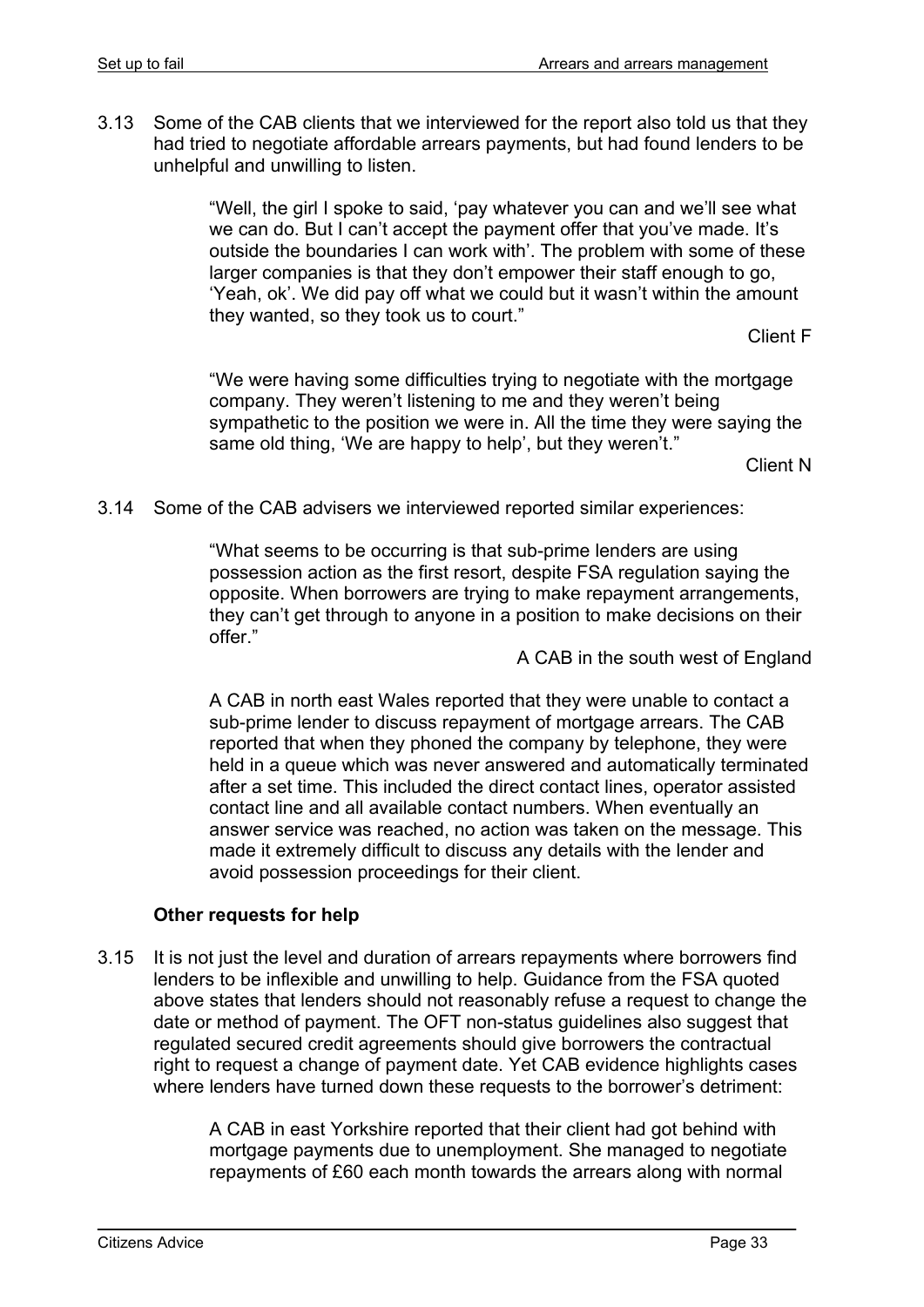mortgage payments. The payments were due on the 31st of each month as per the original mortgage agreement. When the client got a new job she asked her lender if they could change the mortgage payment date to the 1st of each month as this was her new payday. The lender refused. The client started to make payments on the 1st of the month anyway using her debit card as there was not enough money in her bank account on the 31st to cover mortgage payments. The lender took possession proceedings and added £40 each month interest charges because payments were being made by debit card and not direct debit.

3.16 We were told something similar in one of the CAB client interviews. The couple told us that they had also tried to get their lender to alter the due payment date and had also been turned down. They point to this as an important milestone of their escalating arrears problem.

> "We asked them several times, 'Can you change the date we pay our mortgage to when our pension goes into the bank?' They said no. Four or five times we asked that, but they wouldn't do it. From then it just escalated."

> > Client J

3.17 Another CAB client told us how he had fallen into difficulties following a serious accident at work. He contacted his lender to see if they could give him some flexibility with payments following the failure of the payment protection policy he had taken out to cover his mortgage payments.

> "I explained the situation to them, and sent them letters from the medical people. I asked them, 'Can you make some arrangement for us to pay just the interest only?' They wrote back and said the interest only is about three quarters of the payment anyway. They weren't prepared to help us any other way. We had to try and make those payments which we couldn't. They eventually took us to court."

> > Client H

3.18 FSA guidance also tells firms that in trying to find alternatives to taking possession of the property they may wish to make any of a number of specified changes to the mortgage contract if the customer agrees to this. $37$  This includes extending the term of the mortgage, changing a repayment mortgage to interest only, deferring payments or capitalising outstanding arrears. These practices will be familiar to money advisers who worked through the 1990s mortgage possession crisis as forbearance tools that may assist borrowers through periods of acute payment difficulty, though perhaps at a greater long term cost. As such, these options need serious consideration and explanation in light of the borrower's present and future circumstances. For these reasons the guidance makes clear that lenders should seek the borrowers' agreement to such a change. But CAB evidence suggests that when borrowers ask lenders to consider these options, they are often dismissed out of hand:

<sup>1</sup>  $37$  MCOB 13.3.4 G interpreting 13.3.2 E(1) (a).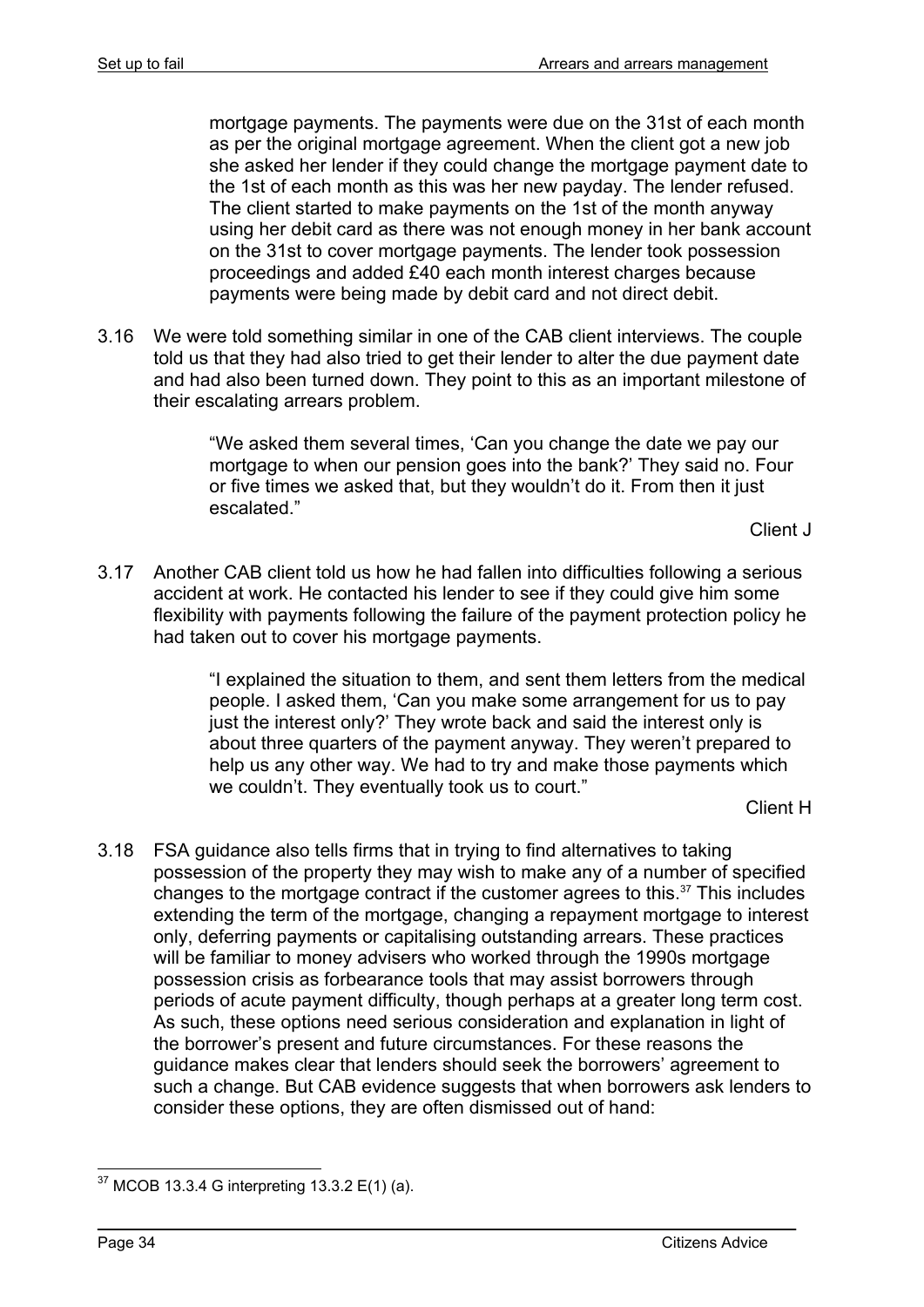A Surrey CAB reported that a woman had mortgage arrears following loss of job due to ill health. She had difficulty getting another job in the short term and arrears stand in excess of £4,000. She had 19 years left to run on a £83,000 repayment mortgage, but her home was valued in excess of £280,000. In the light of £200,000 equity, the client asked their lender to capitalise the arrears. The company refused, saying it was not their policy.

A CAB in Hertfordshire saw a 43 year-old woman whose income had reduced due to being made redundant. However she was hoping to get another job shortly afterwards and approached her lender asking for an extension to her mortgage term. The lender responded by threatening repossession and sending the woman a statement for the redemption of the mortgage including an early repayment charge of £10,500 plus a closing administration charge of £134.

3.19 In other cases lenders have either agreed to a borrower's requests or themselves suggested alterations, but on terms that would involve excessive extra costs to the borrower in comparison to the often-limited help they have asked for. In some of these cases it appears as if the lender is using the borrower's difficulties and the impending threat of possession action as an opportunity to write some new business.

> A CAB in Hampshire saw a 58 year old man who was off work because of illness and in receipt of statutory sick pay. He hoped that he would be able to return to work, but was temporarily in financial difficulties. His mortgage had only five months left to run and he asked his lender for a payment holiday on the mortgage repayments. Instead the lender offered to reduce the payments on his mortgage by extending the period for a further seven years.

> A CAB in south east Wales reported that their client got into mortgage arrears when she was unable to work due to ill health. When the woman contacted her lender, their only suggestion was to increase the term of the mortgage from 17 years to 28 years, even though she was 62 and would not repay the mortgage until she was 90. They also proposed to increase the mortgage interest rate to nine per cent and the total payable would be over £200,000. She would not have been able to afford the increased repayments on the new loan.

### **Default and other arrears charges**

3.20 CAB evidence shows how lenders are also routinely adding to the costs of debt problems faced by borrowers in financial difficulties by adding a variety of administrative charges to the balance as a result of the borrower falling into arrears. Most typically, borrowers report that lenders are applying a monthly charge to mortgage balance accounts for every month that the account is in arrears.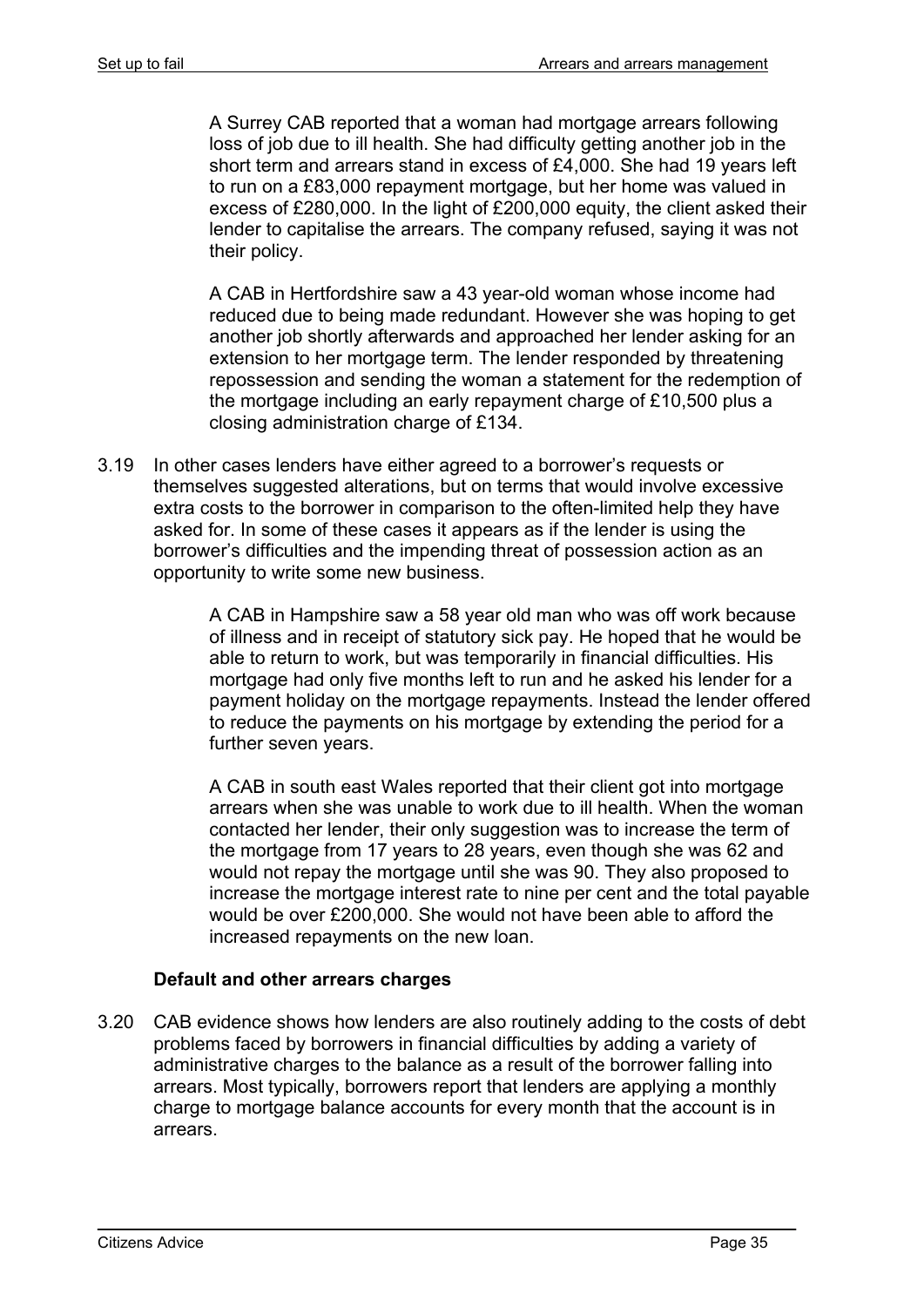A CAB in Bedfordshire saw a disabled woman who was a lone parent with three children on income support and disability living allowance. She had fallen into mortgage arrears following a stroke that left her unable to work and also as a result of separating from her partner. She had made an agreement with her lender on repaying the arrears and had kept to it. But she was being charged £50 per month for every month that she remained in arrears.

A CAB in Tyne & Wear saw a married woman on incapacity benefit who had been off work for two years because of back problems. She had started part time work under the government scheme to help people back into work. She had been in arrears with her mortgage and the lender had taken her to court for possession. She had already agreed to make the monthly contractual payment plus £100 per month off the arrears. But the lender continued to make charges of at least £50 per month while she was in arrears. Nearly £800 had been added to her account in charges in the previous year.

A CAB in Lancashire saw a married man who had a suspended possession order in respect of his mortgage. A statement from his lender showed that his mortgage arrears had built up to £1,500 over a six month period, but fees and charges made in respect of these arrears over the same period totalled £650. These included £75 per month for being in arrears; a £30 unpaid direct debit fee and £25 for an arrears letter or phone call.

- 3.21 This is not of course the first time that the issue of default charges on credit agreements has been raised as a matter for regulators to address. In April 2006, the OFT issued a position statement on the fairness of credit card default charges under relation to the Unfair Terms in Consumer Contract Regulations 1999.38 We believe that similar questions of fairness are raised by these default charges being levied on mortgage and secured loan contracts.
- 3.22 The FSA also has regulatory responsibilities under the Unfair Terms in Consumer Contract Regulations as well as specifying in the MCOB rules that, 'A firm must ensure that …[it] does not impose… a charge for arrears on a customer except where that charge is a reasonable estimate of the cost of the additional administration required as a result of the customer being in arrears'.<sup>39</sup>
- 3.23 **Citizens Advice believes that the FSA needs to examine these mortgage default charges in respect of compliance with this MCOB rule, the Unfair Terms in Consumer Contract Regulations, and the FSA's high level principle six.**
- 3.24 **Firstly we would recommend that the FSA requires firms levying these charges to demonstrate how they are a reasonable estimate of costs in**  fact. However, we do not believe that firms should be allowed to merely

<sup>&</sup>lt;sup>38</sup> Calculating fair default charges in credit card contracts: A statement of the OFT's position. OFT, 2006; at www.oft.gov.uk/shared\_oft/reports/financial\_products/oft842.pdf<br><sup>39</sup> MCOB 12.4.1R (1).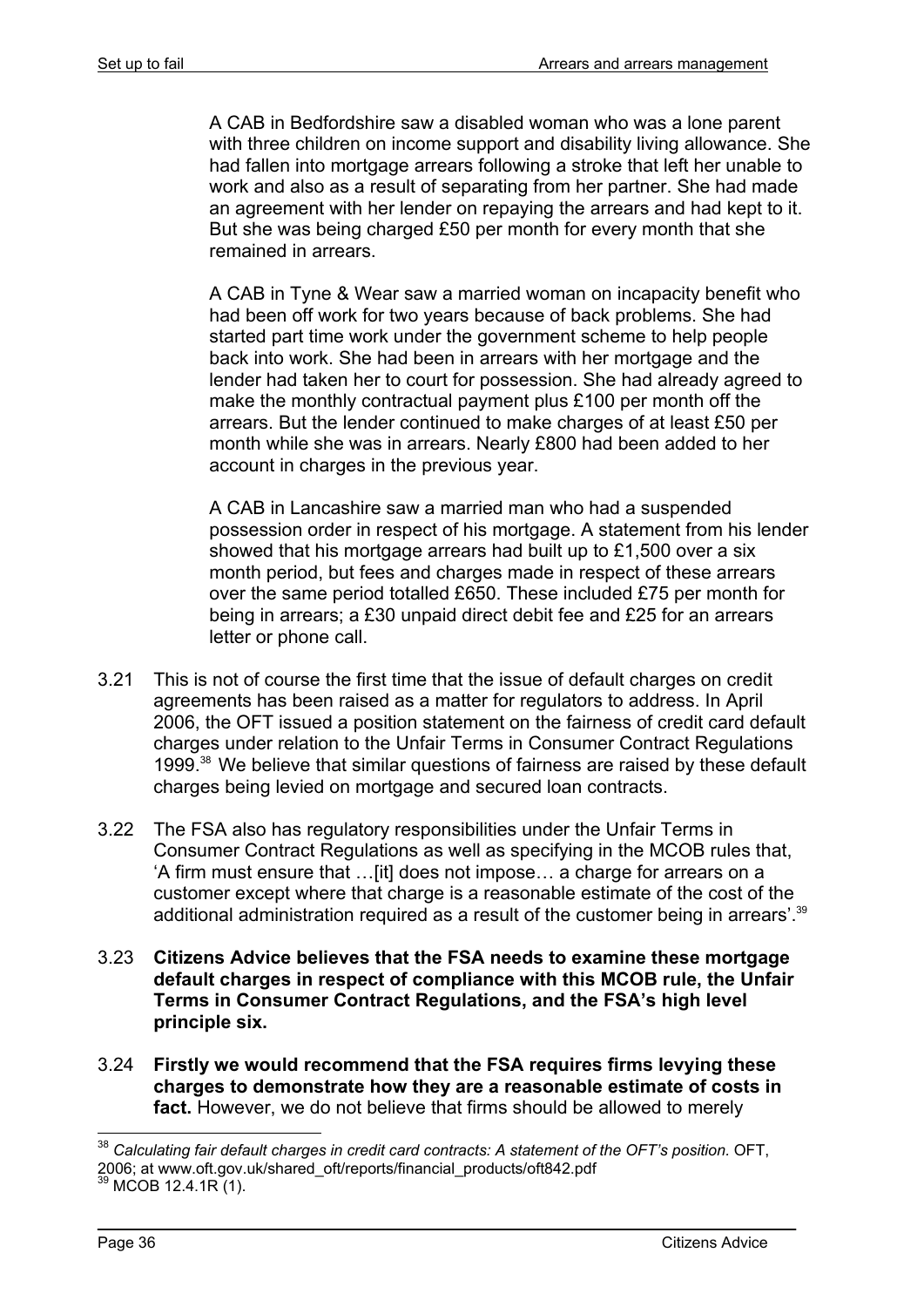account for these costs on their own terms. CAB evidence shows that some lenders are levying default charges that are significantly higher than others for what must be broadly similar work. **Citizens Advice believes that the FSA should publish a position statement setting out their objective assessment of the level of charges that it would be reasonable to allow firms to make in respect of administration of accounts in default**.

3.25 Secondly, as well as the size of the default charges that firms are making, we are concerned as to the circumstances in which these charges are being made. The evidence above highlighted cases where default charges had been added to accounts in arrears every month, even if the borrower had already made an arrangement with either the lender or the court to pay off the arrears by instalments and had kept to this arrangement. In these circumstances we do not believe that lenders incur any extra administration costs. Yet these standard default charges continue to inflate the debt owed by borrowers as the following cases show:

> A CAB in Northumberland saw a 47 year old man who had mortgage arrears. He had made an agreement to pay off the arrears at £45 per month and the lender had said they were happy with this. However the lender also told him that while the account remained one month or more in arrears then they would add £50 on to the mortgage account. The man had arrears of £2,700 which would take 60 months to clear at £45 per month. Default charges would therefore add £3,000 to the mortgage.

> A CAB in Sussex saw a 57 year old disabled man who, with his partner, had been taken to court by their lender where the judge made a suspended possession order on repayment of the current monthly instalment plus £70 per month towards the arrears. The borrowers had kept up with both the mortgage payments and the payments towards the arrears. However the lender continued to charge them £50 per month for being in arrears and £15 a month for non-payment by direct debit. This meant that the arrears were effectively reducing by only £5 per month.

3.26 Once again, we cannot see how the application of charges, where there is no obvious additional work for lenders to do, can be described as 'treating customers fairly'. It seems that some lenders are using these default charges as an alternative revenue stream to the detriment of borrowers who find themselves in financial difficulties. **We recommend that the FSA takes action to stop these practices as a matter of priority, by adding to MCOB additional guidance that it is unreasonable to continue to add default charges to a borrower's account where a borrower is keeping to an arrears repayment arrangement.**

### **Some consequences of unduly aggressive arrears management?**

3.27 The cases cited above concentrate on the behaviour of lenders, but this raises the question as to how borrowers respond to being in arrears and, in particular, to a hard line approach from lenders. We are concerned that borrowers get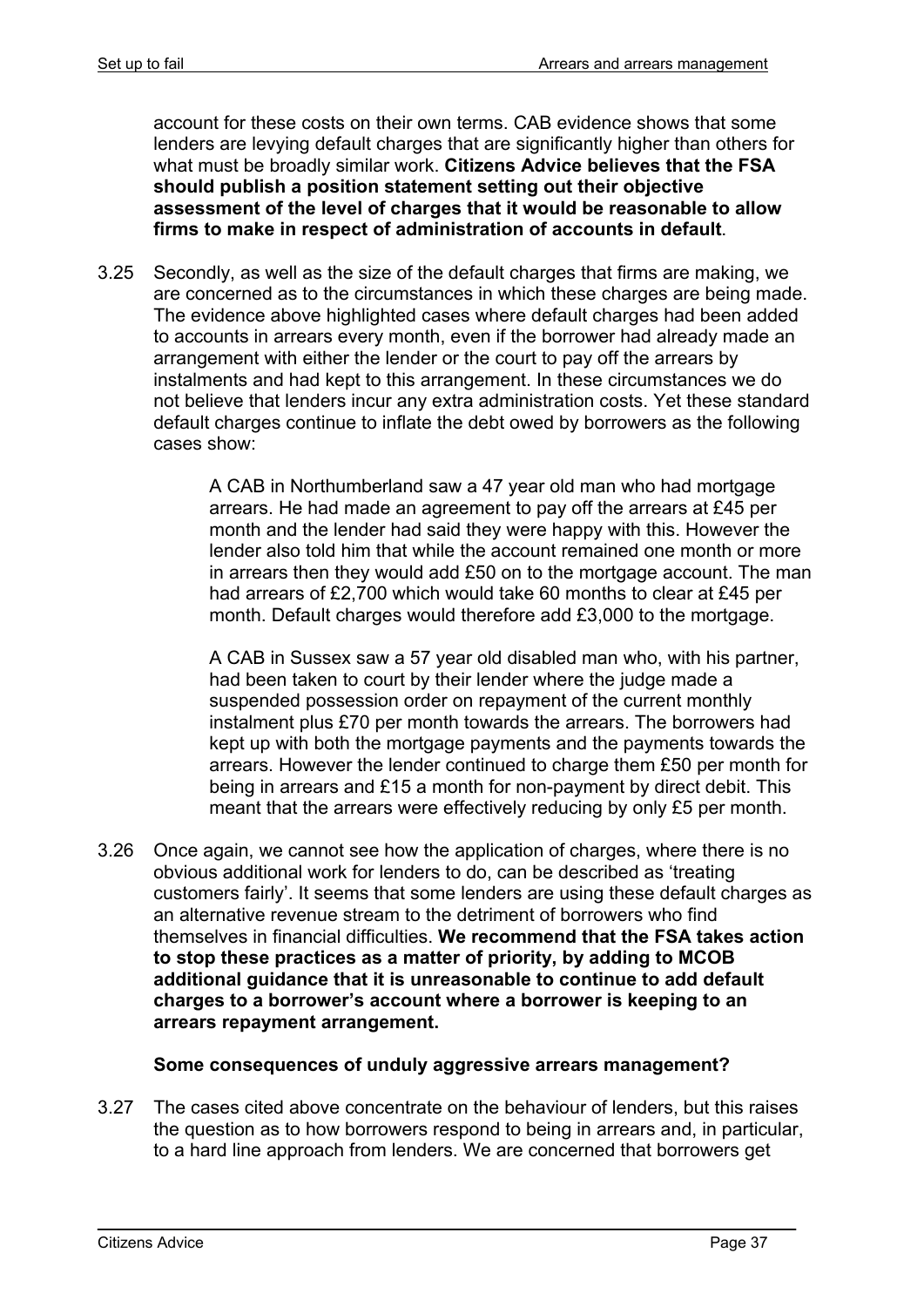drawn into developing their own arrears management strategies that may be driven by desperation and which ultimately make the borrower's position worse.

3.28 We have already seen evidence of people using credit cards and other unsecured credit to keep up with mortgage payments and it is also the case that borrowers may attempt to resolve problems meeting payments on a mortgage or secured loan by taking out further secured credit. Two of the CAB clients we interviewed had remortgaged to deal with arrears problems with a previous mortgage. Both ended up facing possession action by the final lenders. Their comments are both illuminating and colourful:

> "I've had to mortgage the place three or four times. First it was [subprime lender 1] but I went to a sister company of theirs, [sub-prime lender 2]. Oh! Bad people, very bad people! I got rid of [sub-prime lender 2] just by sheer luck and went with [sub-prime lender 3], because I was going to get my house repossessed, but the day I was in court it all got transferred over to [sub-prime lender 3]. I started missing payments on the [sub-prime lender 3] mortgage just after I took it out."

Client P

"Loads of mortgage companies and finance companies keep writing to me, and you wonder where they got your name from. It's only when you become indebted to one of these companies that you start getting all this information coming in and they're not offering to help because they're offering you more money. So you feel like you're in the middle of the desert and there's a load of vultures up in a dried out old tree just looking down at you, and they're saying, 'Which one you going to choose?' I've worried and worried and worried…"

Client E

3.29 In some cases, the lender seemed to be more interested in getting more money out of the borrower via the early settlement figures perhaps at best delaying possession action for a short period, the consequences were considerable additional expenses, not least because the subsequent mortgages would trigger the early repayment penalties levied by the earlier lender. As the first of the clients quoted above put it:

> "…it did cost me an extra six grand in interest. So I lost a lot of money when I changed over."

> > Client P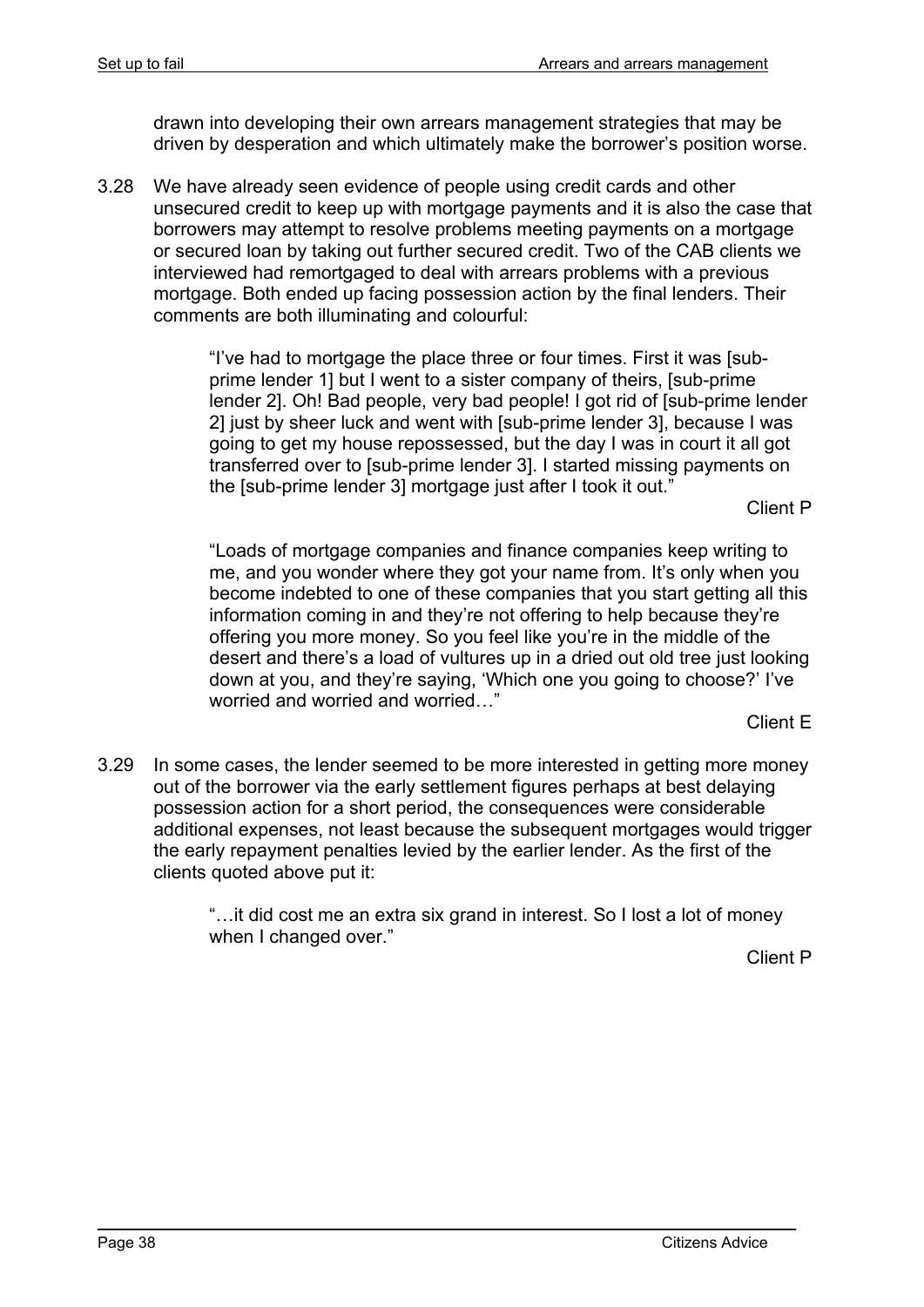#### **Arrears management: is there a mainstream/sub-prime divide?**

- 3.30 The evidence presented above on lenders' unwillingness to show forbearance has been drawn from all sectors of the mortgage and secured loan market. However there is further evidence to suggest that such problems are more common with sub-prime lenders than with high street lenders.
- 3.31 For instance, the survey of CAB clients appeared to show a greater tendency for court action amongst loans in arrears owed to the sub-prime lenders than those owed to the more mainstream lenders. In the survey there were 265 mortgages or secured loans in arrears where the lender's name had been given. Of these, 105 were from lenders that we classed as mainstream and 160 were from sub-prime lenders. Court action had been taken in respect of 134 of the loans in the survey. Thirty nine per cent of the loans from mainstream lenders were subject to court action for possession compared to 56 per cent of loans from sub-prime lenders. This difference appears to be statistically significant, although it is of course sensitive to our categorisation of lenders.
- 3.32 The survey also showed that possession action was more likely to be taken on relatively new loans. Information about when the loan was taken out was given for 119 of the loans where possession action had been started by the lender. Two thirds of these loans had been taken out since 2003. Mainstream lenders accounted for 43 per cent of the possession actions reported, whereas subprime lenders accounted for 80 per cent of the loans in the survey.
- 3.33 CAB court desk advisers interviewed for this report said they felt that more than half of the people they were seeing in court had attempted to negotiate repayments before the hearing. When asked which lenders they thought were particularly good or particularly bad at negotiating forbearance arrangements with borrowers, most of them replied that mainstream lenders were more willing to negotiate affordable repayments with borrowers. In contrast, they felt that sub-prime lenders tended to want arrears cleared in full and were less willing to accept affordable instalments. This sense of a different, harsher attitude to dealing with borrowers in arrears is well captured in the comments of two advisers shown below.

"Nearly all of them have tried to negotiate before the hearing. A lot have succeeded with the high street lenders. And I'd have to say they're not as pushy on the whole. The problem is largely with sub-prime lenders. And a lot of the gripes I hear is 'we couldn't get through, they refused to talk to us, they say they won't accept instalments off the arrears as they want the arrears paid in full'..."

Court desk adviser from a Nottinghamshire CAB

"The ones I've had problems with would be [names of sub-prime lenders]. What makes them so bad? These are the most difficult to contact for a start and they are the ones dealing with people who have bought their council homes, or who are on low incomes. … When you do try and get through to the lender's call centre, you are just fobbed off. I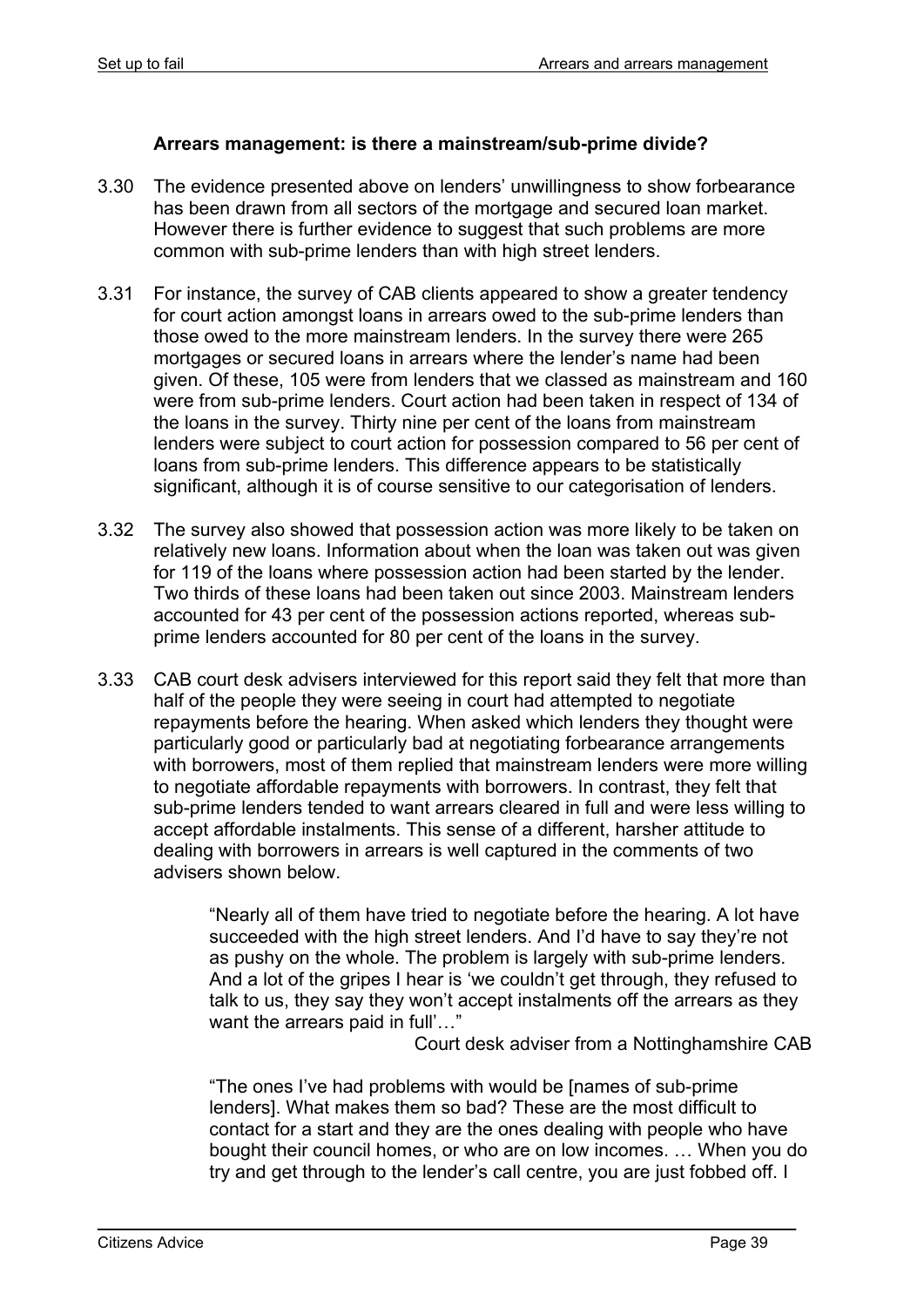have had lots of cases where they'll say, 'I'm not speaking to you without the client's consent'. Even when you do fax a consent, they'll still not speak to you or they'll say, 'we want x amount or we're taking them to court'. I feel that they just pick a figure out of the blue knowing full well that the client can't afford that."

Court desk adviser from a Lancashire CAB

- 3.34 Earlier on we noted how a disproportionate number of the loans in arrears in the CAB client survey were from what could be broadly described as sub-prime lenders. This is perhaps not surprising as people with impaired credit records and people on low incomes are likely to be more vulnerable to arrears problems. However the evidence presented above suggests that this finding might not be solely the result of the borrower's risk, but also because the practices of the lender seem to play an important part in the outcome of mortgage and secure loan arrears problems. It is CAB experience that subprime lenders are, on the whole less likely to help borrowers and more likely to take more aggressive recovery action.
- 3.35 This is not to say that all sub-prime lenders are aggressive and unhelpful all the time. For example:

A CAB in south London reported that a man who had given up work in order to care for his terminally ill wife and seriously ill son sought advice about mortgage arrears with a sub-prime lender. The family were totally dependent upon benefit and could not afford the full mortgage payments. The mortgage lender issued possession proceedings but withdrew when provided with medical evidence and agreed to suspend litigation indefinitely. The action of the mortgage lender made it possible for the client to remain in the family home and care for his wife and son without the added pressure of court action for possession and ultimately eviction.

3.36 Indeed one of the CAB clients we interviewed for this report who had problems with multiple debts including a mortgage, a secured loan and unsecured credit told us that it was the second change secured lender that was:

> "Probably the best ones out of the lot because they said, 'Can you send us proof that you've got cancer?' So I sent them proof and they said, 'We'll give you a couple of months', so they didn't hassle me as much as the rest did."

> > Client B

3.37 Leaving to one side the way the UK credit industry managed to continually 'hassle' a man recently diagnosed with cancer, this shows that good practice can be found in the sub-prime secured loan sector and of course we would expect this to be the case. But in too many of the cases highlighted in CAB evidence good practice is glaringly absent and seemingly more so in the subprime sector.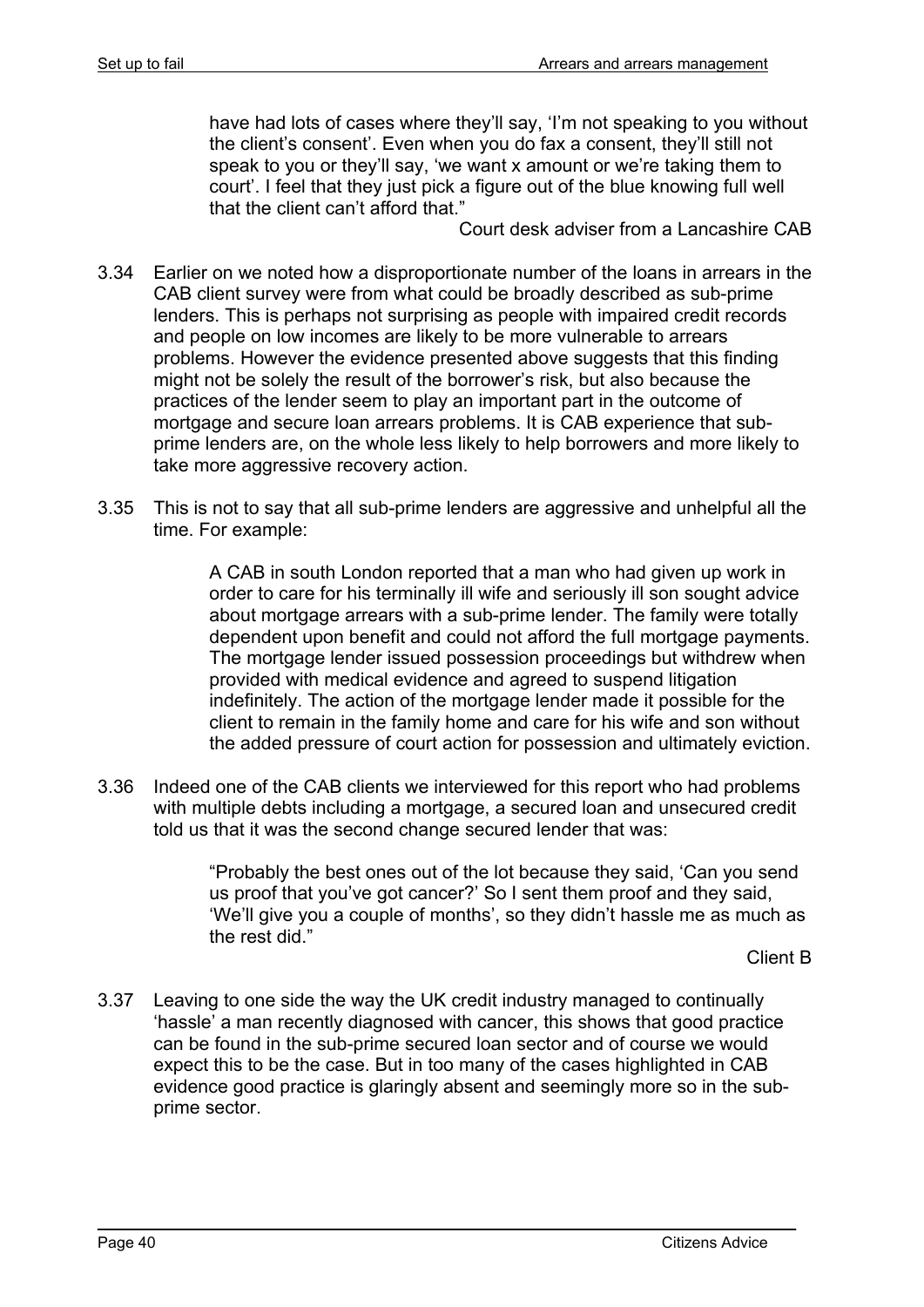#### **Conclusions and recommendations**

- 3.38 The evidence presented above shows cases where lenders have not acted to minimise the impact of financial difficulties on borrowers, and far too many cases where arrears management practices exacerbate the problems borrowers face. The current regulatory and legal safeguards seem inadequate in that they are neither preventing nor challenging repeated examples of oppressive and unfair conduct. Therefore Citizens Advice believes that improvements in the regulatory controls of lenders' conduct are needed.
- 3.39 **Again we believe that there needs to be one set of rules and guidance on arrears management practice for all mortgages and secured loans. As a step towards this, we recommend that the FSA and OFT develop a common set of rules and guidance covering arrears management practices for all mortgage and secured lenders.** The emphasis in these rules should be not just on avoiding actually taking possession but also on minimising costs to borrowers.
- 3.40 Currently MCOB 13 rules requires lenders to make 'reasonable efforts' to reach agreement on repayments and to look for alternatives to taking possession which should be reserved for the last resort. However the term 'reasonable efforts' is not defined in MCOB and the rules do not prevent lenders from taking court action for possession (rather than repossess the property) where there is a reasonable alternative. **Citizens Advice believes that MCOB rules on arrears management should make it clear that lenders should not initiate court action for possession where a reasonable and affordable agreement on repaying the arrears can be reached with the borrower.**
- 3.41 However, changes to the rules will not be effective unless lenders and their agents comply with it in spirit and letter. **Given the potential for severe consumer detriment arising from mortgage and secured loan contracts we believe that the FSA and OFT both need to develop rigorous ongoing compliance strategies to deal with arrears management practices.** This should focus on higher risk areas, but should be capable of addressing problems anywhere in the market. Both regulators should report specifically on the outcomes of this strategy on a regular basis.
- 3.42 More fundamentally, we believe that the way the lenders treat people with arrears problems needs to become a factor that consumers can take into account in their purchasing decisions. Currently there seems to be little or no commercial pressure for good arrears management practices. In fact, the opposite might well be true; with the funding arrangements of some sub-prime lenders actually providing commercial incentives to unduly harsh arrears management practices.
- 3.43 In other areas, the Government is interested in providing consumers with information that would bring back of house issues that are not directly obvious from price issues. Indeed, some sectors have already attempted to do this, such as the long term savings and insurance sector that has tried to make customer care a key issue of concern for consumers. We believe that it is time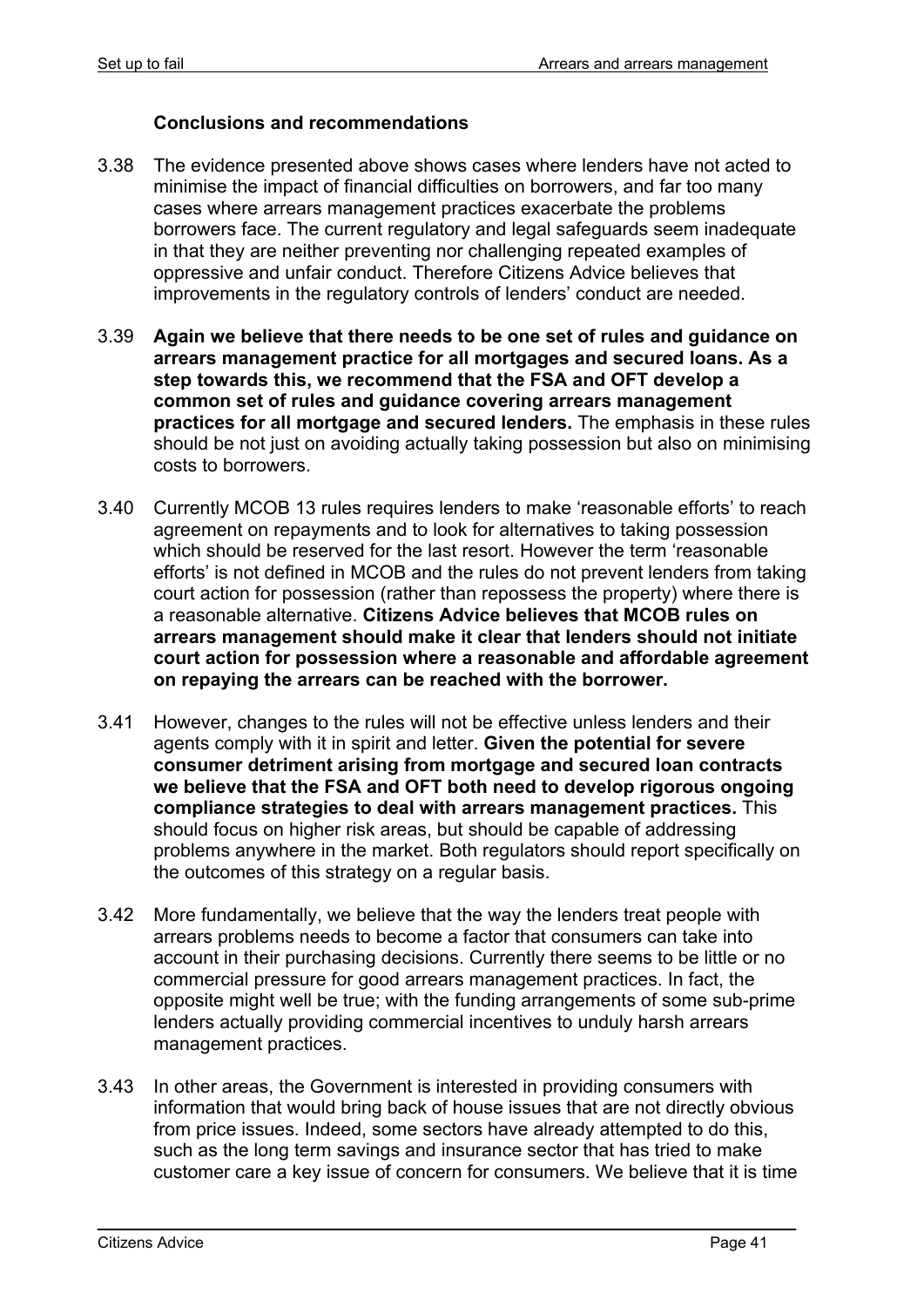for similar schemes to be developed for the mortgage and secured loan industry.

- 3.44 **As a starting point, FSA-regulated lenders should be required to publish their arrears management policies and OFT only regulated lenders should be required to develop one.** Citizens Advice believes that this is a vital part of the common set of rules for mortgage and secured loans arrears management. We believe that lenders should be required to report at least annually on how this policy has performed. There is a parallel with Housing Corporation, which now requires all housing associations to report the numbers of tenants evicted for rent arrears as well as numbers of tenants in arrears. In part this means firms demonstrating that they have done what they said they would do. However it will also be important for consumers to be able to compare between firms if good practice is to affect their purchasing decisions. **Therefore we believe that the FSA and OFT should develop measurable performance criteria on practice standards in arrears management. This should include:** 
	- **both positive and negative indicators to show both good and poor performance**
	- **clear and striking badging systems to describe the quality of customer care in arrears management practices**.
- 3.45 The next chapter looks at the nature of the court proceedings, and the role of the court in monitoring arrears management practice. We also look at the remedies available for borrowers both through the court and elsewhere.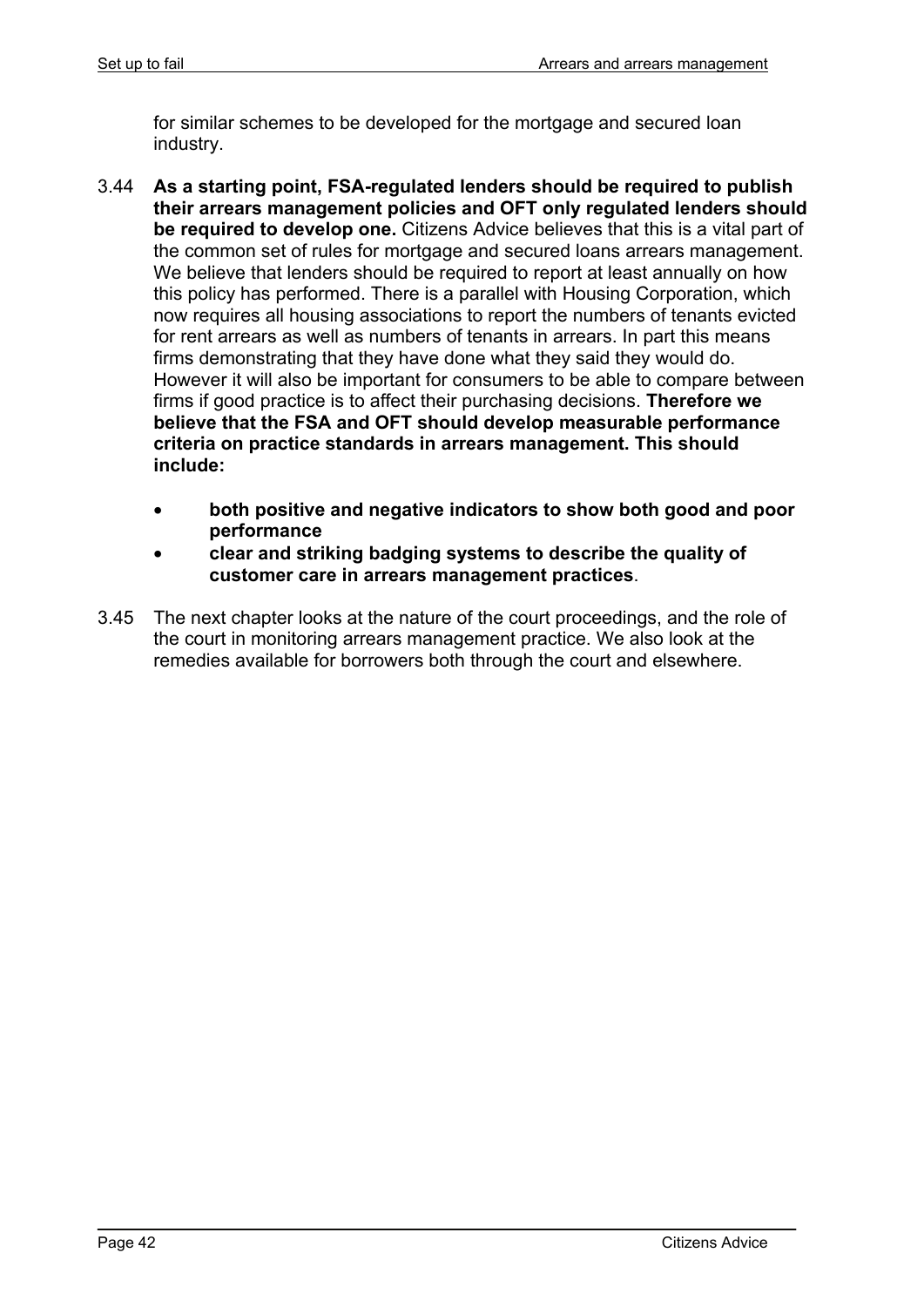# **4. Losing the home**

4.1 If no repayment arrangement can be agreed between the lender and borrower, the lender can start possession action in the county court. As we highlighted in the first chapter, there has been a recent increase in the number of county court possession claims for mortgage and secured loan arrears. Comparing the current pattern of county court action and arrears problems to the 1990s *arrears crisis* period reveals that the number of possession claims is now higher than at the back end of the 1990s crisis, but with far fewer properties being taken into possession and far fewer loans in serious arrears.<sup>40</sup>

## **Arrears, court action and repossessions<sup>41</sup>**

|      | 3 months<br>arrears | Loans in $>$   County court<br>possession<br>claims issued | <b>Possession</b><br>orders<br>made | Properties taken<br>into possession |
|------|---------------------|------------------------------------------------------------|-------------------------------------|-------------------------------------|
| 1994 | 419,890             | 87,958                                                     | 77,681                              | 49.210                              |
| 2006 | 120,500             | 131,551                                                    | 89,857                              | 22,700                              |

4.2 We believe that this is partly due to the continued rise in house prices allowing borrowers in financial difficulties to cut their losses and sell themselves rather than let lenders take the property into possession. It has been argued that 'lenders use court action as a way of creating the disciplined payment structure necessary to get a household in arrears back on track<sup>3</sup>.<sup>42</sup> However, the previous two chapters demonstrate that the root cause of the growth in possession actions is poor lending and poor arrears management in many of the cases seen by bureaux.

> "When my wife and I went into court, we were thinking, 'Here we are, the only people that are there', and it was so ridiculous - there were something like 13 cases from [sub-prime lender] coming in on that same day. [Sub-prime lender] had three separate lawyers there to deal with these cases. To me, that just says, what kind of people are these?"

Client N

4.3 In this chapter we will look at how lenders use possession action, the costs of possession action and the remedies available to the courts. We will also look at the growth of unregulated commercial 'mortgage rescue schemes'.

<sup>1</sup>  $40$  We chose 1994 as this is the first year for which CML data provides totals for loans greater than three months in arrears. The data series provides figures for loans in six months arrears or more in years previous to this.

Statistics on arrears downloaded from CML, www.cml.org.uk (table AP1). Statistics on mortgage and landlord possession actions, Department of Constitutional Affairs. May 2007.

<sup>42</sup> *Repossession Risk Review January 2007,* CML.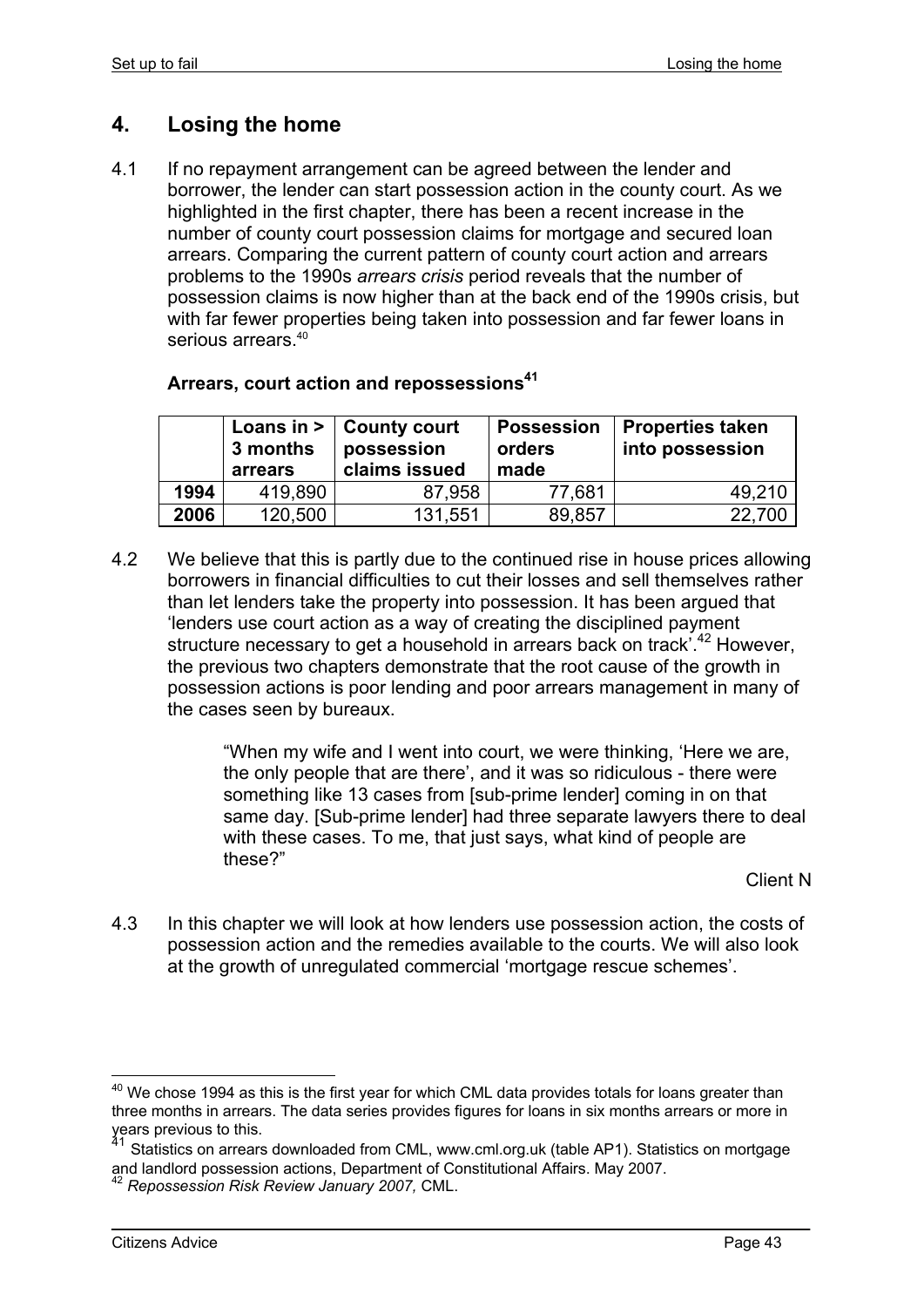## **CAB clients' experience of mortgage possession proceedings**

4.4 Whilst there are clear procedures in place for taking possession action, CAB evidence shows is that there is a great deal of confusion and fear for borrowers going through this process. Many borrowers are frightened by the particulars of claim sent by the lender and find it difficult to comprehend:

> "When the possession claim lands on the borrower's doormat, they're frightened and won't look at it. It's only when they take advice that they actually understand what it all means."

> > A Lancashire CAB

4.5 The information contained in the particulars of claim can give borrowers the impression that there is little the court can do to let them stay in their home:

> "The problem about the information is that it doesn't say anything about what the court's powers are. There's no definition of a reasonable period to clear the arrears and too many people come into the court traumatised because they think they have a very short period of time… especially if they have tried to negotiate with the lender. … Clients are always amazed when I say, 'well at first pass, we'll try to clear your arrears within five to seven years.' Their reaction is, 'good lord, I never realised that.' …People should be told what the range of outcomes could be in terms of making offers."

> > A London CAB

"The fact is that people generally think that they aren't going to have any say in what the order is. They think that the judge is going to agree with the lender."

A Buckinghamshire CAB

4.6 Most borrowers also find the whole idea of going to court very stressful and believe the possession hearing will be like a criminal trial, whereas in fact mortgage possession hearings are very short – most taking not more than ten minutes - and take place in private with only the judge, the borrower (and their representative, if any) and the agent for the lender being present.

> "When they took me to court, I was absolutely petrified because unless you've been in this situation before, you don't know what to do."

> > Client E

"They fear they are going to be told off for being stupid and reckless and almost as if they have committed an offence."

A Lancashire CAB

"There's not enough information telling them about the hearing – that it's just them, the agent and the judge in a room."

A Somerset CAB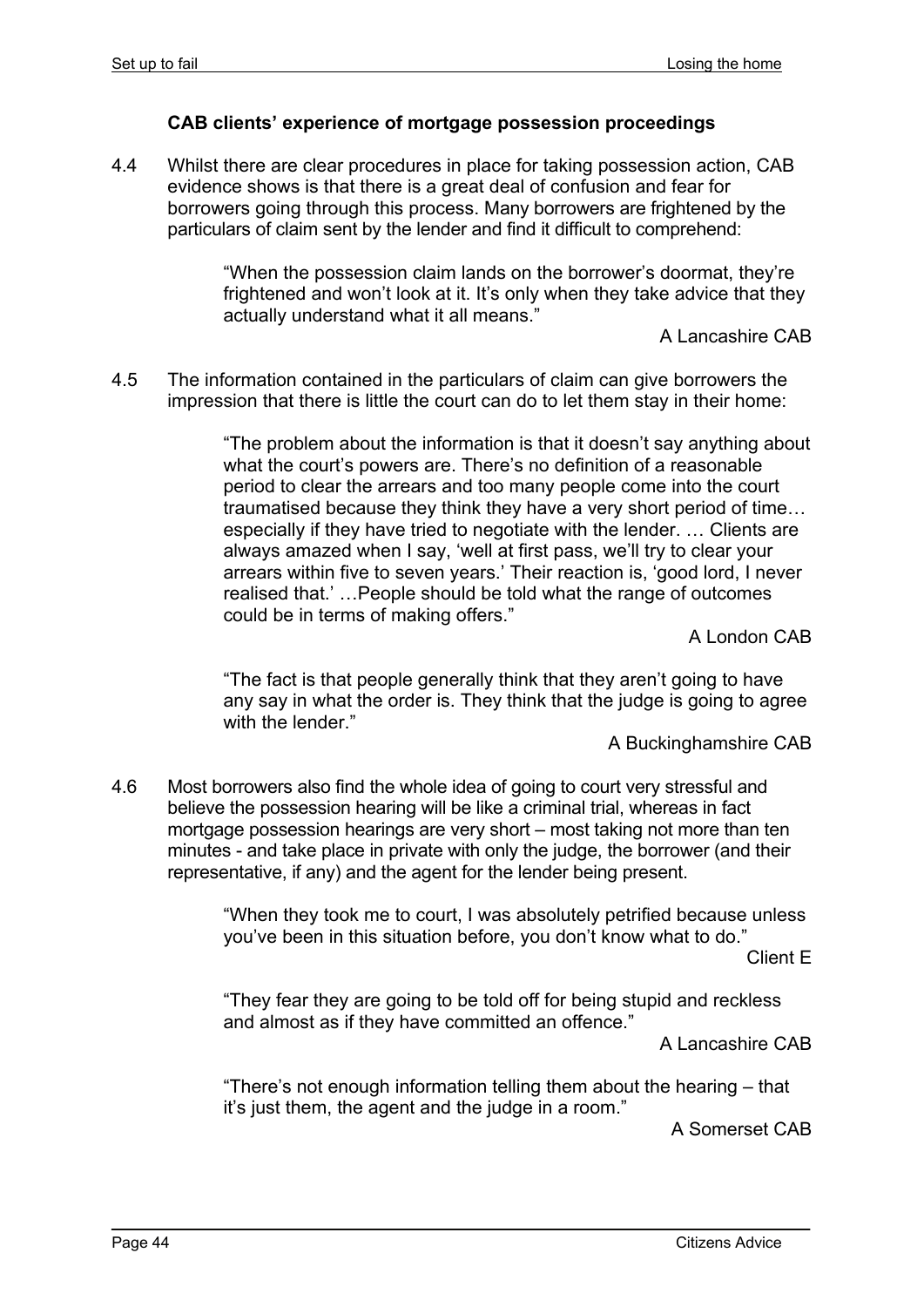4.7 These beliefs may adversely affect the number of borrowers who attend their hearing. In the experience of many CAB court advice desks, less than half of borrowers attend their possession hearing. This may be because they do not understand there will be help at court or that the court can reschedule arrears payments.

> "Last week there were seven possession cases and only two people turned up, which is a normal experience. People don't turn up because they don't think they can win. They don't realise that there are people like me who can sit down and say to the judge that they can pay so much towards the arrears on a regular basis."

A Norfolk CAB

4.8 Fear of the hearing may also make borrowers vulnerable to pressure from lenders to agree to unaffordable instalments off the arrears. It appears that some lenders offer instalments with the 'inducement' of not having to appear in court:

> A CAB in Gloucestershire reported that a couple with two children had a £15,000 secured loan. The clients failed to pay the last four instalments and the lender took court action for possession. When the clients contacted the lender, the lender offered them the option of agreeing to pay an additional £100 per month so that the arrears could be paid off in two years. The lender added that the clients would then not have to appear in court. However the clients contacted the CAB and were advised about attending court and making an offer of contractual payments and a much lower affordable offer on arrears. The CAB commented that had the clients agreed not to go to court, the court would have given a suspended possession order subject to the offer being kept. As this was an unreasonable offer, the clients would not have been able to maintain payments and would have lost their home.

> "I do believe from some clients I have interviewed that some lenders (and these tend to be sub-prime lenders) will decide on an acceptable level of repayment on the mortgage arrears and then tell the borrower that if they agree to that payment then they will not lose their home and will not go to court."

#### A Cheshire CAB

"I rang the lender up and said, 'what's this about this court thing?' They said, 'oh well, it's alright. It's just a procedure we go through, nothing will happen.' Next thing I know I've got all this coming through."

Client P

4.9 In contrast, the new rent pre-action protocol requires landlords to inform tenants of the date and time of any court hearing and the order applied for.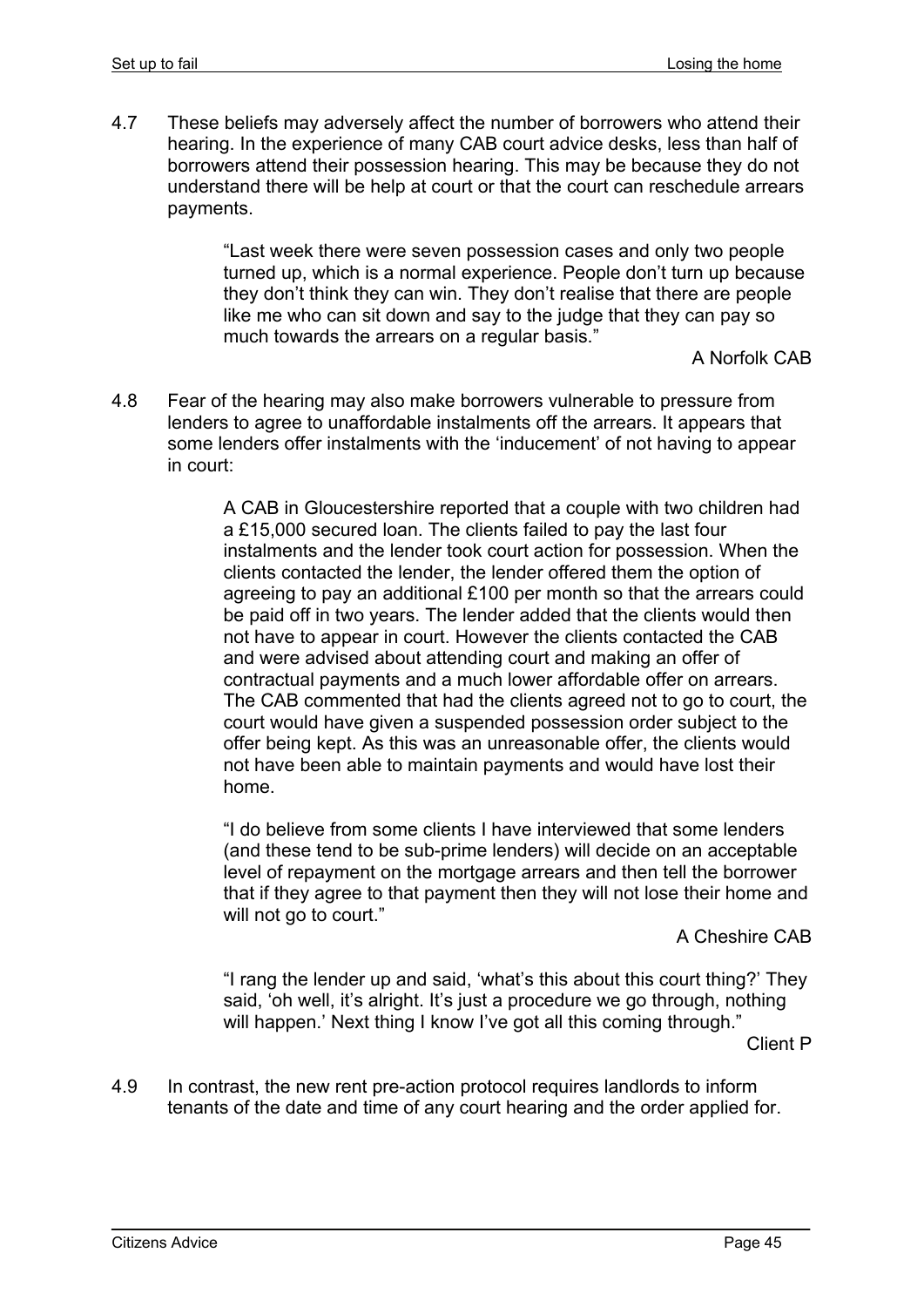The landlord also has to advise the tenant to attend the hearing, 'as the tenant's home is at risk.'43

## **What lenders want from the court**

4.10 As we highlighted earlier in this chapter, lenders say they use court action to ensure that borrower pay off their arrears. However, this is called into question by the comments of the CAB court desk advisers that we interviewed for this report. Most CAB court desk advisers we interviewed said that typically it was difficult to reach an agreement with lenders' agents before the hearing because the lender's instructions to the agent were inflexible. More worryingly, 17 advisers said it was quite common for agents to insist on outright possession, rather than accept repayments off the arrears. Many of the CAB advisers said that sub-prime lenders were more likely to instruct their agents to ask for outright possession than high street lenders:

> "One of the big problems we have is that the agents have no discretion. Even when they phone the lender with the offer we have worked out, the lender won't accept it. The judges hate that."

A Nottinghamshire CAB

"Agents' instructions tend to be what I call 28 days stonewall. I had one particular case where I was so aggravated by their attitude. The client had a perfectly reasonable offer I knew the court would accept. The agent said, 'no, possession in 28 days'. I asked him to ring the lender to see if they would accept and the agent refused to do so. When we got into court, I told this to the judge who ordered the agent to go out of court and ring the lender."

A Cheshire CAB

"Given that agents generally don't have any discretion, it's largely a fruitless task negotiating with them. Frankly I know I can get better out of a district judge."

A Cornwall CAB

4.11 What this evidence shows is that lenders' practices are at odds with both statute and case law on the circumstances when the court can grant possession and regulatory guidance from the FSA and OFT that possession should be a last resort. This is summed up in a quote from an adviser:

> "One of the biggest problems I have at court is trying to convince people that the solicitor acting for the other side isn't going to get what they want, or what they ask for necessarily. People would come in and say, 'But I've just spoken to them and they say they're going to take my house away if I don't pay £300 per month.' And it's not their decision, it's the judge's decision." A Nottinghamshire CAB

<sup>1</sup> <sup>43</sup> Paragraph 13(a) of Pre-action protocol for possession claims based on rent arrears, MoJ, October 2006.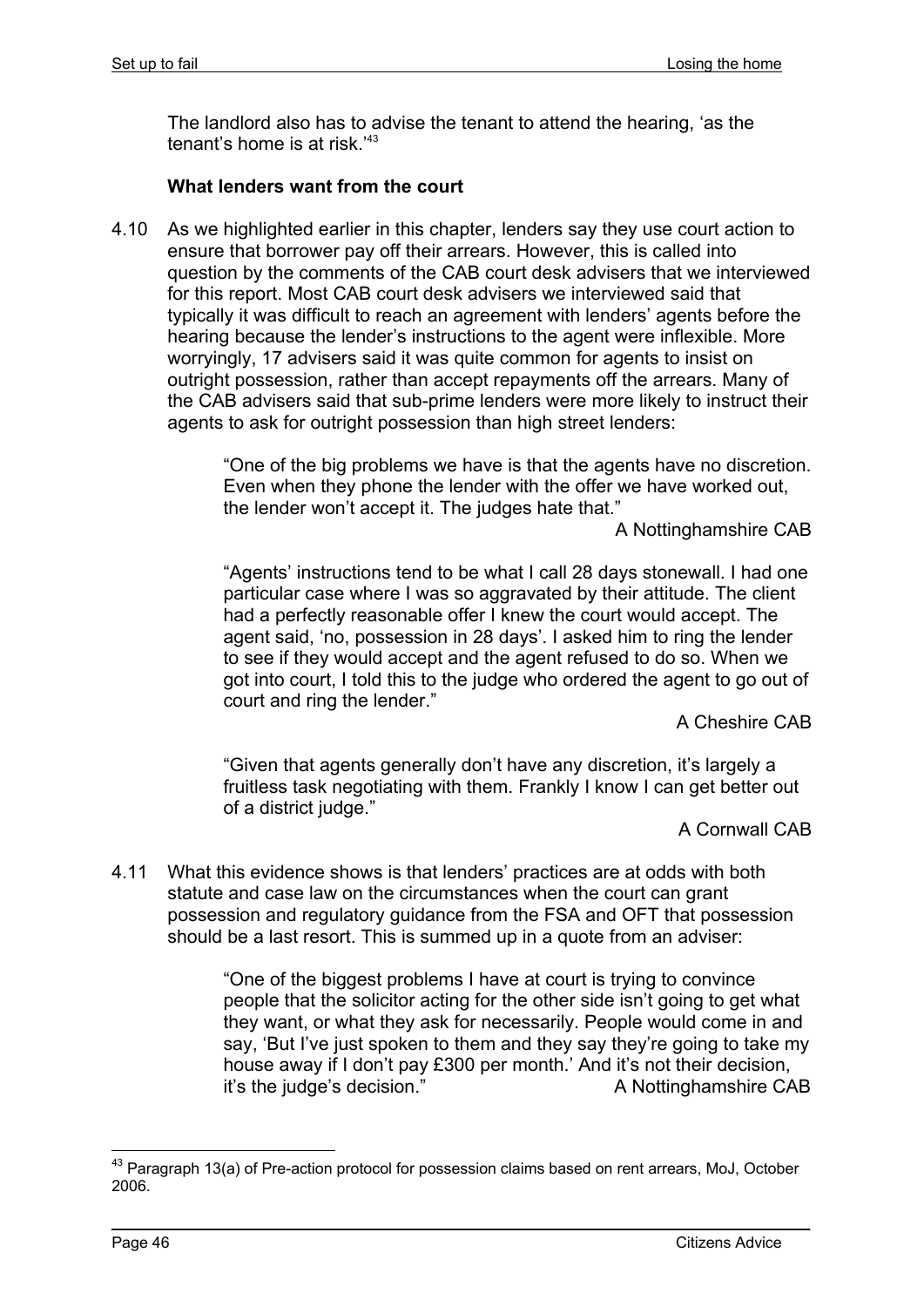## **The costs of bad practice**

4.12 The following cases show what happens when a lender uses the court to 'discipline' a borrower inappropriately, in terms of extra costs, worry and exposure to the threat of losing their home:

> A CAB in Essex saw a 47 year old man who was unable to work because of ill health. He had claimed income support. As part of his benefit claim the DWP had been paying mortgage interest directly to the lender. The client had fallen into arrears, the bulk of which built up whilst he was waiting the 39 weeks it takes to qualify for help with mortgage interest. However after he had qualified for help with mortgage interest, and when arrears were around £900, the lender started court action. The mortgage was for £20,000 and he had at least £100,000 of equity. However, even with benefits help he was still struggling to pay his mortgage because the interest rate charged by the lender was higher than the one used by the DWP to calculate how much help he should receive towards his housing costs. In addition the lender had added a monthly arrears administration fee of £25 to the account balance for 13 consecutive months. The CAB helped the client negotiate with the lender for him to pay an extra £20 per fortnight on top of his benefits. This would ensure he met his full mortgage instalment whilst paying enough off the arrears to clear them within the remaining nine and a half years of the mortgage term. However the lender also said that they wanted the agreement to be endorsed by the court. At the hearing the judge made a suspended possession order for the client to pay the full instalment plus £13 per month off the arrears. The client maintained his additional payments of £20 per fortnight, which initially meant that he was paying more than the £13 per month ordered by the court. But a short while later his mortgage instalment increased from £120 to £190 per month. Although part of this increase was due to a change in interest rates, the majority was due to fees and charges of more than £1,000. The lender said that these charges would have to be paid within the year by their inclusion in the monthly mortgage instalment. Consequently the client was asked to pay another £65 per month, which he could not afford. The lender then applied to the court for an eviction warrant on the grounds that he had defaulted on the terms of the suspended possession order.

> A CAB in Surrey reported that a woman fell into mortgage arrears whilst doing a nursing degree course. She advised her lender of her situation and asked whether the arrears could be capitalised. This was refused, even though her situation was likely to change within a few months when her course ended and she could start full time work. The lender initiated a court claim for possession and made the situation worse by the charges they levied. Each month, an arrears fee was charged which ranged from £35 to £50 without explanation for the difference, plus a returned direct debit fee of £35. In at least one month the arrears fee was added twice to the account. A further £434.75 for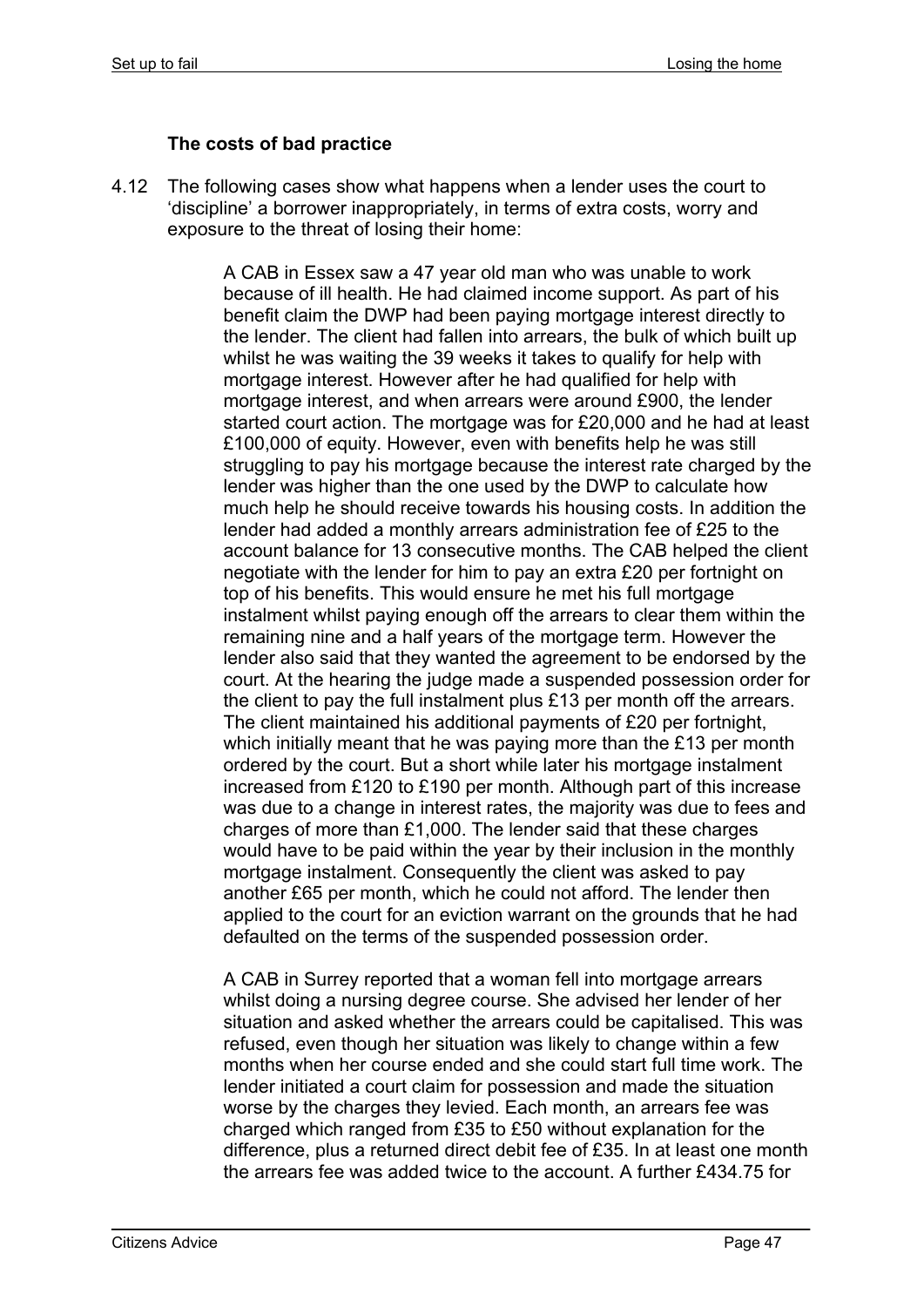solicitors' costs and a claim fee of £125 was added to the debt. At the time of seeking advice, the arrears stood at £3,811.36, and over £1,000 of this was charges. The client's ability to repay the arrears was greatly decreased by addition of excessive fees, increasing the possibility of repossession.

4.13 Far from helping these borrowers to get back on track, the lender's decision to initiate court action appears to have been both wholly unnecessary and in no small part responsible for making the debt problems worse, squeezing the borrower until their position became impossible. Here it is also worth noting that in addition to the extra costs associated with court action, any breach of the suspended possession order also allows the lender to apply for an eviction warrant without the necessity for a further court hearing. This places the emphasis on borrowers to apply to the court to suspend to operation of such a warrant. This seems an unduly heavy burden for often unrepresented borrowers, particularly when they have kept to the payment terms ordered as in the case above. CAB clients we interviewed also talked about the impact of costs:

> "We've been taken to court every couple of months which adds £550 on top of your arrears. We made an arrangement with them to pay what we could manage. Then they'd take us to court with this £550 which we couldn't afford."

Client H

"If they continue adding these charges and put the interest up, we won't be able to pay. We will have to go back to court and charges will be added again. The £20,000 equity in the property will just go."

Client J

- 4.14 This last comment highlights how the additional costs arising from court proceedings can hit borrowers with a 'double whammy'. Not only do the costs increase the overall mortgage debt but also there is some evidence of lenders seeking to recover court costs and related fees by increasing the amount of the monthly contractual payment.
- 4.15 Mortgage contracts generally contain clauses whereby the borrower agrees to indemnify the lender against any legal costs incurred in the enforcement or recovery of arrears. Because this indemnity is contained in the mortgage terms, lenders do not routinely have to *ask for costs* in court. Instead, these are simply added to the bill. CAB court desk advisers sum up the effect as follows:

"When you take out a mortgage you agree to indemnify the lender against all litigation costs. What happens – unlike all other cases – when the judge makes the order, the issue of costs is not addressed because of this, unless you specifically raise it. As a result I feel that lenders are getting away with things."

A London CAB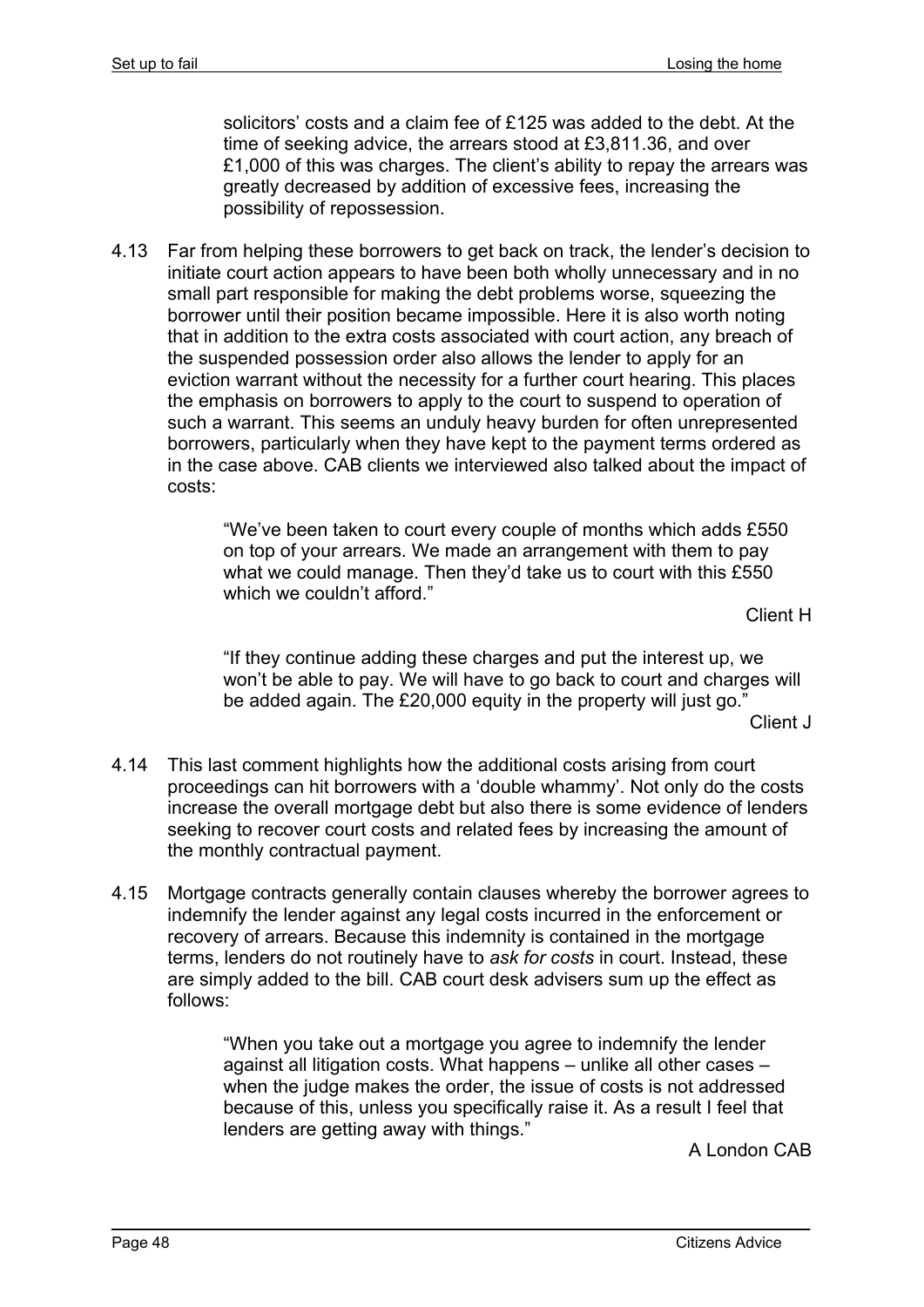"If you want to challenge the agreement itself on technical grounds then you have got to be very, very careful. They roll out a barrister from London and then the client could be liable for their costs of thousands of pounds."

A Cheshire CAB

4.16 Consequently, there is currently little to prevent lenders from taking court action when a borrower falls into arrears even where such action would be objectively unnecessary. Mortgages regulated by the FSA will of course be subject to the rules on arrears management practices contained in chapter 13 of the MCOB. These require lenders to have 'regard to the desirability of agreeing with the customer an alternative to taking possession of the property' and to consider 'repossessing the property only where all other reasonable attempts to resolve the position have failed.'44 Similarly the OFT non-status lending guidance says that lenders should not seek to repossess the borrower's property except as a last resort. This allows the lender loopholes to set the terms of what is reasonable and to apply the guidance to actually taking possession of the home, rather than taking court action. If one accepts the argument that a lender goes to court not to gain possession but to discipline the borrower's repayments, then these MCOB provisions are robbed of a substantial part of their force.

## **The need for a pre-action protocol**

- 4.17 Our evidence shows that currently lenders have relatively easy access to the court system to enforce possession of the homes of borrowers that fall into arrears, and that lenders may not always be paying sufficient regard to the costs and other consequences falling on borrowers as a result. Because of the obvious importance of housing as a determinant of welfare and the possibility for serious detriment arising from the threat of possession, Citizens Advice believes that lenders should only take possession action as a last resort and not as a routine response to arrears as some CAB evidence suggests.
- 4.18 However, we are not convinced that this will be achieved merely by a strengthening of regulations or guidance issued by the FSA or OFT. Certainly the current FSA rules imply that lenders should not be refusing reasonable offers of repayment, but our evidence suggests that this seems to be happening anyway. The problem is with compliance, as the regulator is always at a distance and only likely to pick up problems after they have occurred. On the other hand, the court is in a perfect position to assess whether the pre-action behaviour of the lender is in compliance with expected standards of forbearance and other practices. **Therefore Citizens Advice recommends that the MoJ establish a pre-action protocol for mortgage and secured loan possession actions.**
- 4.19 There is a precedent for this in the pre-action protocol for possession claims for rent arrears to social landlords that was introduced in October 2006. This

<sup>1</sup>  $44$  MCOB 13.3.3E (1) (a) and (f).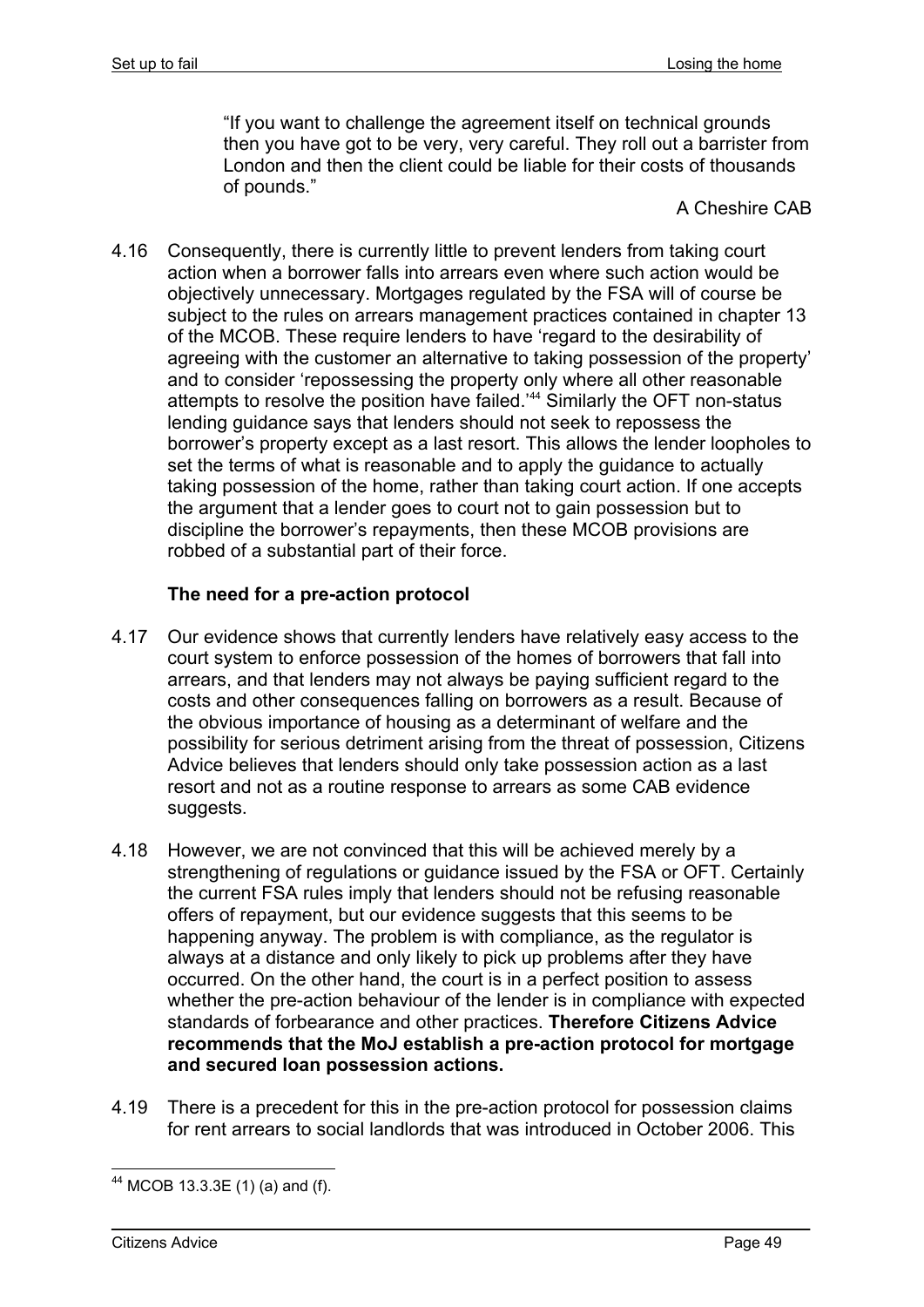was established in response to circumstances which were broadly similar to those with sub-prime mortgages and secured loans in three key aspects:

- As the Citizens Advice evidence report *Possession action: the last resort* highlighted, a rapid rise in possession actions by social landlords around the turn of the century was in part due to poor arrears management practices that encouraged possession action as a routine response in preference to other alternatives.<sup>45</sup>
- The social tenants facing possession action were often people on low incomes. We believe that the same is true of many of the CAB clients seeking advice about mortgage arrears today, many of whom are former social tenants who had exercised the right to buy.
- Social landlords were presented with a series of incentives that tended to encourage aggressive arrears management practices. For instance, local authorities are subject to best value performance indicators that prioritised fast recovery of rent arrears over a sustainable approach to housing debt. At the same time other social landlords were arguably facing greater pressure to aggressively pursue outstanding arrears as a result of the then increasing commercialisation of their funding base. There is a parallel here with the funding arrangements used by some of the subprime lenders that seems to drive increasingly aggressive arrears management in the way described in chapter 3.
- 4.20 Given these similarities we would argue that the case for introducing a similar pre-action protocol for mortgage and secured loan arrears is strong. In addition we would note that the MoJ will have inherited the Public Service Agreement (PSA) targets of the former Department for Constitutional Affairs (DCA).46 PSA target 5 required the DCA to achieve earlier and more proportionate resolution of legal problems and disputes without going to court. The current level of unnecessary mortgage possession claims would seem to be an important and growing example of why this target is needed. We are aware that the Civil Justice Council have already raised this with the MoJ, and now is the time to take this work forward.

### 4.21 **Citizens Advice believes that a pre-action protocol for mortgage possession proceedings should have the following key elements:**

- **Lenders must show that they have made genuine efforts to reach agreement with borrowers on reasonable and affordable arrears repayment before taking court action**. In deciding what is a reasonable and affordable repayment arrangement, lenders should have regard to the borrower's income and expenditure, in the context of existing case law.
- **Lenders should be required to advise borrowers on the possible sources of help with their arrears problem before taking court action**.

<sup>1</sup> <sup>45</sup> *Possession action: the last resort?* Citizens Advice, 2003.

<sup>46</sup> *Departmental Report 2005/06,* DCA.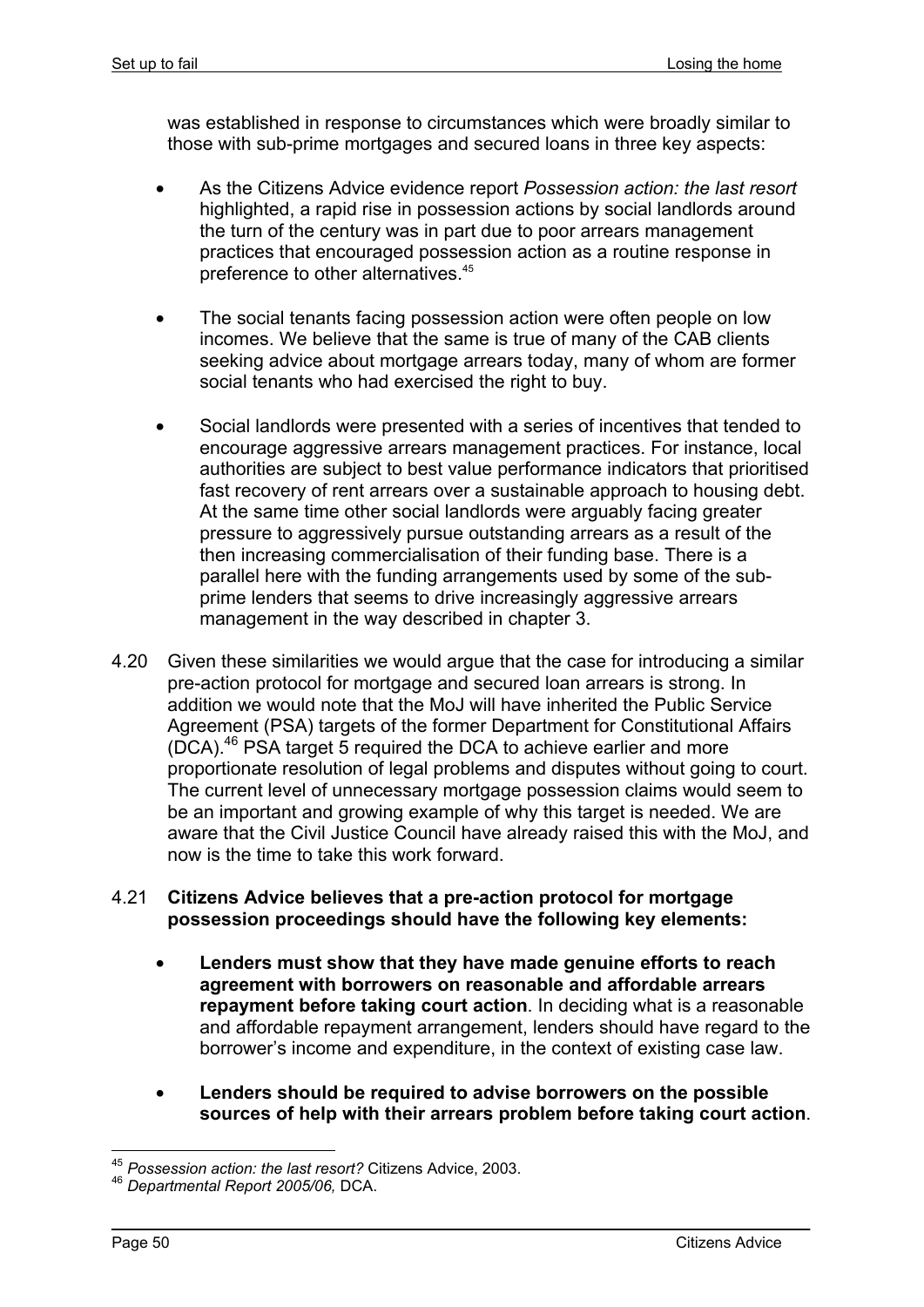This might include alerting borrowers to the possibility of claiming under insurance or a benefits claim and must include a referral to independent money advice.

- **Lenders should be required to show forbearance rather than start court action where there is good reason to believe that repayment difficulties are likely to be temporary in nature.**
- **Courts should be empowered to strike out a possession claim or disallow costs where the lender cannot demonstrate compliance with the pre action protocol.**
- **Lenders should have to justify to the court why it is fair to pursue possession action where arrears are below six months.**
- 4.22 **In conjunction with the pre-action protocol, the MoJ should introduce a regime of fixed costs for possession action in the Civil Procedure rules.**

#### **Judicial remedies and control of practices**

- 4.23 Over the last 35 years, the percentage of UK homes which were owneroccupied has risen from just under 50 per cent to over 70 per cent. The expansion of home ownership means that more people, particularly those on lower incomes, could be exposed to the risk of arrears and repossession. However, the legislation which protects home owners with mortgage arrears from losing their home has not been updated to reflect these changes. The main piece of legislation protecting borrowers was passed in 1970, and the protections for secured loans regulated by the Consumer Credit Act were drafted in the early 1970s. We believe that these now need updating if homeownership for people on low incomes is to be expanded.
- 4.24 Section 36 of Administration of Justice Act 1970, as amended by section 8 of the Administration of Justice Act 1973, applies to all mortgages and secured loans unless they are Consumer Credit Act regulated agreements. The court has the discretion to make a suspended possession order which allows the borrower to stay in their home, if the borrower can both pay mortgage instalments as they fall due and clear the arrears within a 'reasonable period'. There is no definition of the term 'reasonable period' in statute, but the Court of Appeal held that when assessing a reasonable period, it was appropriate for the court to take account of the remaining term of the mortgage.<sup>47</sup> Case law has also developed allowing courts to make long possession orders (three or even six months) where the borrower has sufficient equity and wants time to sell the property themselves.<sup>48</sup>
- 4.25 If the mortgage or secured loan is a regulated agreement, the provisions of the Consumer Credit Act 1974 takes precedence. Under this Act, the court can

<sup>1</sup> <sup>47</sup> *Cheltenham & Gloucester Building Society v Norgan,* 1996 1 All ER 449.

<sup>48</sup> *Target Home Loans v Clothier*, 1994, 1 All ER 439; *National & Provincial BS v Lloyd*, 1996, 1 All ER 630 and *Bristol & West BS v Ellis,* 1997, 29 HLR 282.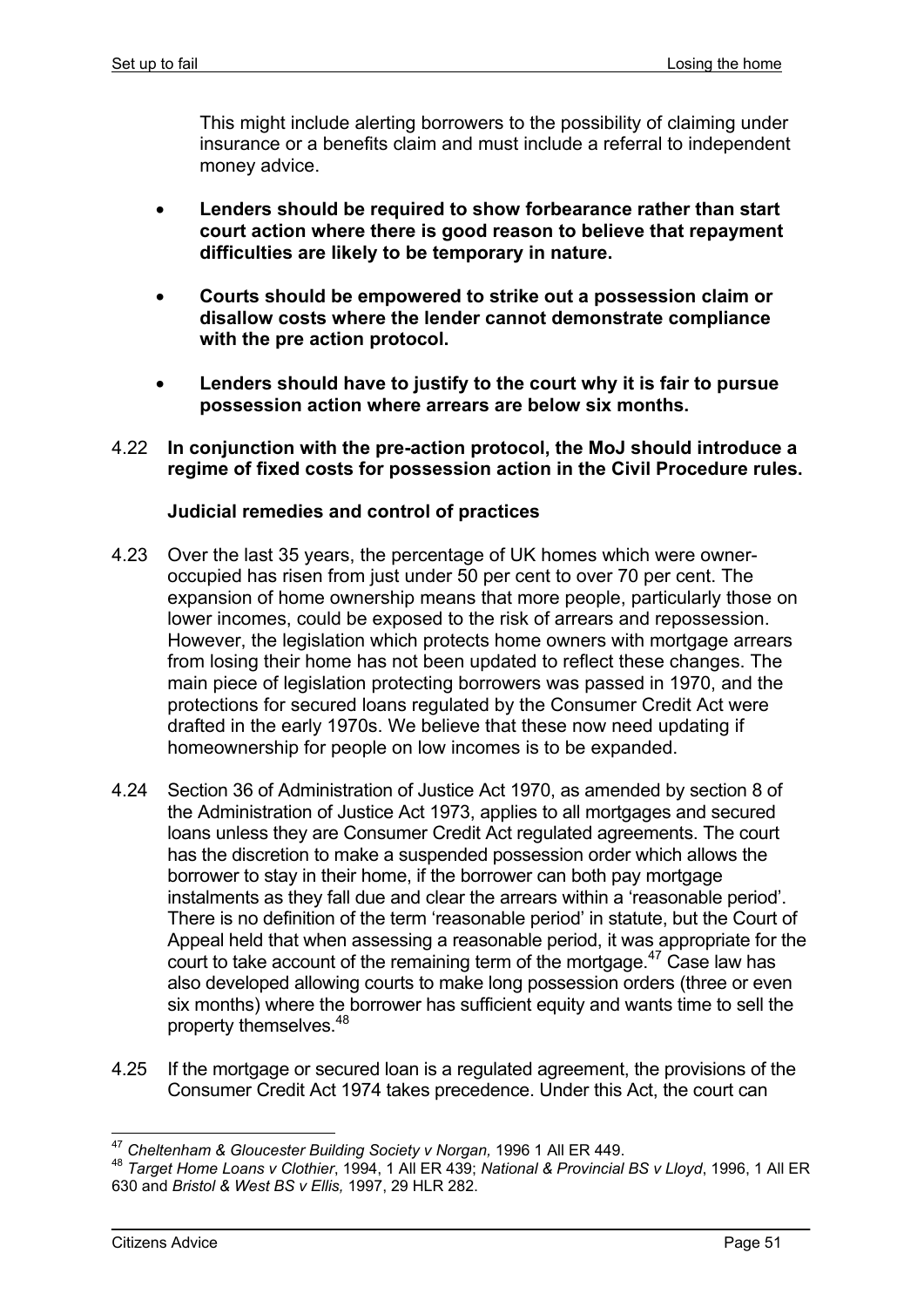make similar orders as under the Administration of Justice Acts, with one important exception – it can also make a time order to reschedule payments on a regulated agreement if 'it is just to do so'. When making a time order, the court has the discretion to rewrite the agreement, including varying the interest rate and reducing the instalment. These powers potentially allow the borrower to reduce the repayments and extend the term of the loan, as long as their financial problems are likely to be temporary, and it is reasonable both for the borrower and the lender for repayments to be reduced.<sup>49</sup>

4.26 So the protections for consumers are based on judicial discretion, taking into account the circumstances of the case. However, the interviews with court desk advisers suggest that that there were differences in the way in which judges exercised this discretion, both between and within courts. Some advisers reported that some judges are willing to accept repayments of arrears over a long period and allow time to sell, while others had a more restrictive view.

> "I have had cases where arrears have been accepted over a term exceeding the life of the mortgage. They have been exceptional – for example a couple not far off retirement age with plenty of equity in their property who were intending to sell it as soon as they retired and move to live near their family. The judge decided it was perfectly reasonable to suspend on that basis."

A Cheshire CAB

"There are certain judges who will bend over backwards to accommodate the clients and some who won't. In my view, the discretion is given in an arbitrary way."

A London CAB

"They vary enormously. Some judges are difficult to persuade to reschedule arrears over more than five years, but I have had another judge recently who didn't bat an eyelid to rescheduling the arrears over ten years."

A Buckinghamshire CAB

4.27 Because regulated agreements are a minority of the mortgage possession cases (22 per cent of all the loans in the survey where possession action had been taken), judges may not be familiar with consumer credit legislation and case law.

> "They don't really get the consumer credit cases and when we get one, we have to lead the judge carefully through the law and what his powers are."

> > A London CAB

"About four years ago time orders were a novelty because the court had never dealt with any. But since then they've had quite a few from me. So I get on alright with them. I remember my first application – the

<sup>1</sup> <sup>49</sup> *Southern & District Finance v Barnes,* 1995, 27 HLR 691.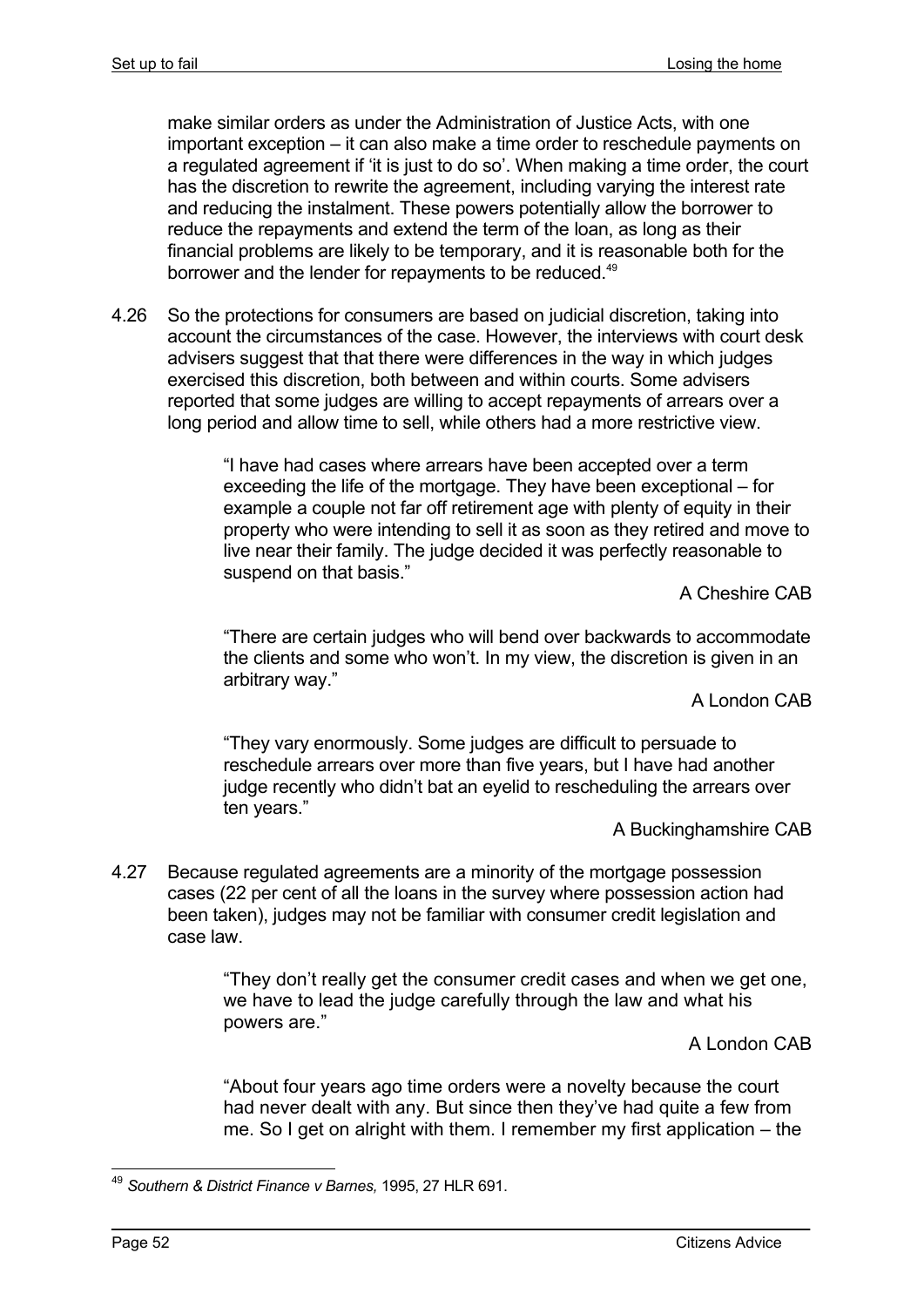judge said, 'are you sure they can be used for secured loans?' I said, 'yes'. He looked it up in his big book and said, 'you're right'."

A Cheshire CAB

- 4.28 Worryingly, the key point here is that time orders are not a novelty, and the definitive Court of Appeal case was heard in 1995. Indeed, our report on the 1990s' mortgage arrears and repossessions crisis made exactly the same point.<sup>50</sup> It is as if the lessons from the 1990s have simply been forgotten. Citizens Advice believes that there is a need for better training for county court district judges on mortgages and secured loans. **We recommend that the Judicial Studies Board review the training available to district judges on mortgage and secured loan possession cases, and produce a handbook for judges on the main consumer protection rights in mortgage and secured loan agreements.** For this to be effective, the handbook should be publicly available and should include information on other relevant consumer protection legislation.
- 4.29 More generally we believe that there is a gap between the rules about market conduct set down by regulators and the issues that the court looks at in mortgage possession actions, particularly in relation to arrears management, lending decisions and default charges. In relation to the latter, one court desk adviser described what happened when she raised the issue of potentially unfair default charges with the judge,

"He said, 'well, I can't do anything because it's part of the contract. The borrowers have signed it so it's a legal document.' He agreed it sounded unfair, but he couldn't do anything."

An Essex CAB

A CAB in north east Wales reported that a woman who had recently remortgaged with a sub-prime lender was diagnosed with depression and had to stop work. Consequently she was unable to pay the full monthly mortgage repayment and her account fell into arrears. She kept the lender informed of her situation and always paid as much as she could afford. Her financial circumstances improved when she was awarded incapacity benefit and disability living allowance and she made an offer to reinstate full monthly payments plus £20 per month towards the arrears. The lender refused the client's offer and took court action for repossession. The judge accepted the client's offer of repayment. However the mortgage company was applying an arrears administration charge of £40 every month whilst the account was in arrears. The CAB felt that the charge was an unreasonable and unfair penalty which amounted to an arrears fine. If the charges continued to be applied the arrears would actually increase rather than decrease. The client asked the judge at the county court to rule on the charges but he declined, indicating that it could not be resolved in the time available for the hearing and a full hearing, lasting up to two days,

<sup>1</sup> <sup>50</sup> *Dispossessed,* Citizens Advice, 1993.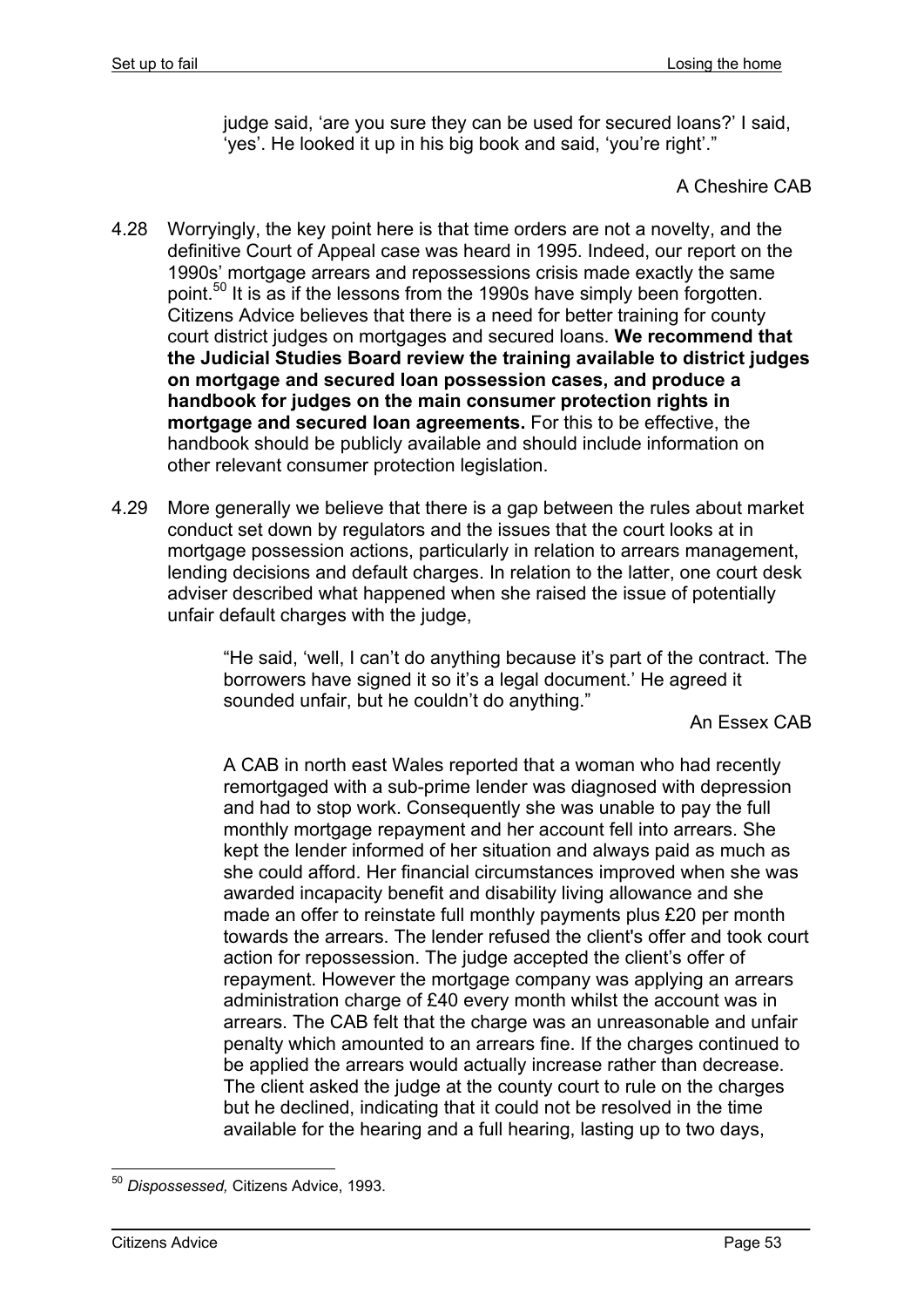would be required. He recommended that a better way forward would be through the Financial Ombudsman.

- 4.30 Mortgages and secured loans are now important to the majority of UK citizens. It is no longer sufficient to merely give borrowers in arrears time to pay, as we believe courts should have a central role in ensuring that borrowers are treated fairly by their lenders. The most important developments in consumer protection in the last few years has been the development of the fairness agenda. It is not clear who will ensure that this is carried out in court.
- 4.31 Citizens Advice believes that courts need to be more proactive in using unfairness legislation and market conduct rules to ensure that borrowers do not face homelessness unnecessarily. Better training and information for the judiciary will help, but further action is required. Borrowers are often unrepresented or, at best, have lay representation, but the current system of protections and remedies requires them to make separate, complex and costly actions for damages. We believe that the courts should take a more inquisitorial role, rather than the adversarial system at present.
- 4.32 There is, perhaps, an opportunity for this to be reviewed. The Law Commission are currently consulting on taking some housing disputes out of the county court and putting them in a tribunal.<sup>51</sup> However, the Law Commission have recommended that mortgage possession cases should not be moved to a tribunal system because it would overload the system and because there would still be no jurisdiction over contractual costs. We do not believe these problems to be insurmountable, and we can see real merits in moving mortgage possession actions to a tribunal based system. **Citizens Advice believes that any tribunal for mortgage and secured loan possession actions should have wide-ranging powers and duties to look at the circumstances leading up to possession, including ruling on all relevant consumer protection rules and legislation.** This would also be likely to require a review of source legislation, where this specifies the court as the primary avenue for redress.
- 4.33 Earlier on we argued that the two regulatory regimes for mortgages and secured loans need to be brought together. This is also true for the court's powers in dealing with repossession claims. It seems unfair that a remedy available for secured loans is not available for first charge mortgages, particularly where these could be remortgages for the same purpose. **Citizens Advice believes that these features of consumer credit legislation should be carried over to apply to all mortgages and secured loans:**
	- **Time orders, including the power to reopen the agreement under section 136 of the Consumer Credit Act 1974.**
	- **Unfair credit relationship type provisions to apply to FSA regulated mortgages.**

<sup>51</sup> *Housing; proportionate dispute resolution – the role of tribunals*, Law Commission, June 2007.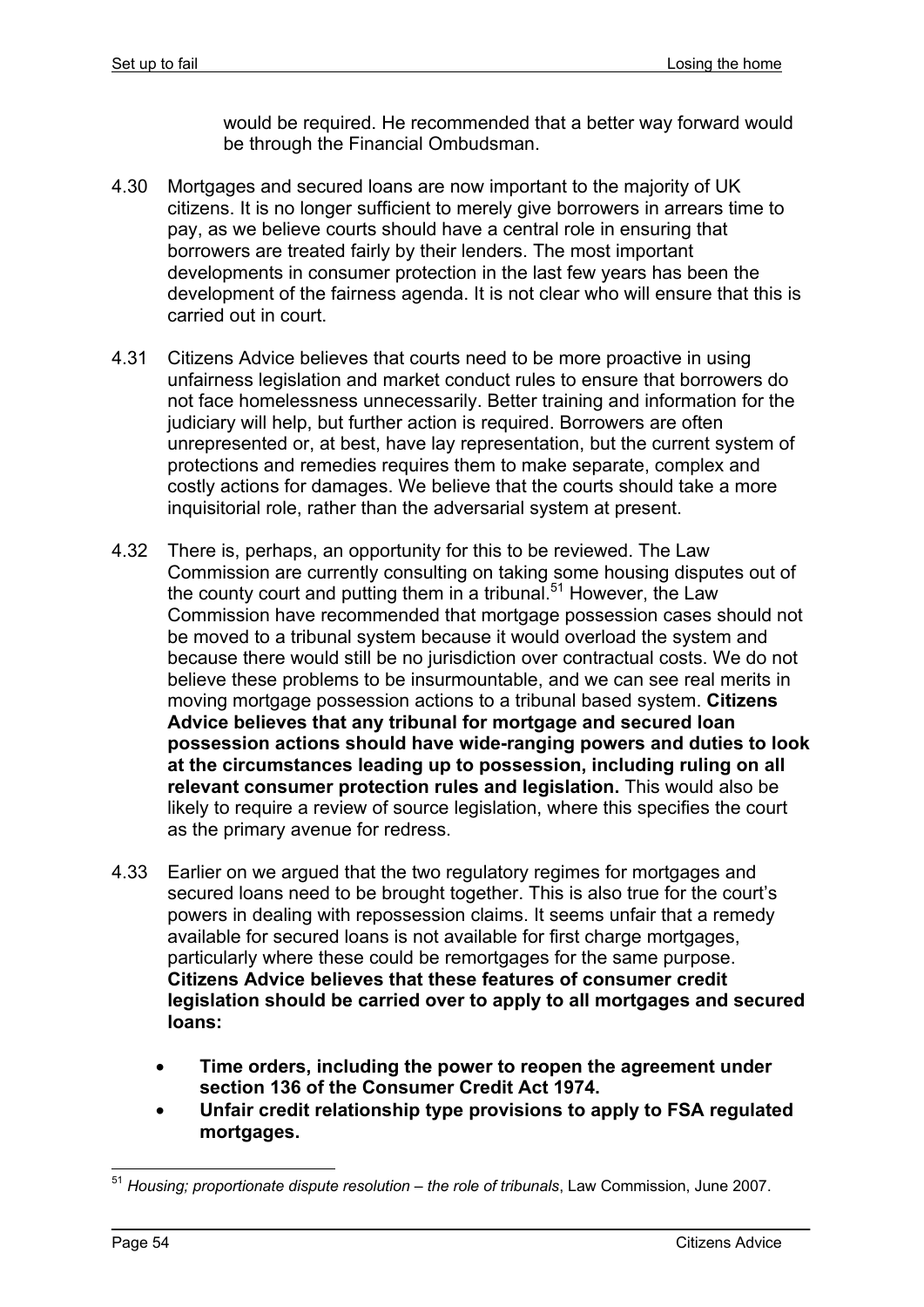## **Mortgage rescue and avoiding repossession**

- 4.34 One of the features of the current growth in county court mortgage possession actions is the relatively low number that result in lenders taking possession, compared to previous years. We have already argued that in part this is due to more aggressive arrears management practices by sub-prime lenders, but it is also a result of increasing house prices. In the mortgage possession crisis of the early 1990s, people had declining or negative equity, but now, most borrowers in arrears might be able to buy their way out, by remortgaging or by selling the house. We decided to test this theory by asking a sample of CAB court desks how many of the clients they had advised at court in May 2007 had wanted to sell or were advised to sell their home as the best alternative to repossession. Just under one in five of clients seen at these court desks wanted to or were advised to sell their home. This is a small snapshot sample, but it might suggest that repossession figures understate the number of people losing their homes due to mortgage arrears. Indeed, many of the advisers contacted said that they thought that some of the other clients would end up selling shortly.
- 4.35 Another way of avoiding repossession might be mortgage rescue schemes. This was held out as the answer to the mortgage repossession crisis of the early 1990s. These schemes were set up between lenders and social landlords where public funding would effectively change the tenure of the property to social housing. This assumes that the borrower would not be able to sell and there was not much equity in the property.
- 4.36 In the last few years a new form of mortgage rescue has emerged from the private sector. In these sale and rent back schemes, the borrower is invited to sell their property to a private landlord at a discount to the full market price, and in return, are able to rent the property back as a tenant. The size of some of the discounts bureaux have reported suggest that some of the providers of these agreements see this as a super-profitable buy-to-let opportunity with a ready-made tenant. The concern raised by CAB evidence on these agreements is that homeowners in a financially and emotionally vulnerable situation are ending up selling their houses for much less than they are worth, as the following cases show:

A CAB in Lincolnshire reported that one of their debt clients had a mortgage and secured loan which he could not afford to pay, plus numerous other debts. He had seen an advert in the local paper for a company which offered him 75 per cent of the market value of his property for a quick cash sale, and then he can rent it back from them for three years at £450 per month. The offer was attractive to the client as so many properties were currently on the market in the area.

A CAB in Tyne & Wear reported that a woman who felt very vulnerable after the death of her husband sold her home to a home buy back company so that she could release the equity in it. The company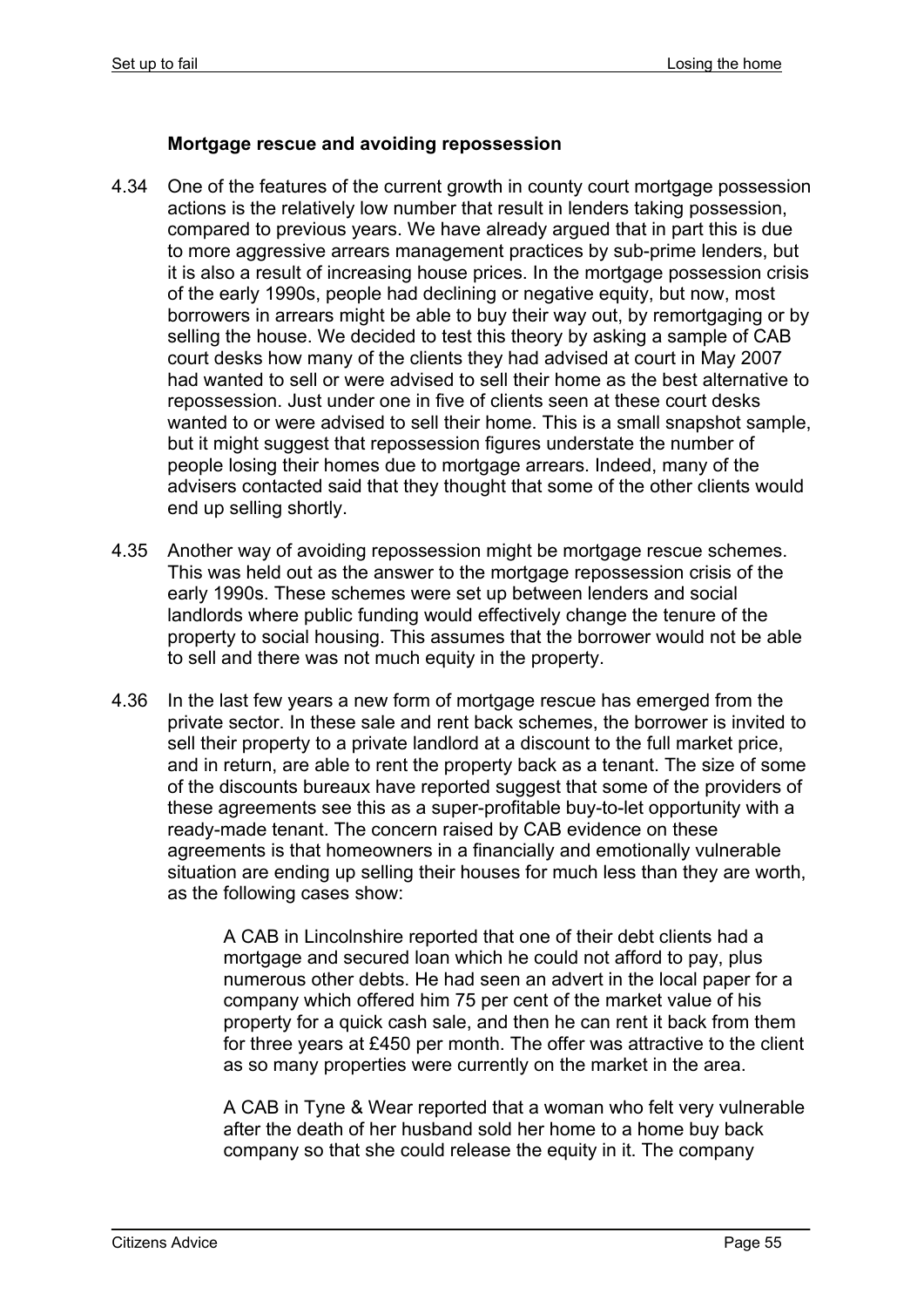bought her house for £100,000, however a year earlier a similar property in the same road had been sold for £145,000.

A CAB in south London reported that a woman in mortgage arrears had been taken to court for repossession. The client found it very difficult to keep up with the terms of the suspended possession order and was signed off work with stress. Her claim on her MPPI policy was turned down. The client then saw an advert for a sale and rent back company in her local free newspaper. She received two home visits from the company's local representative and signed the agreement without receiving any advice or comparative quotes. The property was sold to the firm for £200,000, although it had been valued at £350,000. This just about paid off her mortgage and unsecured debts. In return she received a six month assured shorthold tenancy at an initial rent of £750 per month. At the end of this period, the landlord wanted to put the rent up to £1,300 per month on the grounds that the rent had been incorrectly assessed at the outset. Shortly afterwards the client was back in court facing possession for rent arrears.

4.37 As this case shows, homeowners entering into these agreements are paying tens of thousands of pounds for a tenancy that offers little security of tenure. The landlord can simply end the tenancy by giving two months' notice:

> A CAB in the West Midlands saw a man who had sold his property for £40,000 to a sale and rent back company. The market value of the house was £140,000. Shortly afterwards the landlord served him with a notice saying that he was going to end the assured shorthold tenancy. The landlord later agreed to let the man stay on condition that he paid more rent each month.

> A CAB in Staffordshire reported that a homeowner in mortgage arrears sold his property quickly at 60 per cent of its market value to a sale and rent back company on condition that he could rent it back and purchase it back from the company when his financial situation improved. The client had originally bought his council house, and so had a lot of equity in his property. But he was ill and his situation deteriorated to a point where he was unable to work and was over two months in rent arrears. The sale and lease back company sought possession of the house through the courts.

4.38 Even where longer term tenancy agreements are offered, the security can be worthless, as the following case shows:

> A CAB in the West Midlands saw a pensioner in his 70's who had sold his home in January 2007 for £30,000 to a company on condition that he could stay on as a tenant indefinitely, although he was actually granted a six month assured shorthold tenancy agreement. The property's value was close to £100,000. He sold his house in this way because he had earlier taken out a loan secured on it that he was finding difficult to repay and was panicking that he would be evicted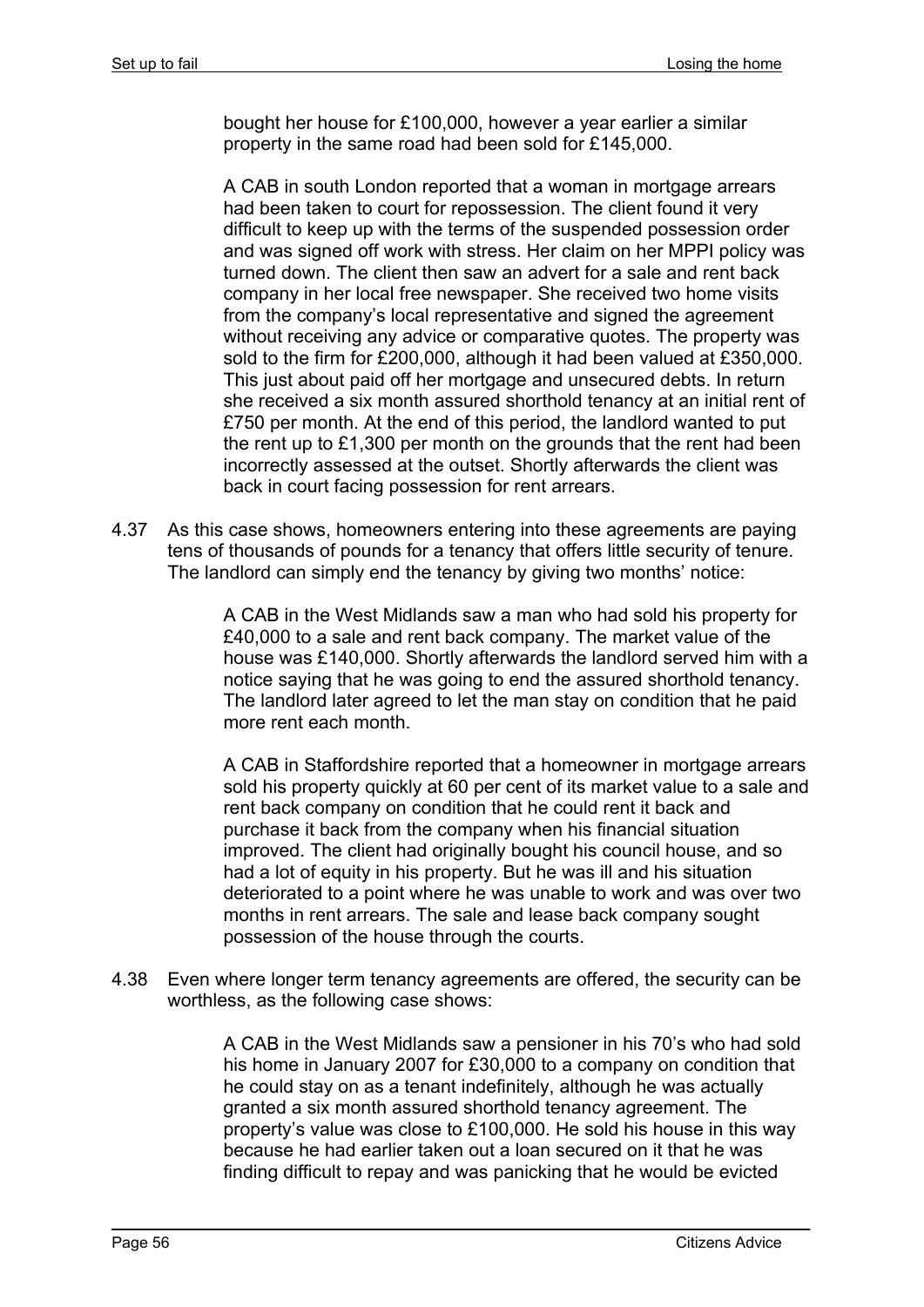due to the arrears. His wife was ill and he did not want to worry her. Some time after the sale and rent back happened, he received a letter from an insolvency practitioner explaining that the landlord's company was in receivership and informing him that he could not stay at the property. He also found out that the landlord's mortgage lender had taken possession action in the county court as the landlord had not been paying the mortgage secured on the property. The 70 year old man and his unwell wife faced homelessness as a result.

- 4.39 The strong implication in this last case is that the landlord's buy to let borrowing was probably unsustainable from the outset. It is also notable that, as the landlord's purchase was at a heavy discount to market value, the position of the lender financing this transaction would have been protected by a low loan to value and a large amount of equity. The net effect was severe detriment falling upon the original homeowner/tenant.
- 4.40 One of the attractions of the schemes for homeowners in arrears is help with paying the rent via housing benefit. However, housing benefit rules are complex, and there is evidence showing how scheme providers can overstate the rules of entitlement and the amount of benefit the new tenant will receive:

A CAB in Somerset saw a couple, one of whom had recently retired and the other was working. They were cold called by a sale and rent back company who offered to buy their house (which had been valued at £140,000) for £75,000 and then rent it back to them for £470 per month. The company representative told them that they would be better off by doing this, but his calculations overstated the amount of housing benefit they would receive as tenants, particularly as the housing benefit rules meant they would not necessarily be eligible for help with rent costs at all. Had they gone through with the agreement they would have sold their house at an undervalue of £65,000 to buy a tenancy agreement that they would not have been able to afford.

A CAB in Kent reported that a woman was in arrears with a mortgage and a secured loan following a relationship breakdown. Her exhusband had paid the loans for a time, but was no longer doing so. The loan company had threatened possession action and the main mortgage lender was ringing her every other night. As the client was on income support and incapacity benefit, she could not afford the repayments, so she approached a sale and rent back company to help. They offered to buy her house for £150,000, although she believed her house was worth £220,000. However the client accepted the offer, so that she would not be made homeless. She was given an assured shorthold tenancy agreement, but the rent was only fixed for a year. The client had been told by the housing benefit department that she might not be entitled to either housing benefit or council tax benefit as she had deprived herself of capital in order to claim benefit.

A CAB in Tyne & Wear reported that their client had severe mental health problems, including an inability to cope with pressure following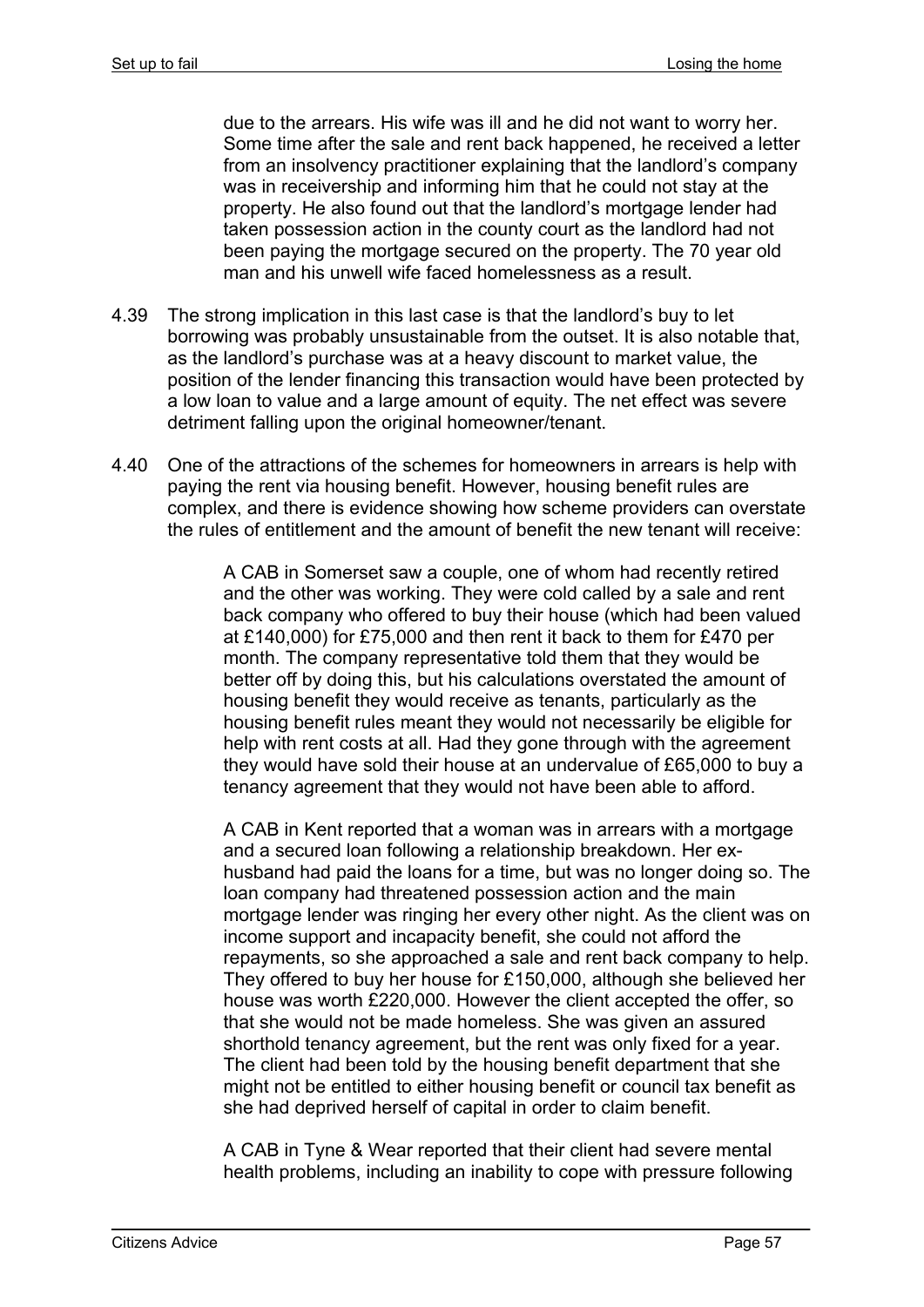death of her partner. She had mounting debts and in order to alleviate these debts she decided to sell her home to a company that would rent it back to her. She needed to claim housing benefit as she could not manage the rent. At no point did the company selling her the property explain to her that she might not be able to claim housing benefit for five years as she previously owned the property. Luckily, the CAB spoke to the housing benefit department and explained the client's circumstances to them and they agreed to look at the documentation prior to a claim to see if it could be accepted. As the mortgage lender had already started possession proceedings, she might be entitled under the housing benefit rules. However the company buying the property and her solicitor had not explained the potential for it to affect her housing benefit.

4.41 The number of companies providing these products seems to be growing, and yet there is no regulation. Whereas equity release schemes for older people and Islamic mortgages (which in many ways are similar to sale and rent back schemes) have recently been brought into FSA regulation, the legislation doing this does not appear to cover sale and rent back schemes. **Citizens Advice recommends that HM Treasury looks at this market with a view to establish a framework of regulation as a matter of urgency.** Whilst we can see these products could be suitable for some borrowers, our evidence shows that vulnerable borrowers have suffered as a result of sharp practice. **Citizens Advice recommends that the OFT investigate sale and rent back schemes with a view to enforcement using their extensive consumer protection powers**.

# **Conclusions**

- 4.42 In this chapter we have made a number of recommendations that would substantially improve the protections available for homeowners at risk of losing their home. Citizens Advice believes that it is no longer appropriate for homeowner debt to be treated as a purely contractual matter. A home is an increasingly importantly source of welfare, as it is the major asset that people will accumulate during the course of their lives.
- 4.43 In the next chapter, we will look at the issue of safety nets for homeowners who fall into financial difficulties, whether these are informal, privately provided or provided by the state.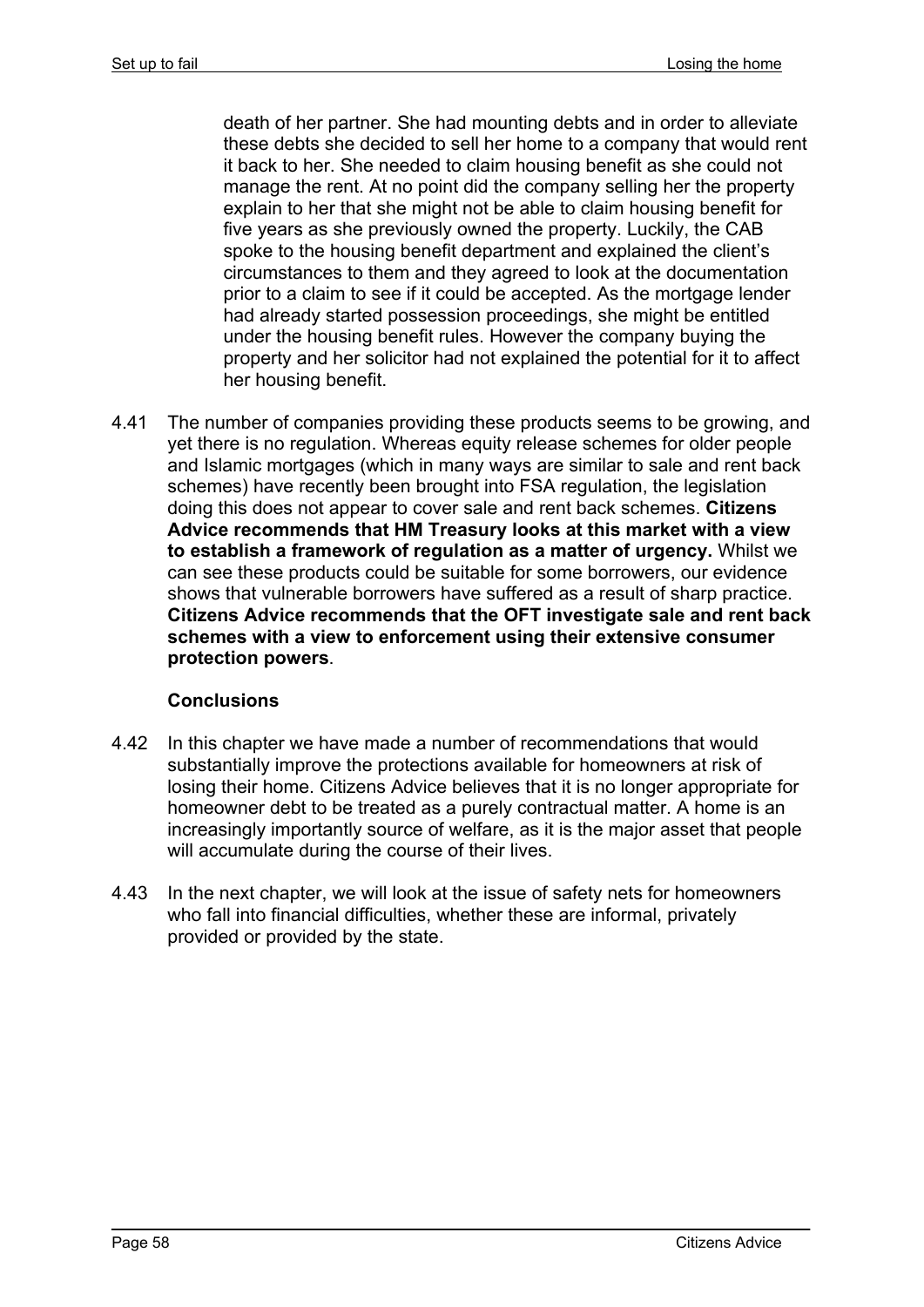# **5. Safety nets**

- 5.1 The previous chapters have looked at how the risk of mortgage default is assessed and how it is managed when it actually happens. In this chapter we will look at how well the risk of default is mitigated for CAB clients with mortgage or secured loans by means of informal and formal safety nets. Whilst recent policy focus on housing has been on making house purchase more affordable, the evidence from CAB clients in the survey is that purchase price did not seem to be the main cause of their arrears problems.
- 5.2 Instead, a significant proportion of CAB clients told us that their repayment problems began with a change in their circumstances that produced a sudden income shock. Other borrowers reported how a persistent low income had shown how a loan that seemed affordable in the short term might not prove to be so over a longer period. Indeed, the prevalence of fairly recent loans in arrears in the CAB client survey would seem to support this view. Another factor is that the average estimated value of the CAB clients' homes was only 75 per cent of the average house price for England and Wales as a whole.
- 5.3 This all points to a second concept of affordability as a *dynamic* problem where the initial house price is less important than the effectiveness of the safety nets available to borrowers when things start to go wrong. Indeed we would argue that the rise in arrears cases seen by bureaux and the number of possession actions suggests that dynamic affordability is the most pressing short term issue for low income homeowners. The fact that these problems have become increasingly apparent over a period of still fairly favourable conditions for borrowers also suggests that the existing system of safety nets is failing these borrowers on a systematic basis.

### **What's wrong with the existing system of safety nets?**

5.4 The safety net for homeowners has never been a single coherent system, but a mixed economy of personal resources, financial services and state support through the means tested benefits system. Since the reforms to state support for homeowners in 1995, the emphasis has been on private provision as the mainstay, with state support taking a more residual role. However, as many people have observed, current safety nets may not be providing borrowers with adequate support or cover. For instance, the government's own Low Income Homeownership Task Force recommended 'the development of an enhanced safety net/mortgage insurance system that works for all home buyers, which may require enhancing the state safety net<sup>'.52</sup> More recently, a research report commissioned by the DCLG highlighted how a deliberate policy of expanding home ownership could result in the appearance of many more borrowers from marginal groups that would be particularly exposed to the risk of income shock. The report concludes that, 'current safety nets in the

<sup>1</sup>  $52$  Recommendation 7.8 of the Low Cost Home Ownership Task Force, 2003.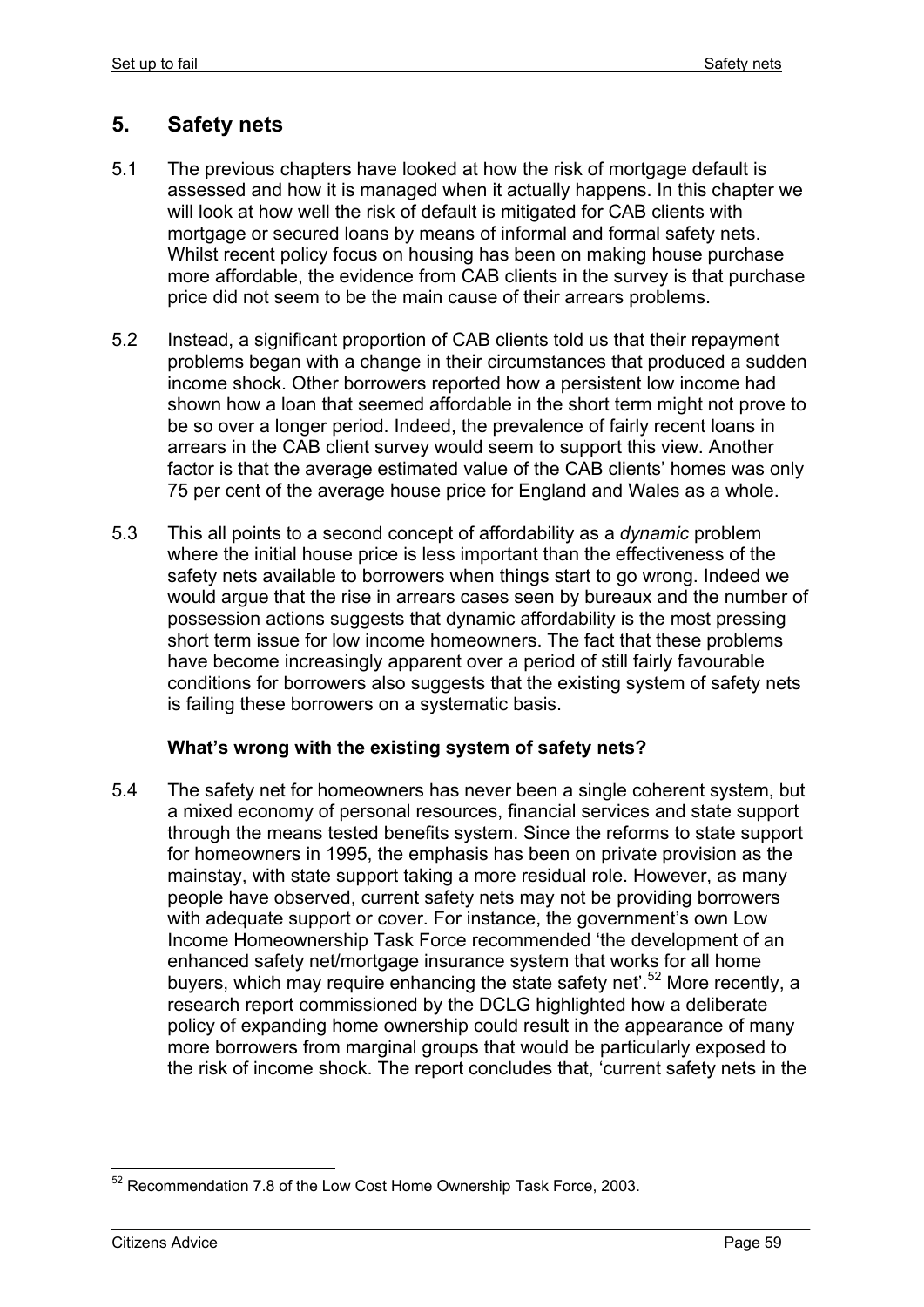UK may not be sufficient to prevent low income homeowners from changes in life circumstances'.<sup>53</sup>

5.5 An overview of the elements of the current system is provided by Ford and Wilcox in the table below.<sup>54</sup> We have added forbearance into the list of short term resources.

|  |  |  |  | Safety nets to support mortgage payments |
|--|--|--|--|------------------------------------------|
|--|--|--|--|------------------------------------------|

| <b>Short term</b>           | <b>Medium term</b>                                     | Long term |
|-----------------------------|--------------------------------------------------------|-----------|
| Savings                     | Insurance $\rightarrow$                                |           |
| Flexible mortgage resources |                                                        |           |
| <b>Employee benefits</b>    |                                                        |           |
| Forbearance                 | $\leftarrow$ Means tested state benefits $\rightarrow$ |           |

5.6 As we will show in the next sections of this chapter, this only looks like a complete system by making a number of hopeful assumptions both about the resources available to borrowers and the way that borrowers, government, lenders and insurers behave. Without these assumptions, the safety net is exposed as a collection of threads and holes for borrowers to fall through. Unfortunately the experience of CAB clients with mortgage and secured loan arrears suggests that this is exactly why the safety net seems to be failing them. So what are the assumptions underpinning the different parts of the safety net described above?

## **Short term support: savings**

- 5.7 The key assumption here is that borrowers will be able to continue to keep up with their mortgage payments in the weeks and months following a sudden decline in their income without recourse to support from the state or private insurance. Access to help with mortgage interest payments from means tested benefits (generally referred to as ISMI) usually comes after a qualifying waiting period. In addition borrowers who have taken out mortgage payment protection insurance (MPPI) might find that their policy contains an excess period at the start of the claim.
- 5.8 Research published by the then Office of the Deputy Prime Minister (ODPM) found that 90 per cent of borrowers had some short term protection in the form of savings, flexibility in their mortgage allowing underpayments or a payment holiday, or benefits provided by an employer such as contractual sick pay.<sup>55</sup> However, as the report points out, this leaves a minority of borrowers with no access to initial support. Our concern is that this minority is likely to be concentrated amongst the lower income and credit impaired borrowers that bureaux are currently seeing with arrears problems.

<sup>53</sup> *Social Mobility and Homeownership: A risk assessment. New Horizons Research Programme.* DCLG, 2007.

<sup>54</sup> *Managing risk and sustainable home ownership in the medium term: reassessing the options.* Janet Ford and Steve Wilcox; Joseph Rowntree Foundation, 2005.

<sup>55</sup> *Homeowners Risk and Safety Nets, Mortgage Payment Protection Insurance (MPPI) and beyond,*  2004, Office of the Deputy Prime Minister (ODPM).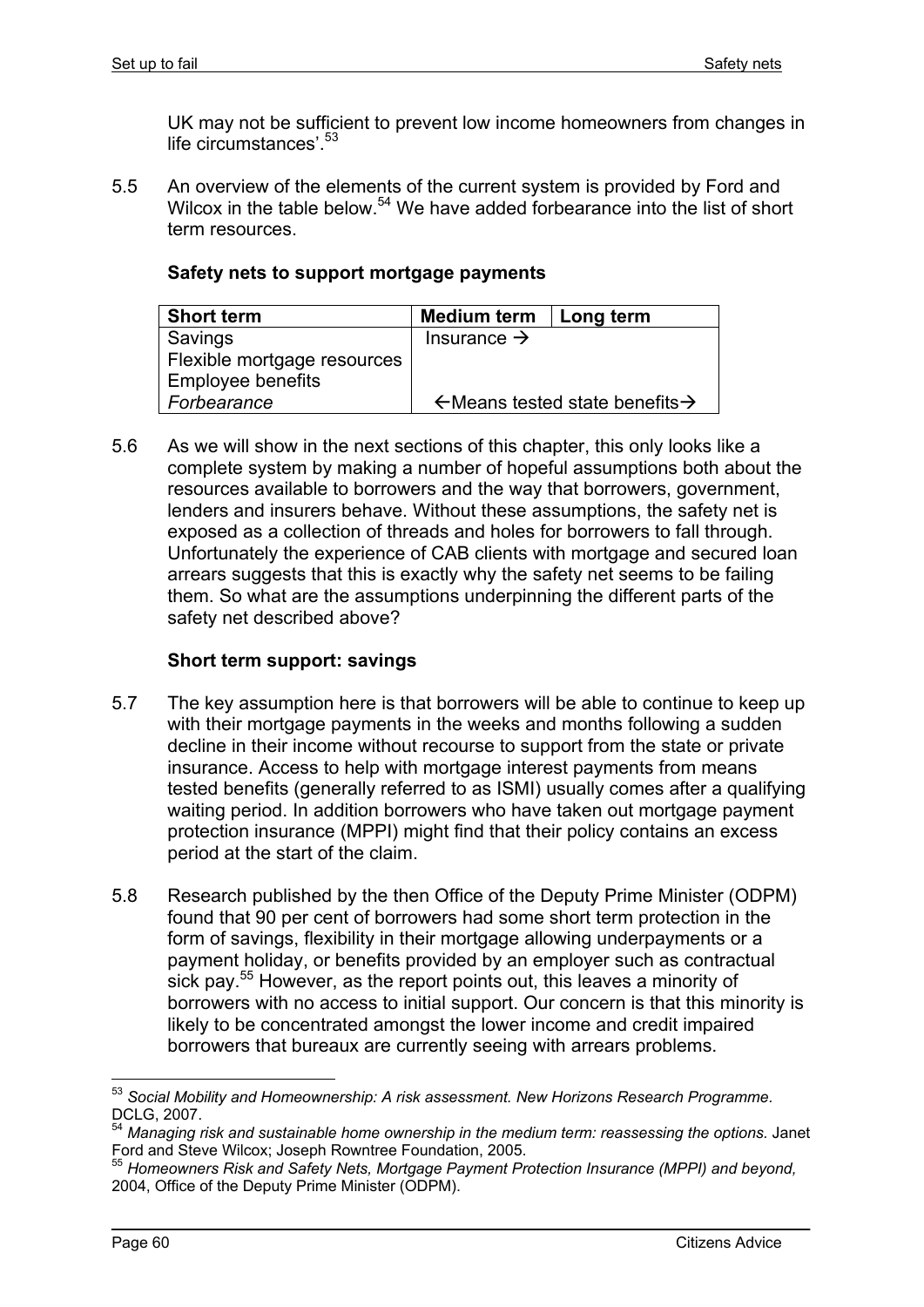5.9 Out of the 16 CAB clients we interviewed for this report, only one said that they had savings available to put towards the mortgage following a shock to the regular income. In contrast, others had managed by borrowing off family or friends.

> "I am getting absolutely nothing. I am borrowing at the minute off family and friends."

Client B

"We're still up to date with the mortgage payments. My children who are working although not living at home are chipping in hoping that daddy will start this new job he's been promised on the 1<sup>st</sup> October because it's their inheritance as well."

Client F

5.10 As this last quote suggests, loans from family and friends and likely to be fairly soft and could therefore be regarded as a form of interfamilial saving. In contrast other borrowers can only keep up with their mortgage payments by using commercial credit. For instance a recent survey by YouGov for ROOF magazine found that six per cent of households relied on credit cards to meet their mortgage or rent payments.<sup>56</sup> CAB clients have told a similar story:

> "We only had one month's mortgage arrears as that was the one thing we did try and stay on top of. Obviously everything else, the car, the bank loans and the credit cards, was behind*.*"

Client A

"That's when it starts going pear-shaped because you can't pay anybody. You're robbing Paul to pay Peter one week, and somebody gets left out. Of course, then I started getting further and further into debt, my direct debit bounced, and then of course you get bank charges every time… So, my wages were going in, and just being eaten up by bank charges, so you still have got no money to pay the mortgage or anyone else."

Client K

# **Short term support: flexible mortgages or inflexible lenders**

5.11 Previous research has described the development of flexible mortgage products that allow borrowers to overpay when they can afford it to build up a buffer allowing underpayments or payment holidays in the event of short term drops in income.57 It has been argued that flexibility by lenders might become an integral part of the mortgage safety net and it is easy to see how this could be particularly useful for borrowers with either variable incomes or fairly low fixed incomes where occasional expenditure shocks could otherwise trigger

<sup>56</sup> Shelter press release, 17 October 2007.

<sup>57</sup> Ford, J., Quilgars, D., Burrows, R., Rhodes, D., 2004, *Homeowners Risk and Safety Nets: Mortgage Payment Protection Insurance (MPPI) and beyond*, London: ODPM.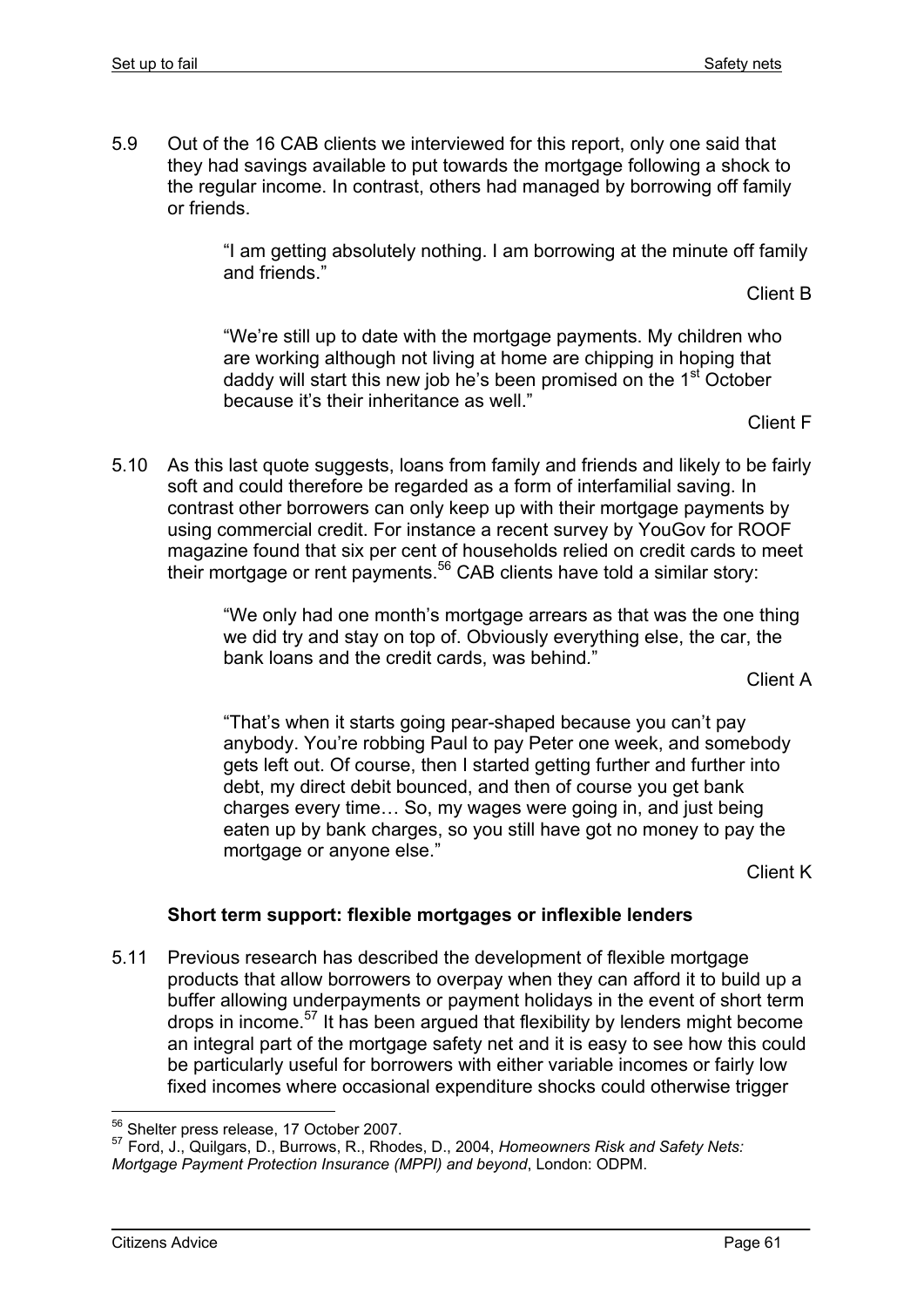an arrears problem. This is summed up nicely by one CAB client who described her arrears problem against a background of persistent low income after her partner fell ill and the slowly spiralling indebtedness that accompanied this:

"It's horrible, opening up your soul to somebody saying, 'look at what a mess we're in'. Because we're not people that fritter money away, it's just slipped away. Something happens and you need the boiler repaired or something happens that you just don't have the money for. So your overdraft gets higher and higher and then OK, you've asked for it so they give you a bigger overdraft but you can't pay it back and the credit card…"

Client D

5.12 An increasing number of lenders now offer flexible mortgage options and this has even extended into some sub-prime product lines. But as the evidence presented in chapter 3 highlights, we are also seeing numerous examples where lenders, and sub-prime lenders in particular, have shown borrowers little by way of forbearance. This is worrying as forbearance is supposedly the mortgage and secured lending industry's key contribution to the short and medium term safety net. This raises a further concern that the spread of flexible mortgages will not accompany forbearance, but might provide some lenders as an opportunity to charge an additional margin for it. It is notable that the *flexible* option carries an additional interest loading in the sub-prime products we have seen. It is hard to see how repackaging good practice as a product and selling it back to borrowers is progress and it raises questions as to what contribution some of these lenders actually make to the safety net. This is well illustrated by the comments of one CAB client who had had arrears problems with both a mainstream and sub-prime lender (that markets a flexible option):

> "They don't do suspended payments – [sub-prime lender] does not bend for anything, you can't reduce or nothing [sic], they do not bend."

"The best mortgage people were [mainstream lender]. Those people were fantastic. They reduced my payments, they froze the extra loan, they helped me anyway they could. I would have gladly let them repossess the house because they were that good to me. I couldn't fault them for it, but the rest - no chance."

Client P

5.13 This contrast sums up the current problems with the help available to borrowers in the short term. An assumption that people will have the resources to manage until insurance or benefit payments for housing costs are payable leaves many borrowers dependent on the goodwill of their lender not to take possession action. Yet, with CAB evidence showing how some borrowers are being taken to court for two to three months arrears, it is hard to see how these assumptions reflect the current reality.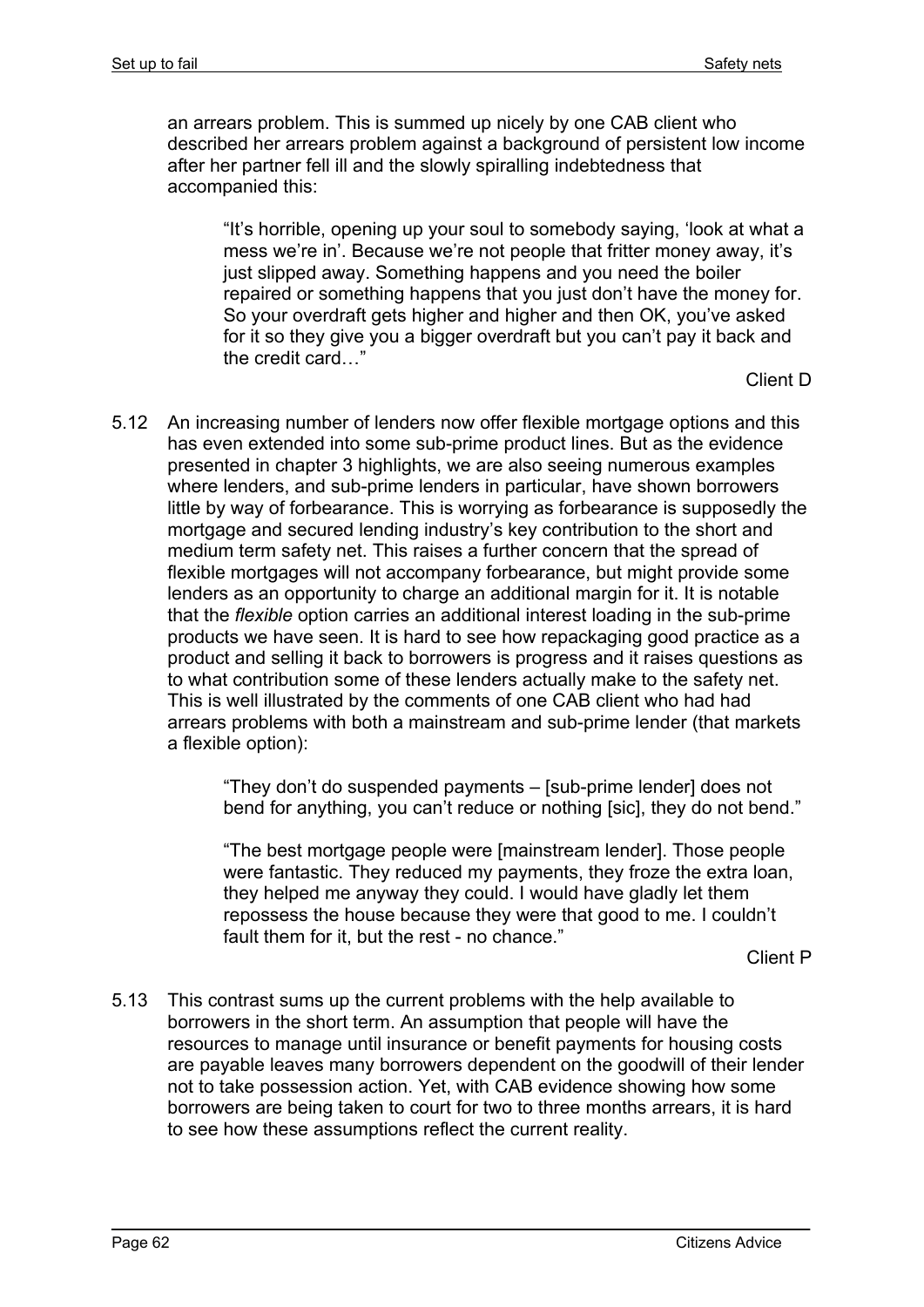### **Support for borrowers in the medium and long term**

5.14 In recent years Government policy on mortgage safety nets has been to encourage borrowers to take out more private insurance, while reducing the support available from the state. The Government's response to the recommendations of the Home Ownership Task Force stated:

> 'The aim is to provide a safety net that provides people with help with their housing costs should they enter difficulties, but that needs to be balanced against the need for people to act responsibly and be able in the short to medium term to help themselves either through work or insurance.'58

- 5.15 This response does not dismiss concerns over the current safety net, but neither does it address them. While it seems reasonable to think that the costs of the safety net should be shared by the parties that gain from this rather than merely falling upon the taxpayer, we believe that there are outstanding concerns about the way the cost burden of the safety net is shared between borrowers, the state, lenders and insurers. But the priority must be to ensure that the arrangements are effective in practice and do not price the most vulnerable borrowers out of the safety net.
- 5.16 We would argue that the current safety net is only likely to work well if three key assumptions hold true against the experience of the majority of actual real life borrowers. These assumptions are:
	- most borrowers do in fact take insurance against the risk of defaulting of their mortgage payments
	- this insurance does in fact provide effective cover for all borrowers at a price within reach of low income borrowers in particular
	- the *residual* state component of the safety net does in fact cover the borrowers whose risk is not adequately picked up by insurance.
- 5.17 Here lies the policy problem that government has to address. It is not just the articulation of the private and state components that is important but how each part actually works for borrowers. In the next sections we assess how well the insurance and state means tested benefit elements of the safety net work for CAB clients.

#### **Insurance take-up**

5.18 A significant limitation with the current safety net is the large number of borrowers who remain uninsured against the risk of mortgage default. Recent research found that for 40 per cent of borrowers who had taken out mortgages since 1993 had no cover against mortgage default at all.<sup>59</sup> Only 16 per cent were covered for both health and unemployment risks. The best rate

<sup>&</sup>lt;sup>58</sup> The Government's response to the recommendations of the Home Ownership Task Force downloaded from www.renewal.net

<sup>59</sup> *Homeowners Risk and Safety Nets: Mortgage Payment Protection Insurance (MPPI) and beyond*, London, ODPM, 2004.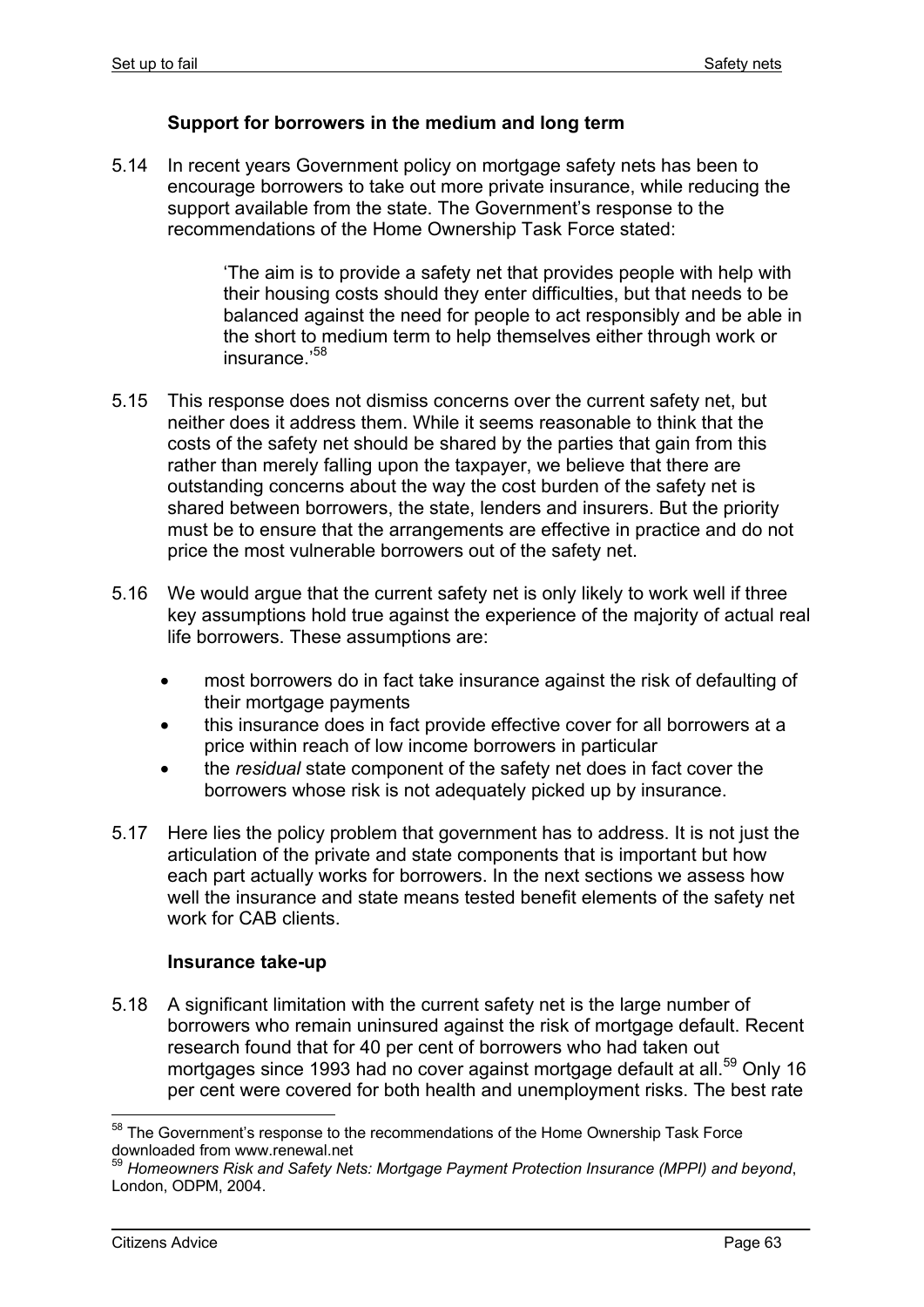of coverage was found to be for health cover at 37 per cent of borrowers sampled. However a large number only had critical illness (CI) cover that is designed to cover major life threatening illness, but not more common causes of incapacity for work. Indeed the Income Protection Task Force have argued that less than 40 per cent for claims for incapacity benefit would generate a payment from CI cover.<sup>60</sup> So the effective cover for the most common health related reasons for loss of earned income is probably rather lower than the above figure suggests. A more general cover against health risks is provided by another product known as income protection (IP) or sometimes as permanent health insurance. However the Income Protection Task Force estimates that around 60 per cent of current IP coverage is in the form of group cover provided through employers. It seems likely that lower income and more marginal employees are less likely to receive these benefits as part of their employment package.

A CAB in Yorkshire reported that a lone parent wanted MPPI in case she was off sick as she had no partner. However she was sold a policy which would only cover her for death, terminal illness or permanent disability. The client faced at least four months on a reduced income due to illness and had no way of paying the mortgage.

- 5.19 Arguably the most common and probably best known product is Mortgage Payment Protection Insurance (MPPI). In this type of insurance the benefits are directed specifically to maintaining contractual mortgage payments. MPPI policies are generally sold by mortgage lenders, although an increasing number are now sold by intermediaries (31 per cent of new policies according to CML data).<sup>61</sup> MPPI policies can include cover against accident, sickness and unemployment (ASU) but do not always do so. Some policies may also cover other circumstances causing people to give up work, such as having to care for a sick or disabled relative.
- 5.20 So the range of risk covered is generally wider than the products described above, but the benefits are often capped to a maximum number of monthly payments in a single claim. For instance, the CML have produced a baseline specification that sets out minimum standards in the MPPI policies offered by its members. This suggests a maximum of 12 monthly payments in respect of a single period of illness/disability or unemployment. This in part explains why the insurance part of the safety net is equated with the medium term; the theory being that this strikes a balance between the cost of the policy and a length of cover suitable for most claimants.
- 5.21 This baseline was introduced following the 1995 reforms to try to standardise the quality of products available following concerns that policies were often offering variable benefits and exclusions from cover. Indeed Citizens Advice noted in 1995 that, 'CAB clients… experience fundamental problems with the content and conditions of payment protection policies themselves'.<sup>62</sup> The point

<sup>60</sup> *The Income Protection Taskforce White Paper,* Income Protection Taskforce, 2006.

<sup>&</sup>lt;sup>61</sup> CML statistics on payment protection insurance<br><sup>62</sup> Security at risk: CAB evidence on payment protection insurance and implications for public policy, Citizens Advice, 1995.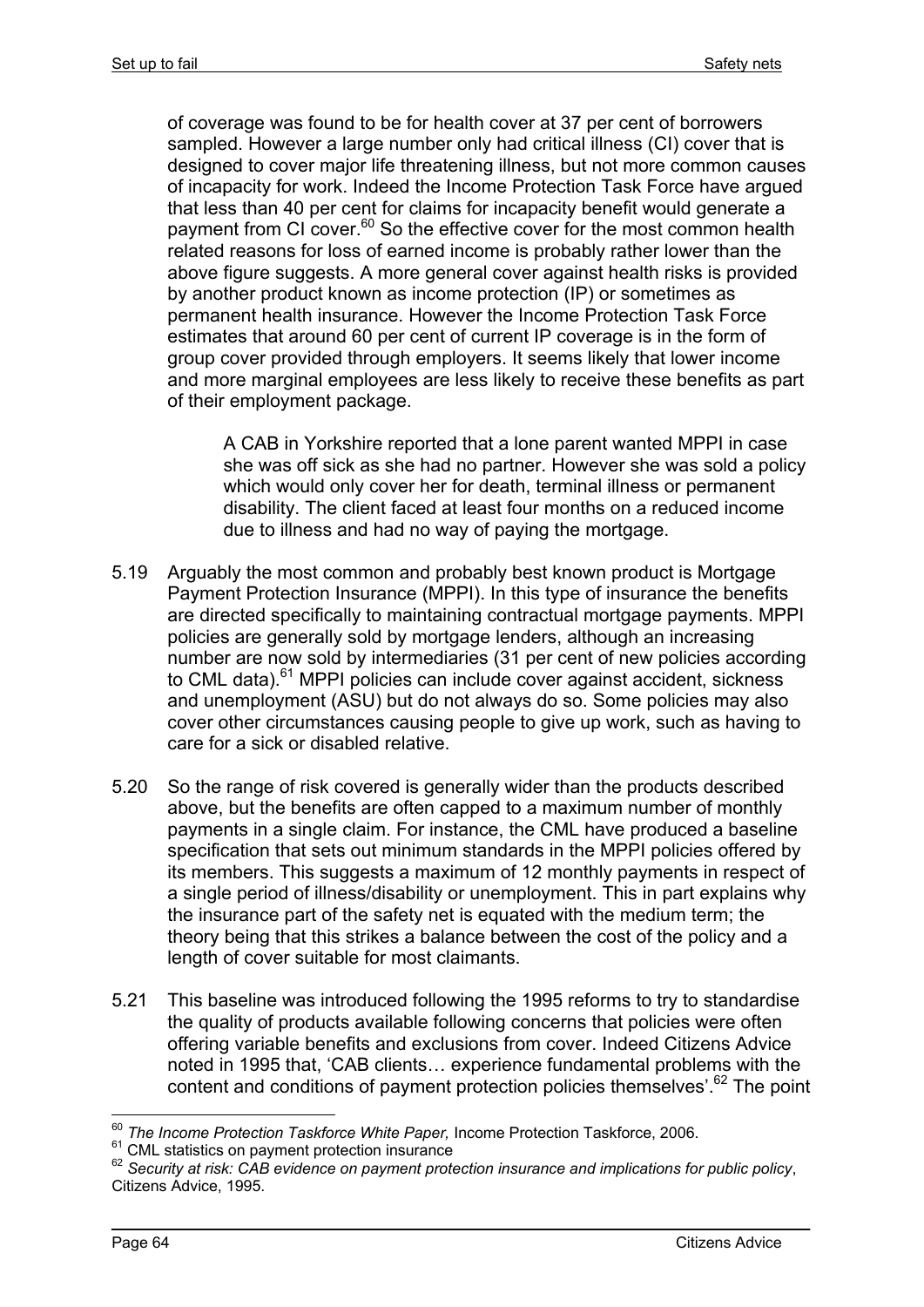to note here is that the 1995 reforms have had to struggle with the realities of extending a private safety net insurance from the outset. To address these realities the CML established the *sustainable home ownership* initiative (SUSHO) in 1997 along with the Association of British Insurers (ABI) and government departments. One of the aims of this was to increase take up of MPPI with a target of 50 per cent of borrowers covered by 2004. While the research cited earlier suggests that at least this proportion of borrowers have some sort of cover, the actual take up of MPPI itself has fallen well sort of this target. CML figures suggest that take up among new mortgages reached around 27 per cent in 2004 but has declined more recently falling to 22 per cent at the end of 2006, the lowest level since 1999.<sup>63</sup>

5.22 CAB evidence suggests that this low level of take up might be in part due to concerns that borrowers have with both the cost and quality of many of the payment protection policies on offer. Firstly, some borrowers have said that they did not take out MPPI because they could not afford the additional payments on top of the mortgage and other house related insurance.

> A CAB in south west Wales saw a 45 year old man who owned his own house. He made an application for help with mortgage costs via income support but was told he would have to wait 39 weeks for payment. He told the CAB that he was very angry about the 39 week waiting period as if he was renting his property he would get housing benefit from the date he stopped working. He did not have MPPI because he was previously working on a low income and could not afford the premium together with his mortgage and other commitments. The client felt that he would have to return to work early against the advice of his GP as otherwise he would lose his home.

A CAB in Kent reported that a woman had remortgaged her house to repay debts. At that time she had a full-time job which she found very stressful and left. She then found another job, but work was sporadic, cold and dusty and affected her health. During this time she used her savings to pay her mortgage and other bills. She then went sick and received statutory sick pay, at the end of which she would get income support. However she would get no housing costs for 39 weeks. There was no mortgage payment protection as she could not afford this. The client told the CAB that she was very upset because she had worked hard all her life and now got little help.

5.23 Secondly there seems to be a growing belief among borrowers we have spoken to that payment protection policies often do not pay out when needed:

> "We've had payment protection before. When my partner lost his job he wasn't covered, only you are covered. I looked at it and you've basically got to be dying to be covered for your payment protection." Client A

 $63$  See the CML website pages on the sustainable home ownership initiative at www.cml.org.uk/cml/policy/issues/230 (downloaded May 2007). Statistics on MPPI take up are also published by the CML on line at www.cml.org.uk/cml/statistics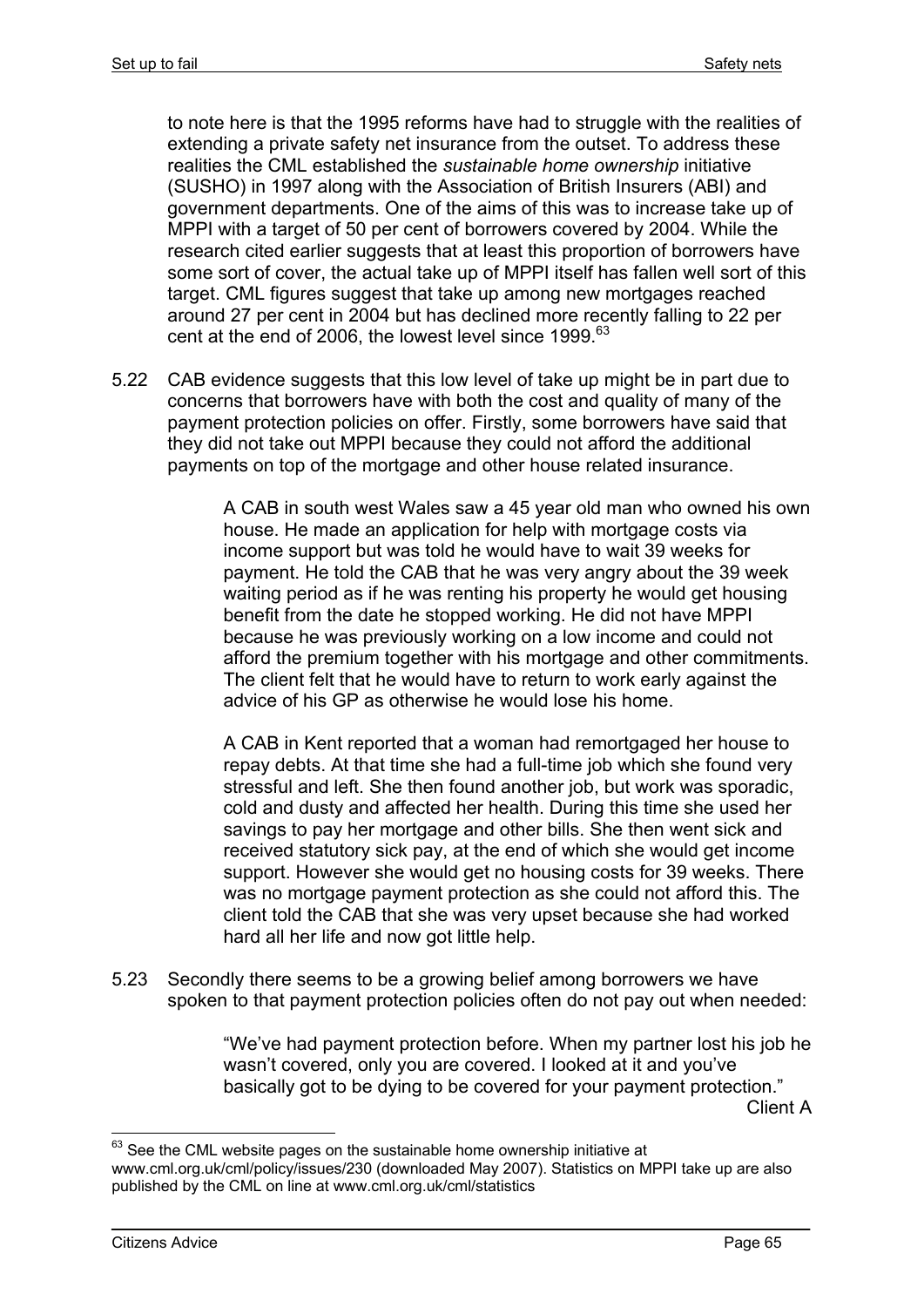"I think insurance is basically a protection racket that has been legalised. I've got a total and utter mistrust in insurance policies because I have tried to claim on insurance policies before. I found that insurance companies write so many bits into the small print that they'll always try and get out of it."

Client F

5.24 CAB evidence shows that many borrowers have experienced this, due to exclusion clauses or poor administration of claims:

> A CAB on Merseyside reported that a lone parent client working in a care home fell ill with depression which was being treated by her GP. Her only income was statutory sick pay and she was unable to pay her bills. She made a claim on her payment protection insurance but this was refused because she had not been treated by a consultant psychiatrist. Her mother died which added to her depression and she got deeper in debt. She returned to work and was assaulted by a resident, and had to take time off work again. She began to get letters from her creditors which rendered her unable to cope and she went into a further bout of depression, again treated by her GP. The client ended up with a suspended possession order for mortgage and secured loan arrears and owed about £13,000 to other creditors. She had also been fined for not having a TV licence, and her telephone had been disconnected. The bureau noted that their client had got deeper into debt and she had made a slower recovery from her illness than she would have done if the insurance company had paid out.

> A CAB in Leicestershire reported that a man fell into mortgage arrears when he lost his job. Two months after becoming unemployed, he claimed on his MPPI policy. The insurer sent him a list of information they required which he supplied. However, they subsequently asked for further information, spinning out the settlement of his claim. The client had received notice from his lender's solicitors that they were starting possession proceedings. Prior to losing his job, he had had no serious problem with making his mortgage payments and felt the insurance company was taking an unreasonable time dealing with his claim resulting in a real threat to his home.

5.25 Whereas the SUSHO initiative and baseline provides some quality standards for most first mortgages, there are much weaker standards for PPI sold with secured loans. Our 2005 evidence report on PPI, *Protection Racket,* highlighted the differences between the CML baseline and that produced by the Finance and Leasing Authority (FLA), a trade association which includes many secured lenders. $64$  The cases below show that PPI on secured loans can be the weak link in the chain. CAB evidence more commonly describes

<sup>1</sup> <sup>64</sup> *Protection racket: CAB evidence of the cost and effectiveness of payment protection insurance,*  Citizens Advice, 2005.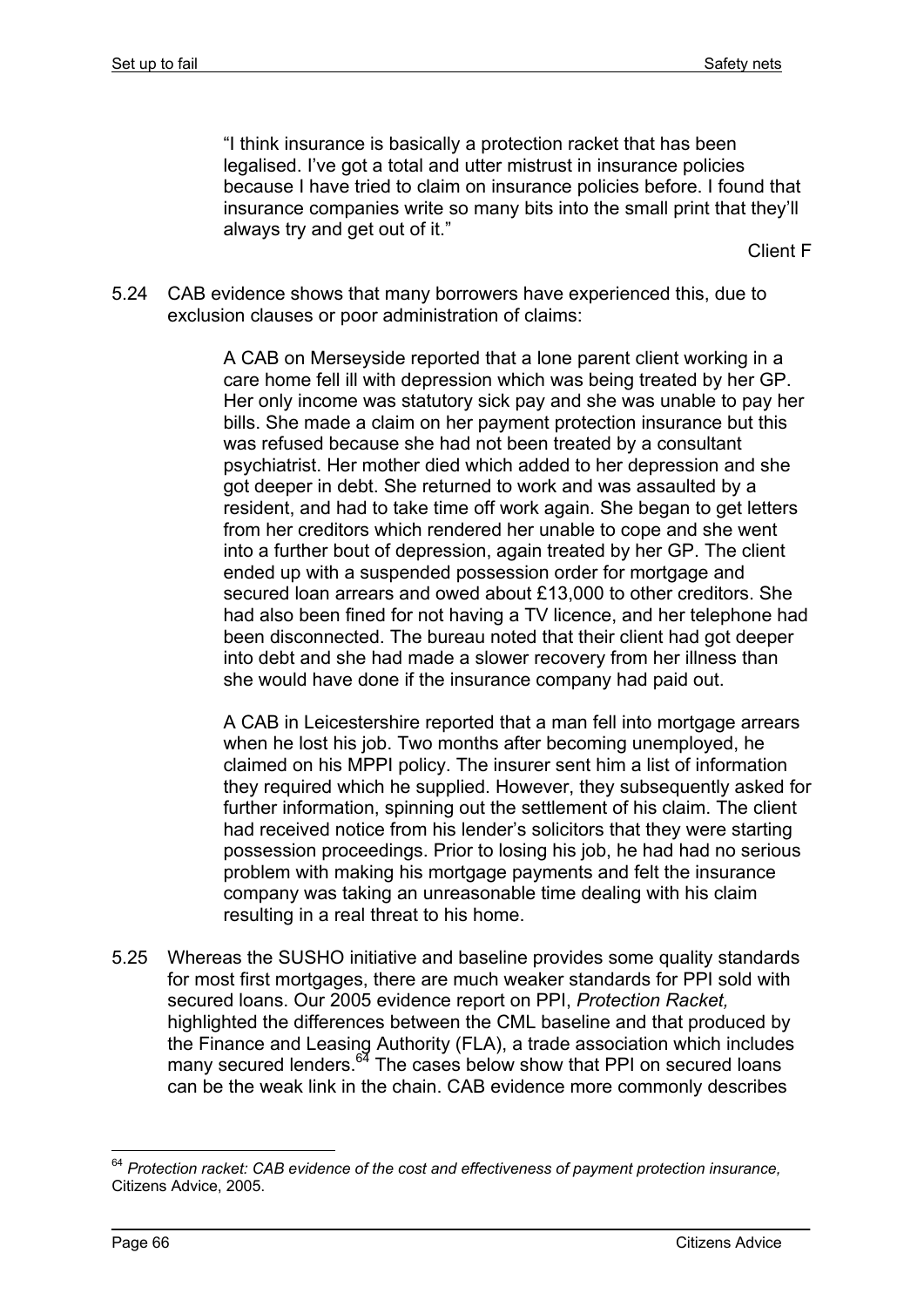blanket exclusion clauses such as bad backs and mental health on PPI sold with secured loans:

A CAB in Warwickshire reported that a married woman had been off work sick due to an accident at work, which had caused severe back pain. The client and her husband had taken out a secured loan with payment protection insurance the previous year. Although the client had spent £45 on medical certificates to support the claim, the insurers turned it down because the small print states that the insurance does not cover any period of disability relating to backache and related conditions unless there is X-ray evidence of abnormality. The client's GP would not agree to X-rays as it was not medically necessary and because the damage was muscular.

A Merseyside CAB reported that a couple were required to take out payment protection insurance when they took out a secured loan. They were not made aware that this would add another £17,000 to the loan of £27,000. When one partner had to leave his job because of panic attacks, they were told that the PPI did not cover claims for mental ill health. They were not able to sell their house, even though they had a buyer, because the lender did not think they would recoup their money. It was the PPI that was putting the clients in negative equity. As a result the couple were evicted and were now living with their respective parents, with their five year old daughter living with her mother.

5.26 As the last case shows, the cost of single premium PPI sold with secured loans can exacerbate the debt problem rather than solve it. Other cases show how expensive PPI on secured loans can be:

> A CAB in Surrey reported that a self-employed man took out a second mortgage for £18,000 repayable over 60 months at £540 per month. At the time the client also took out PPI to cover him in case he could not work. This was a single premium of £4,000, which was added to the loan. However, he could not work for a period and got behind on his mortgage payments. He tried to claim against his PPI but was told that his PPI did not cover him because he was self-employed. The company sought to repossess his property.

> A CAB in Derbyshire reported that a client was in arrears with secured loan taken out nine months earlier. The total loan was £60,000 with an additional £15,000 for PPI. With interest, the total repayable over the lifetime of the loan was £203,181. At the time of seeking advice the client was living on £15 per week food money.

> A CAB in Somerset reported that a couple on a low income remortgaged to consolidate debts two years previously. The company they chose advertised on television. At the time they had taken out the loan they were very distressed and it was a relief to have a company who could solve their problems by a quick phone call. The loan was for 25 years, in both names, with the wife as the first named borrower on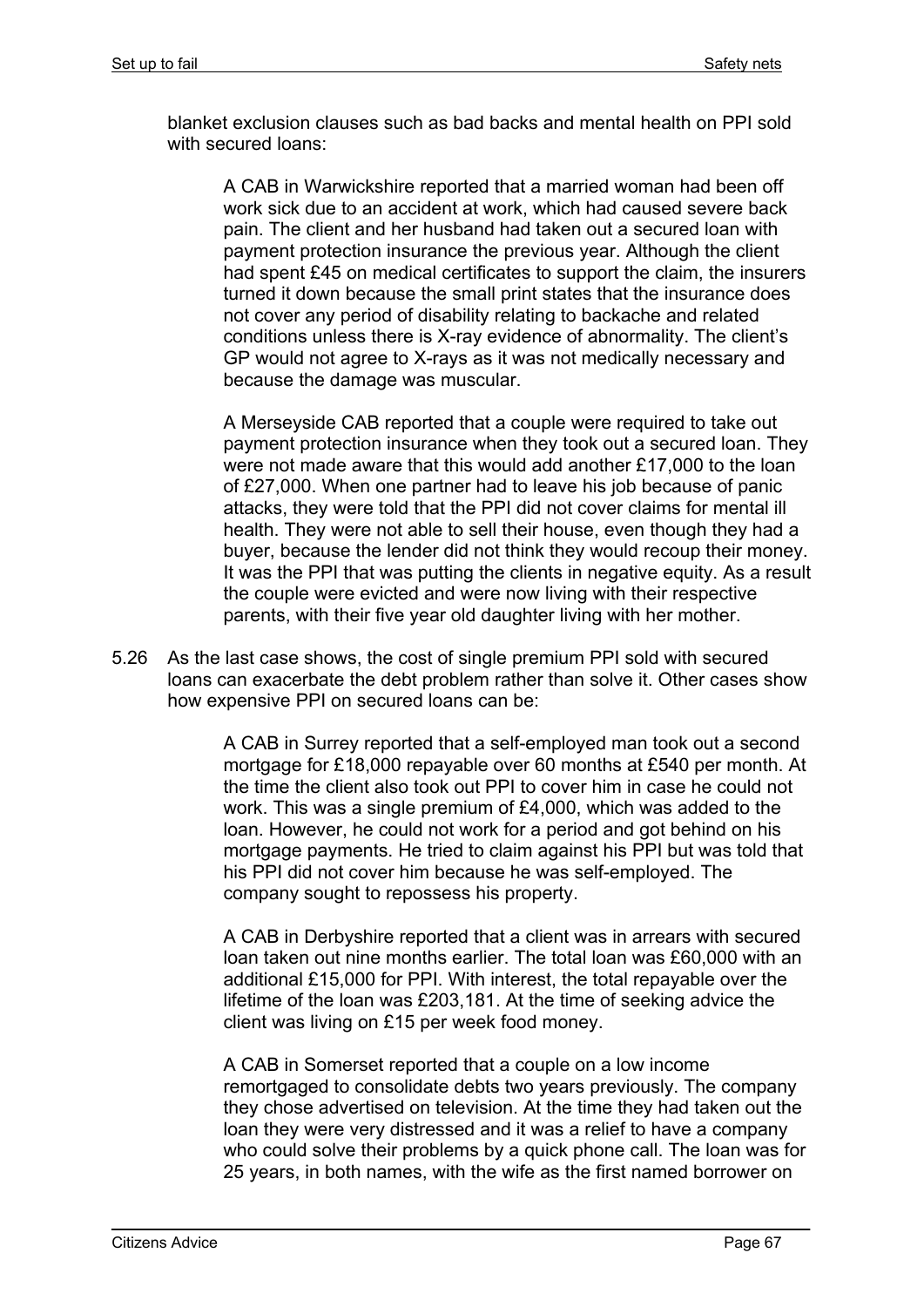the loan agreement and insurance policy. The loan was for £66,500, and the insurance premium was £16,591. The clients were under the impression that the insurance would cover the 25 year term of the loan and would cover them both for death, injury, critical illness and unemployment. However, the small print in a tiny box on the loan application stated that the cover was for five years only and only covered both clients in the event of a death. Only the wife was covered for illness and unemployment.

- 5.27 The failure of insurance as a safety net for all debts was highlighted in the Citizens Advice report, *Protection Racket.* This was the basis for a supercomplaint to the OFT as CAB evidence suggested that a combination of features of the PPI market appeared to be significantly harming the interests of consumers. As a result, the payment protection market, including that for MPPI is now being investigated by the Competition Commission. We hope the Commission will come up with remedies which will address the issues of cost and content that we describe above.
- 5.28 Our evidence shows that the assumption that more borrowers will take out insurance against the risk of mortgage default because state support has reduced has not been borne out. And where borrowers have taken out cover, it has often failed them. In this respect, the 1995 reforms, and government policy since, must be regarded as failing.

### **State support through means tested benefits**

5.29 The ISMI scheme provides payments of interest (but not capital) on loans for home purchase, re-mortgages for the same amount and certain home improvements that meet the conditions of the ISMI scheme rules. It is also unique in being the only direct state support to borrowers to help with repayments of a credit agreement or agreements. A recent overview of Government housing policy explains why this should be the case.

> 'Housing is recognised as an entitlement of all citizens. It is an important part of the right to enjoy an adequate standard of living and is essential to our well-being by providing security and comfort. Government is committed to ensuring that everyone has the opportunity to access a decent home. This is not only for the direct benefit of households, but also for guaranteeing social cohesion and better employment prospects, improved health and education and greater economic inclusion.'<sup>65</sup>

5.30 The headline purpose of the ISMI scheme is therefore to maintain this *fundamental entitlement* for borrowers who have no other resources to draw upon. As a means tested benefit it will only be available to borrowers who have very low levels of income relative to an objective assessment of household need and little or no substantial savings. Its place in the current mortgage safety net is in theory to support borrowers who have either

<sup>1</sup> <sup>65</sup> *Housing Policy: an overview,* HM Treasury and ODPM, 2005.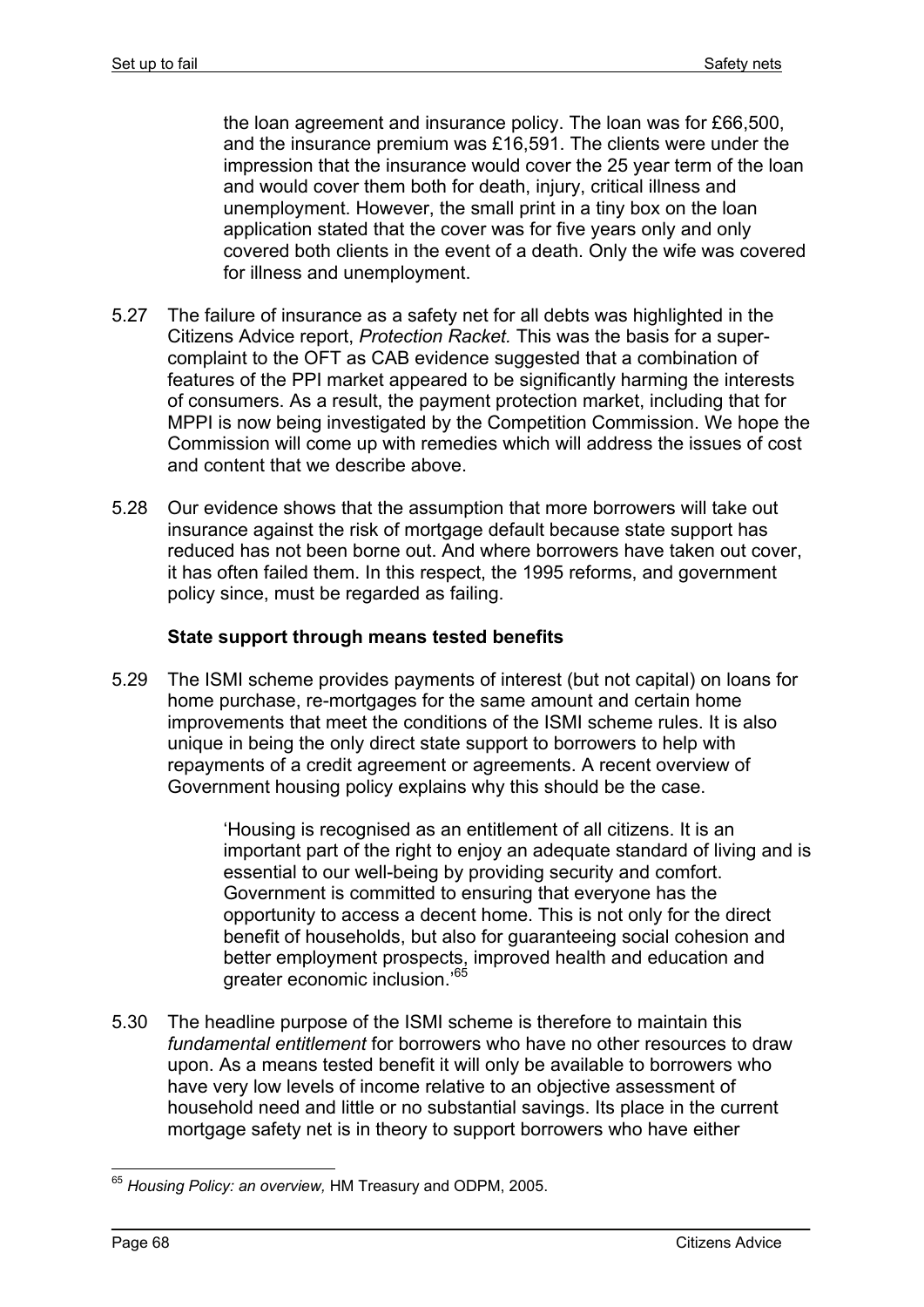exhausted their entitlement to benefits under an insurance policy or who have suffered a catastrophic drop in income for reasons that are deemed as uninsurable. It is therefore very much the protector of last resort of those borrowers in the greatest need of help. So the effectiveness of the whole safety net very much rests up on the assumption that these means tested benefits will in fact pick up those borrowers not covered adequately by insurance.

- 5.31 The ISMI rules state that no housing costs are payable for a specific waiting period, unless the claimant is aged 60 or over or satisfies complex linking rules if they had been claiming previously. For most ISMI claimants, the waiting period is 39 weeks, a period designed to align with the end of a PPI claim. However, there is a shorter waiting period for people in the following circumstances:
	- people who took out their mortgage before the 1995 ISMI reforms
	- carers who meet certain other conditions
	- people who have been abandoned by their partner or whose partner has died
	- prisoners awaiting trial or sentence
	- people whose MPPI claim was refused due to a pre-existing condition or because they were HIV positive.
- 5.32 These people will get no help for the first eight weeks, half their housing costs for the next 18 weeks, and will only become eligible for full housing costs after 26 weeks. The system assumes that people who have experienced uninsurable events will be able to stay in their homes because lenders will exercise forbearance. However CAB evidence has already shown that lenders do not forbear and these waiting periods are causing considerable hardship for people in often very vulnerable situations.

A CAB in Hampshire saw a 24 year old woman with a young baby whose husband committed suicide, leaving her with a mortgage and no income. Because the husband had committed suicide, the life insurance cover they had was unlikely to pay out. She could not pay her mortgage because she had no income, and even if she got income support, the long wait for help with interest payments meant that she could lose her home.

A CAB in south east Wales reported that a single man had recently claimed income support and incapacity benefit due to illness. However he would have to wait 39 weeks for help in his income support with his mortgage. The CAB commented that if he had been a tenant, he would receive housing benefit straight away. As it was, he was at risk of losing his home.

5.33 Help with mortgage interest is only available on the first £100,000 of any eligible mortgage. This restriction was introduced as a result of concerns about unemployed people getting help with large mortgages on luxury homes in the recession of the 1990s. However, since then house prices have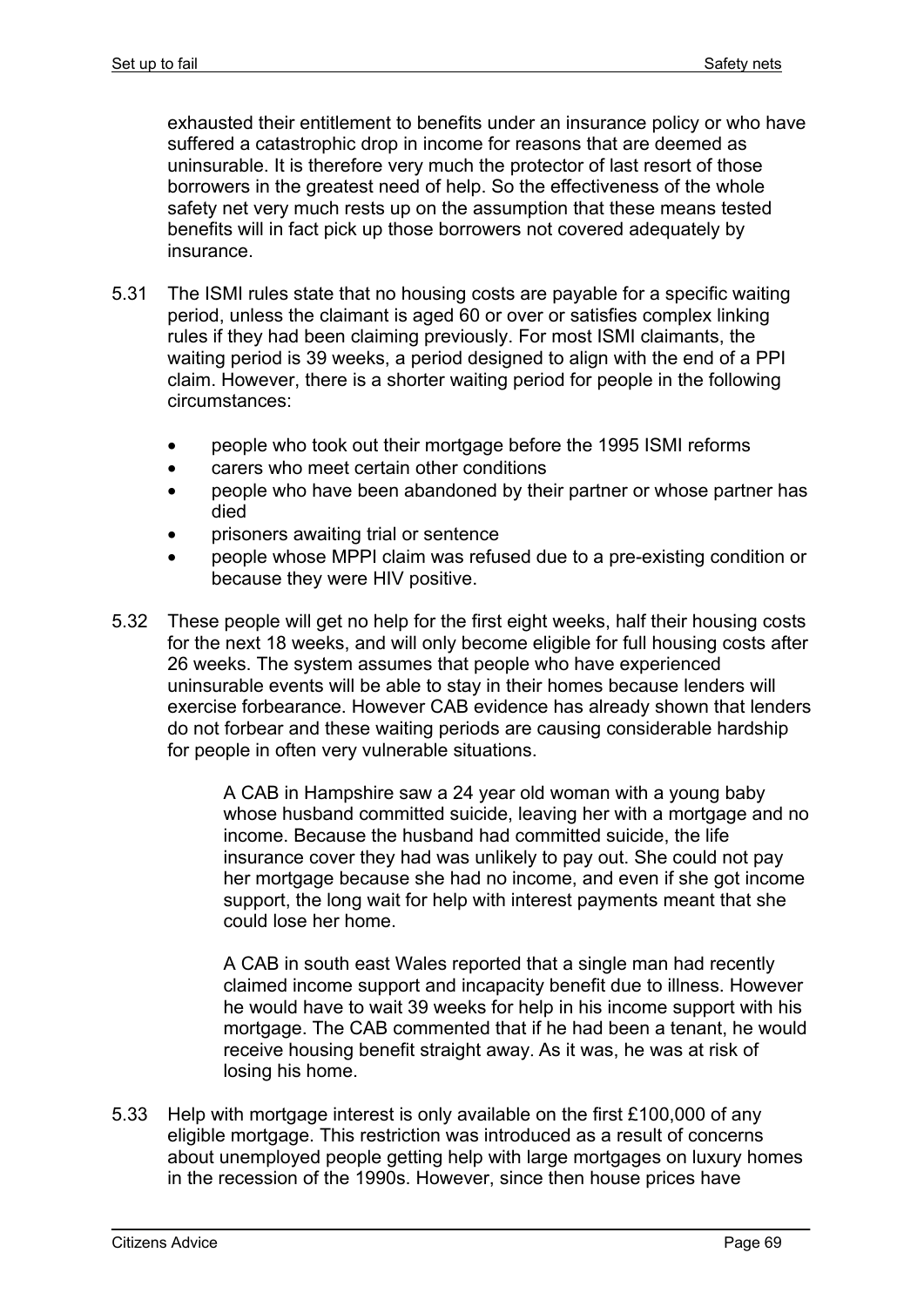rocketed, and this limit is now well below the national average house price. For example:

A CAB in Yorkshire reported a lone parent with three children was struggling to pay her mortgage payment during the 39-week waiting period. However, even when the waiting period is over, her full interest payments will not be met, because her mortgage was £118,000. Making up the shortfall would place her and her family well below the poverty line. The client would therefore have to use money which was needed for her family's essential expenditure.

A CAB in Sussex reported that a single pregnant woman sought advice about the benefits she could claim when she had to give up work to have the baby. However the client had a mortgage of £120,000. She was very worried about how she would manage when she had to give up work and claim income support.

- 5.34 Another source of meanness in the system is the standard interest rate**.** This was brought in by the 1995 reforms to reduce administrative burdens for DWP staff. The standard was originally based on the rates charged by the top 20 building societies, and subsequently changed to the Bank of England Base Rate plus 1.85 per cent. As at 12 August 2007 this is 7.33 per cent. However, this policy takes no account of the fact that most CAB clients seeking advice about mortgage arrears borrowed from sub-prime lenders who charge rates significantly above this standard rate.
- 5.35 The table below shows estimated interest rates, based on the lenders' product information for both self-certificated and right to buy medium adverse mortgages at 75 per cent loan to value (LTV), unless stated, at the reversionary rate. We used this rather the discounted rate as this is the reversionary rate that CAB clients are often paying when they come for advice (see chapter 2). These are rough calculations to illustrate the difference between the interest rates charged by these lenders and the ISMI standard rate, and should not be taken as any kind of product comparison.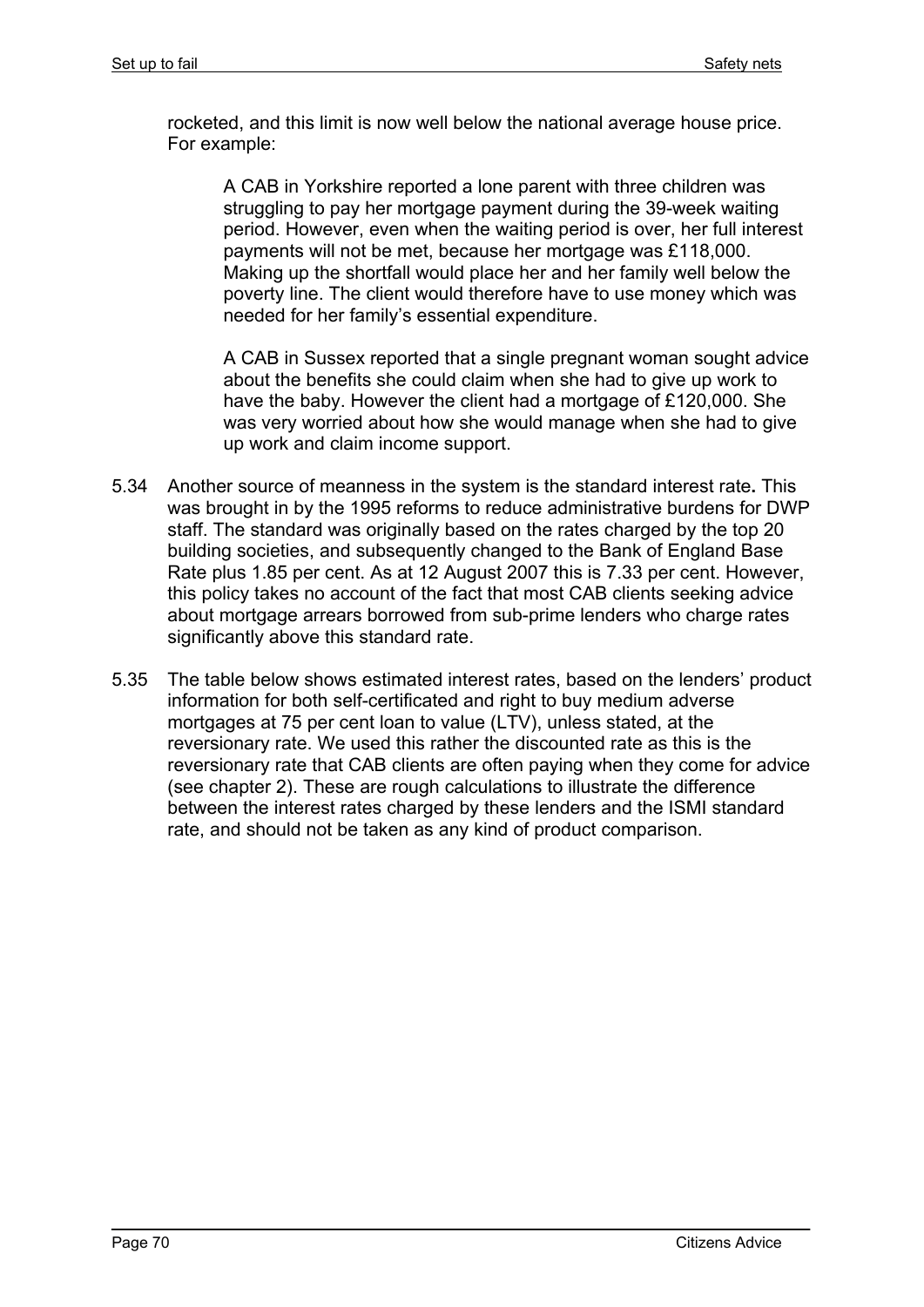| A comparison of the standard interest rate for ISMI and interest rate |
|-----------------------------------------------------------------------|
| charged by some sub-prime lenders                                     |

| Name of lender                              | Rate charged for<br>self certification | Rate charged for<br>right to buy | <b>Difference</b><br>between rate<br>charged and<br><b>ISMI standard</b><br>rate |
|---------------------------------------------|----------------------------------------|----------------------------------|----------------------------------------------------------------------------------|
| Kensington<br>Mortgages <sup>66</sup>       | 8.45%                                  | 8.45%                            | 1.12% for both                                                                   |
| SPML <sup>67</sup>                          | 8.65%                                  | 8.65%                            | $1.32\%$ for both                                                                |
| Preferred<br>Mortgages <sup>68</sup>        | 8.81%                                  | 9.01%                            | 1.48% for the<br>former, 1.68%<br>for the latter                                 |
| <b>Platform Home</b><br>Loans <sup>69</sup> | 9.32%                                  | 9.12%                            | 1.99% for the<br>former; 1.79%<br>for the latter                                 |
| Birmingham<br>Midshires $70$                | 8.24%                                  | 8.24%                            | $0.91\%$ for both                                                                |
| GMAC <sup>71</sup>                          | 8.05%                                  | 8.79%                            | $0.72\%$ for the<br>former, 1.46%<br>for the latter                              |

- 5.36 We used these figures to work out the difference between the amount of monthly interest on a £100,000 mortgage on each of these rates and the amount payable on the ISMI standard rate. We chose a £100,000 mortgage as this is the upper ISMI limit. The shortfalls ranged from £60.00 per month to £165.83 per month that the borrower would have to find from their benefit to meet basic living expenses.
- 5.37 We estimate that the highest shortfall represents 41 per cent of a couple's income support applicable amount and a staggering 65 per cent of a single person's income support applicable amount. This is before any allowance is made for capital repayments. This strongly suggests that the standard interest rate rules make ISMI a woefully inadequate safety net for those borrowers paying sub-prime rates.
- 5.38 The following cases illustrate the problems these shortfalls have caused for some borrowers:

A CAB in Staffordshire reported that a couple who had been in receipt of means-tested benefits for several years had a card through their

1

 $<sup>66</sup>$  Kensington Mortgage's adverse product guide, 1 August 2007. Rates chosen are medium adverse,</sup> 70 per cent LTV, as there were no figures quoted for 75 per cent LTV.<br><sup>67</sup> SPML Product Range, July 2007.

<sup>&</sup>lt;sup>68</sup> Preferred Mortgages, product guide, 29 June 2007.<br><sup>69</sup> Platform Mortgage product guide, sourced from their website on 9 August 2007.<br><sup>70</sup> BM Solutions, sub-prime status product guide August 2007.<br><sup>71</sup> Information sou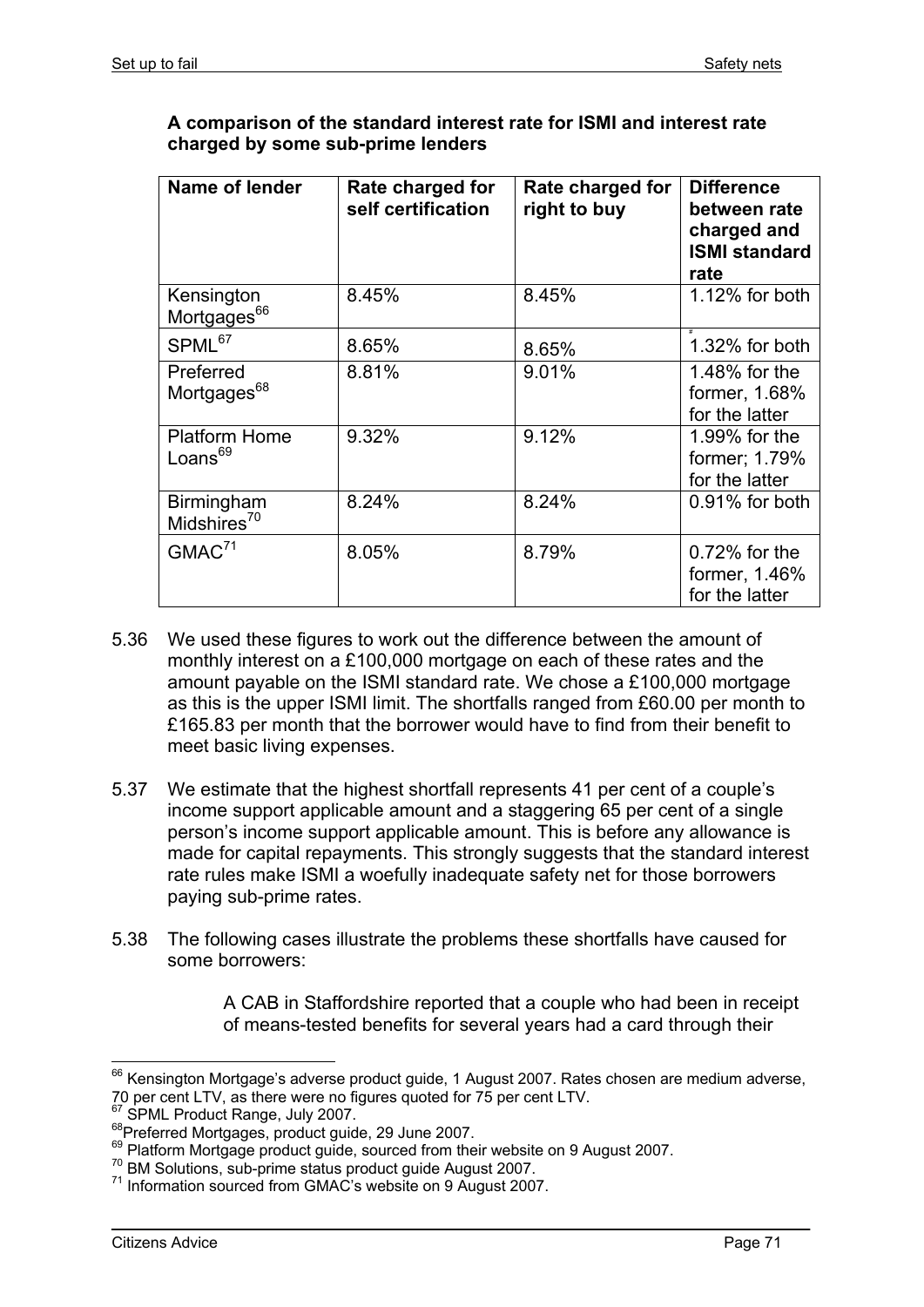door encouraging them to exercise their right to buy. The couple bought their housing association property with a loan from this lender. As the interest rate was 9.59 per cent, there was a shortfall of £130 per month from their income support.

A CAB in Kent reported that a woman whose mortgage interest was paid by income support, was not told by the jobcentre at the beginning of her claim that the amount they would pay might fall short of mortgage repayments, because of the standard rate. The woman was not aware of the shortfall in her mortgage payments until her lender told her she was in arrears.

#### **The need for a mortgage benefit**

5.39 As our survey data and other CAB data shows, problems with mortgage arrears are not always caused by changes in circumstances leading to a total loss of earnings. In many cases, borrowers report either a drop in income through loss of overtime or reduced hours, or the pressure of meeting other expenses on a tight budget as a reason for their arrears problem. People on low incomes but who are still employed are able to claim housing benefit from their local authority if they are tenants. But there is no equivalent benefit for homeowners, as ISMI is only available for those who are working less than 16 hours per week. CAB evidence highlights the hardship this causes:

> A CAB in Hertfordshire reported that a lone parent with a young child worked 22.5 hours per week. Her income from employment was topped up with tax credits. The client had no money to pay her council tax and was not entitled to council tax benefit. The client was a homeowner and paid a mortgage of £470 per month. If she was paying this in rent, she would be entitled to housing benefit of about £41 per week. Although she would still not be entitled to council tax benefit, she would have money available to pay the council tax, as her housing costs would be lower.

> A CAB in east Yorkshire reported that a woman worked 20 hours per week and owned a home on a mortgage. Her partner had died in January 2007 and she was finding it hard to maintain her standard of living. The client sought advice about any benefit that she could claim. Because of the number of hours she worked, she fell between two benefits. She could not claim income support and thereby gain some help with mortgage payments because she worked more than 16 hours per week and was thus deemed to be working full time. She could not claim working tax credit because, although aged over 25, she was not working 30 hours per week, which this benefit deems to be full time.

> A CAB in Devon reported that a lone parent with three children sought advice as to why she was worse off in benefit terms compared to a friend of hers in a similar situation. The client was working and received tax credits. However, as she was a homeowner, she was not entitled to any help with mortgage interest, whilst her friend was receiving housing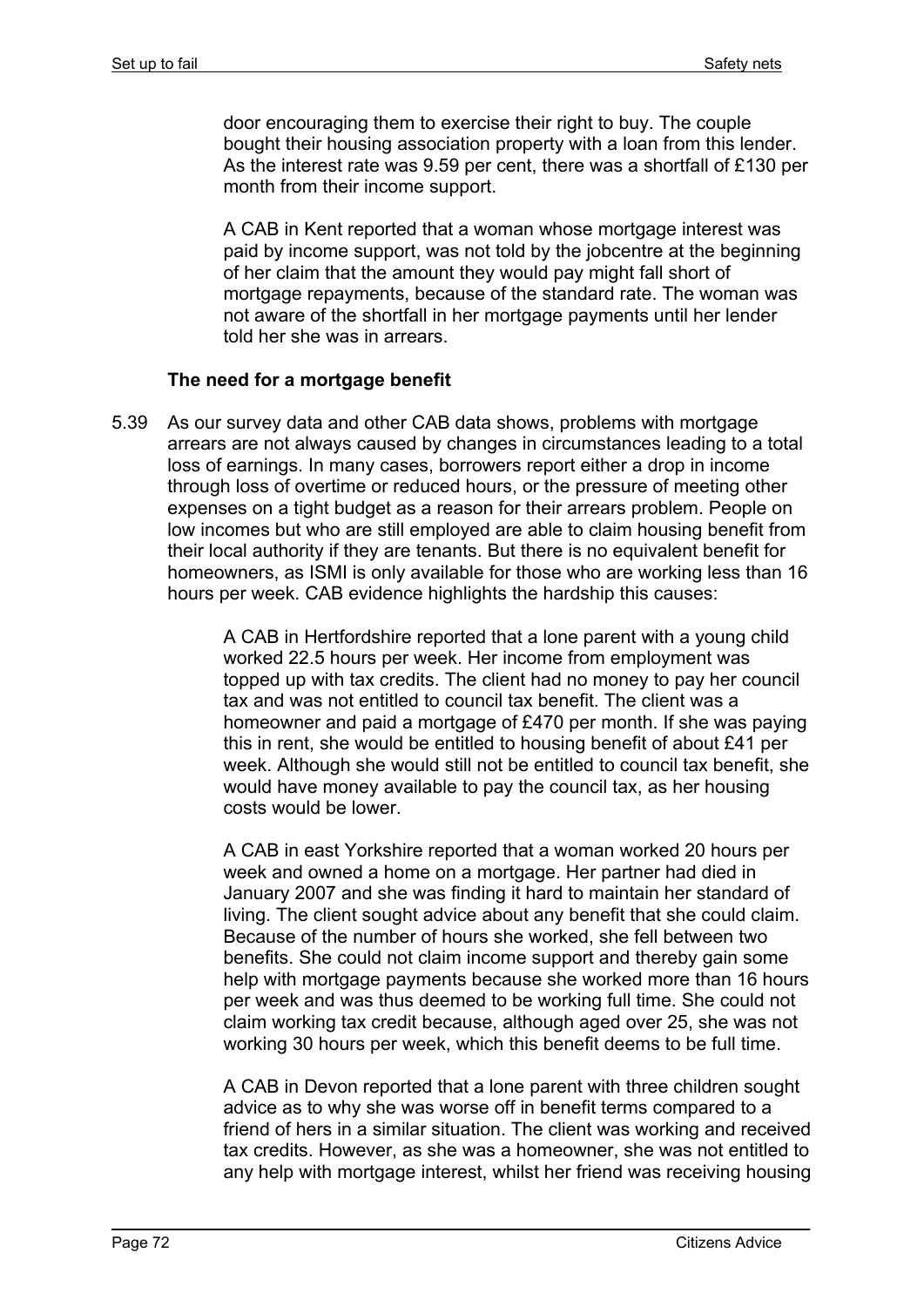benefit to help pay her rent. The CAB calculated that if she was a tenant, she would have received £173 per month housing benefit to help pay her £500 per month housing costs payment. The client felt that she was penalised for being a house-owner.

5.40 This problem is particularly obvious when the borrower has exercised their right to buy their council home, as the following case shows:

> A CAB in Yorkshire saw a couple in their mid-fifties who had exercised their right to buy. The husband was in receipt of incapacity benefit and the wife worked and received a low wage. An adult daughter also lived with them and contributed to the household income. However, both the mother and the daughter's hours of work were reduced, and the couple fell into arrears and were very concerned that they would lose their home. The CAB commented that if they had not bought their house and had remained as tenants, it was possible they could have claimed housing benefit and would not be in danger of becoming homeless.

#### **Conclusions and recommendations**

5.41 As we have shown in this chapter, safety nets for homeowners are piecemeal and fail low income homeowners. Unless the Government acts to facilitate a more coherent, generous and effective safety net, publicly funded support for house purchase at the front end is likely to become a gift for unscrupulous sub-prime lenders at the back end.

#### *Insurance*

- 5.42 We consider that it is not acceptable for government policy to encourage borrowers to enter into private protection insurance markets without giving serious consideration as to how well these markets work for consumers. By way of analogy the government has recently invested considerable resources into ensuring that the pensions system works better for lower to middle income consumers, with the particular aim of increasing take up amongst this group. We have seen previously the scale of possible detriment and financial loss that can accompany mortgage arrears, so it would be reasonable to expect a similar level of investment in getting the mortgage safety net right.
- 5.43 But in respect of the insurance element of the safety net, this cannot simply mean leaving it all for the Competition Commission to sort out. The PPI market inquiry is still at an early stage, but the statement of issues published by the inquiry team makes it clear that 'the focus must be on the competition issues' in the relevant retail markets.<sup>72</sup> This suggests that a number of key issues of wider concern to the effectiveness of the mortgage safety net may fall outside of the terms of reference of this inquiry.
- 5.44 We believe that these *non competition* issues will need to be dealt with in the context of wider public policy on the mortgage safety net and this is not the

1

<sup>72</sup> *Payment protection insurance: statement of issues*, Competition Commission, 2007.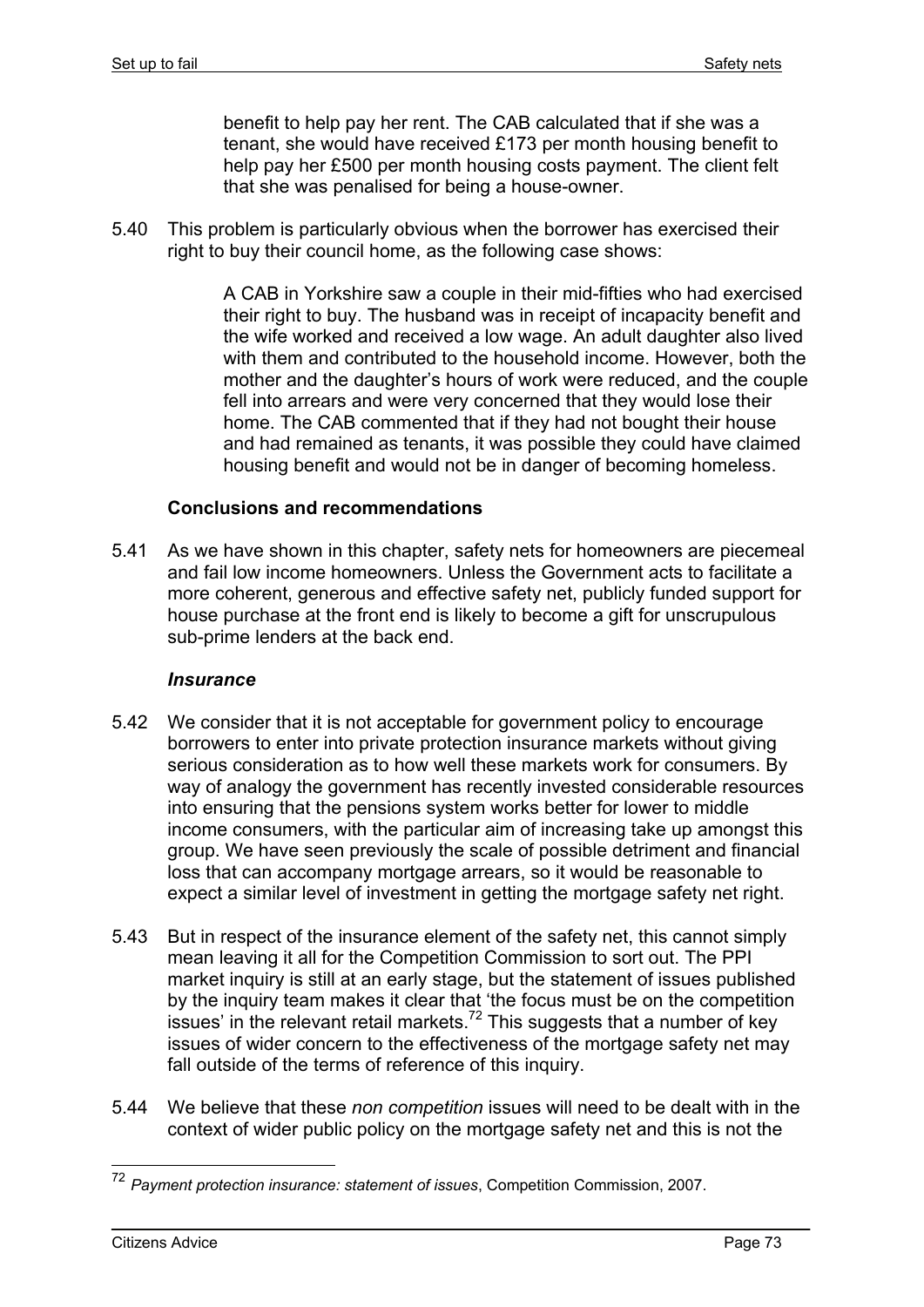role of the Competition Commission. In contrast we believe that government now needs to give detailed consideration of the urgent outstanding questions on take up, effectiveness and the cost burden of the current insurance safety net arrangements. They should not use the excuse of the Competition Commission to delay action.

5.45 **Citizens Advice believes that there is a case for a regulated baseline mortgage payment protection product**. For this to work the costs need to be capped in a similar way to other stakeholder products.

#### *ISMI and an in-work benefit for homeowners*

- 5.46 Our evidence suggests that the ISMI safety net is failing to keep CAB clients out of serious arrears problems, because of the limited help that it offers. **At the very least, we believe the Government should review and update the ISMI rules to make it fit for the needs of borrowers in the present mortgage market, in terms of the waiting period, capital limit and standard interest rate.** This is essential because, as we have outlined, both the nature of the borrowers and the mortgage products have changed significantly since the last major ISMI reforms in 1995.
- 5.47 **Citizens Advice believes that there is a compelling case for help for working homeowners on a similar basis to working tenants.** It seems incongruous that the state currently supports buy-to-let mortgages via payment of housing benefit to private tenants, but does not support low income homeowners in a similar way. Currently homeowners are penalised by the benefits system, and may not be able to afford to return or continue in work because of lack of housing support. This seems to contradict the current government policy narrative of making work pay.

#### *A case for wider reform?*

- 5.48 Although the recommendations we make above would improve the performance of various elements of the safety net, they will not make a coherent system. But even so, we believe that the assumptions underpinning the structure of the safety net would still fail to reflect the reality faced by many borrowers:
	- Borrowers are unlikely to have short term resources, as the CAB client survey showed.
	- Sub-prime lenders in particular fail to show forbearance, and in some cases, are aggressively going for possession.
	- Insurance take-up is unlikely to increase unless the content and cost of policies improves.
	- ISMI is not actually providing the last resort cover.
- 5.49 Taken together, this suggests the need for more than piecemeal reform, and the creation of a coherent safety net, where the costs and benefits are more fairly shared between borrowers, lenders and the state. Proposals for such a wide ranging reform were put forward by the Joseph Rowntree Foundation in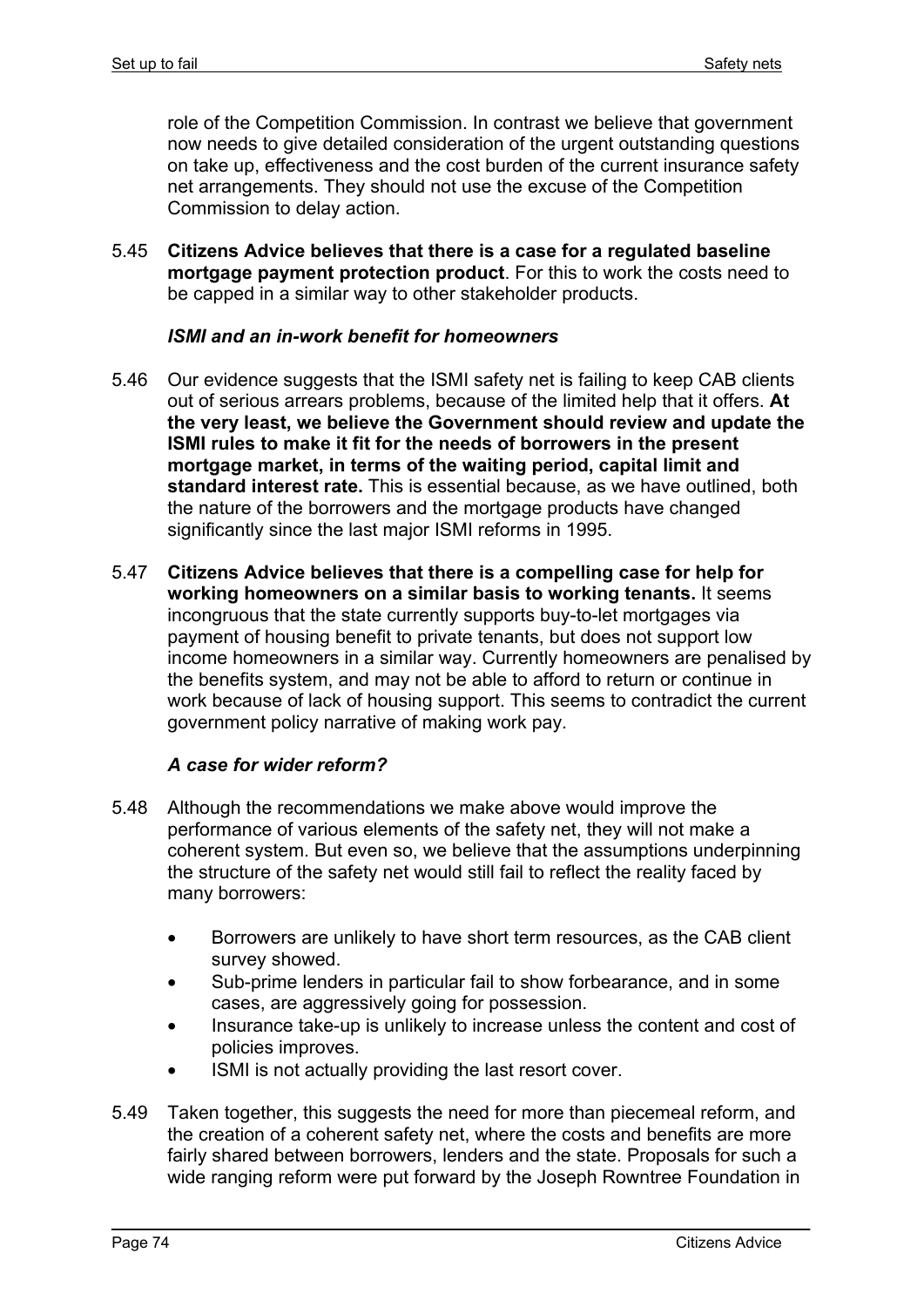a consultation document in 2006.<sup>73</sup> This proposed a scheme where insurance and means-tested benefit support would be bound together. An insurance element would provide non-means-tested support for borrowers who have suffered income loss as a result of an event which is currently considered insurable. For borrowers in uninsurable situations, means-tested support would be available without a waiting period. The proposal suggests that the scheme would be funded by a levy on both borrowers and lenders, as well as through general taxation.

- 5.50 Citizens Advice believes that the Sustainable Homeownership Proposal (SHOP) is attractive for the following reasons:
	- It is a coherent system, which should be administratively more simple resulting in rapid delivery of help for homeowners.
	- It should result in a system that provides adequate support for most borrowers in financial difficulties at a reasonable cost.
	- It would ensure that the good deal that lenders obtain from insurers is actually passed on to borrowers, who would no longer have to shop around for the best deal.
	- The way in which lenders' contributions are weighted could take account of the arrears profile of their lending, including court actions. This could incentivise good practice and internalise some of the additional costs that follow bad arrears management practices.
	- Such a scheme should reduce the risks faced by all borrowers which should reduce the cost of borrowing from sub-prime lenders who currently charge significantly higher risk-based premiums. It could therefore increase the affordability of homeownership.
- 5.51 However, for SHOP to be fully effective, Citizens Advice believes that the following six issues need to be addressed:
	- The insurance element must work for everyone. There is no room for blanket exclusion clauses on illnesses like mental health or bad backs. Similarly it must cover the self-employed, people on short term employment contracts and there must not be an age bar.
	- One of the issues raised in the SHOP consultation was whether borrowers should be compelled to enter the scheme. On the one hand, compulsion would mean the costs would be spread widely, and indeed, compulsion may be necessary to prevent adverse selection problems. On the other hand, if people are forced to pay into the scheme, it seems unreasonable that they would only have access to means-tested help if they suffered an uninsurable event. This may question whether there can be uninsurable events in the scheme, such as relationship breakdown or wide pre-existing condition clauses.
	- SHOP cannot exist without an in-work mortgage benefit or tax credit.
	- The means-tested element would also have to work for everyone. It would not be viable with arbitrary interest-rate caps, or absolute capital

<u>.</u>

<sup>73</sup> *Managing risk and sustainable home ownership in the medium term: reassessing the options. A consultation document*, Janet Ford and Steve Wilcox, Joseph Rowntree Foundation, 2006.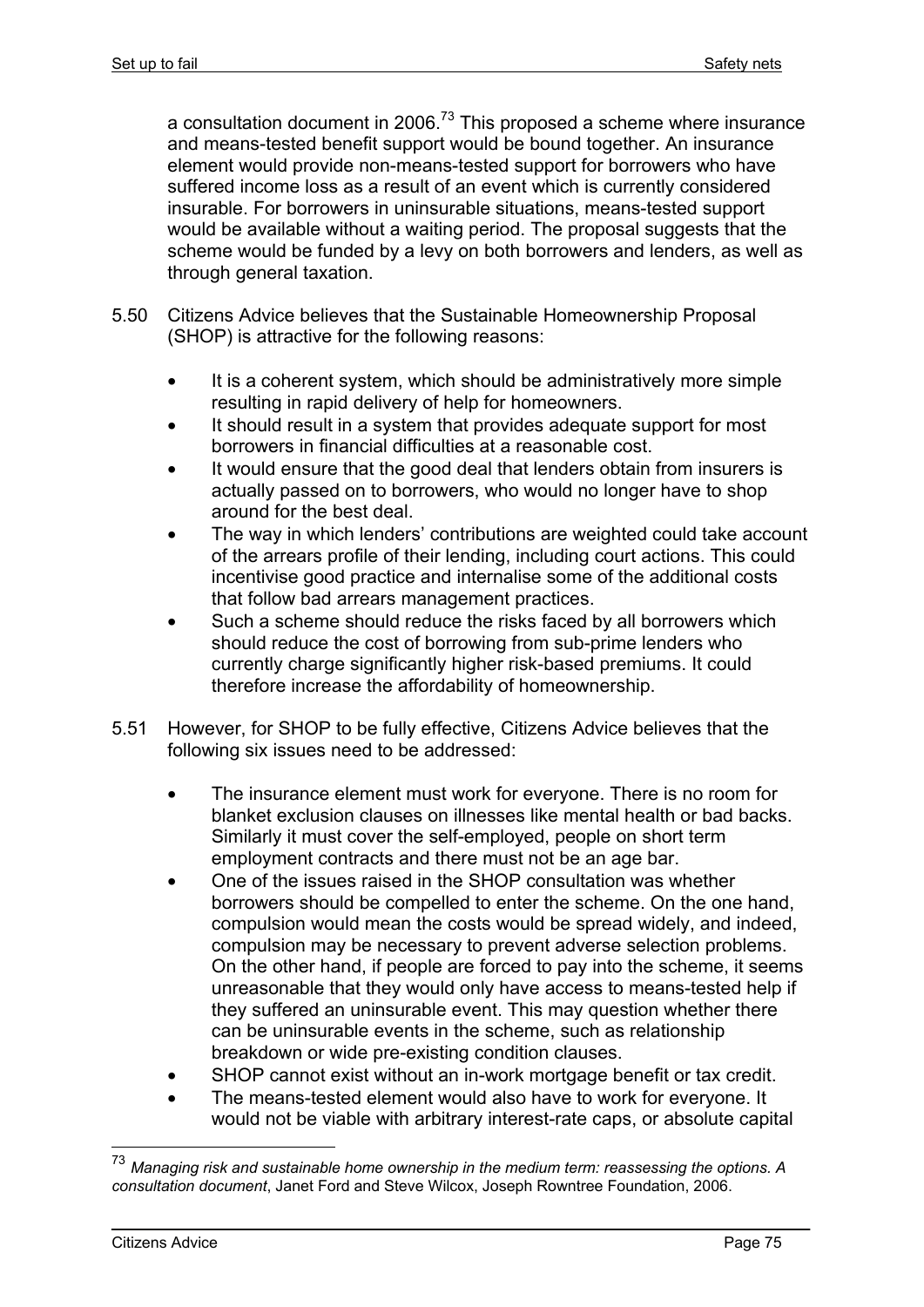limits. It might be reasonable to impose an upper limit on the size of mortgage interest payments, as in some cases, it will be reasonable for some people to trade down from large and expensive houses, but the system should allow for a reasonable adjustment period.

- The main problem with payment protection products is that lenders are making choices for their borrowers but not necessarily in the borrowers' interests. The nature of payment protection products may well be that attempts to introduce more competition will not result in borrowers getting a better deal. Perhaps an alternative might be to require lenders to pay for the insurance of an adequate standard with the cost reflected in the loan APR. This might achieve much the same effect as the insurance element of the SHOP proposal.
- SHOP would also have to consider how to treat secured loans. There is relatively little provision in the current ISMI rules for secondary lending, unless the loan is for specified essential home improvements and repairs. Such loans would have to come within the SHOP framework. However secondary lending may have dual purposes, leaving part of the loan repayment uncovered. Equally second charge lending not covered by the ISMI scheme can just as easily lead to repossession as a participating loan. There may be a case for compulsory payment protection insurance on such second charge lending when the price and quality issues are resolved.
- 5.52 This chapter has argued that questions of affordability are not just relevant to buying a house, as a change in circumstances can make a mortgage or secured loan unaffordable at any time before it is paid off. Therefore sustainable homeownership is not just about helping people to buy, but to help people remain in their homes over the longer term. Citizens Advice believes that the current system of safety nets falls far short of doing this.
- 5.53 The final chapter will sum up the issues that need to be addressed if homeownership is to become sustainable for all.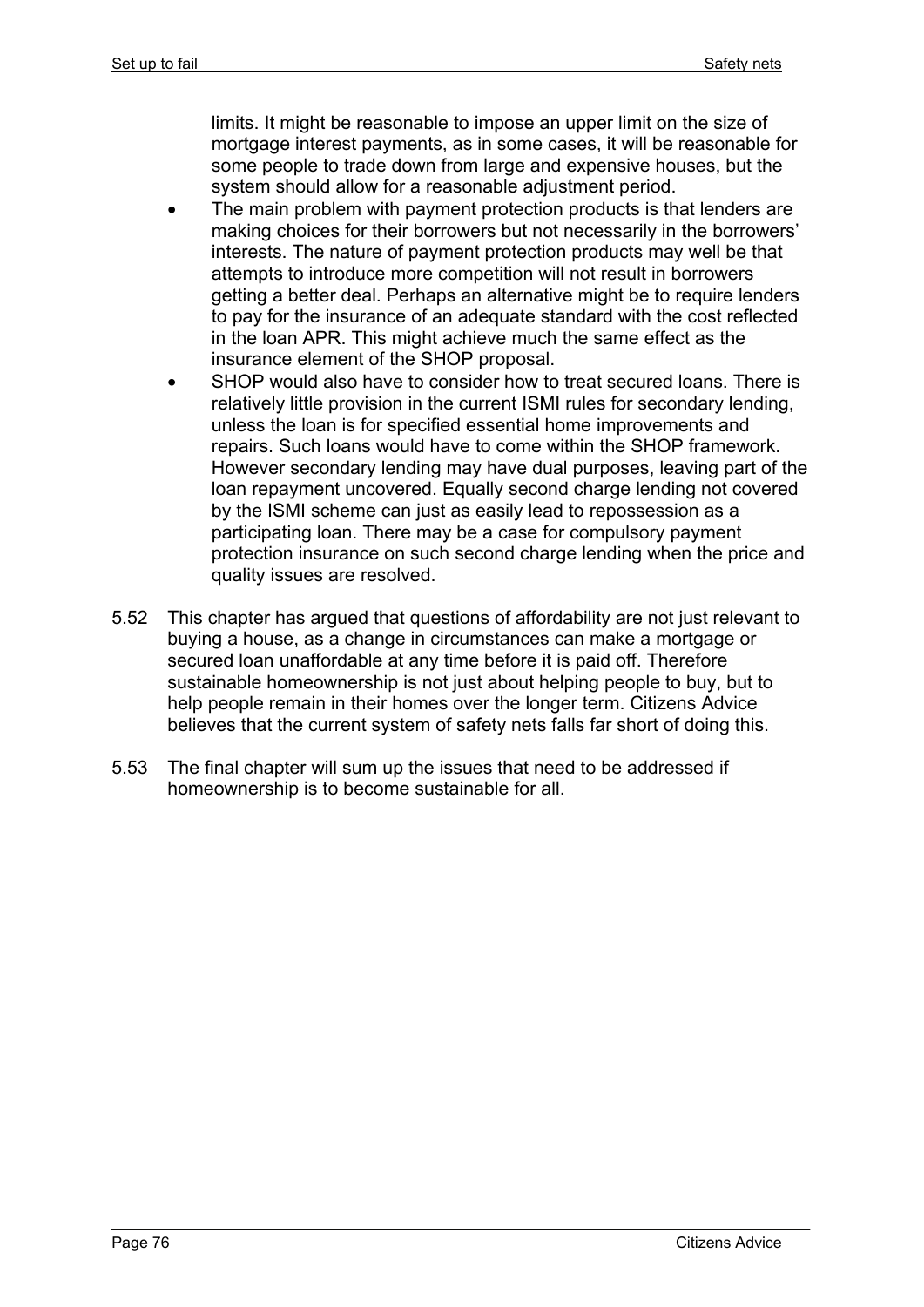# **6. The lessons for sustainable homeownership**

- 6.1 This report was prompted by an increase in the number of people seeking advice from the CAB service about mortgage or secured loan arrears over the last three years. This coincided with a sharp increase in the number of possession claims in the courts and an increase in the number of properties repossessed by lenders. However, perhaps because the level of repossessions is low compared to the housing market meltdown in the first half of the 1990s, this had not attracted much interest from policy makers until recently. It has taken an arrears crisis in another continent to raise the profile of the problems that borrowers are currently facing here.
- 6.2 So, are we seeing similar problems to those in the US? We must be clear that CAB evidence on mortgage and secured loan arrears does not currently suggest that the UK is in the early stages of an arrears crisis that will engulf the entire mortgage market. The evidence we have received shows that mortgage and secured loan arrears problems seen by the CAB service tend to be fairly tightly focused among lower income borrowers, most of whom had taken out loans with sub-prime lenders. We believe that the current problem is that increasing numbers of people at the margins of the mortgage market are unable to sustain home ownership.
- 6.3 This should be a concern for policy makers as it has clear implications for the Government's commitment 'to help as many people as we can into home ownership<sup>'.74</sup> The main initiative to achieve this has been to provide government-backed equity loans to address the current high house prices faced by many first time buyers. While Citizens Advice welcomes the Housing Green Paper's commitment to back the aspirations of lower income households, CAB evidence shows clearly that entering home ownership is only one part of the battle. Indeed, from this evidence it is clear that households with very low incomes can enter into home ownership and that initial purchase price is not always an issue. The problem has been staying in homeownership for any period of time, particularly in the years immediately after taking out a mortgage, remortgage or other secured loan.
- 6.4 The main conclusion of this report is that extending home ownership to excluded groups means exposure to risks that could ultimately cost these people their home. More importantly, the circumstances of many of these borrowers may actually place them at a higher objective risk of defaulting on their mortgage or other secured loan. Indeed, one of the key barriers to entering home ownership for lower income households can be getting a mortgage. We have seen how mainstream lenders would not take on the risks that many borrowers posed. Viewed from this perspective, the key driver increasing access to home ownership for lower income households over the last few years might be the development of a sub–prime mortgage market that will take on riskier borrowers. This has happened at the cost of higher interest rates, charges and little by way of forbearance if things go wrong because these firms expect a premium for taking on additional risk. These extra costs

<sup>1</sup> <sup>74</sup> *Homes for the Future, more affordable, more sustainable*, DCLG, 2007.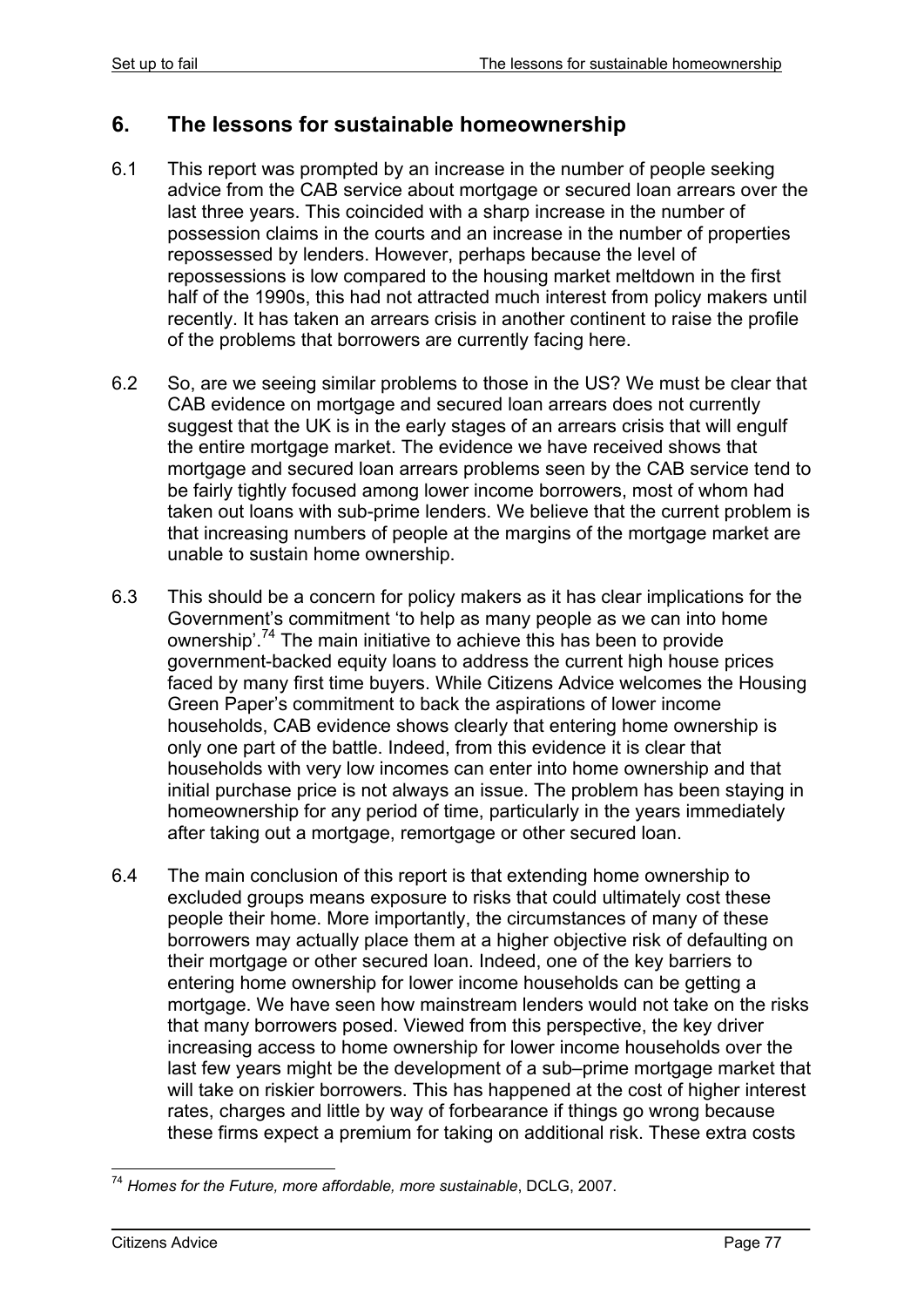only serve to increase the already heightened vulnerability to default of subprime borrowers. Research for the Joseph Rowntree Foundation published in 2005 concluded that the relationship between non-mainstream secured lending and sustainable homeownership 'is not necessarily straightforward and indeed sub-prime can both promote sustainability and undermine it.'75

- 6.5 We believe that public policy should not assume that financial services markets will deliver benefits to consumers in a straightforward and successful manner. The Government's insistence that commercial insurance should take the lead role in the mortgage safety net has not mitigated the credit risks faced by many CAB clients. In some cases payment protection insurance has made these risks worse. Likewise, helping people into mortgage markets by reducing the effective house purchase price will not by itself guarantee that they can continue to pay the mortgage shortly afterwards. For example, borrowers who have benefited from a substantial right to buy discount only to fall into serious arrears some time later.
- 6.6 Instead, public policy must balance the desire to help people into homeownership with an increased commitment to help keep them there. Otherwise public subsidies may simply reward bad practices by lenders. It cannot be good public policy to encourage people to enter into risky long term financial obligations without also trying to minimise those risks or mitigate their effects where problems are not foreseeable or otherwise avoidable. This must also include alternatives to homeownership.
- 6.7 This report argues that public policy and regulation of mortgage markets needs to pay more attention to the prevention and mitigation of the risks faced by lower income homeowners. We make a package of recommendations on how we believe that these can be improved. The main points of this are summarised below, along with further overarching recommendations.

# **More effective regulation**

6.8 We welcomed the Government's recognition of the importance of effective regulation of mortgages in the recent Housing Green Paper. However, as this report has shown, regulation of mortgage and secured loan markets is ineffective because there is no one regulator enforcing compliance with detailed rules on selling, lending, arrears management and possessions for all mortgage and secured loans. **Citizens Advice recommends that the Government establishes a single regulatory framework for mortgages and secured loans granted to consumers.** Importantly, this does not mean simply moving secured loans to the current FSA regulatory regime. Although the Consumer Credit Act does not have comprehensive selling rules, it does contain important consumer rights, such as time order and the unfair credit relationship provisions that do not have a counterpart in the FSA rules.

<sup>1</sup> <sup>75</sup> *Lending to higher risk borrowers: Sub-prime credit and sustainable home ownership.* Munro M, Ford J, Leishman C and Kofi Karley N., Joseph Rowntree Foundation, 2005.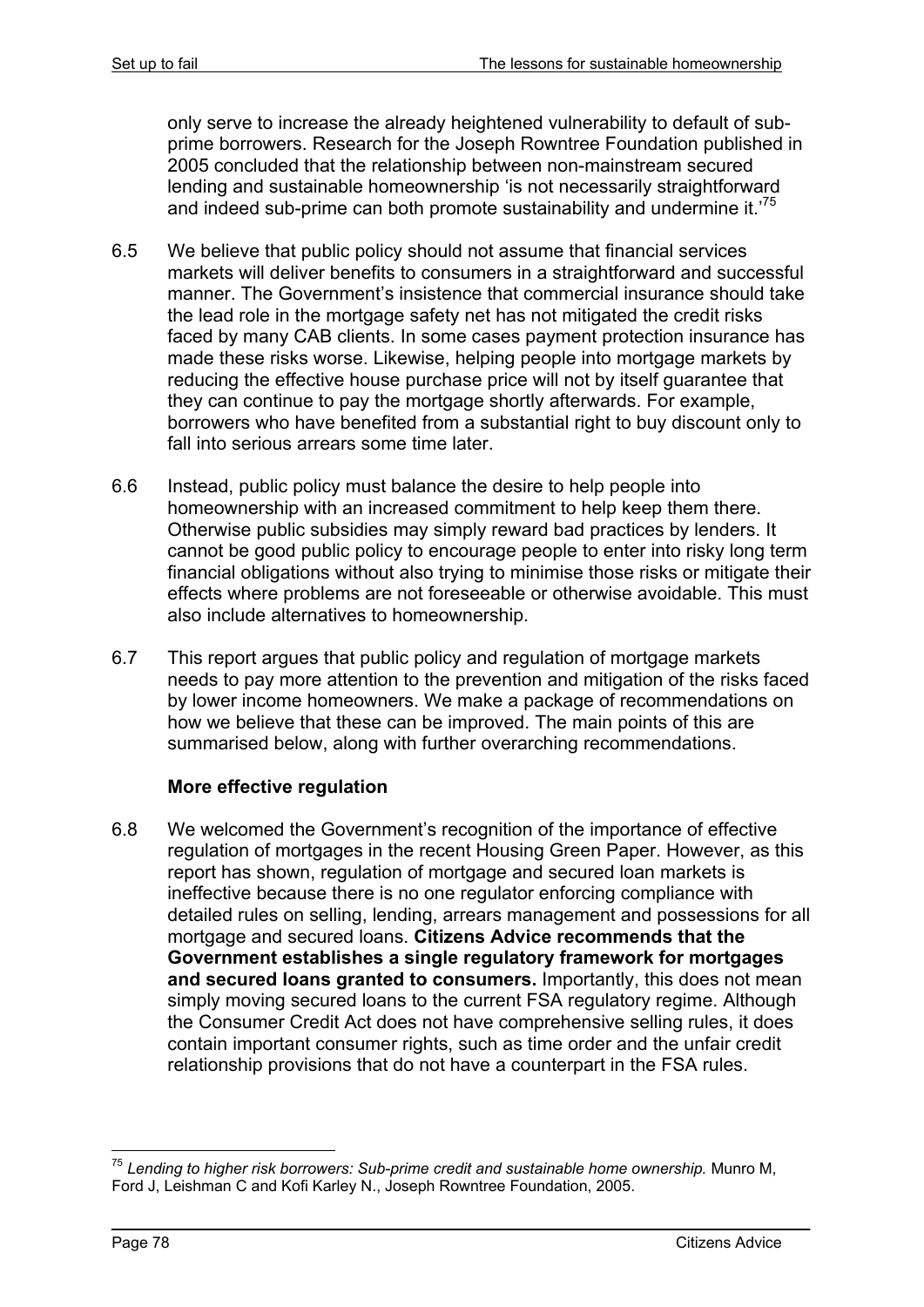### **How real are the benefits of homeownership?**

6.9 By way of conclusion, it is worth revisiting the basic justifications for the policy of encouraging more homeownership. These are meeting aspirations and sharing in housing wealth. Citizens Advice sees two problems with this. Firstly, for many low income homeowners, accessing housing wealth currently means taking out an expensive and risky secured loan. Secondly, people want two things from homeownership: security and control over their housing and the opportunity to accumulate wealth. Current Government policy assumes that these go together, but both aspirations could be delivered separately, differently and at lower risk to low income households.

#### *Accessing housing wealth*

- 6.10 Second charge lending and remortgaging have become significant features of the housing debt cases seen by bureaux. Borrowers have seen the value of their home increase and, understandably, want to use that wealth for consumption. Lower income homeowners may have no other choice but to use their equity in their home to pay for larger or unexpected items of expenditure, or even ongoing living costs.
- 6.11 One of the more remarkable findings of our 2006 snapshot survey was that although over a third of the respondents had incomes of below the poverty line, the average equity in their homes was about £50,000. So people on extremely low incomes are suffering hardship, whilst sitting on substantial resources that they have no way of using, without resorting to further borrowing.
- 6.12 The choice, suitability and affordability of unsecured credit products for people on low incomes is a major plank of the Government's financial inclusion strategy. However, there has been little examination of the need for alternative equity withdrawal products that give low income homeowners a different option to sub-prime mortgage markets. We note the recent Joseph Rowntree report highlighting how small-scale equity release products might be used to help low income homeowners with needs such as housing repair and personal care costs.<sup>76</sup> We made this point in our evidence to the Treasury Select Committee's inquiry into Financial Inclusion. In its report, the Committee recommended that the Government explore ways of developing the capacity of third sector lenders, such as community development finance initiatives to provide such finance.<sup>77</sup> In its response, the Government stated that although their current strategy for affordable credit focussed on helping with short term expenditure or income shocks, they would also consider whether they needed to take action on longer-term types of credit, including mortgage finance and home improvement loans.<sup>78</sup> **Citizens Advice**

<sup>&</sup>lt;sup>76</sup> Obstacles to equity release, Terry, R. and Gibson, R., Joseph Rowntree Foundation, 2006.

<sup>&</sup>lt;sup>77</sup> Financial inclusion: credit, savings, advice and insurance, Twelfth report of the House of Commons *Treasury Select Committee, 2005/06.* 

<sup>78</sup> *Financial inclusion: Government and other responses to the Committee's Twelfth and Thirteenth Reports of Session, 2005/06 and the Committee's First Report of Session, 2006/07, Fourth Special Report of the House of Commons Treasury Select Committee, 2006/07.*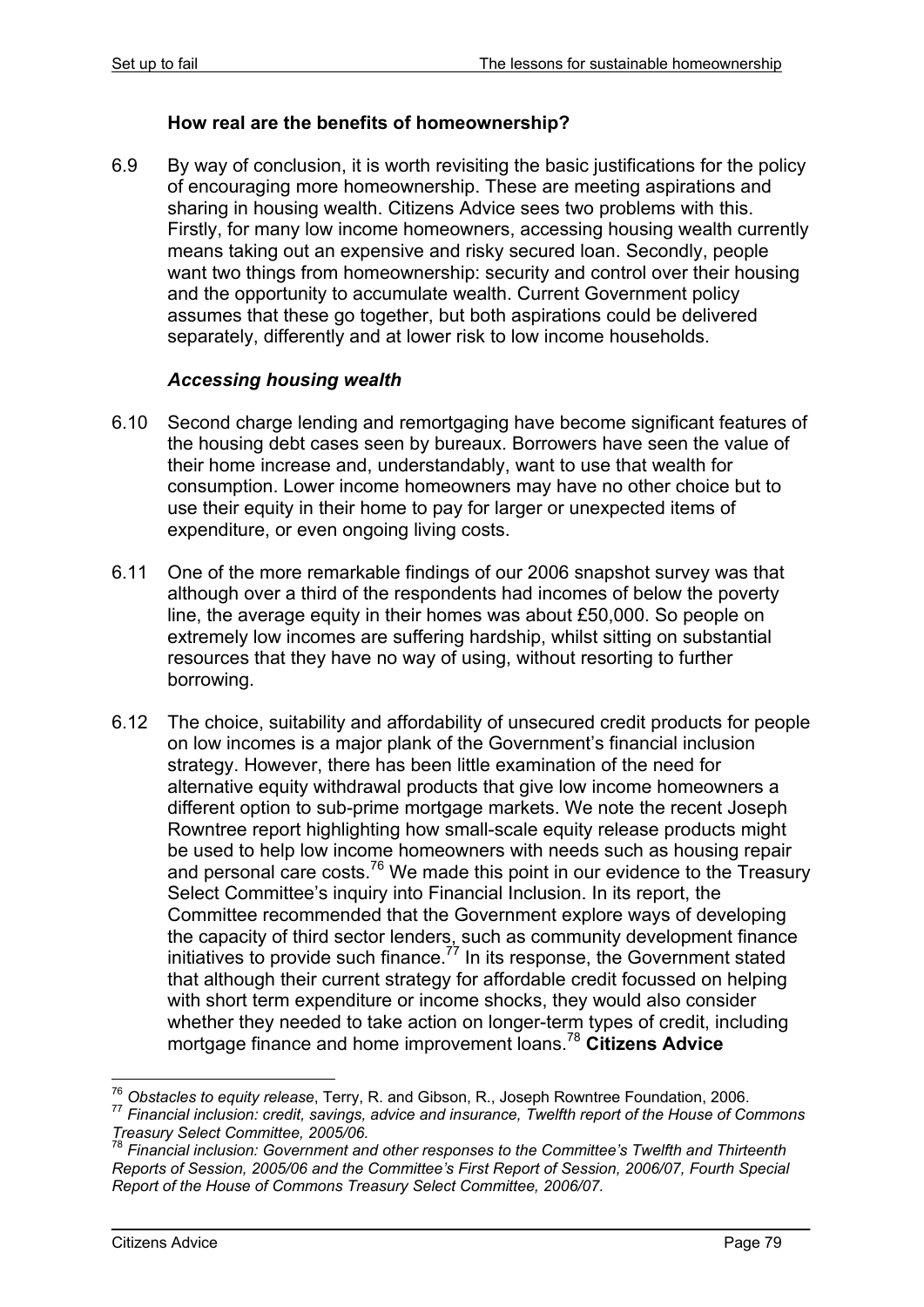**welcomes this and recommends that the Government considers how the use of equity release, third sector lenders and the Social Fund might be used to reduce the costs and risks of equity withdrawal for low income homeowners.** 

6.13 More generally, we believe that there is a challenge for Government to investigate how the costs of mortgages for house purchase used by low income or credit-impaired households could be reduced. To a certain extent the Government has attempted to deliver this for homeowners by reducing the purchase price, and therefore mortgage payments, via HomeBuy and associated schemes. But take up has been poor; borrowers still have to enter the mortgage market and face the problems that this report has identified.

# *Asset building and secure long term housing*

- 6.14 CML research has found that the two most commonly cited benefits of homeownership are the investment opportunity and security in ownership.<sup>79</sup> When asked about the best place to save, 70 per cent of working people chose property as the best long term investment, compared with only 10 per cent who chose stocks and shares and 7 per cent who chose savings accounts. Thirty nine per cent expected property to help pay towards their retirement.<sup>80</sup>
- 6.15 Clearly people associate homeownership as a form of long term saving, and their saving strategies may include a choice of paying into a pension scheme, other means of savings or paying a mortgage. CAB mortgage arrears clients tend to be on low incomes, and so may be particularly budget constrained in the savings choices they make. Homeownership may therefore seem a particularly attractive option. But as we have seen, it is also risky as an assetbuilding strategy. If things go wrong, a homeowner can lose their investment and the roof over their head, if their lender repossesses their home.
- 6.16 Citizens Advice believes that low income households may need an alternative means to satisfy both of the benefits of homeownership described above. A recent review of housing policy in England carried out for the Government argued that shared equity products, like HomeBuy, might have an important role in diversifying the asset portfolios of lower income households. $81$  But this may not substantially reduce the credit risks that borrowers face.
- 6.17 However, the Government's reforms of the pension system, including the planned introduction of personal accounts, may lead to less reliance on household wealth as a form of long term savings for some people. This form of asset building also has the advantage of not exposing households to the credit risk associated with taking out a mortgage. More needs to be done to find alternative ways for people to build up assets without having to enter homeownership.

<sup>1</sup> <sup>79</sup> *Housing Finance, Summer 2004*, CML.

<sup>80</sup> *The State of the Nation's Savings*, 2006/07, Association of British Insurers (ABI). <sup>81</sup> *Lessons from the past, challenges for the future*, ODPM, 2005.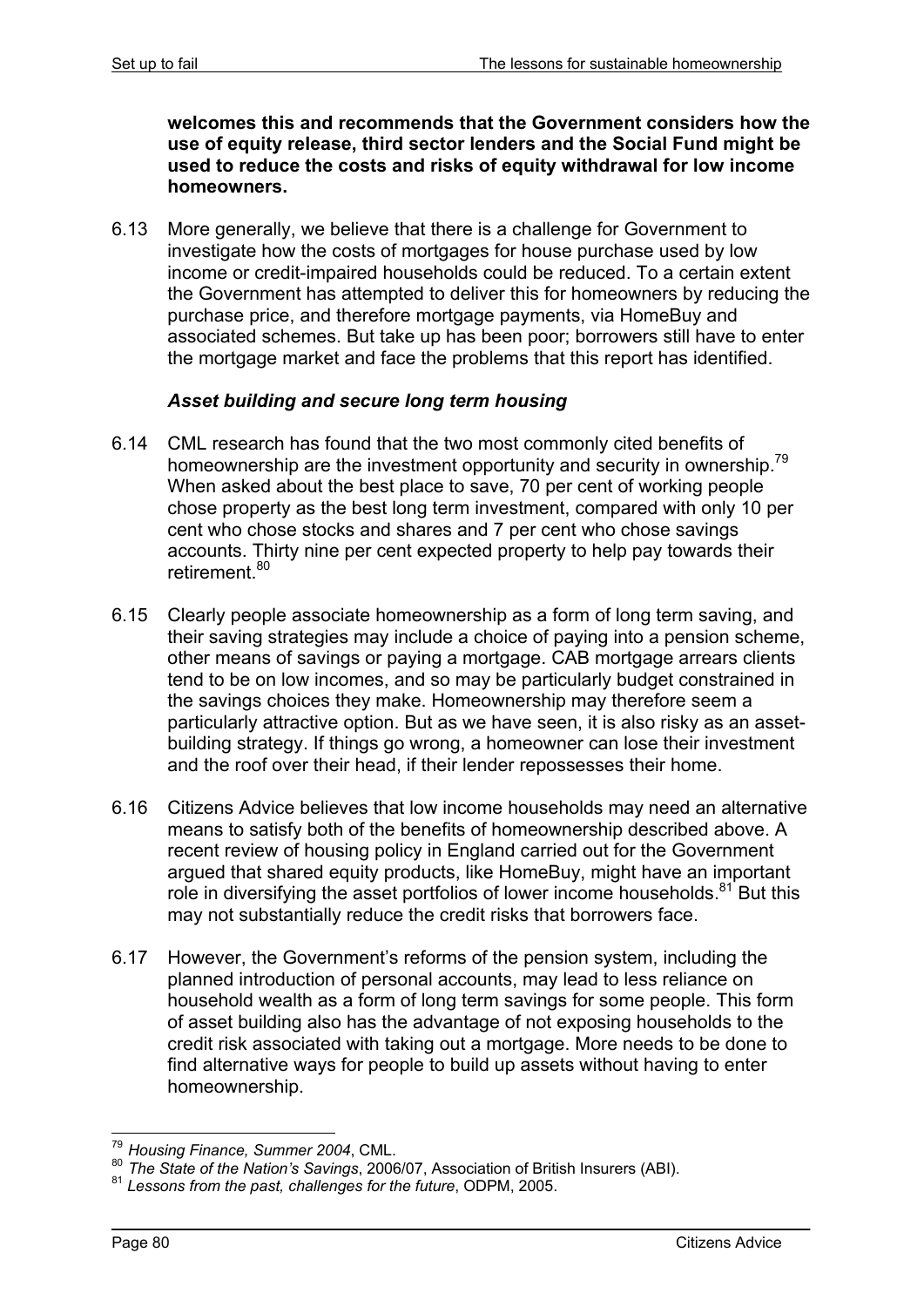6.18 The other half of this equation is to provide access to long term secure housing without becoming a homeowner. Citizens Advice welcomes the Green Paper's commitment to build more social housing. However, access to social housing is likely to remain tied to severe housing need for the foreseeable future. The remaining alternative is the private rented sector, where security of tenure is currently poor, and assured shorthold tenancies, where the landlord can end the tenancy by simply giving two months' notice, are the norm. This lack of security may also result in tenants being evicted for trying to exercise their statutory rights on the state of repair of the property. Compared to some other European countries, the UK has one of the lowest levels of privately rented properties and the least security of tenure.<sup>82</sup> Citizens Advice believes that a more secure form of private tenancy could fulfil one of the benefits of homeownership without exposing households to credit risk. **We recommend that the Government considers how the housing market could be rebalanced to make private renting a more viable long term option for more households.**

## **Conclusion**

- 6.19 We started this report by stating that Citizens Advice believes that everyone should have a choice of tenure. Therefore we support Government's efforts to increase access to homeownership where this is a suitable, viable and sustainable option. However, the evidence presented in this report shows that for many low income homeowners the risks have ultimately outweighed the benefits.
- 6.20 In this report, we have made recommendations aimed to reduce the risks that these homeowners currently face. Bringing this about will require coordinated and sustained action across Government and by regulators. **Citizens Advice recommends that the Government should develop a cross-departmental approach to address the issues raised in this report**. This needs to be long term and sustained and involve all relevant government departments, including HM Treasury, DCLG, DWP, BERR, MoJ, FSA and OFT. It needs to consider whether some of the problems associated with homeownership can be dealt with by looking at other forms of tenure and savings. Only then will people be able to meet their housing choices and save for the future in a way that does not set them up to fail.

<sup>1</sup> <sup>82</sup> See Appendix 2 in *The tenants' dilemma – warning: your house is at risk if you dare complain*, Debbie Crew, Crosby and Formby CAB, 2007.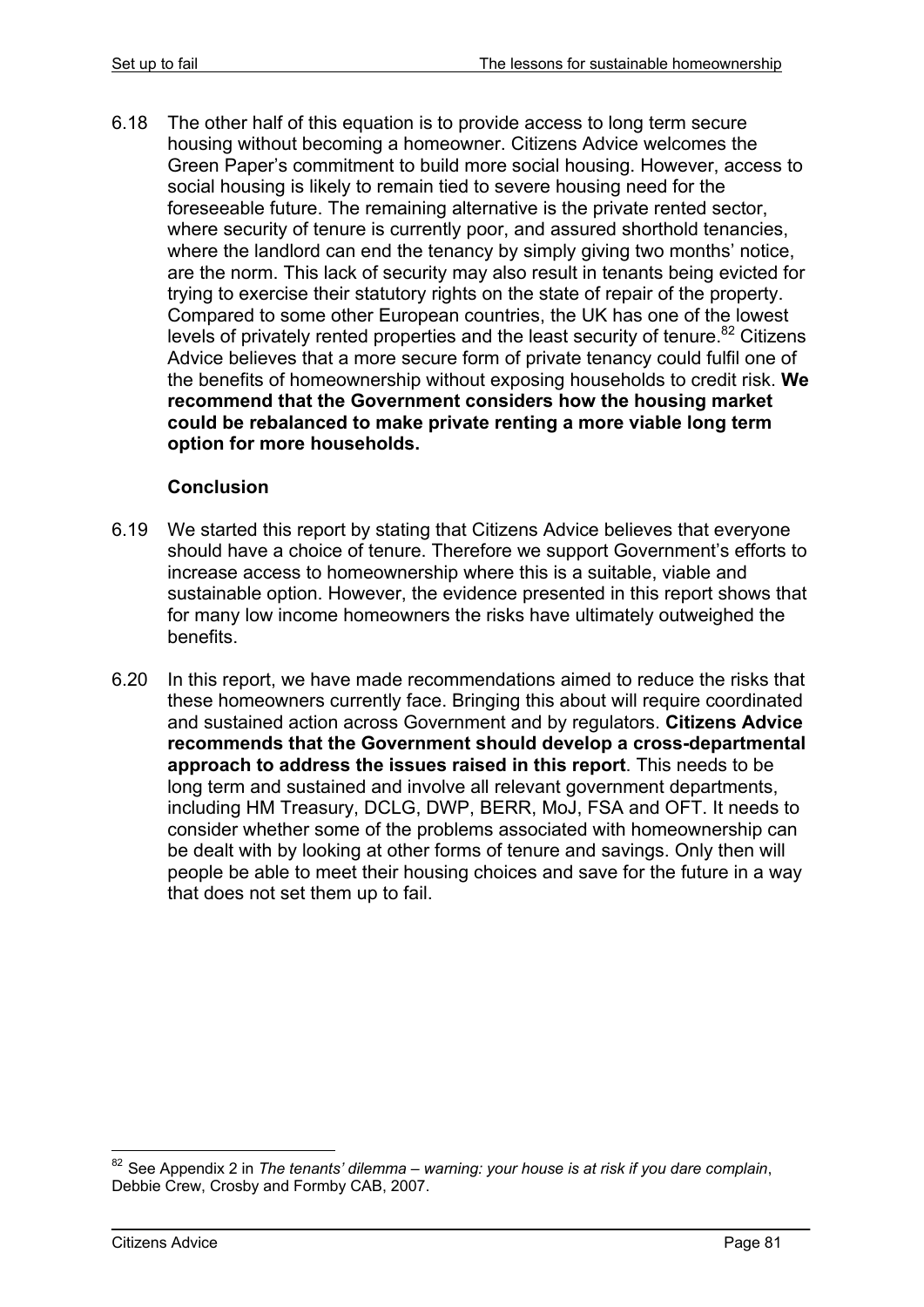# **Bibliography**

Association of British Insurers (2006), **The State of the Nation's Savings: 2006/07**, Association of British Insurers

Citizens Advice (1993), **Dispossessed***,* Citizens Advice

Citizens Advice (1995), **Security at risk: CAB evidence on payment protection insurance and the implications for public policy**, Citizens Advice

Citizens Advice (2003), **Possession action: the last resort? CAB evidence on court action to cover rent arrears by social landlords***,* Citizens Advice

Citizens Advice (2005), **Protection racket: CAB evidence of the cost and effectiveness of payment protection insurance***,* Citizens Advice

Competition Commission (2007), **Payment protection insurance: statement of issues**, Competition Commission

Council of Mortgage Lenders (2004), **Housing Finance, Summer 2004**, Council of Mortgage Lenders

Council of Mortgage Lenders (2006), **Housing Finance, November 2006,** Council of Mortgage Lenders

Council of Mortgage Lenders (2006), **UK mortgage underwriting**, Council of Mortgage Lenders

Council of Mortgage Lenders (2007), **Sustainable home-ownership initiative: an overview**, Council of Mortgage Lenders

Council of Mortgage Lenders (2007), **Housing Finance, July 2007,** Council of Mortgage Lenders

Council of Mortgage Lenders (2007), **Repossession risk review***,* Council of Mortgage Lenders

Debbie Crew (2007), **The tenants' dilemma – warning: your house is at risk if you dare complain**, Crosby and Formby CAB

Department for Communities and Local Government (2007), **Homes for the future, more affordable, more sustainable,** The Stationery Office

Department for Communities and Local Government (2007), **Social mobility and homeownership: A risk assessment. New Horizons research programme**, The Stationery Office

Department for Communities and Local Government (2007), **Clarifying the right to buy rules**, The Stationery Office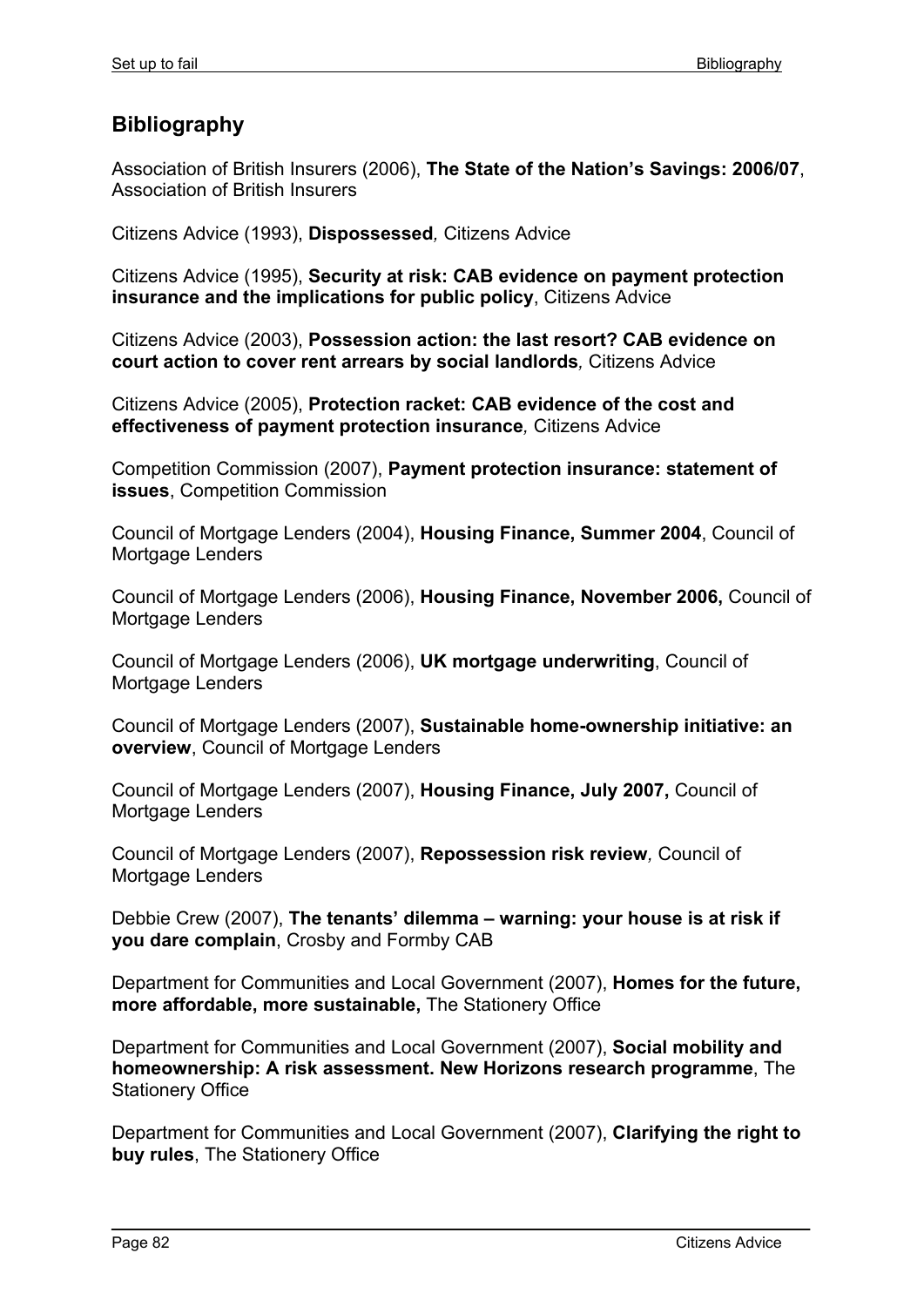Department for Constitutional Affairs (2006), **Departmental Report: 2005/6**, The Stationery Office

Department for Work and Pensions (2006), **Households below average income**, The Stationery Office

Financial Services Authority (2004), **Mortgage Conduct of Business,** Financial Services Authority

Financial Services Authority (2004), **Treating customers fairly: progress and next steps***,* Financial Services Authority

Financial Services Authority (2005), **The sale of self-certification mortgages – mystery shopping results***,* Financial Services Authority

Financial Services Authority (2006), **Mortgage effectiveness review, stage 1 report,** Financial Services Authority

Financial Services Authority (2007)**, Mortgages running into retirement**, Financial Services Authority

Financial Services Authority (2007), **Principles-based regulation, focussing on the outcomes that matter**, Financial Services Authority

Financial Services Authority (2007), **Treating customers fairly: measuring outcomes***,* Financial Services Authority

Fitch Ratings (2006), **Assessing affordability in the UK non-conforming residential mortgage market**, Fitch Ratings

Janet Ford and Steve Wilcox (2005), **Managing risk and sustainable home ownership in the medium term: reassessing the options***,* Joseph Rowntree Foundation

The Government's Low Cost Home Ownership Taskforce (2003), **A home of my own**, The Stationery Office

HM Treasury (2005), **Reducing administrative burdens: effective inspection and enforcement (the Hampton Review)**, The Stationery Office

HM Treasury and Office of the Deputy Prime Minister (2005), **Housing policy: an overview***,* The Stationery Office

House of Commons Treasury Select Committee (2006), **Financial Inclusion: credit, savings, advice and insurance, Twelfth Report 2005/06**, The Stationery Office

House of Commons Treasury Select Committee (2007), **Financial Inclusion: Government and other responses to the Committee's Twelfth and Thirteenth Report 2006/07** The Stationery Office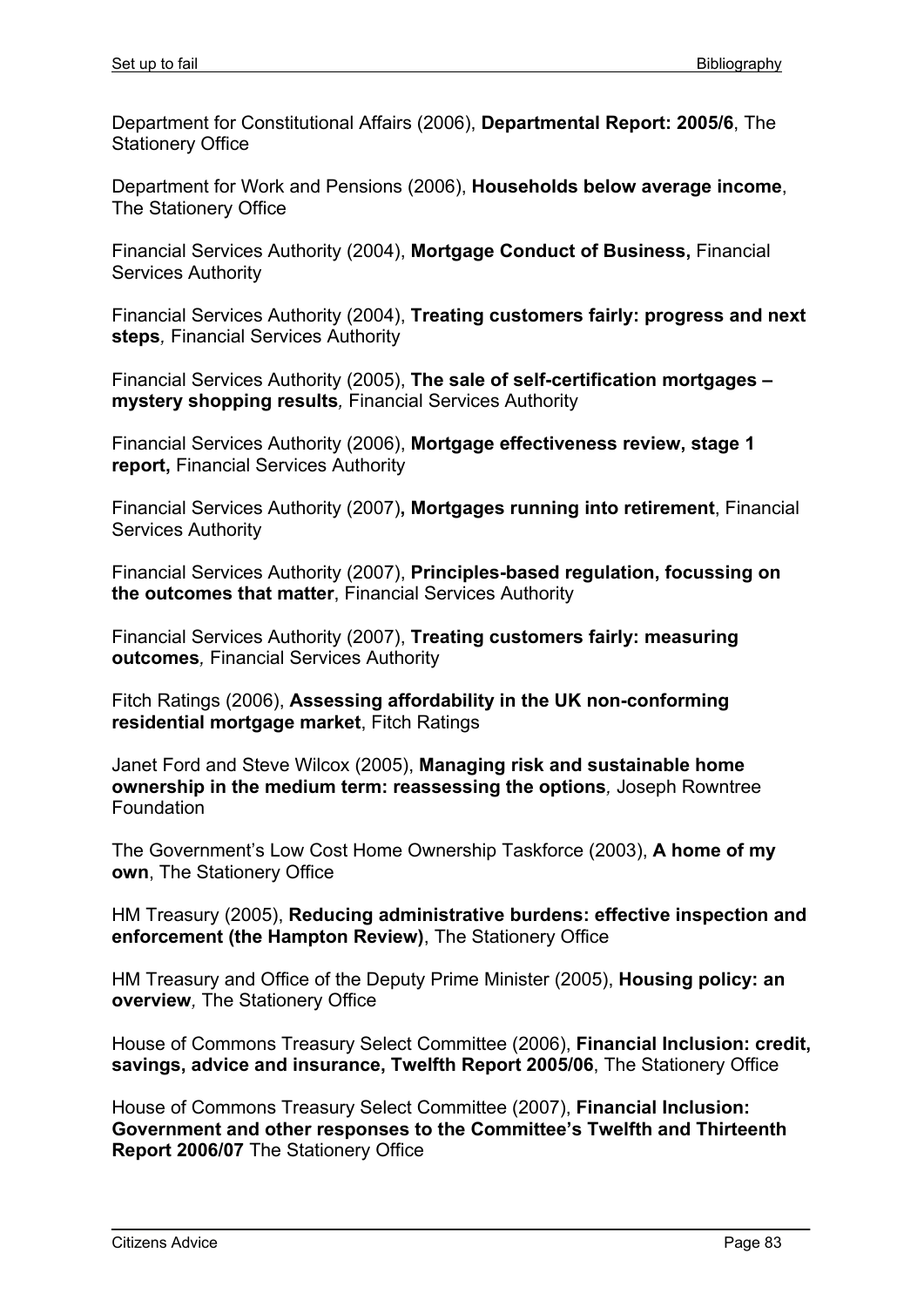Income Protection Taskforce (2006), **The Income Protection Taskforce White Paper,** Income Protection Taskforce

Law Commission (2007), **Housing; proportionate dispute resolution – the role of tribunals,** Law Commission

Professor D. Miles (2004), **The UK mortgage market: taking a longer term view,**  The Stationery Office

Munro M, Ford J, Leishman C and Kofi Karley N (2005), **Lending to higher risk borrowers: Sub-prime credit and sustainable homeownership**, Joseph Rowntree Foundation

National Assembly for Wales (2001), **Better homes for people in Wales: A national housing strategy for Wales**, National Assembly for Wales

Office of the Deputy Prime Minister (2004), **Homeowners' risk and safety nets, Mortgage Payment Protection Insurance (MPPI) and beyond**, The Stationery **Office** 

Office of the Deputy Prime Minister (2005) **Lessons from the past, challenges for the future,** The Stationery Office

Office of the Deputy Prime Minister (2005), **Sustainable Communities: Homes for All**, The Stationery Office

Office of the Deputy Prime Minister (2007), **The Government's response to the recommendations of the Home Ownership Task Force**, The Stationery Office

Office of Fair Trading (1997), **Non Status Lending: Guidelines for lenders and brokers,** Office of Fair Trading

Office of Fair Trading (2003), **Consumer Credit Licences: guidance for holders and applicants***,* Office of Fair Trading

Office of Fair Trading (2003), **Debt collection guidance**, Office of Fair Trading

Office of Fair Trading (2006), **Calculating fair default charges in credit card contracts: A statement of the OFT's position***,* Office of Fair Trading

Office of Fair Trading (2007), **Consumer Credit Licensing, general guidance for licensees and applicants – draft guidance on fitness and requirements consultation**, Office of Fair Trading

Office for National Statistics (2007), **Social Trends 37***,* The Stationery Office

Stephens, R. (2005), **The Sustainable Homeownership Proposal**, Joseph Rowntree Foundation

Terry, R. and Gibson, R. (2006), **Obstacles to equity release***,* Joseph Rowntree Foundation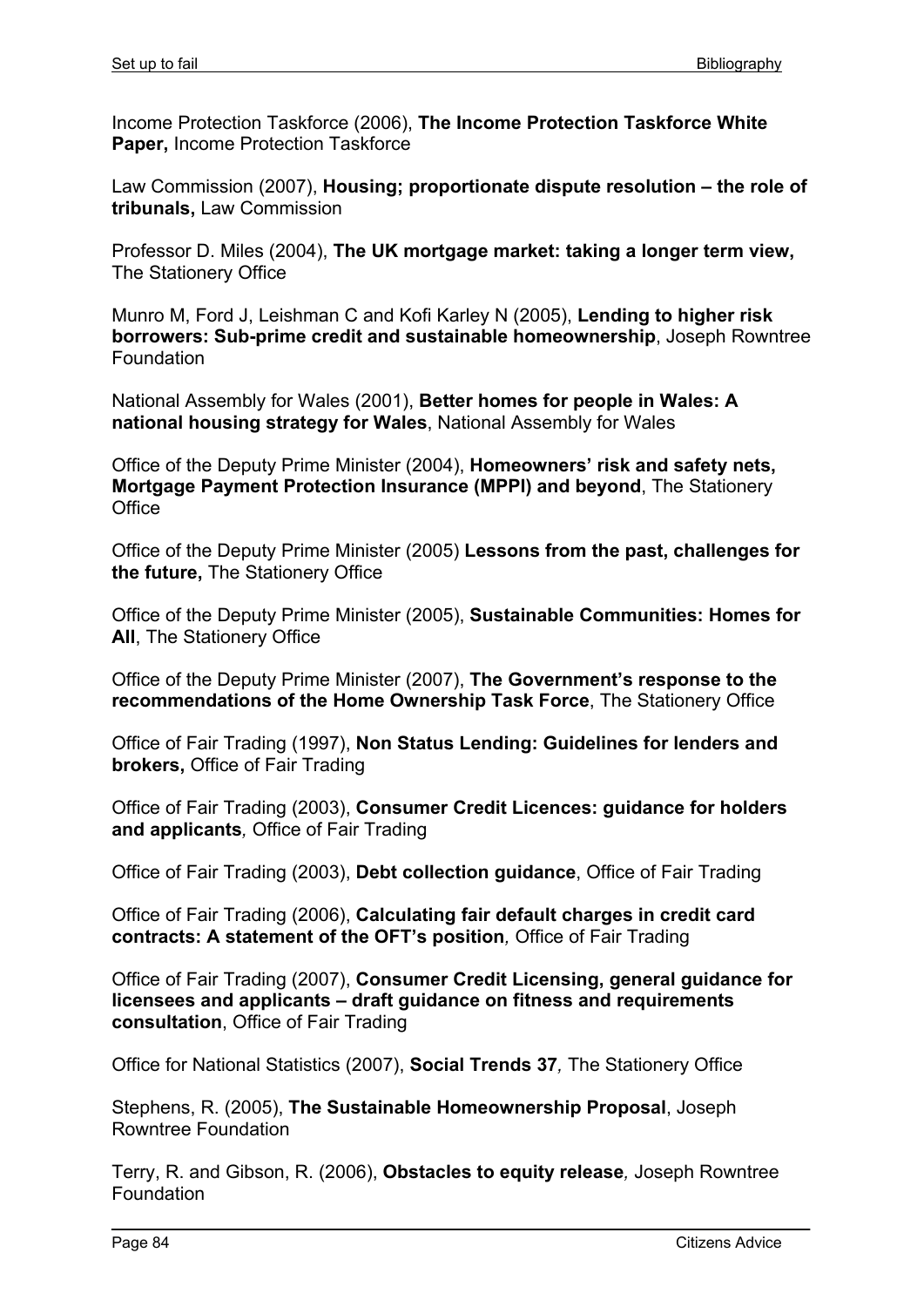# **Appendix 1 – List of all Citizens Advice Bureaux sending evidence about mortgage lending and arrears between September 2005 and August 2007**

**EAST REGION**  Basildon Bedford & District Braintree, Halstead & Witham Broxbourne **Buntingford** Bury St Edmunds **Cambridge** Castle Point Chelmsford **Colchester** Dacorum & District Dunstable Fenland Harlow **Hertford Hertsmere Hitchin Huntingdon** Ipswich & District Kings Lynn Leighton Linslade Leiston Luton Mid Suffolk Mid-Bedfordshire North Walsham & **District** Norwich & District **Peterborough** Rochford Southend-on-Sea St Neots **Stevenage** Three Rivers Uttlesford Waltham Abbey **Watford Wickford** Wymondham, Attleborough & District

#### **LONDON REGION**

**Addinaton Barking** 

Battersea Beckenham & Penge **Bexleyheath** Brentford & Chiswick Carshalton & **Wallington Catford** City of London Dagenham East End Enfield **Greenwich** Harrow Hayes Hendon **Hornchurch** Kingston Lewisham MAS Leytonstone Merton New Barnet Palmers Green Peckham Royal Courts of Justice Ruislip **Southwark Sutton** Sydenham Thornton Heath Twickenham **Uxbridge Walthamstow Westminster** 

#### **MIDLANDS REGION**

Ashfield Biddulph Boston **Bridgnorth Bromsgrove** Burntwood Burton-on-Trent Charnwood Chelmsley Wood **Chesterfield Broxtowe** 

**Coventry Daventry Derby** Dudley District East Lindsey East Staffordshire Erewash **Handsworth** High Peak **Hinckley Kettering** Lincoln Mansfield Mid - Derbyshire Nene Valley **Newark** Newcastle-Under-Lyme North East Derbyshire North Warwickshire North West Leicestershire Northampton & District **Northfield** Nottingham & District Nuneaton & Bedworth Redditch Rugeley & District Rutland **Sandwell Shirley** Solihull South Holland South Kesteven South Staffordshire Stafford & Stone Stoke-on-Trent Stratford upon Avon Warwick District West Lindsey Wyre Forest

#### **NORTHERN IRELAND**

**Ballymena** Banbridge & District Bangor & District Central Belfast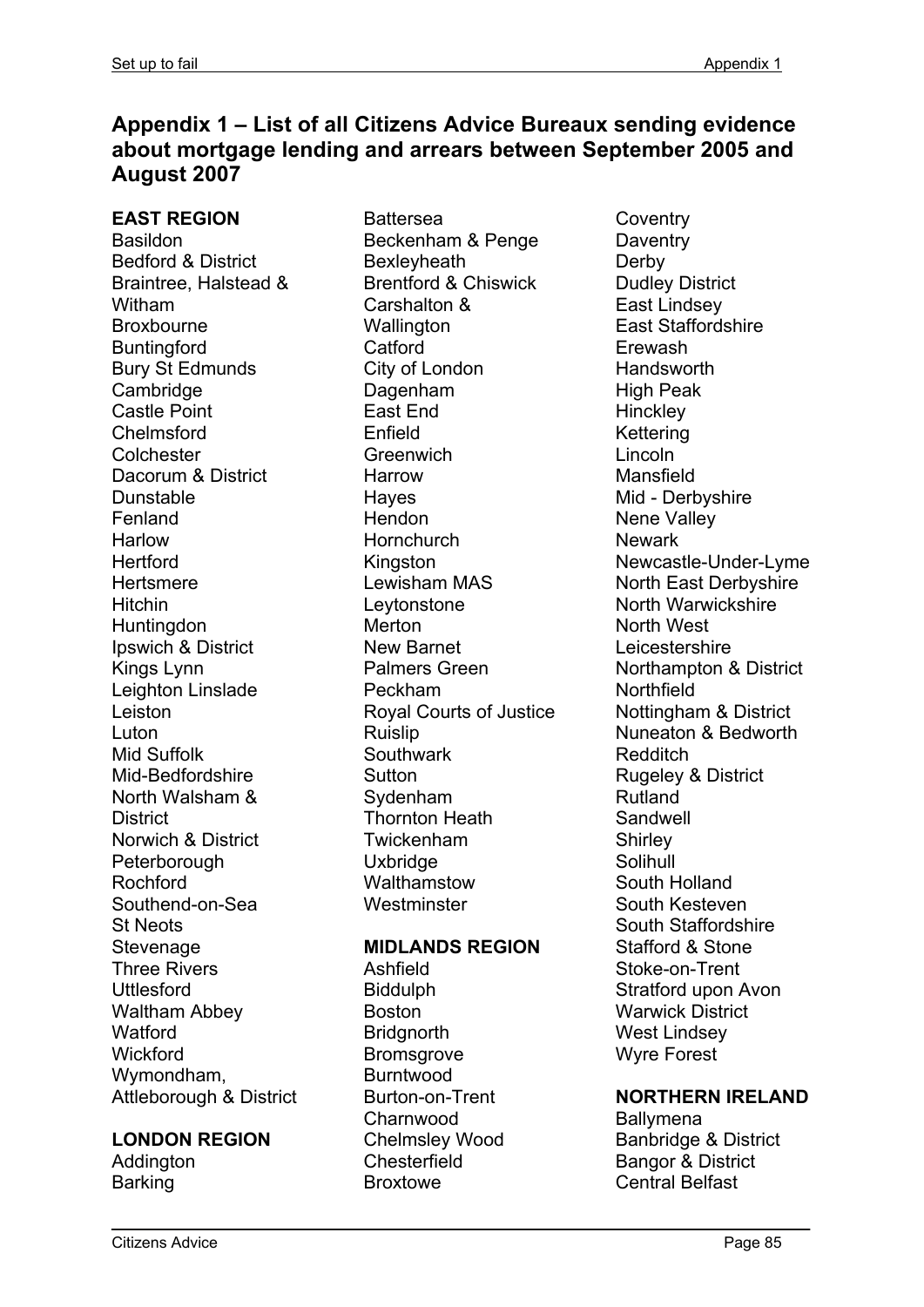Coleraine **Cookstown** Down District **Glengormley** Larne **Newry Newtonabbey** 

#### **NORTH REGION**

Alnwick & District **Barnsley Batley** Blyth Valley **Boothferry Chapeltown** Chester-le-Street **Darlington Derwentside Dewsbury Doncaster Easington** East Yorkshire **Gateshead** Halifax **Harrogate Hartlepool** Hull City Centre Keighley Leeds Middlesbrough Newton Aycliffe North East Doncaster North Kirklees North Tyneside District **Pontefract** Richmondshire Ryedale **Scunthorpe** Sedgefield & District Selby District Sheffield DSU South Elmsall South Kirklees South Tyneside Stockton & District Wakefield District **Washington** Wear Valley York & District

#### **NORTH WEST REGION**

Altrincham Anfield **Barnoldswick Birchwood** Blackburn with Darwen **Blackpool** Bolton Bootle Bury **Carlisle Chester Chorley** Congleton District Copeland Crewe Ellesmere Port & Neston Harpurhey **Heswall** Huyton Hyndburn Kirkby Knowsley Lancaster Leigh Liverpool Central Liverpool County Court **Service** Macclesfield, Wilmslow & District Manchester Central **Marple** Morecambe Preston Salford City South Lakeland **Southport Stockport Stretford** Thornton Cleveleys **Ulverston Wallasev Warrington** West Kirby West Lancashire Wigan

#### **SOUTH EAST REGION**

Alton Andover Ash Ashford & Tenterden **Banbury Basingstoke** Bishops Waltham **Bracknell** Brighton & Hove Burgess Hill **Camberley** Canterbury District Caterham & Warlingham Chatham Chichester & District **Crawley** Deal Didcot & District Dover, Deal & District East Grinstead **Eastbourne** Epsom & Ewell Fareham **Farnborough** Gillingham **Gosport** Gravesham Guildford Hart District Haywards Heath High Wycombe & **District** Horsham Leigh Park Lewes and Seaford Littlehampton & District **Lymington** Maidenhead Maidstone Malling Milton Keynes Newport Isle of Wight Oxford Oxted **Portsmouth** Reading Romsey & District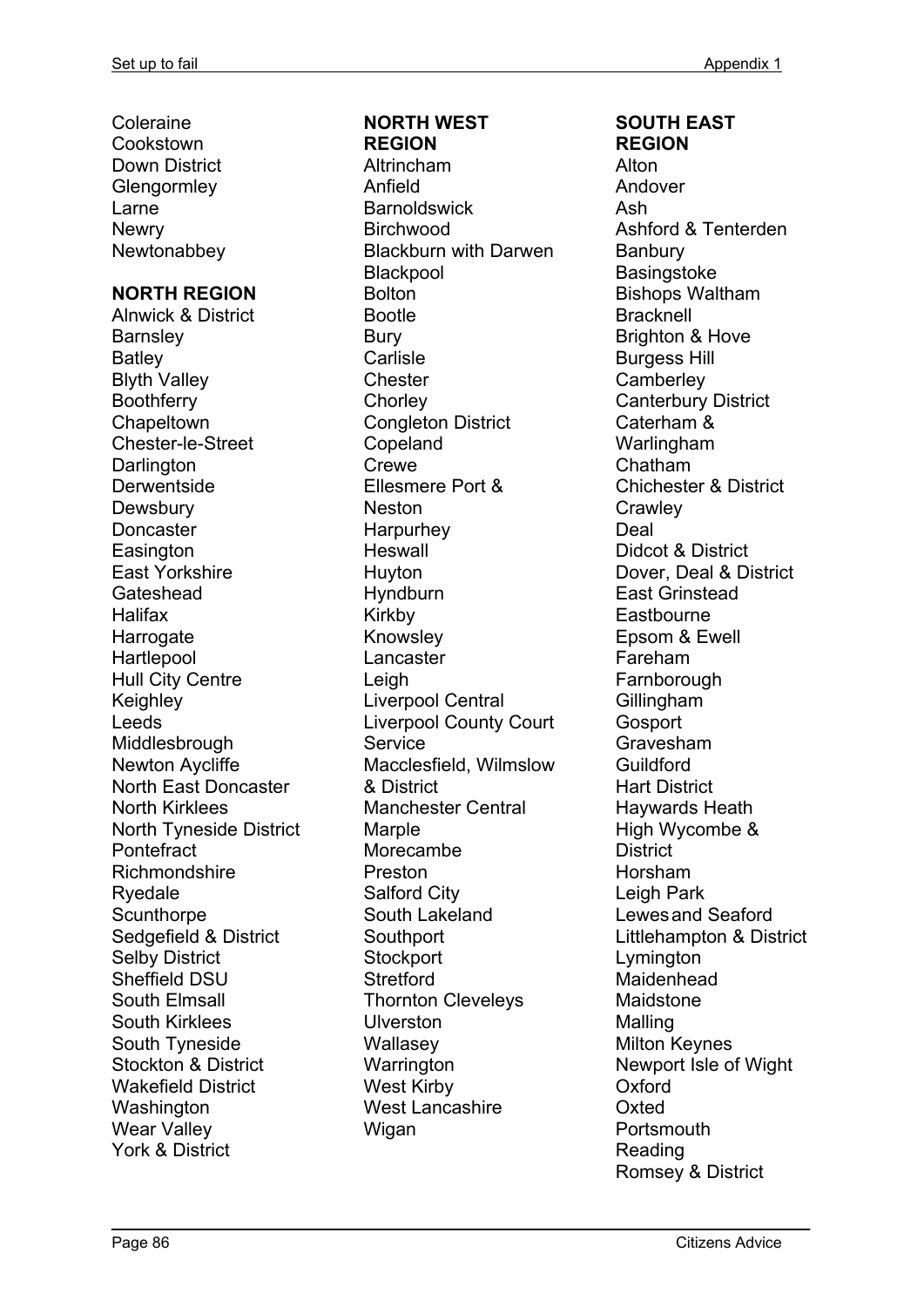Runnymede Sevenoaks **Slough Southampton** Swale Swanley & District **Tadley Tonbridge** Tunbridge Wells Walton Weybridge & Hersham **Waterlooville Waverley** Wealden West Berkshire West Oxfordshire Whitehill & Bordon **Winchester Woking** 

## **SOUTH WEST REGION**

**Barnstaple Bath** Bideford **Bournemouth** Bristol Caradon **Carrick** Cheltenham **Cirencester** Dorchester East Devon East Dorset Exeter Exmouth Forest of Dean GLOMAS **Gloucester** Kennet Kerrier District Mendip Mid Devon North Cornwall North East Somerset North Wiltshire Paignton **Penwith** Plymouth Poole

Purbeck Salisbury & District **Sedgemoor** South Gloucestershire South Hams South Somerset St Austell Stroud & District Swindon Taunton & District **Teignbridge** Torquay Debt Advice Unit West Wiltshire Wide

## **WALES**

Ammanford Barry Blaenau Bridgend Caerphilly County **Cardiff** Cardigan **Carmarthen Chepstow** Conwy District Cwmbran Cynon Valley Denbigh Dwyfor Flint **Haverfordwest** Merthyr Tydfil Monmouth Neath Newport Pembroke & District Pontypool Port Talbot Prestatyn Rhondda Taff Rhyl Swansea Vale of Glamorgan Wrexham